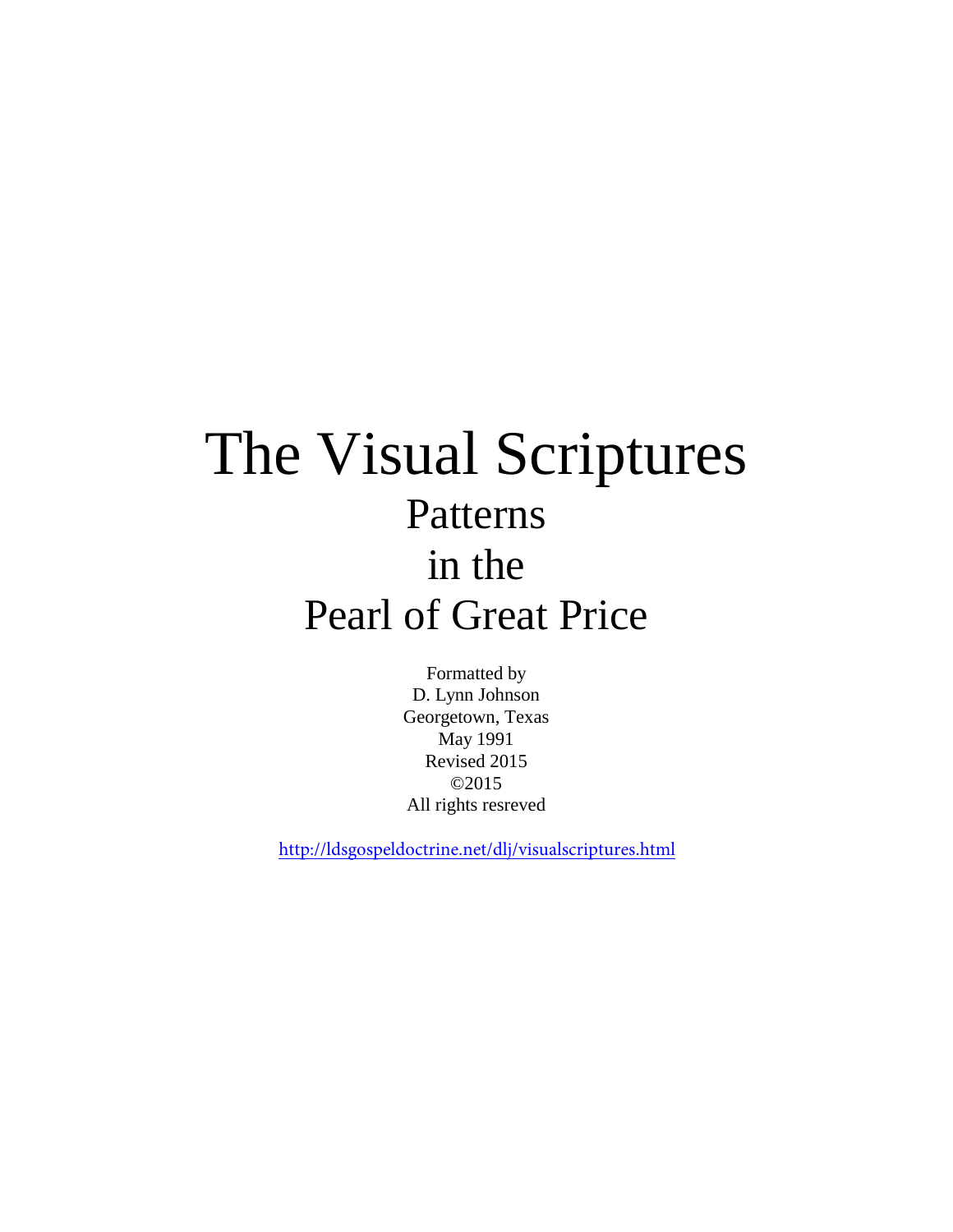# **Table of Contents**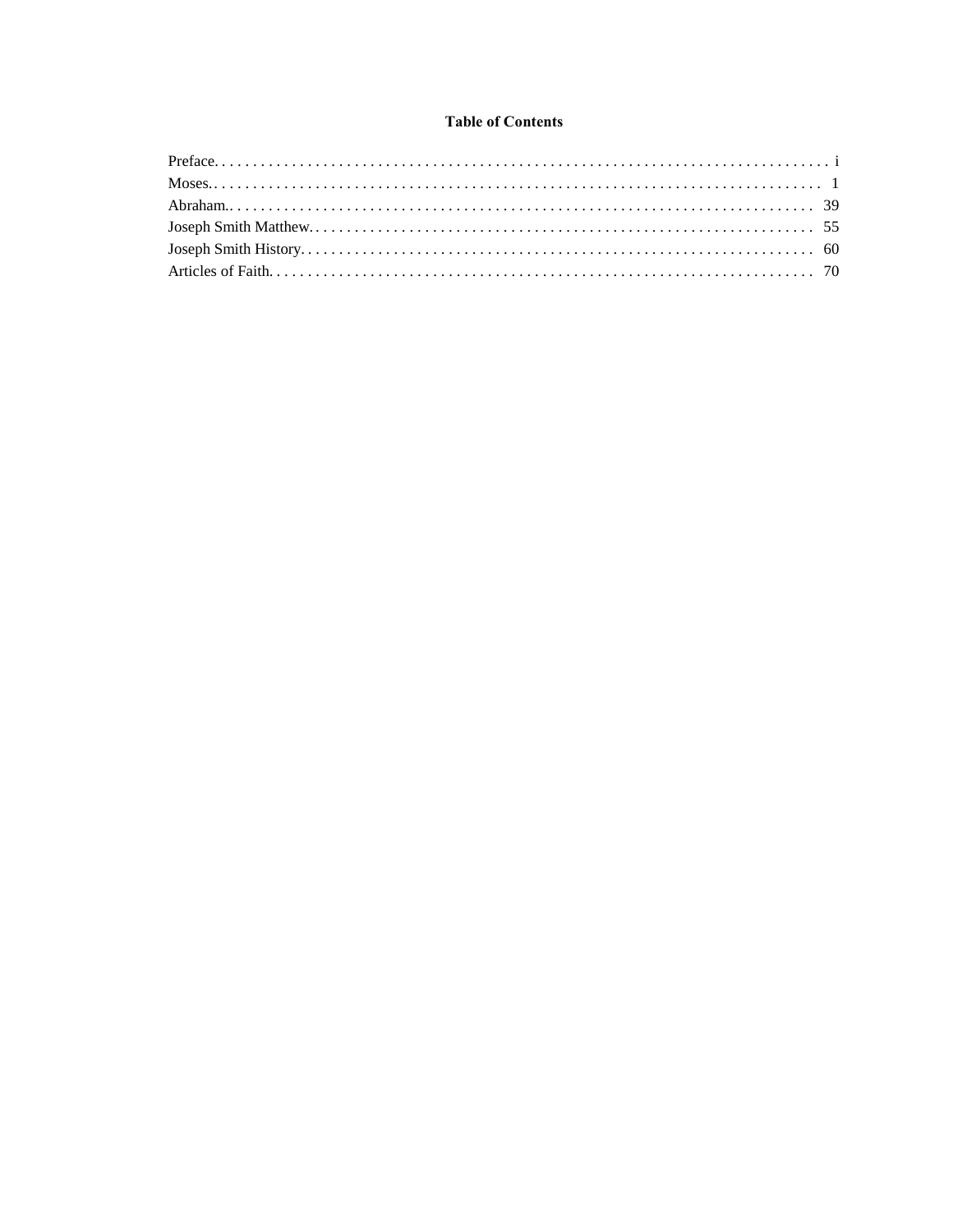<span id="page-2-0"></span>Can the scriptures be presented graphically, as images, pictures, if you will? If so, is there any value in such a presentation? The answer to both questions is a definite Yes. We are accustomed to read the scriptures in one dimension, one sentence after another. What would it be like if we read them in two or even three dimensions? Would any new insights open up? Would any hidden beauty be revealed?

John Breck made an extensive investigation of chiasms[1] in the Bible, and shows how they can be read as spirals, often ascending spirals because of intensification, conical helices, three dimensional figures.[2] The helical reading of a chiasm of the form ABCB'A' would be AA'BB'C as shown in the figure. This shape allows the author to more clearly present his central idea, which appears at the apex of the helix. Also, there often is intensification with paired elements, with the second being stronger than the first.

Unfortunately, we can't see the helix, except in our mind's eye. However, all of the information contained in the helix can be visualized in a two-dimensional representation, a two-dimensional picture of the scripture. This shape is a chevron. The apex of the spiral coincides with the point of the chevron. And, in fact, the lower turns of the helix are also presented to the eye as the branches



of the chevron, allowing the viewer to study the form in detail, often with enhanced understanding beyond what can be ascertained in the linear dimension of the printed page. Matched pairs of elements in the branches of the chevron help explain and define each other and thus enhance the information content of the passage. And the presentation becomes an art form, revealing beauty hidden in the one dimensional lines of text.

As an example, here is the picture of  $D&C 6:35-37$ . Paired elements have the same indentation. We usually include guide letters to assist the viewer, but they are omitted for this example.

Behold, I do not condemn you; go your ways and sin no more; perform with soberness the work which I have commanded you. Look unto me in every thought; doubt not, fear not. Behold the wounds which pierced my side, and also the prints of the nails in my hands and feet; be faithful, keep my commandments, and ye shall inherit the kingdom of heaven.

This chevron can be read word-for-word as a helix. The two paired elements are separated by //.

Behold, I do not condemn you; // and ye shall inherit the kingdom of heaven.

go your ways and sin no more; // keep my commandments,

perform with soberness the work which I have commanded you. // be faithful,

Look unto me in every thought; // Behold the wounds which pierced my side, and also the prints of the nails in my hands and feet;

doubt not, // fear not.

Notice what you learn as you compare elements at the same indentation. First of all, the second element in each pair shows intensification with respect to the first, as noted by Breck. For instance, inheriting the kingdom of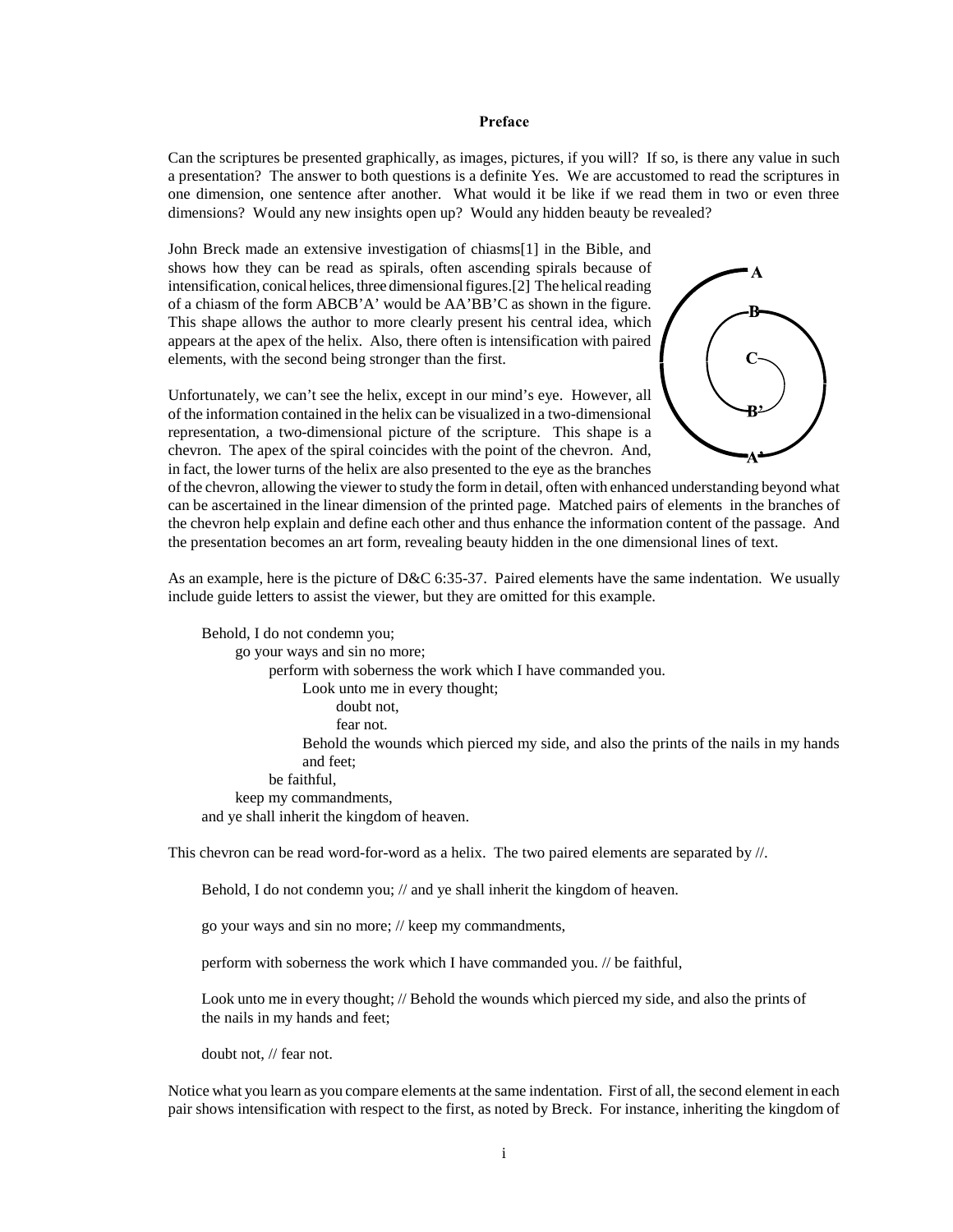heaven is a greater blessing than not being condemned. Beholding Jesus' wounds is more detailed than looking unto him. The point of emphasis, the center of the chevron, the apex of the helix, is "doubt not, fear not." See the relationship between the ends and the center of the chevron. And the instructions between the ends and the center tell us how to avoid doubt and fear. How much of this is as clearly visible in the linear text?

The chevron is the most common shape found in scripture. It is the shape of chiasmus, but not all chevrons would be classified as chiasms. For instance, there are no repeated words in the example above. Thus I will use the word *chevron* instead of *chiasm*.

There are two other regular shapes, the multiple (usually double) echelon and the paired echelon. Here is the basic format of these features



The double echelon is usually referred to as alternate or direct parallel. The paired echelon is known as climax.

The C's in the chevron and the paired echelon are the points of emphasis. Sometimes the double echelon includes an unrepeated point of emphasis at the end of one of the echelons.



Isaiah 1:15 is an example of the first of these.

|   | And when ye spread forth your hands, |  |  |
|---|--------------------------------------|--|--|
| в | I will hide mine eyes from you: yea, |  |  |
|   | when ye make many prayers,           |  |  |
| R | I will not hear:                     |  |  |
|   | your hands are full of blood.        |  |  |

Notice that the paired elements are similar, but not the same. The C tells why the Lord will not answer their prayers. Isaiah uses this form extensively.

In addition to these regular forms, we sometimes find irregular forms that show parallelism. A nice example is found in the interlinear version of John 1:6-9.

There was a man having been sent from God, name to him, John; this one came for a witness, that he might witness about the light, that all might believe through Him. not he was that light, but that he might witness about the light. He was the light true, which enlightens every man coming into the world.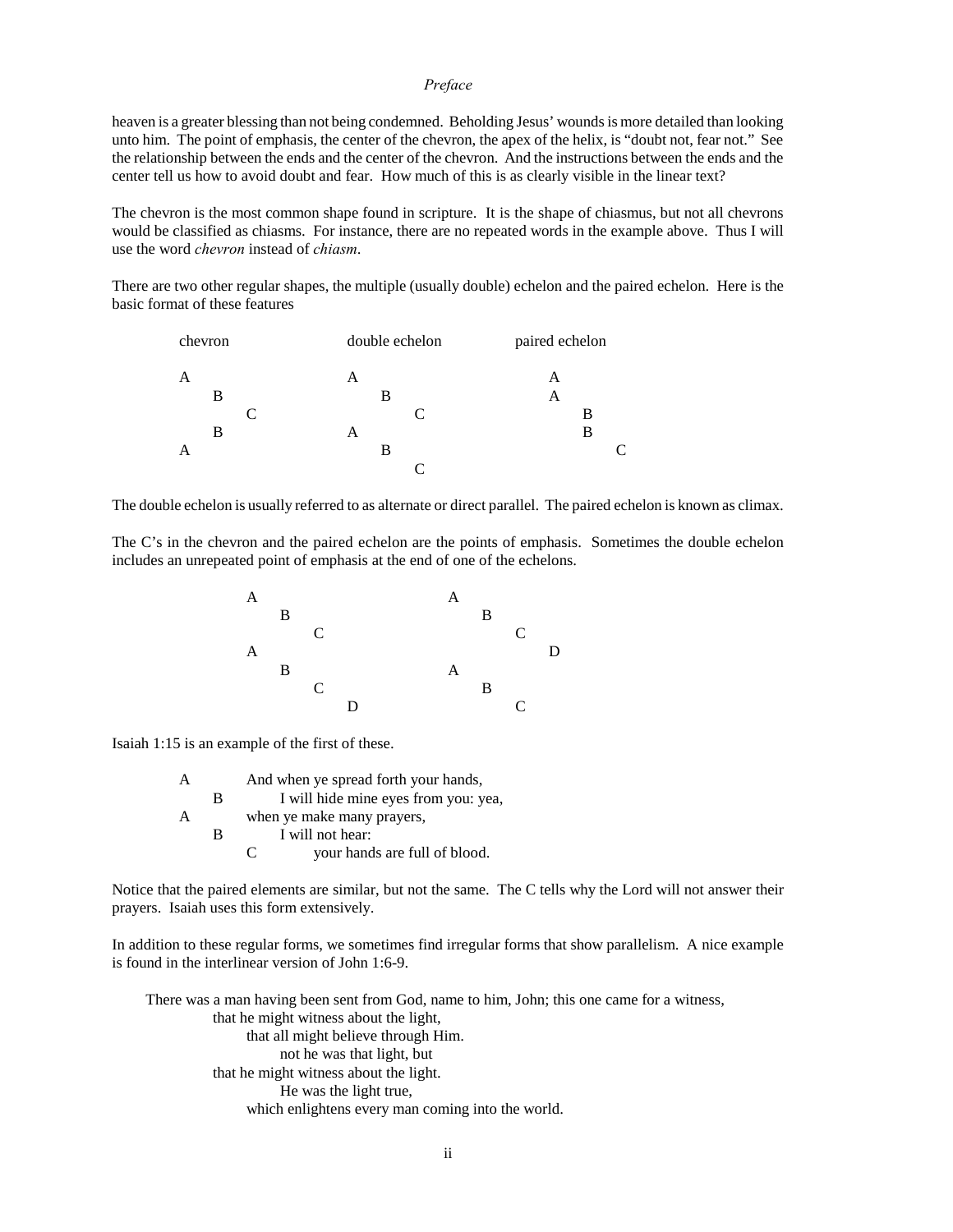This has paired elements at all three levels of indentation, but it can't be rearranged into a chevron or a double echelon. The most extensive example I have found is Joseph Smith's prayer recorded in D&C 121:1-6. There are questions composed of seven elements, a point of emphasis (O Lord God Almighty...the dark and benighted dominion of Sheol), followed by seven pleas that match the question elements. Interestingly the pleas can be rearranged to form a perfect chevron without changing a single word.

I have found 1363 parallelistic examples in the present work. Of these, 60% are chevrons, 35% are multiple echelons, 3% are paired echelons, 0.5% are random, and 1.4% are miscellaneous parallel forms.

My work on reformatting the scriptures began May 15, 1988, when I discovered the inverted arrangement of "redemption" and "resurrection" in D&C 88:14-16. For the next three years I reformatted the doctrinal discourses of the Book of Mormon (the present work), the Doctrine and Covenants, the Pearl of Great Price, and some Bible examples. Parallelism, similarity of theme, was the basis of my formatting. I call the results the visual scriptures, which can be viewed on my web site, kindly hosted by Kurt Neumiller.[3]

The visual scriptures, the two-dimensional reformatted scriptures, present the images, the pictures, of the scriptures. Understanding springs to the eye. Insights are discovered that are difficult to detect in the linear text. A beauty is revealed that is invisible on the traditional page.

Another aspect of the literary design of the scriptures is the frequent occurrence of lists of similar items. In the vast majority of cases we find that the number of items in these lists bears the symbolic meanings developed by Bullinger in his study of the Bible.[4]

Now, for a little background.

Scholars, in the late  $18<sup>th</sup>$  and early  $19<sup>th</sup>$  century, began to notice chiasmus in the Bible.[5][6] Forbes published a detailed discussion of chiasmus in the Bible in 1854.[7] Lund[8] and Welch[9][10] have described in detail the characteristics of chiasmus, and provided guidelines with which to judge the strength of a proposed chiasm. Edwards and Edwards utilized statistical methods to determine the probability that a proposed chiasm could have occurred by chance rather than by design.[11][12] Welch edited a collection of essays on chiasmus which includes an extensive bibliography of the expanding literature on this subject.[13]

Chiasmus in the Book of Mormon was first discovered by Welch in 1967, nearly 140 years after it was first published.[14] Shortly after Welch announced his discovery, chiasmus was found in both the Pearl of Great Price[15] and the Doctrine and Covenants,[16][17] although its presence in the latter is regarded by some as controversial. Parry has published reformatted versions of the Book of Mormon showing the parallelisms he discovered.[18][19] The first of these was published four years after my initial discovery of chiasmus in the Doctrine and Covenants, and three years after I had completed the first draft of the present work. I compared his work with mine and added some of his findings to my project. These additions are always attributed in endnotes with the designation "DWP."

While Joseph Smith may well have known little or nothing about chiasmus,[20] it is clear that the scriptures of the latter days contain numerous examples of inverted parallel structures that satisfy all of the criteria proposed by Lund and Welch to define chiasmus. It is equally clear that some of the passages that show inverted parallel arrangements of concepts and ideas violate one or more of these criteria, and it may be inappropriate to refer to them as chiasms. Whether or not the formal criteria of chiasmus are met is relatively unimportant to the student of the scriptures. What is important is that the parallel structure often aids significantly in gaining understanding of the scriptures. To avert arguments, I will use the term *chevron* rather than *chiasm* to refer to the inverted parallel structures I have found, as noted above. My focus has and will be on parallelism in ideas, themes, rather than words. Word parallels do occur, but that is of secondary importance to me.

In the pages that follow, the parallelisms are indicated by equal levels of indentation. Capital or lower case guide letters and Roman numerals were added at the beginning of the elements of the more extensive units to guide the eye. Any given element begins with a guide letter and ends just before the next similar letter, or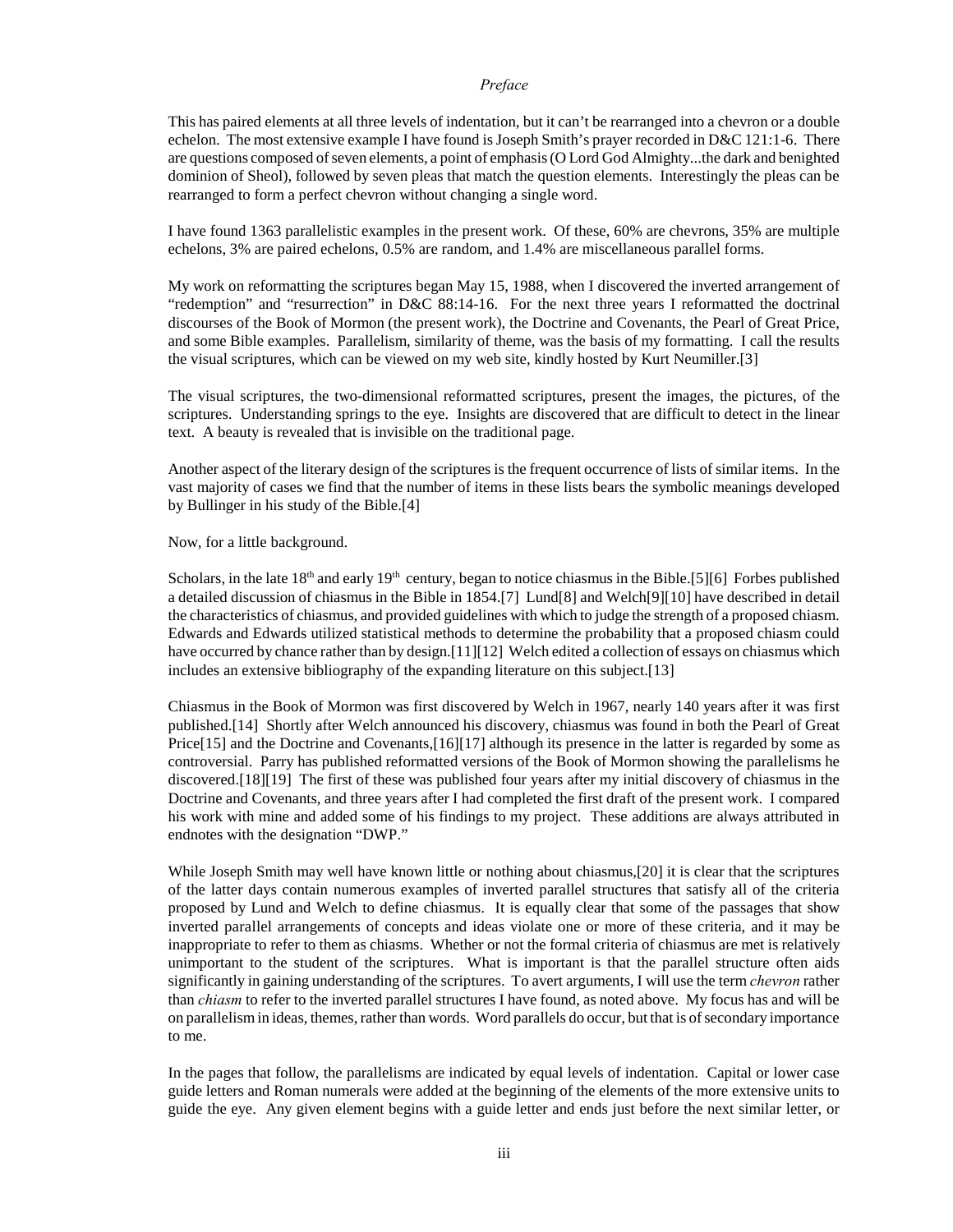sometimes at an un-marked inter-structural passage Within a given element, so marked by a letter, sub-elements are indicated by further indentation. Subscripts are used to indicate direct parallelism of sub-elements within larger structures. Verse numbers are placed at the end of the previous verse to avoid starting a line with a verse number.

In some instances there is an overall structure that covers several smaller units, and perhaps extending over several chapters, as in 2 Nephi 12-15, where there are actually two levels of such structure. These elements are marked with outdented double capital letters (AA, BB, etc.) and Roman numerals. In these cases it is helpful to lay the pages out end to end so that the entire unit can be seen at once (really, it should be written on a scroll!) Often the elements of the overall structure have no obvious relationship to the smaller units within. However, a major point of emphasis is to be found at the turning point, just as in the smaller ones. The most complex example in all of scripture is found in 3 Nephi 20:11-23:3, Christ's commentary on Isaiah. Here a single inverted system covers the entire text, while the same text is also subdivided into smaller sytems at several levels.

Paired elements within a given structure are associated with each other either as being similar, opposite, or otherwise related. Sometimes an element helps explain, or otherwise elaborates upon, its partner. It is in this aspect that the structure enhances the information content of the text. As Breck said,

"Above all, however, respecting the literary form of biblical passages goes far towards throwing light on the *literal sense* of the text. Understanding and elucidating that sense remains the exegete's primary task. The beauty of chiasmus lies in the fact that its form expresses its meaning with such directness and clarity. The surest way to discover and proclaim that meaning is to proceed by a thoroughgoing analysis of the form by which that meaning is conveyed."[21] (emphasis in original)

One wonders why the Lord chose to couch so many of His ancient and latter-day revelations in these forms. Various scholars have speculated about this question with regard to the Bible, suggesting ease of memorization, poetic form, and so forth. Brown suggests that "Parallel form may have a greater influence on the human soul than we realize."[22] The following points might be considered:

- The Lord teaches by repetition in ways that don't appear to be repetitious. The paired elements of parallelistic structures support and help define each other, with the result that the meanings are made more clear without additional words of explanation. In fact, an understanding of the structure is an important aid in understanding the original intent of the author, as noted by Breck, above.
- \* One is almost forced to consider the scriptures more carefully, with more pondering in depth. New insights are gained, particularly when paired elements do not at first appear to match, but their placement is forced by the surrounding structure. Further consideration often reveals previously un-noticed relationships and deeper understanding.
- \* The context of a passage is more easily discerned.
- The language carries a power and impact that derives, in part, from the structure.
- The Lord uses these forms as a pattern to help His children recognize the revealed scriptures. They are difficult to imitate, yet the modern scriptures came forth before even scholars were very aware of the pattern.

As the beauty of the scriptures unfolds to view, we can well agree with the Prophet, "...the heavens declare the glory of a God...and he that can mark the power of Omnipotence, inscribed upon the heavens, can also see God's own handwriting in the sacred volume: and he who reads it oftenest will like it best, and he who is acquainted with it, will know the hand wherever he can see it..."[23]

It must be stated that the study of parallel forms in the latter-day scriptures is in its earliest state of development. It must be emphasized that there often is more than one way to represent a particular passage, and different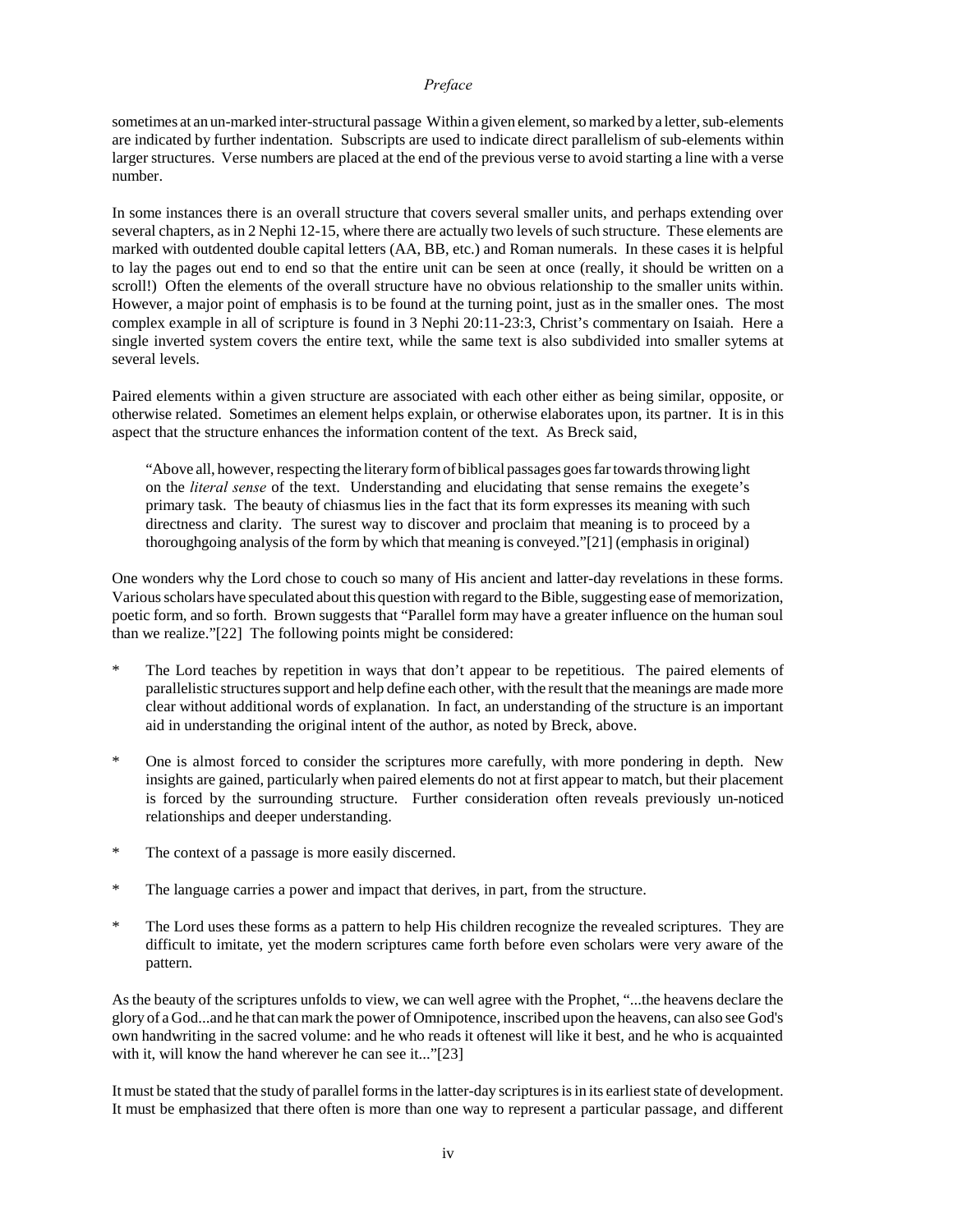people may prefer different forms. It is, after all, an art form. Above all, one must not lose sight of the messages of the scriptures through arguing the structure. I have supplied notes at the end of each book in an attempt to explain my reasoning when the structure needs explaining.

This should not be considered a scholarly work. I have made no attempt to compare my work with that of others. Also, I have not shown the differences between Moses and Genesis. It is well recognized that Moses is richer than Genesis where they overlap.

This work is presented only as a sampling of one man's views, and should not be considered as authoritative nor final. The reader is invited to consider these examples, improve upon the representation of their structures, and search for others. If some insight is gained, the exercise will have been worthwhile for us both.

Note: The pages have been formatted for 8.5 x 11 inch paper, printed double sided, with a half inch binding margin. The reader may wish to print them and place them in a looseleaf binder. The reformatted pages provide ample space for notes and comments.

# \*\*\*\*\*\*\*

### **Notes**

1. Chiasmus consists of a series of words or ideas that is repeated, term by term, but in reverse or inverted order. The terms in the repeated series may be identical, similar, opposite, explanatory, or related in other ways to those in the first one. Using capital letters as guides to the individual terms, the topical sequence is of the form ABCDCBA. The central unit typically is a point of emphasis.

A modern example appeared on the cover of TV Guide (May 28/June 3, 1988.), announcing a special program on the Viet Nam Memorial. It can be reformatted as a chevron to show the structure.



Individual terms may have substructure showing alternate parallelism, such as A  $B_1 B_2 C D C B_1 B_2 A$ .

John Welch has defined the characteristics of formal chiasmus ("Criteria for Identifying the Presence of Chiasmus ", F.A.R.M.S., Provo, Utah, 1989). Since not all of the inverted systems found in scripture follow all of his criteria, I prefer to use the more general term *chevron*, rather than chiasmus. Chiasmus thus is a subset of *chevron*. However, chevrons that violate one or more of Welch's criteria may be no less valuable in understanding scripture. Often parallel terms expand upon or explain their partners. I have discovered many insights by finding the parallel patterns.

- 2. John Breck, "The Shape of Biblical Language; Chiasmus in the Scriptures and Beyond," St. Vladimir's Seminary Press, Crestwood, NY 10707, KALOROS PRESS, Wadmalaw Island, SC 29487, 2008.
- 3. ldsgospeldoctrine.net/dlj/visualscriptures.html
- 4. E.W. Bullinger, "Number in Scripture," (1894) (reprinted by Kregel Publications, Grand Rapids MI, 1981. Here is a partial list of his descriptions.
	- 3– That which is solid, real, substantial, complete, and entire.
	- 4– Creation, all that was created; man in his relation to the world as created; the number of the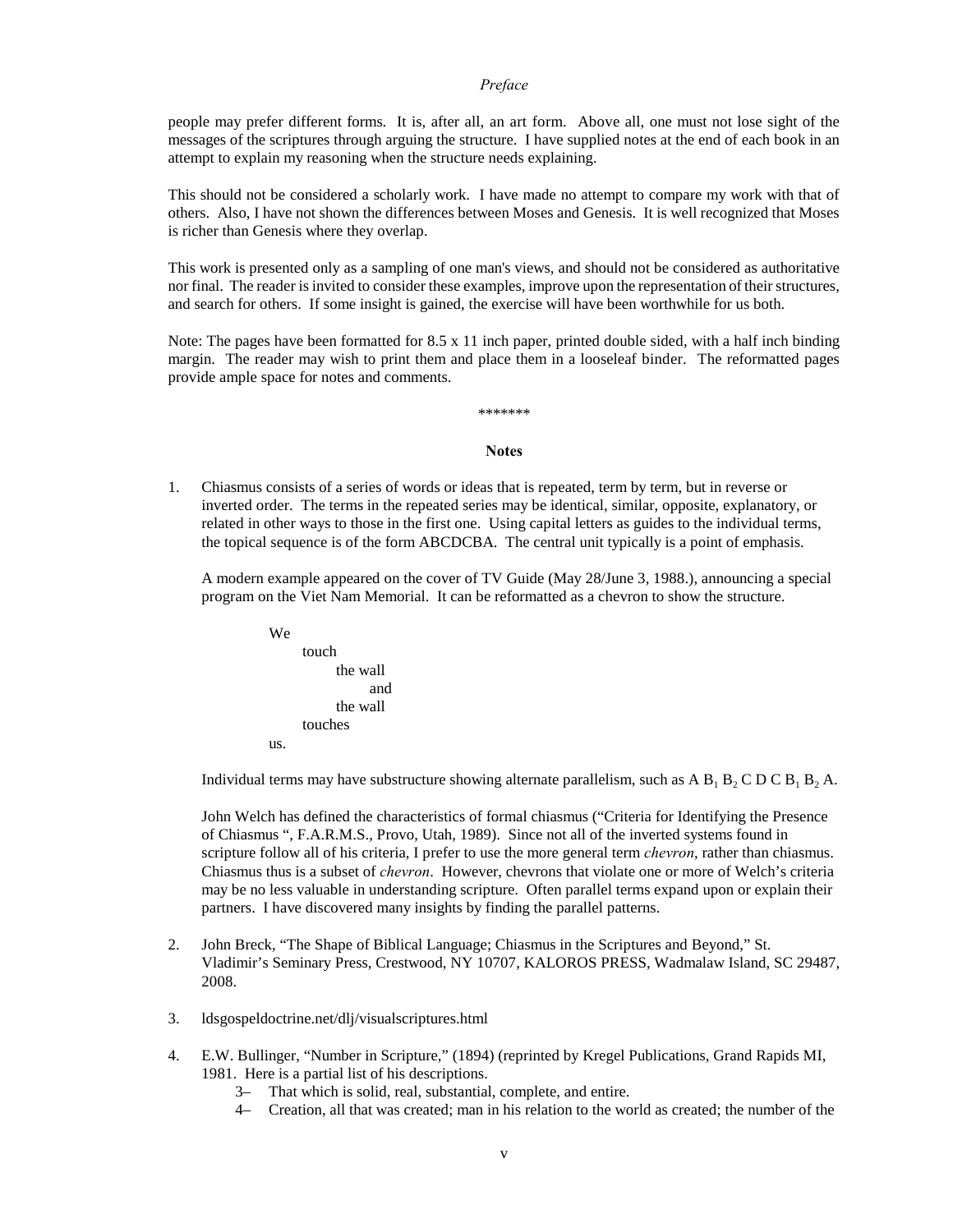world; geographic fullness (four winds, four corners of the earth, four points of the compass).

- 5– Mercy, grace.
- 6– Evil; man in opposition to God; the number of imperfection; man without God and Christ.
- 7– Spiritual perfection and completeness.
- 8– New beginning; resurrection.
- 9– Finality, conclusion of the whole matter, Divine judgment of man and his works.
- 10– Ordinal (first, second, third, etc.) perfection, perfection of Divine order, everything in proper order; completeness of order, marking the entire round of anything; implies nothing is wanting; the whole cycle is complete. As a multiplier it adds emphasis.
- 11– Disorder, imperfection, confusion, disintegration.
- 12– Governmental perfection (we would say priesthood).
- 13– Rebellion, apostasy, defection, corruption, disintegration, revolution.
- 5. John Jebb, "Sacred Literature," London, 1820.
- 6. Robert Lowth, "Praelectiones Academicae de Sacra Poesi Hebraeorum," 1754, translated by G. Gregory in 1787 (Lectures on the Sacred Poetry of the Hebrews), new edition with notes by Calvin E. Stowe, Andover, Mass., 1829.
- 7. John Forbes, "The Symmetrical Structure of Scripture," Edinburgh: T. & T. Clark, 1854.
- 8. Nils Lund, "Chiasmus in the New Testament," Chapel Hill: University of North Carolina Press, 1942.
- 9. John W. Welch, Chiasmus in Antiquity, John W. Welch, Ed., Gerstenberg Verlag, Hildesheim, 1981, pp 9-16.
- 10. John W. Welch, "Criteria for Identifying the Presence of Chiasmus," F.A.R.M.S., 1989.
- 11. Boyd F. Edwards and W. Farrell Edwards, "Does Chiasmus Appear in the Book of Mormon by Chance?," (BYU Studies 43, no. 2, 2004, pp. 103-130).
- 12. B. F. Edwards and W. F. Edwards, "When Are Chiasms Admissible as Evidence?," (BYU Studies 49, no. 4, 131 2010).
- 13. John W. Welch, Ed., Chiasmus in Antiquity, Gerstenberg Verlag, Hildesheim, 1981.
- 14. John W. Welch, "Chiasmus in the Book of Mormon," BYU Studies, pp. 69-84, Autumn 1969.
- 15. David O. Peterson, "Chiasmus, the Hebrews, and the Pearl of Great Price," The New Era, August 1972.
- 16. Charles G. Kroupa and Richard C. Shipp, "From the Mind of God," Salt Lake City: Shipp Bros. Printing, 1972.
- 17. Richard C. Shipp, MA Thesis, BYU, 1975.
- 18. Donald W. Parry, "The Book of Mormon Text Reformatted According to Parallelistic Patterns," (F.A.R.M.S., Provo, Utah, 1992).
- 19. Donald W. Parry, "Poetic Parallelisms in the Book of Mormon," (Neal A. Maxwell Institute for Religious Scholarship, BYU, Provo, Utah, 2007).
- 20. John W. Welch, "How much was known about chiasmus in 1829 when the Book of Mormon was translated?," (FARMS Review 15, no. 1 2003, 47-80).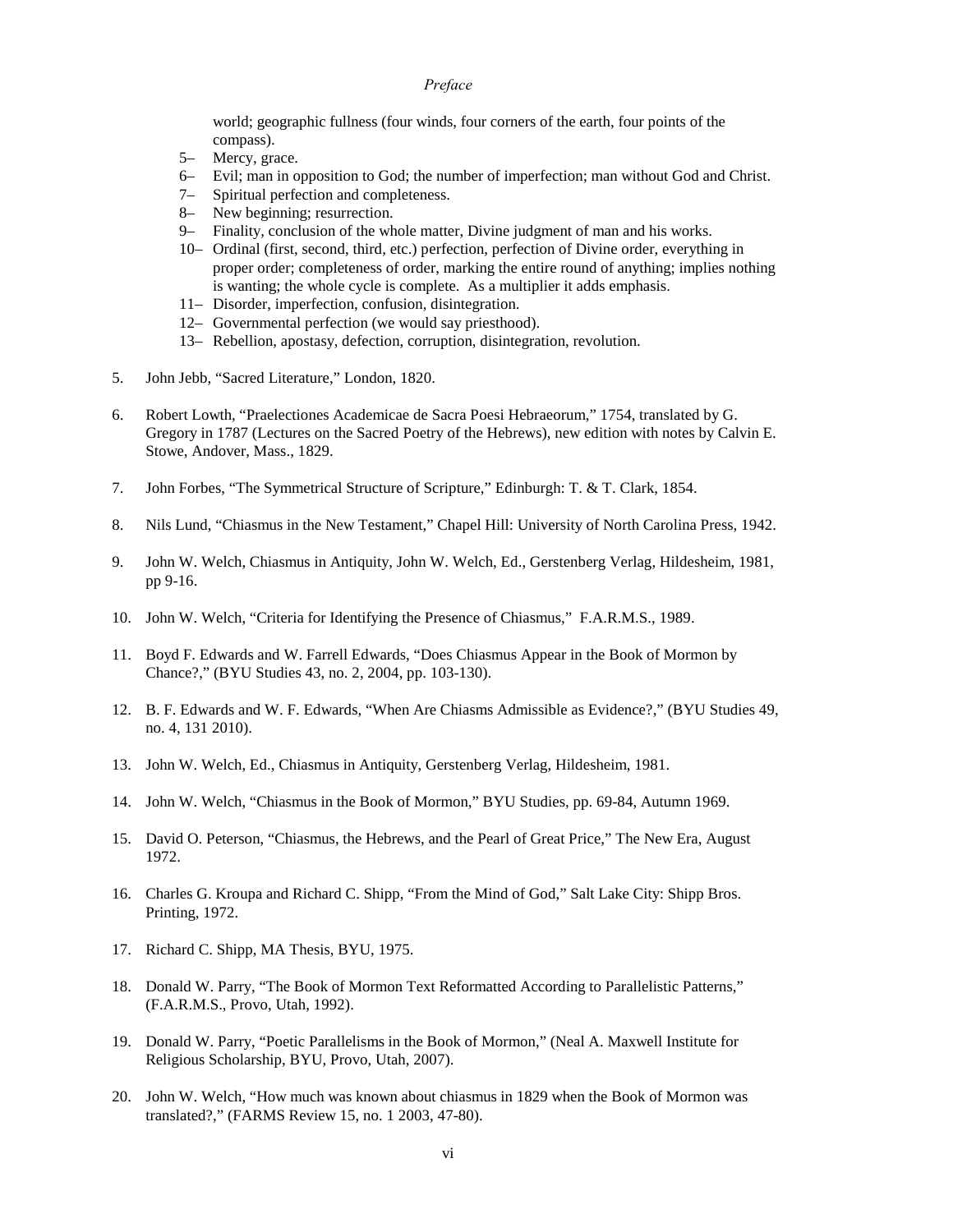- 21. Breck, op cit., p. 55.
- 22. Wade Brown, "The God-Inspired Language of the Book of Mormon," Clackamas, OR: Rainbow Press, p. 51, 1988.
- 23. Joseph Smith, Documentary History of the Church, Vol II, p 14.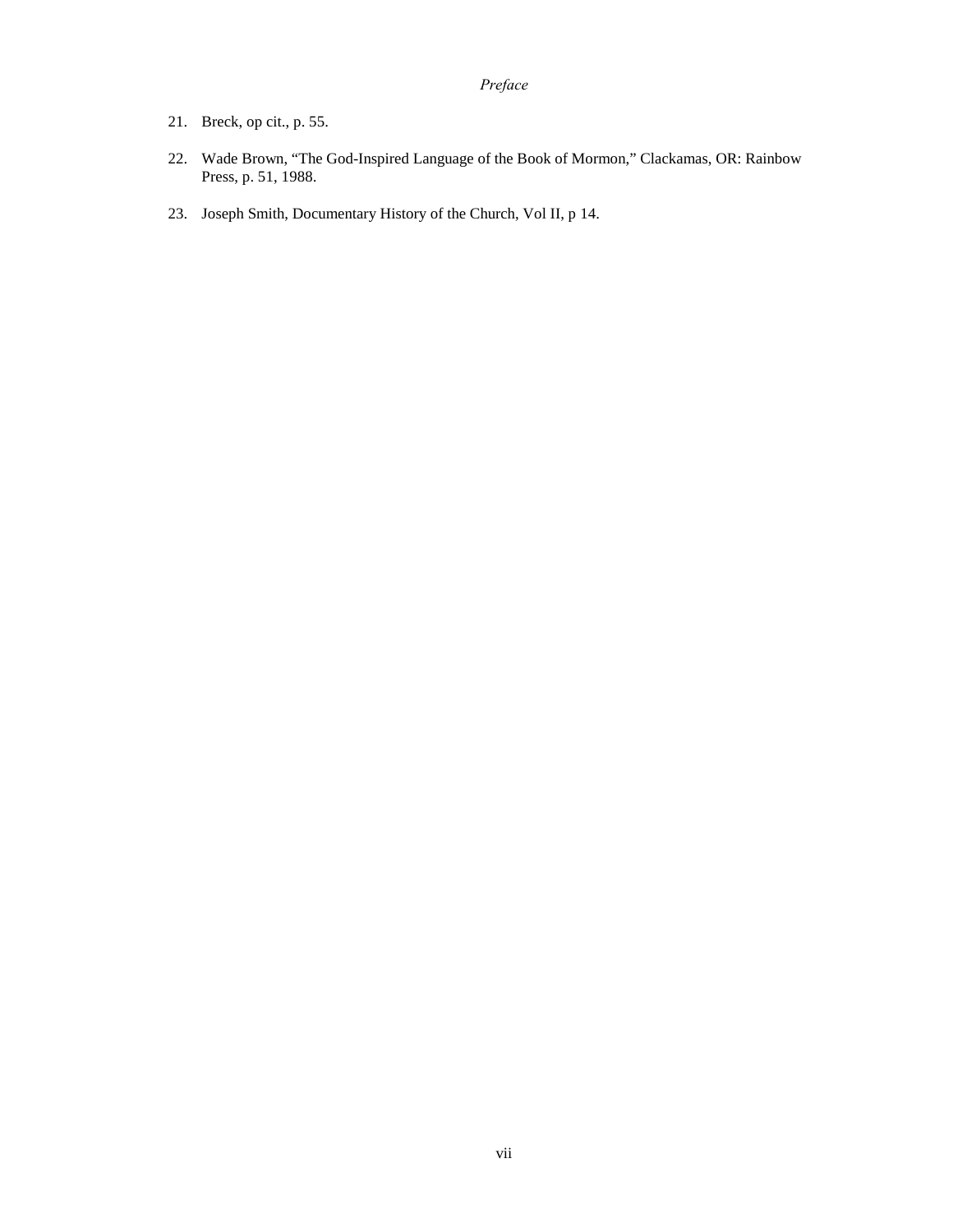### **SELECTIONS FROM THE BOOK OF MOSES**

An extract from the translation of the Bible as revealed to Joseph Smith the Prophet, June 1830--February 1831.

- <span id="page-9-0"></span>AA A The words of God, which he spake unto Moses
	- B at a time when Moses was caught up into an exceedingly high mountain, 2
		- C And he saw God
			- D face to face.
		- C and he talked with him,[1]
	- B and the glory of God was upon Moses; therefore Moses could endure his presence.[2] 3
	- A And God spake unto Moses, saying:
- BB A<sub>1</sub> Behold, I am the Lord God Almighty,
	- $A_2$  and Endless is my name; for I am without beginning of days or end of years; and is not this endless? 4
	- B And, behold, thou art my son;
		- C wherefore look, and I will show thee the workmanship of mine hands;
			- D but not all, for my works are without end, and also my words, for they never cease. 5
			- D Wherefore, no man can behold all my works, except he behold all my glory; and no man can behold all my glory, and afterwards remain in the flesh on the earth. 6
		- C And I have a work for thee, Moses, my son;
	- B and thou art in the similitude of mine Only Begotten; and mine Only Begotten is and shall be the Savior, for he is full of grace and truth;[3]
	- $A_1$  but there is no God beside me,
		- $A_2$  and all things are present with me, for I know them all.[4] 7
- CC And now, behold, this one thing I show unto thee, Moses, my son; for thou art in the world, and now I show it unto thee. 8
	- A And it came to pass that Moses looked, and beheld the world upon which he was created; and Moses beheld the world and the ends thereof, and all the children of men which are, and which were created;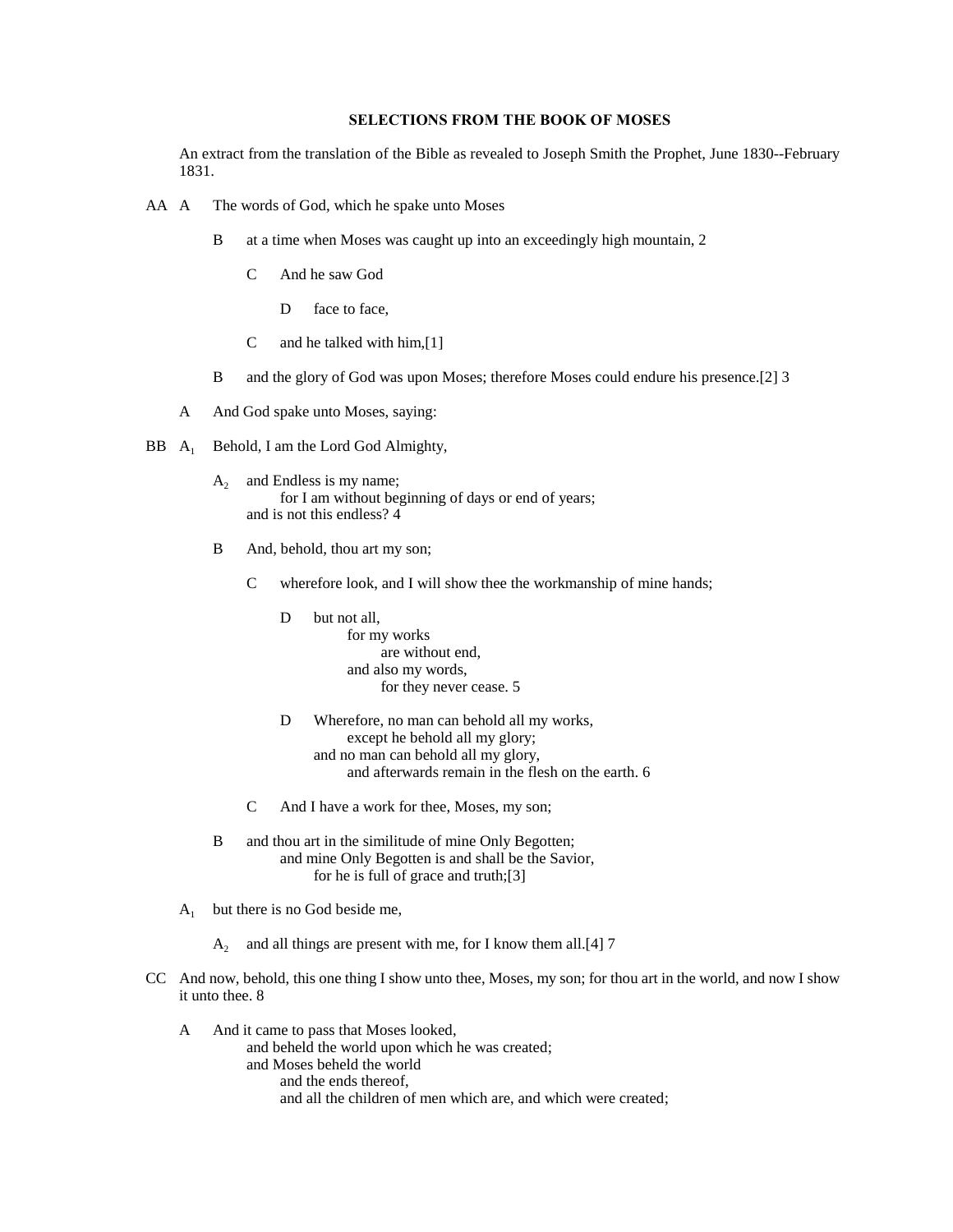2 *Moses 1*

B of the same he greatly marveled and wondered. 9

| DD | $\mathbf{C}$ | And the presence of God |
|----|--------------|-------------------------|
|    |              | withdrew from Moses.    |
|    |              | that his glory          |
|    |              | was not upon Moses;     |

- D and Moses was left unto himself.
- D And as he was left unto himself,
- C he fell unto the earth. 10 And it came to pass that it was for the space of many hours before Moses did again receive his natural strength like unto man;
- B and he said unto himself: Now, for this cause I know that man is nothing, which thing I never had supposed.[5] 11
- A But now mine own eyes have beheld God;
	- but not my natural, but my spiritual eyes, for my natural eyes could not have beheld; for I should have withered and died in his presence; but his glory was upon me; and I beheld his face, for I was transfigured before him.[6] 12
- EE  $A_1$  And it came to pass that when Moses had said these words,
	- $A<sub>2</sub>$  behold, Satan came tempting him, saying:
		- $A_3$  Moses, son of man, [7] worship me. 13
	- B And it came to pass that Moses looked upon Satan and said: Who art thou?
		- $C_1$  For behold, I am a son of God, in the similitude of his Only Begotten;
			- $C_2$  and where is thy glory, that I should worship thee? 14
				- $D_1$  For behold, I could not look upon God, except his glory should come upon me, and I were transfigured before him.
					- $D<sub>2</sub>$  But I can look upon thee in the natural man. Is it not so, surely? 15
						- $D_3$  Blessed be the name of my God,
				- $D<sub>1</sub>$ for his Spirit hath not altogether withdrawn from me,
					- $D_2$  or else where is thy glory, for it is darkness unto me? And I can judge between thee and God;
						- $D_3$  for God said unto me: Worship God, for him only shalt thou serve. 16
		- C<sup>1</sup> Get thee hence, Satan; deceive me not; for God said unto me: Thou art after the similitude of mine Only Begotten. 17
			- $C_2$  And he also gave me commandments when he called unto me out of the burning bush, saying:

Call upon God in the name of mine Only Begotten, and worship me. 18 And again Moses said:

I will not cease to call upon God,

I have other things to inquire of him:

for his glory has been upon me,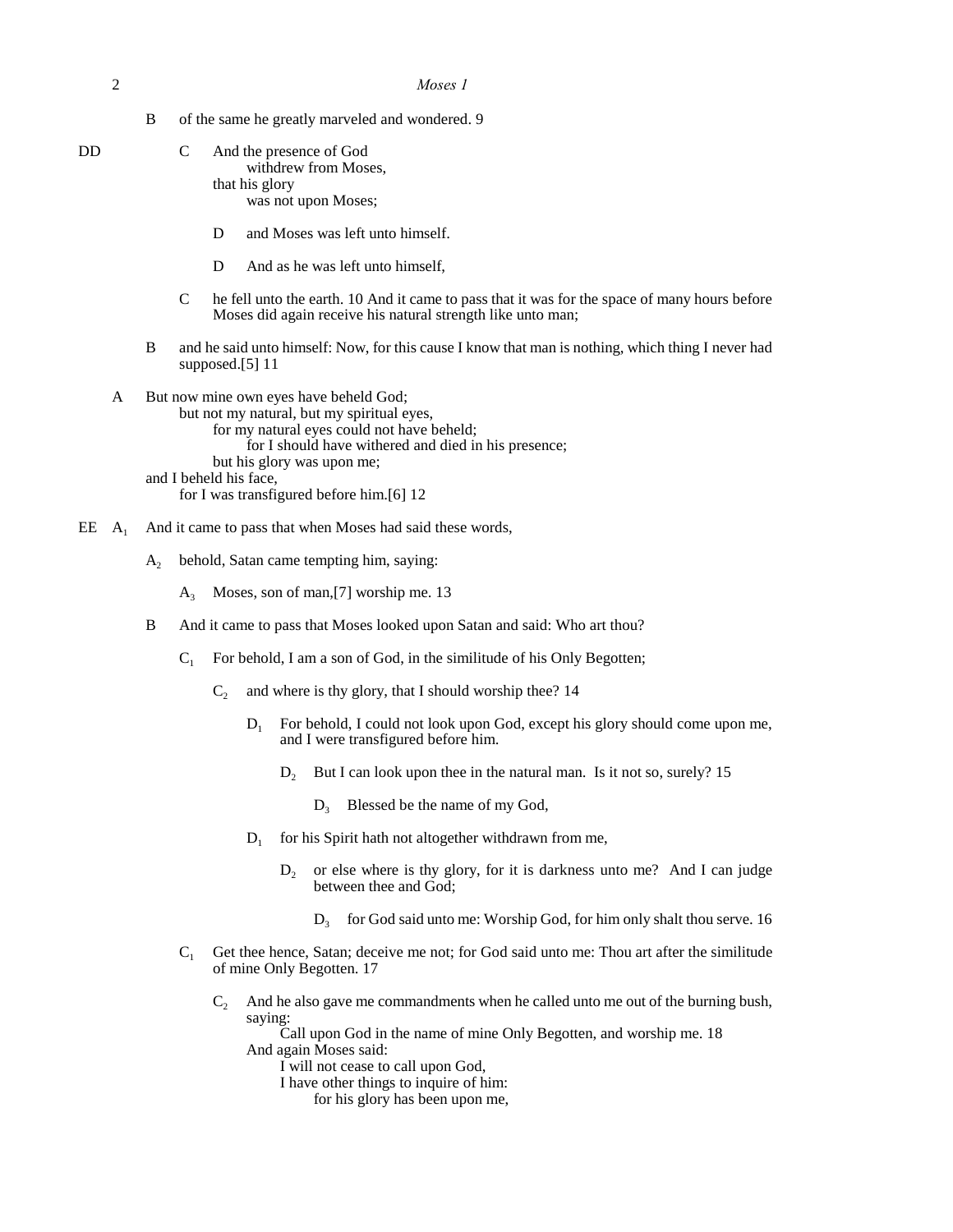- B wherefore I can judge between him and thee. Depart hence, Satan. 19
- $A_1$  And now, when Moses had said these words,
	- A<sub>2</sub> Satan cried with a loud voice, and ranted upon the earth, and commanded, saying:
		- A3 I am the Only Begotten, worship me. 20
- FF And it came to pass that Moses began to fear exceedingly; and as he began to fear, he saw the bitterness of hell.
- EE A Nevertheless, calling upon God, he received strength,
	- B and he commanded, saying:
		- C Depart from me, Satan, for this one God only will I worship, which is the God of glory. 21
			- D And now Satan began to tremble, and the earth shook;
	- A and Moses received strength,
		- B and called upon God, saying:
			- C In the name of the Only Begotten, depart hence, Satan. 22
				- D And it came to pass that Satan cried with a loud voice, with weeping, and wailing, and gnashing of teeth;
					- E and he departed hence, even from the presence of Moses, that he beheld him not.[8] 23

And now of this thing Moses bore record; but because of wickedness it is not had among the children of men. 24

And it came to pass that when Satan had departed from the presence of Moses,

- DD A that Moses lifted up his eyes unto heaven,
	- B being filled with the Holy Ghost, which beareth record of the Father and the Son; 25
		- C And calling upon the name of God,
	- A he beheld his glory again,
		- B for it was upon him;
			- C and he heard a voice, saying:
				- D Blessed art thou, Moses,
					- for I, the Almighty, have chosen thee,
						- and thou shalt be made stronger than many waters; for they shall obey thy command as if thou wert God. 26
						- And lo, I am with thee, even unto the end of thy days;
							- for thou shalt deliver my people from bondage, even Israel my chosen. 27

CC A And it came to pass, as the voice was still speaking, Moses cast his eyes and beheld the earth,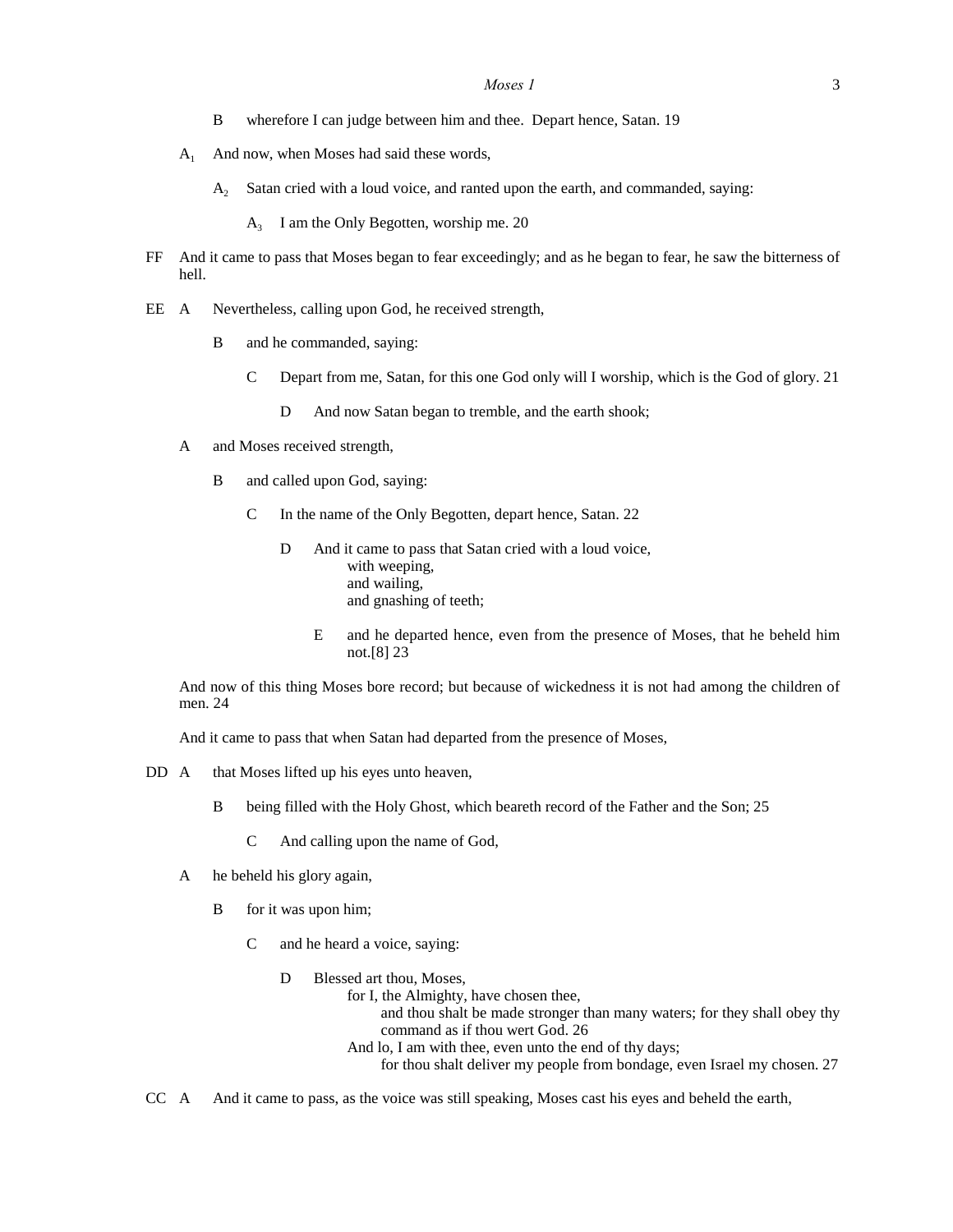- B yea, even all of it; and there was not a particle of it which he did not behold,
	- C discerning it by the spirit of God. 28
		- D And he beheld also the inhabitants thereof,
		- D and there was not a soul which he beheld not;
	- C and he discerned them by the Spirit of God;
- B and their numbers were great, even numberless as the sand upon the sea shore. 29
- A And he beheld many lands; and each land was called earth, and there were inhabitants on the face thereof. 30
- A And it came to pass that Moses called upon God, saying: Tell me, I pray thee, why these things are so, and by what thou madest them?[9] 31
	- B And behold, the glory of the Lord
		- C was upon Moses,
		- C so that Moses stood
	- B in the presence of God,
- A and talked with him face to face.

#### BB A And the Lord God said unto Moses:

For mine own purpose have I made these things. Here is wisdom and it remaineth in me. 32 And by the word of my power, have I created them, which is mine Only Begotten Son, who is full of grace and truth. 33

B And worlds without number have I created;

and I also created them for mine own purpose;

and by the Son I created them, which is mine Only Begotten. 34 And the first man of all men have I called Adam, which is many. 35 But only an account of this earth, and the inhabitants thereof, give I unto you.

- C For behold, there are many worlds that have passed away by the word of my power.
	- $D_1$  And there are many that now stand,
		- $D<sub>2</sub>$  and innumerable are they unto man;
			- $D<sub>3</sub>$  but all things are numbered unto me,
				- D4 for they are mine and I know them. 36
		- E And it came to pass that Moses spake
			- F unto the Lord, saying:
				- G Be merciful unto thy servant, O God, and tell me concerning this earth, and the inhabitants thereof, and also the heavens, and then thy servant will be content. 37
			- F And the Lord God spake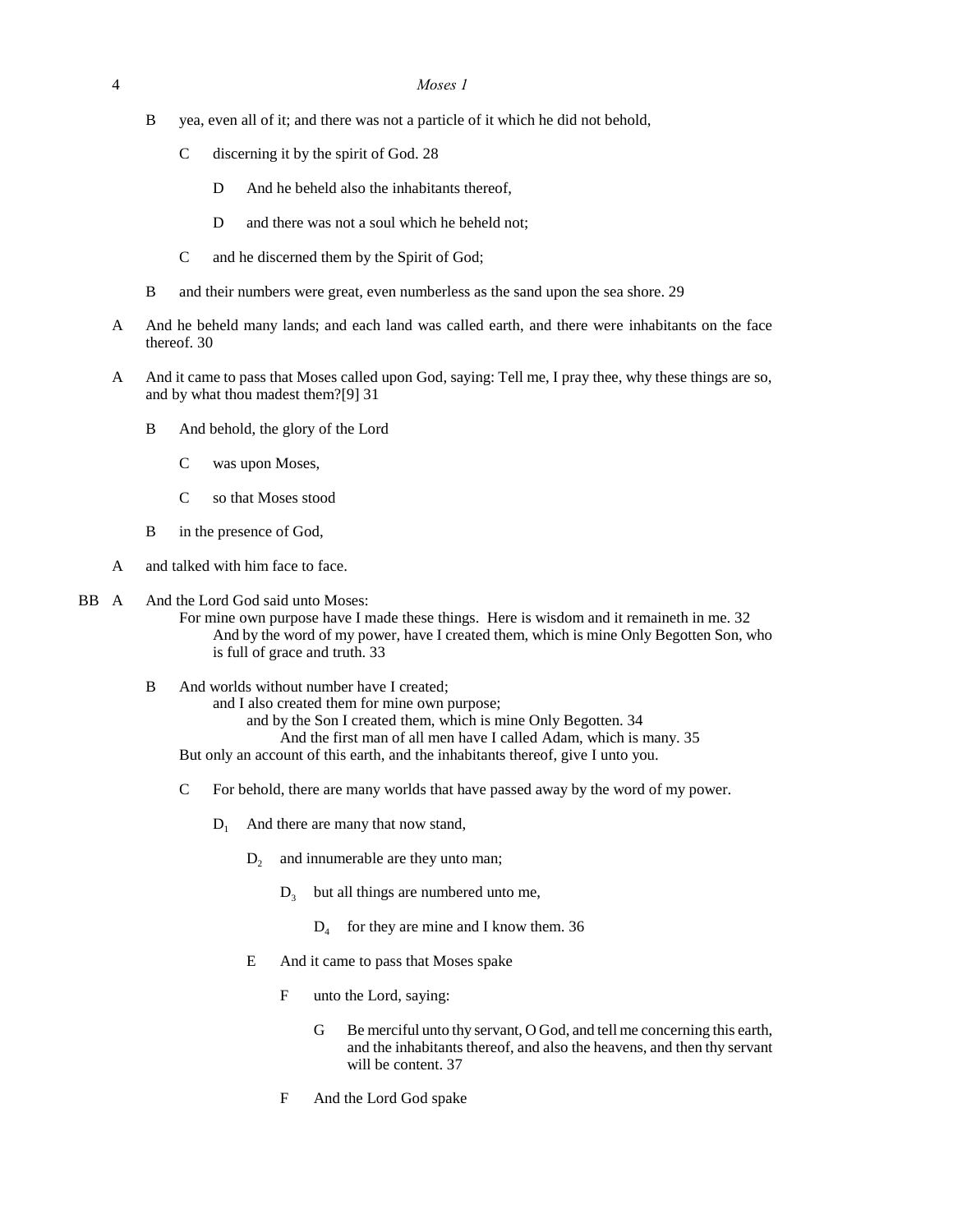- E unto Moses, saying:
- $D_1$  The heavens, they are many,
	- $D_2$  and they cannot be numbered unto man;
		- $D_3$  but they are numbered unto me,
			- $D_4$  for they are mine. 38
- C And as one earth shall pass away, and the heavens thereof even so shall another come,
- B and there is no end to my works, neither to my words. 39
- A For behold, this is my work and my glory- to bring to pass the immortality and eternal life of man.[10] 40
- AA A<sub>1</sub> And now, Moses, my son, I will speak unto thee concerning this earth upon which thou standest;
	- $A_2$  and thou shalt write the things which I shall speak. 41
	- B And in a day when the children of men shall esteem my words as naught
		- C and take many of them from the book which thou shalt write,
			- D behold, I will raise up another like unto thee;
		- C and they shall be had again among the children of men--
	- B among as many as shall believe. 42 (These words were spoken unto Moses in the mount, the name of which shall not be known among the children of men. And now they are spoken unto you. Show them not unto any except them that believe. Even so. Amen.) 2:1
	- A<sup>1</sup> And it came to pass that the Lord spake unto Moses, saying: Behold, I reveal unto you concerning this heaven, and this earth;
		- $A_2$  write the words which I speak.[11]
	- A I am the Beginning and the End, the Almighty God; by mine Only Begotten I created these things;
		- B yea, in the beginning I created the heaven, and the earth upon which thou standest. 2 And the earth was without form, and void;
			- C and I caused darkness to come up upon the face of the deep;
				- D and my Spirit moved upon the face of the water;
					- E for I am God. 3
				- D And I, God, said: Let there be light; and there was light. 4 And I, God, saw the light; and that light was good. And I, God, divided the light from the darkness. 5 And I, God, called the light Day;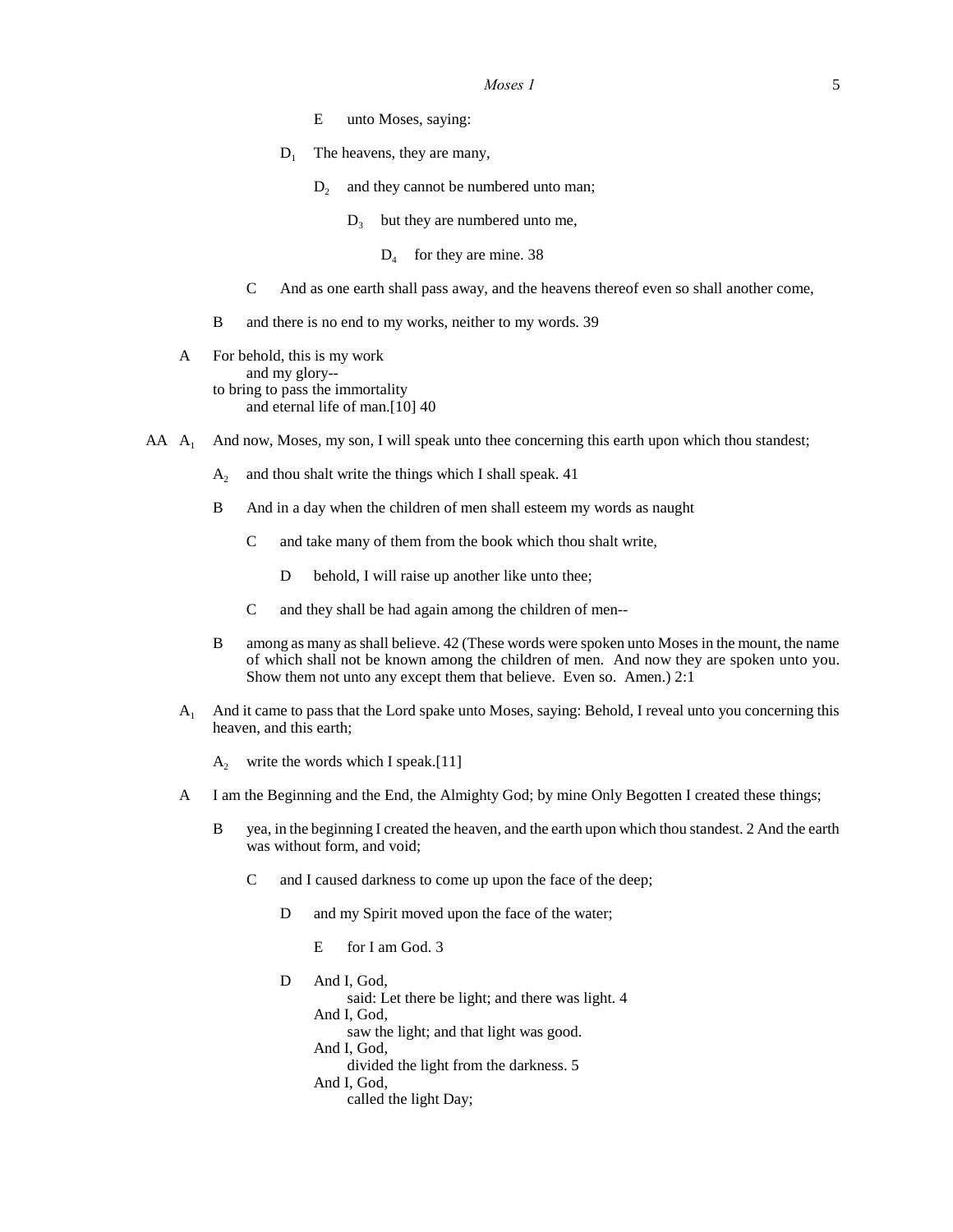- C and the darkness, I called Night;
- B and this I did
- A by the word of my power, and it was done as I spake;[12]

and the evening and the morning were the first day. 6

- A And again, I, God, said:
	- B Let there be a firmament in the midst of the water,
		- C and it was so, even as I spake;

# A and I said:

- B Let it divide the waters from the waters;
	- C and it was done; 7

#### A And I, God,

- B made the firmament and divided the waters, yea, the great waters under the firmament from the waters which were above the firmament,
	- C and it was so even as I spake. 8

#### A And I, God,

B called the firmament Heaven;

and the evening and the morning were the second day. 9

# A And I, God, said:

- B Let the waters under the heaven be gathered together unto one place,
	- C and it was so;

#### A and I, God, said:

- B Let there be dry land;
	- C and it was so. 10

# A And I, God,

B called the dry land Earth; and the gathering together of the waters, called I the Sea;

D and I, God, saw that all things which I had made were good. 11

A And I, God, said: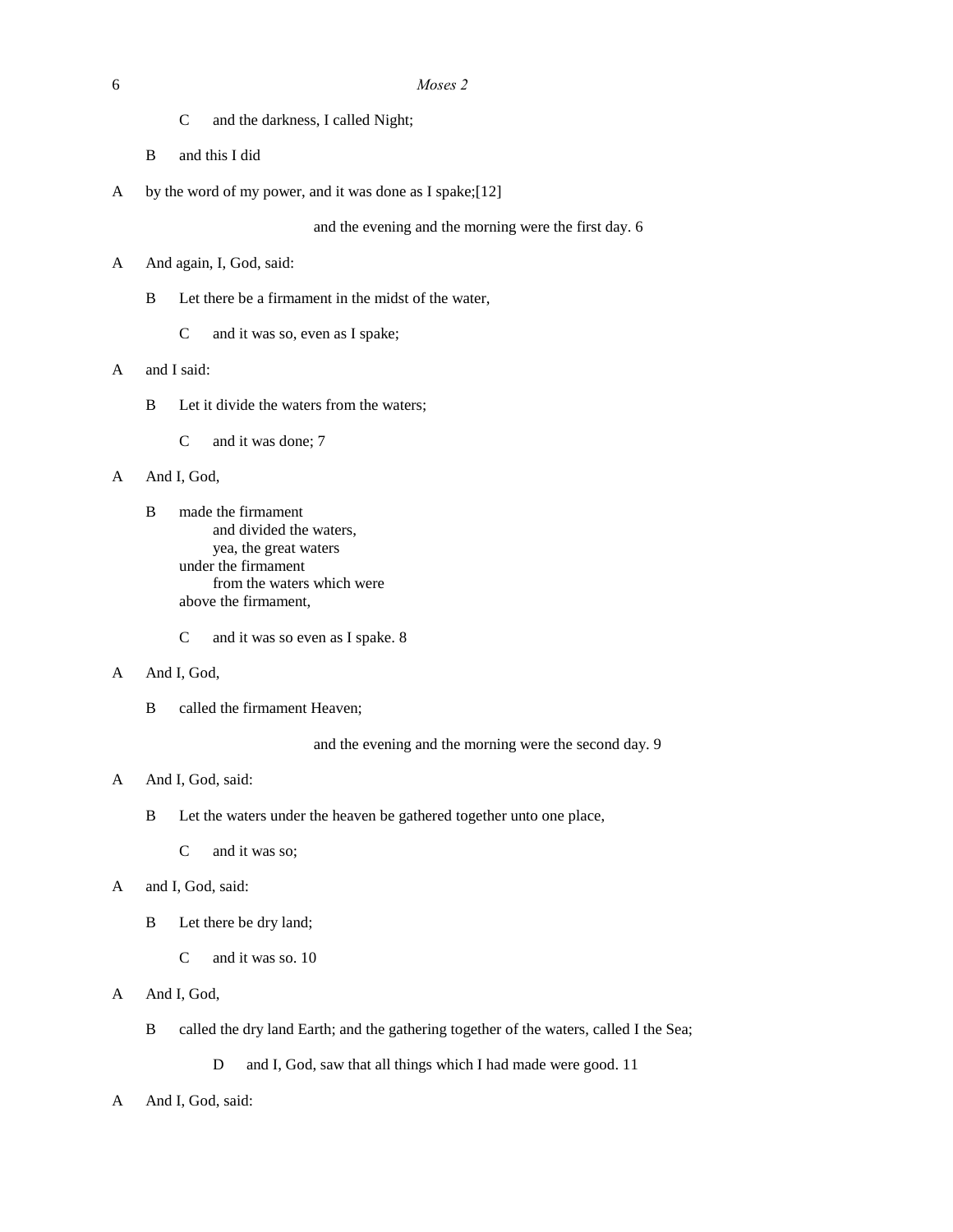B Let the earth bring forth grass, the herb yielding seed, the fruit tree yielding fruit, after his kind, and the tree yielding fruit, whose seed should be in itself upon the earth,

C and it was so even as I spake. 12

B And the earth brought forth grass, every herb yielding seed after his kind, and the tree yielding fruit, whose seed should be in itself, after his kind,

D and I, God, saw that all things which I had made were good; 13

And the evening and the morning were the third day. 14

#### A And I, God, said:

B Let there be lights in the firmament of the heaven, to divide the day from the night,

> and let them be for signs, and for seasons, and for days, and for years; 15

And let them be for lights in the firmament of the heaven to give light upon the earth;

- C and it was so. 16
- A And I, God,
	- B made two great lights; the greater light to rule the day, and the lesser light to rule the night, and the greater light was the sun, and the lesser light was the moon; and the stars also were made even according to my word. 17
- A And I, God,

B set them in the firmament of the heaven to give light upon the earth, 18 And the sun to rule over the day, and the moon to rule over the night, and to divide the light from the darkness;

D and I, God, saw that all things which I had made were good; 19

And the evening and the morning were the fourth day. 20

A And I, God, said: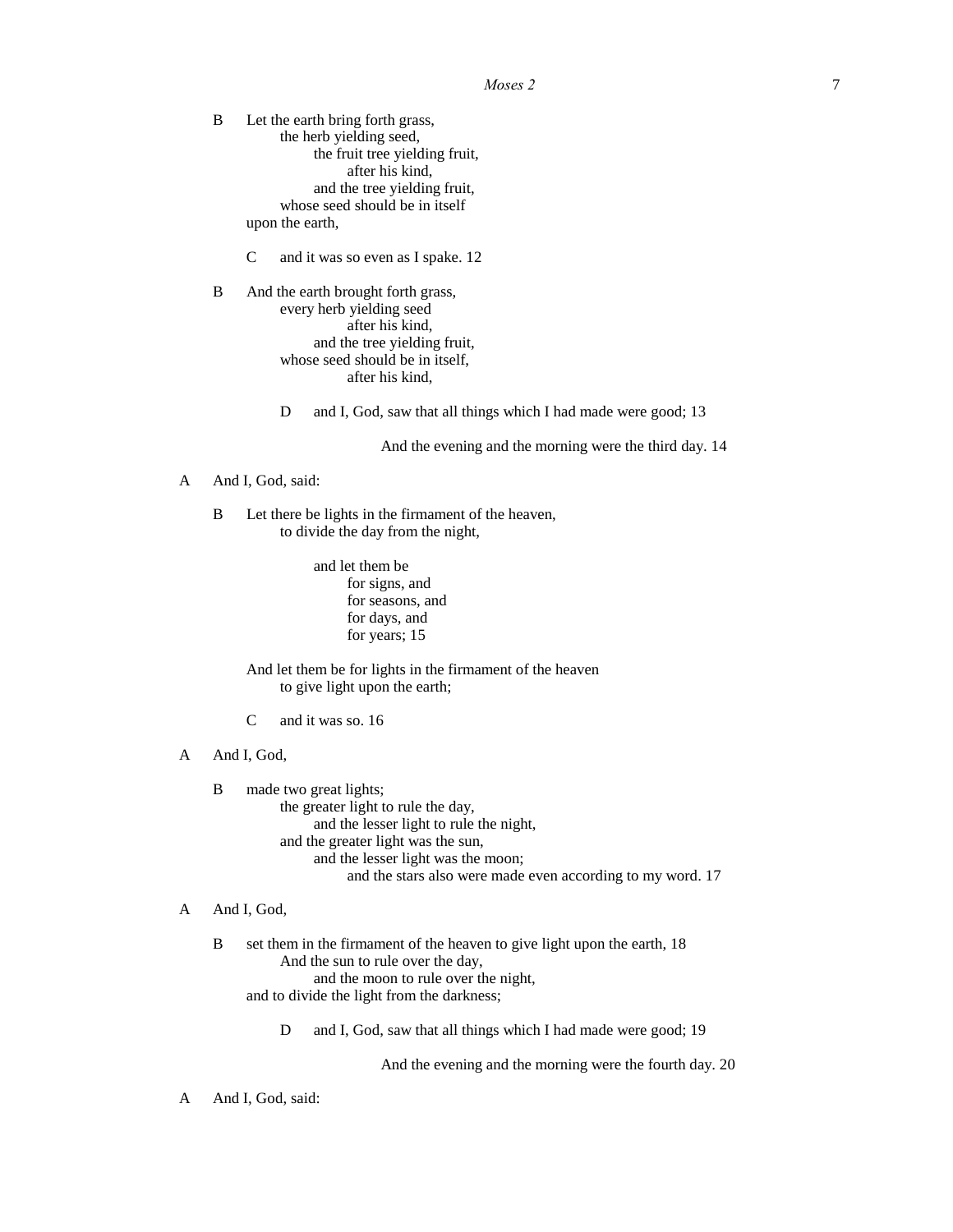B Let the waters bring forth abundantly the moving creature that hath life,

and fowl which may fly above the earth in the open firmament of heaven. 21

# A And I, God,

- B created great whales, and every living creature that moveth, which the waters brought forth abundantly, after their kind, and every winged fowl after his kind;
	- D and I, God, saw that all things which I had created were good. 22

# A And I, God,

B blessed them, saying: Be fruitful, and multiply, and fill the waters in the sea; and let fowl multiply in the earth; 23

And the evening and the morning were the fifth day. 24

#### A And I, God, said:

B Let the earth bring forth the living creature after his kind, cattle, and creeping things, and beasts of the earth after their kind, and it was so; 25

# A And I, God,

- B made the beasts of the earth after their kind, and cattle after their kind, and everything which creepeth upon the earth after his kind;
	- D and I, God, saw that all these things were good. 26
- A And I, God, said unto mine Only Begotten, which was with me from the beginning:
	- B Let us make man in our image, after our likeness; and it was so.

# A And I, God, said:

- B Let them have dominion
	- over the fishes of the sea, and over the fowl of the air, and over the cattle, and over all the earth, and over every creeping thing that creepeth upon the earth. 27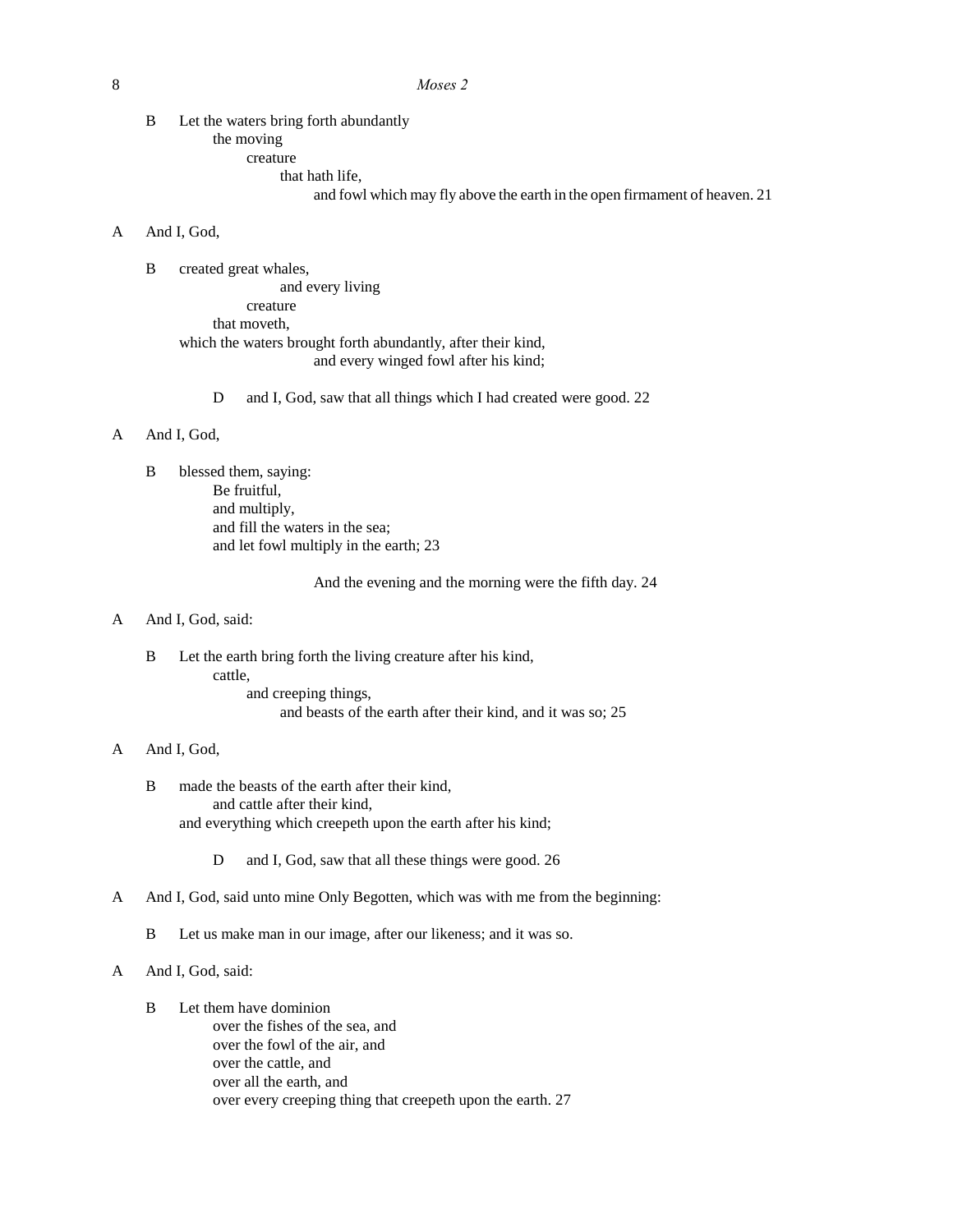A And I, God,

B created man in mine own image, in the image of mine Only Begotten created I him; male and female created I them. 28

A And I, God,

B blessed them, and said unto them: Be fruitful, and multiply, and replenish the earth, and subdue it, and have dominion over the fish of the sea, and over the fowl of the air, and over every living thing that moveth upon the earth. 29

B Behold, I have given you every herb bearing seed, which is upon the face of all the earth, and every tree in the which shall be the fruit of a tree yielding seed; to you it shall be for meat. 30 And to every beast of the earth, and to every fowl of the air, and to everything that creepeth upon the earth, wherein I grant life, there shall be given every clean herb for meat;

- C and it was so, even as I spake. 31
	- D And I, God, saw everything that I had made, and, behold, all things which I had made were very good;

and the evening and the morning were the sixth day. 3:1

| A | Thus the heaven and the earth                           |
|---|---------------------------------------------------------|
|   | were finished.                                          |
|   | and all the host of them. 2                             |
| B | And on the seventh day                                  |
|   | I, God, ended my work,                                  |
|   | and all things which I had made;                        |
|   | and I rested                                            |
|   | on the seventh day from all my work,                    |
|   | and all things which I had made                         |
|   | were finished.                                          |
| C | and I, God, saw that they were good; 3                  |
| B | And I, God, blessed the seventh day, and sanctified it; |

because that in it I had rested from all my work which I, God, had created and made. 4

A And I, God, said unto man: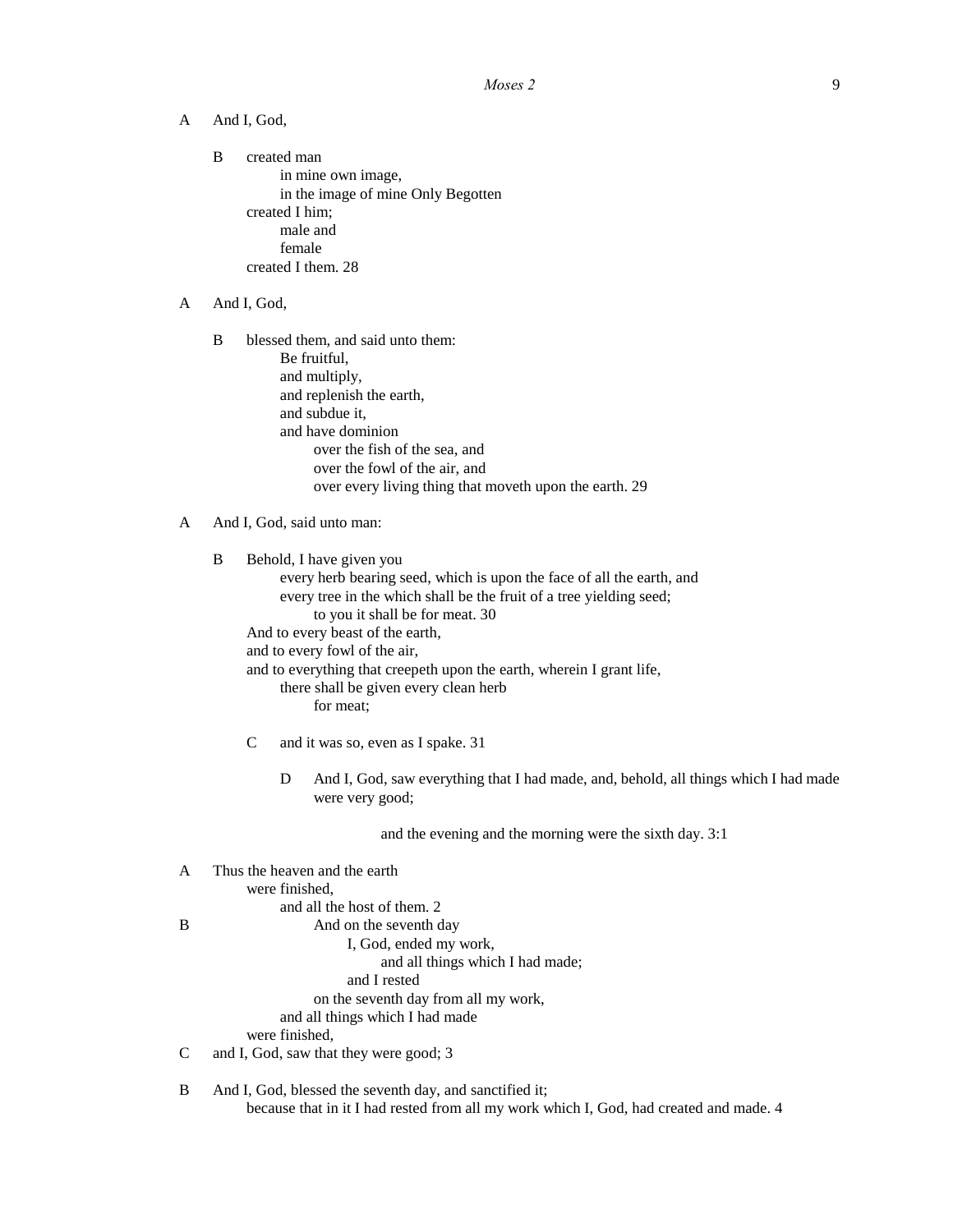- A And now, behold, I say unto you, that these are the generations of the heaven and of the earth, when they were created, in the day that I, the Lord God, made the heaven and the earth;[13] 5
- A And every plant of the field before it was in the earth, and every herb of the field before it grew. For I, the Lord God, created all things, of which I have spoken, spiritually,
	- B before they were naturally
		- C upon the face of the earth.
			- D For I, the Lord God, had not caused it to rain upon the face of the earth.
- A And I, the Lord God, had created all the children of men; and not yet a man to till the ground; for in heaven created I them;
	- B and there was not yet flesh
		- C upon the earth, neither in the water, neither in the air; 6
			- D But I, the Lord God, spake, and there went up a mist from the earth, and watered the whole face of the ground. 7
- A And I, the Lord God, formed man from the dust of the ground, and breathed into his nostrils the breath of life; and man became a living soul,
	- B the first flesh
		- C upon the earth, the first man also;
			- a nevertheless, all things were before created;
				- b but spiritually were they created and made according to my word. 8
					- c And I, the Lord God, planted a garden eastward in Eden,
						- d and there I put the man whom I had formed. 9
							- e And out of the ground made I, the Lord God, to grow every tree, naturally, that is pleasant to the sight of man; and man could behold it. And it became also a living soul.
				- b For it was spiritual in the day that I created it;
			- a for it remaineth in the sphere in which I, God, created it, yea, even all things which I prepared for the use of man;
				- f and man saw that it was good for food.
				- e And I, the Lord God, planted the tree of life also in the midst of the garden, and also the tree of knowledge of good and evil. 10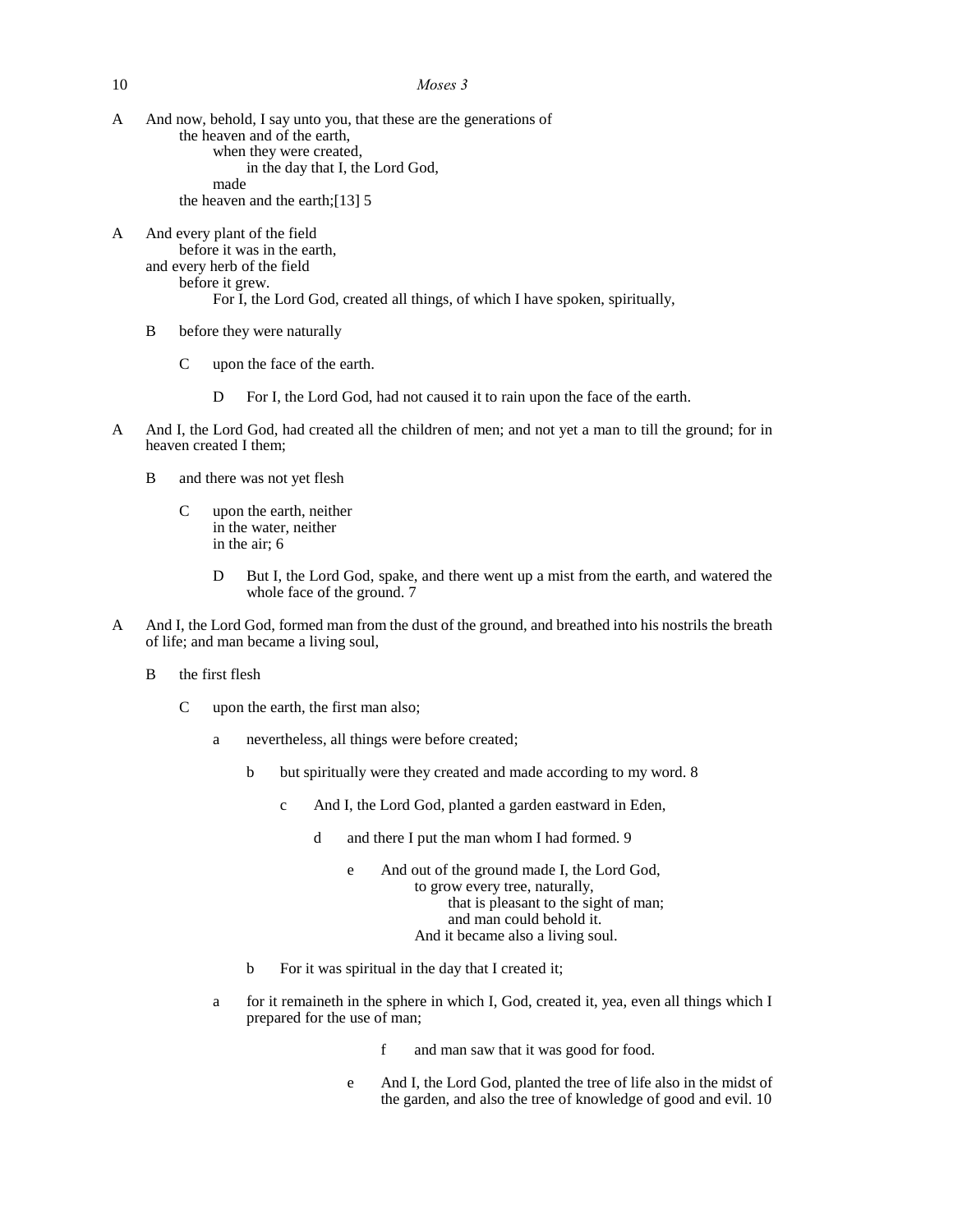#### *Moses* 3 11

D And I, the Lord God, caused a river to go out of Eden

- to water the garden; and from thence it was parted, and became into four heads. 11 And I, the Lord God, called the name of the first Pison,
	- and it compasseth the whole land of Havilah,
		- where I, the Lord God, created much gold; 12
		- And the gold

of that land was good, and there was bdellium and the onyx stone. 13

And the name of the second river was called Gihon;

the same that compasseth the whole land of Ethiopia. 14

And the name of the third river was Hiddekel;

- that which goeth toward the east of Assyria.
- And the fourth river was the Euphrates.[14] 15
	- d And I, the Lord God, took the man, and put him
	- c into the Garden of Eden, to dress it, and to keep it. 16
		- f And I, the Lord God, commanded the man, saying: Of every tree of the garden thou mayest freely eat, 17
			- g But of the tree of the knowledge of good and evil, thou shalt not eat of it,
				- nevertheless, thou mayest choose for thyself, for it is given unto thee;

but, remember that I forbid it, for in the day thou eatest thereof thou shalt surely die.[15] 18

And I, the Lord God, said unto mine Only Begotten,

- A that it was not good that the man should be alone;
	- B wherefore, I will make an help meet for him. 19
		- C And out of the ground I, the Lord God, formed every beast of the field, and every fowl of the air;
			- D and commanded that they should come unto Adam, to see what he would call them;
				- E and they were also living souls;
					- F for I, God,
				- E breathed into them the breath of life,
			- D and commanded that whatsoever Adam called every living creature, that should be the name thereof. 20
		- C And Adam gave names to all cattle, and to the fowl of the air, and to every beast of the field;
	- B but as for Adam, there was not found an help meet for him. 21
- A And I, the Lord God, caused a deep sleep to fall upon Adam; and he slept,

and I took one of his ribs and closed up the flesh in the stead thereof; 22 And the rib which I, the Lord God, had taken from man,

made I a woman,

and brought her unto the man. 23 And Adam said: This I know now is bone of my bones, and flesh of my flesh;

she shall be called Woman,

because she was taken out of man. 24 Therefore shall a man leave his father and his mother, and shall cleave unto his wife; and they shall be one flesh. 25 And they were both naked, the man and his wife, and were not ashamed.<sup>[16]</sup> 4:1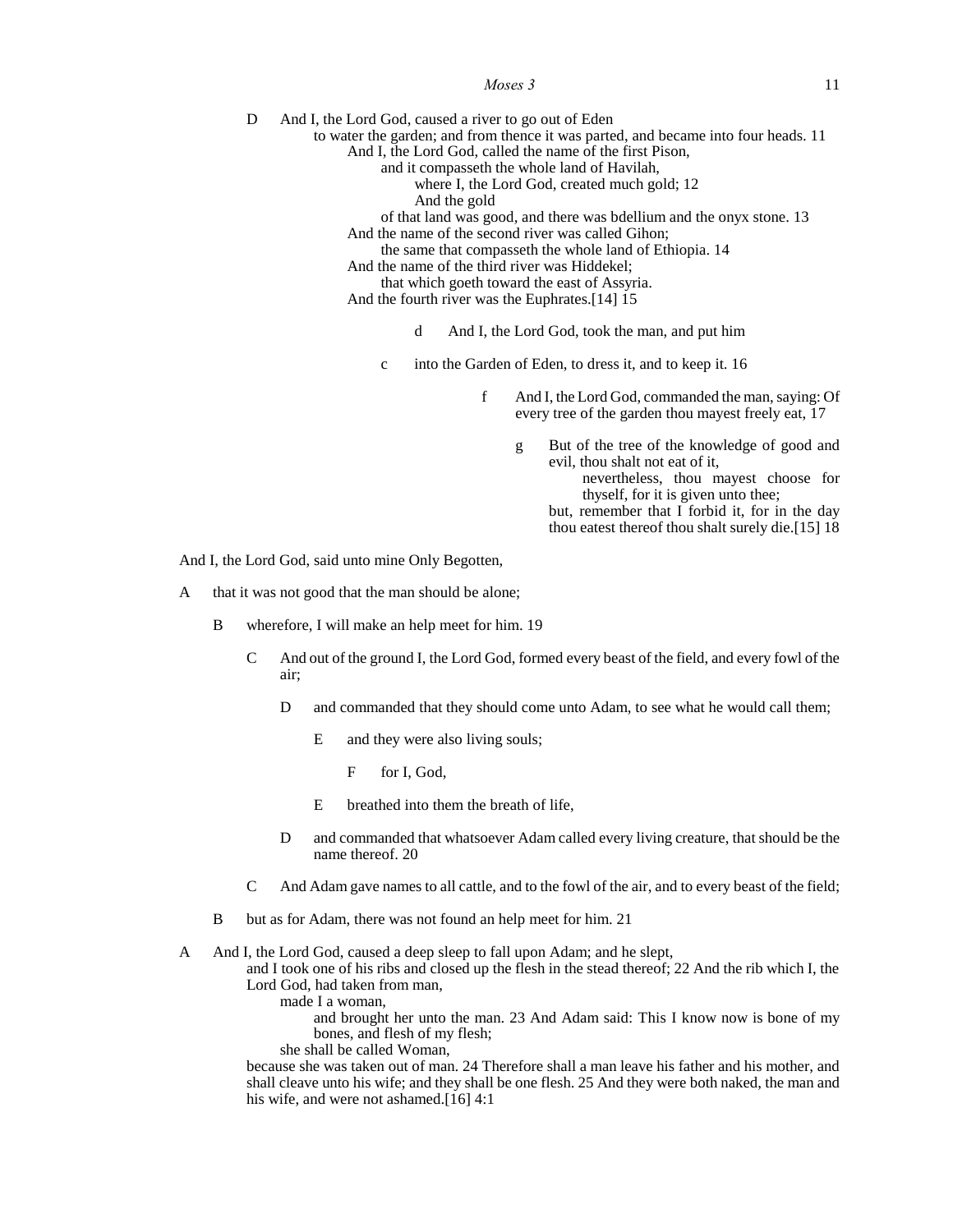And I, the Lord God, spake unto Moses, saying:

- A That Satan, whom thou hast commanded in the name of mine Only Begotten,
	- B is the same which was from the beginning,
		- C and he came before me, saying--
			- D Behold, here am I, send me, I will be thy son, and I will redeem all mankind, that one soul shall not be lost, and surely I will do it;
				- E wherefore give me thine honor. 2
- A But, behold, my Beloved Son,
	- B which was my Beloved and Chosen from the beginning,
		- C said unto me--
			- D Father, thy will be done,
				- E and the glory be thine forever. 3
- A<sup>1</sup> Wherefore, because that Satan rebelled against me, and sought to destroy the agency of man, which I, the Lord God, had given him, and also, that I should give unto him mine own power;
	- A<sup>2</sup> by the power of mine Only Begotten, I caused that he should be cast down; 4 And he became Satan, yea, even the devil, the father of all lies,
		- $A<sub>3</sub>$ to deceive and to blind men, and to lead them captive at his will, even as many as would not hearken unto my voice. 5
	- $B_1$  And now the serpent was more subtle[17] than any beast of the field which I, the Lord God, had made. 6

And Satan put it into the heart of the serpent, (for he had drawn away many after him,) and he sought also to beguile Eve,

for he knew not the mind of God,

wherefore he sought to destroy the world. 7

And he said unto the woman: Yea, hath God said--Ye shall not eat of every tree of the garden? (And he spake by the mouth of the serpent.) 8

And the woman said

unto the serpent:

We may eat of the fruit of the trees of the garden; 9 But of the fruit of the tree which thou beholdest in the midst of the garden, God hath said--Ye shall not eat of it, neither shall ye touch it, lest ye die. 10

And the serpent said

unto the woman:

Ye shall not surely die; 11 For God doth know that in the day ye eat thereof, then your eyes shall be opened, and ye shall be as gods, knowing good and evil.[18] 12

And when the woman saw that the tree was good for food, and that it became pleasant to the eyes, and a tree to be desired to make her wise,

- $B_2$  she took of the fruit thereof, and did eat,
- C and also gave unto her husband with her, and he did eat. 13
	- D And the eyes of them both were opened,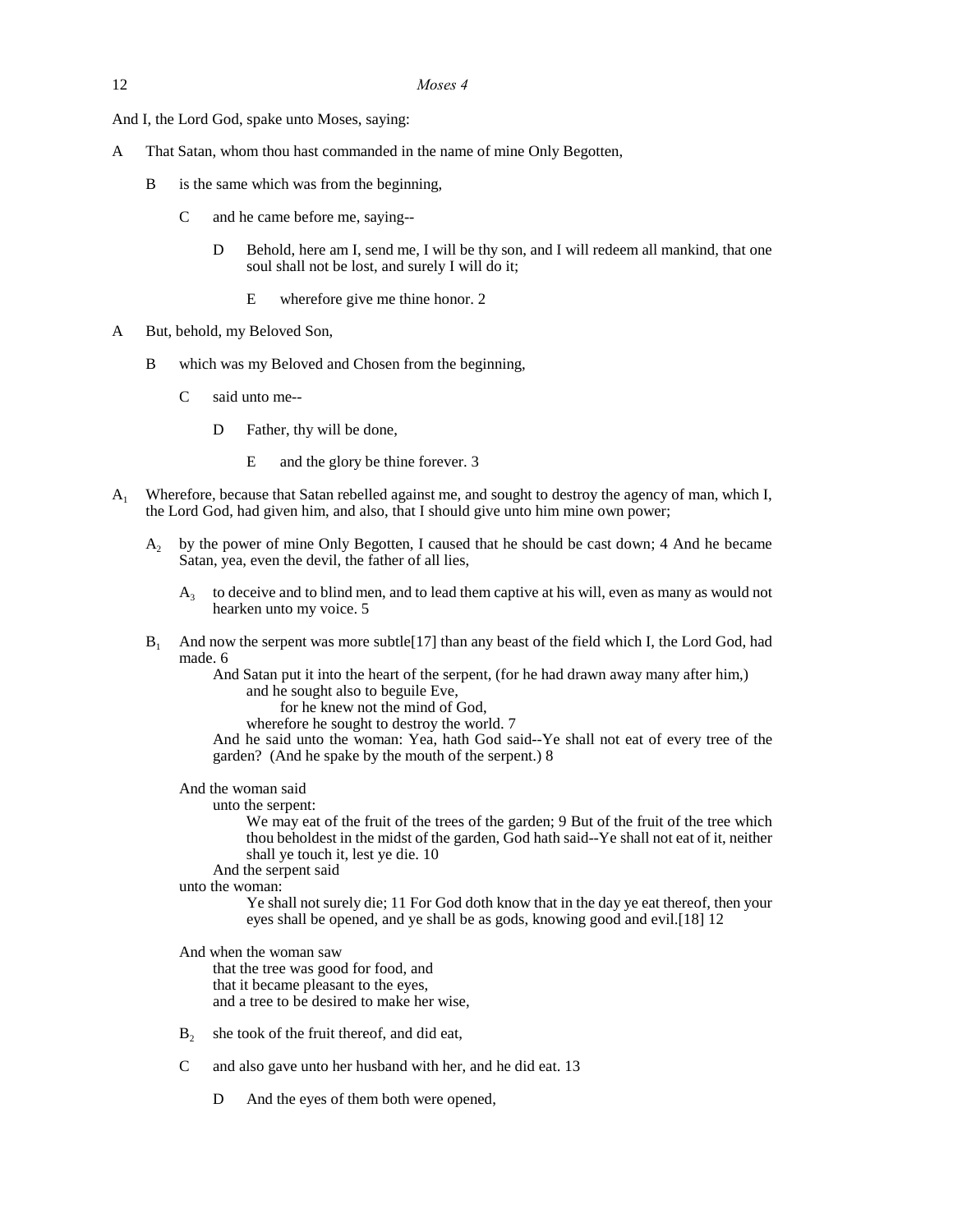- E and they knew that they had been naked. And they sewed fig-leaves together and made themselves aprons. 14
	- F And they heard the voice of the Lord God, as they were walking in the garden, in the cool of the day;
		- G and Adam and his wife went to hide themselves from the presence of the Lord God amongst the trees of the garden. 15
	- F And I, the Lord God, called unto Adam, and said unto him: Where goest thou? 16
- E And he said: I heard thy voice in the garden, and I was afraid, because I beheld that I was naked, and I hid myself. 17
- D And I, the Lord God, said unto Adam: Who told thee thou wast naked? Hast thou eaten of the tree whereof I commanded thee that thou shouldst not eat, if so thou shouldst surely die? 18
- C And the man said: The woman thou gavest me, and commandest that she should remain with me, she gave me of the fruit of the tree and I did eat. 19
- $B<sub>1</sub>$  And I, the Lord God, said unto the woman: What is this thing which thou hast done? And the woman said: The serpent beguiled[19] me,
	- $B_2$  and I did eat. 20
- A<sup>1</sup> And I, the Lord God, said unto the serpent: Because thou hast done this
	- $A_{2}$ thou shalt be cursed above all cattle, and above every beast of the field; upon thy belly shalt thou go, and dust shalt thou eat all the days of thy life; 21
		- $A_3$  And I will put enmity between thee and the woman, between thy seed and her seed; and he shall bruise thy head, and thou shalt bruise his heel.[20] 22
- A Unto the woman,
	- B I, the Lord God, said:
		- C I will greatly multiply thy sorrow and thy conception. In sorrow thou shalt bring forth children, and thy desire shall be to thy husband, and he shall rule over thee. 23
- A And unto Adam,
	- B I, the Lord God, said:
		- C Because thou hast hearkened unto the voice of thy wife, and hast eaten of the fruit of the tree of which I commanded thee, saying--Thou shalt not eat of it, cursed shall be the ground for thy sake;
			- in sorrow shalt thou eat of it all the days of thy life. 24 Thorns also, and thistles shall it bring forth to thee, and thou shalt eat the herb of the field. 25 By the sweat of thy face shalt thou eat bread, until thou shalt return unto the ground- for thou shalt surely die- for out of it wast thou taken: for dust thou wast, and unto dust shalt thou return.[21] 26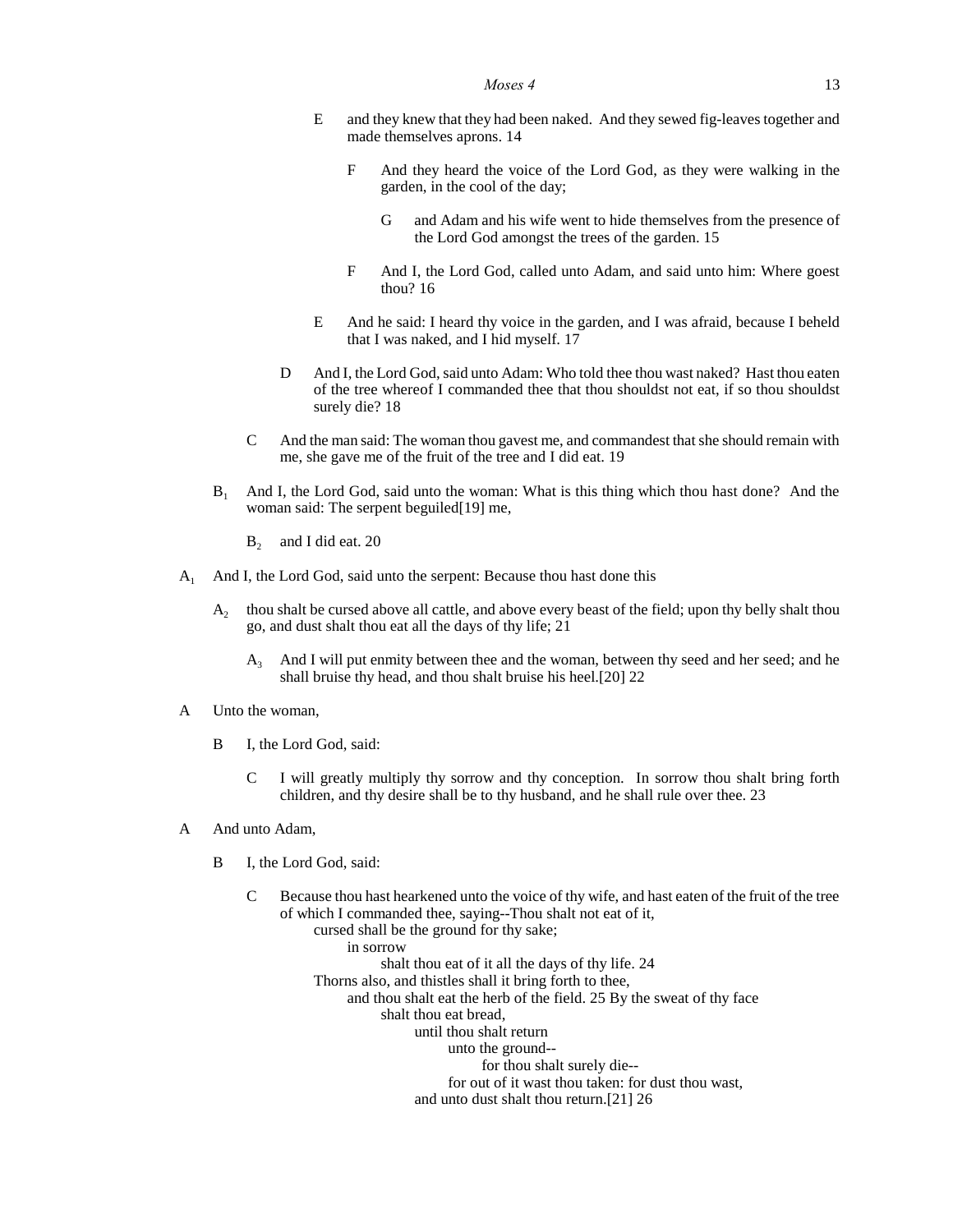And Adam called his wife's name Eve, because she was the mother of all living; for thus have I, the Lord God, called the first of all women, which are many. 27

Unto Adam, and also unto his wife, did I, the Lord God, make coats of skins, and clothed them. 28

And I, the Lord God, said unto mine Only Begotten: Behold, the man is become as one of us to know good and evil;

- A and now lest he put forth his hand and partake also of the tree of life, and eat and live forever, 29
	- B Therefore I, the Lord God, will send him forth from the Garden of Eden, to till the ground from whence he was taken; 30
		- C For as I, the Lord God, liveth, even so my words cannot return void, for as they go forth out of my mouth they must be fulfilled. 31
	- B So I drove out the man,
- A and I placed at the east of the Garden of Eden, cherubim and a flaming sword, which turned every way to keep the way of the tree of life. 32

(And these are the words which I spake unto my servant Moses, and they are true even as I will; and I have spoken them unto you. See thou show them unto no man, until I command you, except to them that believe. Amen.) 5:1

- A And it came to pass that after I, the Lord God, had driven them out,
	- $B<sub>1</sub>$ that Adam began

to till the earth, and to have dominion over all the beasts of the field, and to eat his bread by the sweat of his brow, as I the Lord had commanded him. And Eve, also, his wife,

did labor with him. 2

- B<sub>2</sub> And Adam knew his wife, and she bare unto him sons and daughters,
- C and they began to multiply and to replenish the earth. 3
- C And from that time forth, the sons and daughters of Adam began to divide two and two in the land,
- $B_1$  and to till the land, and to tend flocks,
	- $B<sub>2</sub>$  and they also begat sons and daughters. 4
- A And Adam and Eve, his wife, called upon the name of the Lord,
	- B and they heard the voice of the Lord from the way toward the Garden of Eden, speaking unto them, and they saw him not; for they were shut out from his presence. 5
		- C a And he gave unto them commandments,
			- b that they should worship the Lord their God, and should offer the firstlings of their flocks, for an offering unto the Lord.
				- c And Adam was obedient unto the commandments of the Lord. 6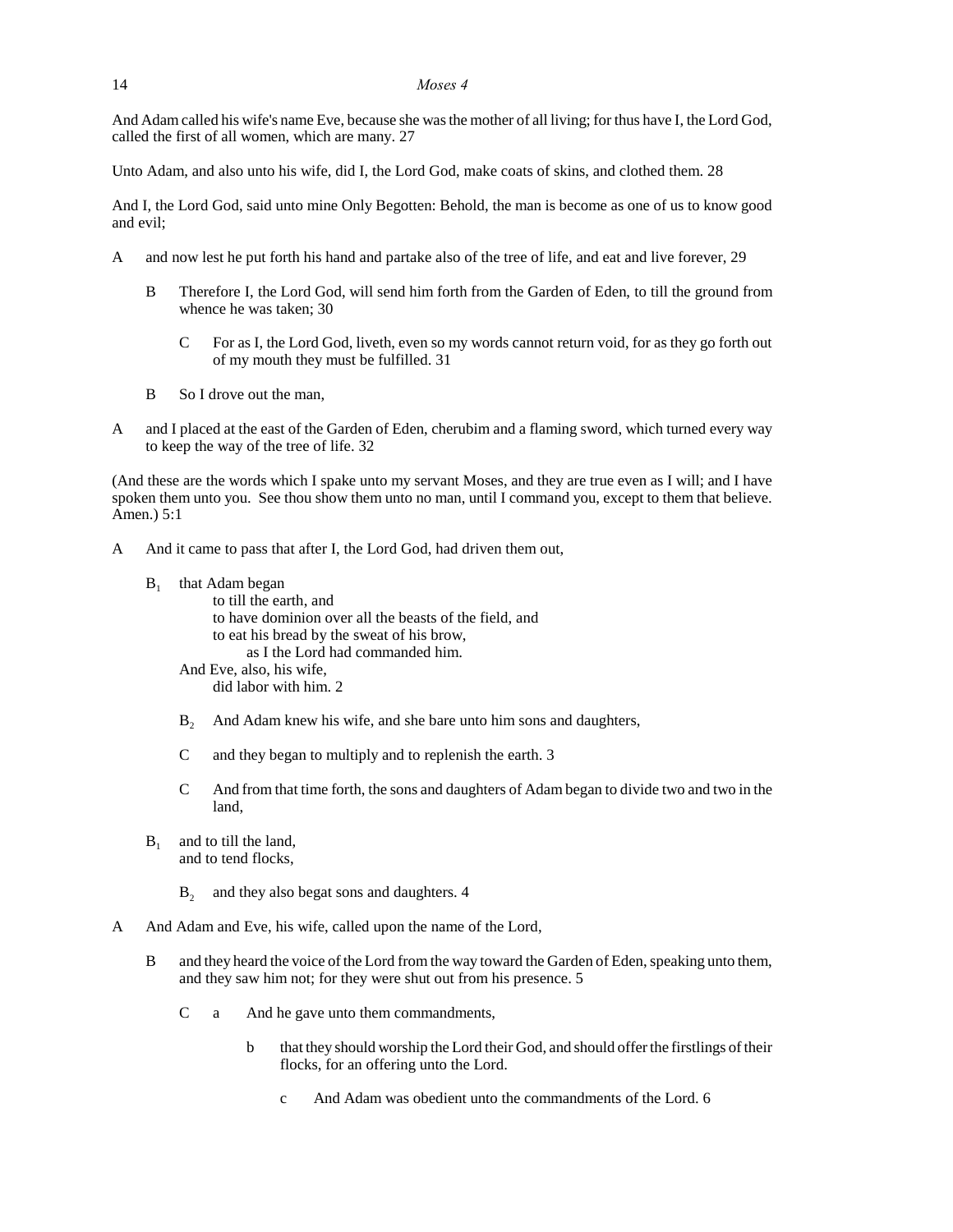#### *Moses* 5 15

- a And after many days an angel of the Lord appeared unto Adam, saying:
	- b Why dost thou offer sacrifices unto the Lord?
		- c And Adam said unto him: I know not, save the Lord commanded me. 7
- D a And then the angel spake, saying:
	- b This thing is a similitude of the sacrifice of the Only Begotten of the Father, which is full of grace and truth. 8

c Wherefore, thou shalt do all that thou doest in the name of the Son, and thou shalt repent and call upon God in the name of the Son forevermore. 9

- a And in that day the Holy Ghost fell upon Adam, which beareth record of the Father and the Son, saying:
	- b I am the Only Begotten of the Father from the beginning, henceforth and forever,
		- c that as thou hast fallen thou mayest be redeemed, and all mankind, even as many as will. 10
- E a And in that day Adam blessed God and was filled, and began to prophesy concerning all the families of the earth, saying:
	- b Blessed be the name of God, for because of my transgression
		- c my eyes are opened, and in this life I shall have joy, and again in the flesh I shall see God. 11
	- a And Eve, his wife, heard all these things and was glad, saying:
		- b Were it not for our transgression we
			- c never should have had seed, and never should have known good and evil, and the joy of our redemption, and the eternal life which God giveth unto all the obedient. 12
- D And Adam and Eve blessed the name of God, and they made all things known unto their sons and their daughters. 13

And Satan came among them, saying: I am also a son of God; and he commanded them, saying:

Believe it not; and they believed it not, and they loved Satan more than God. And men began from that time forth to be carnal, sensual, and devilish.[22] 14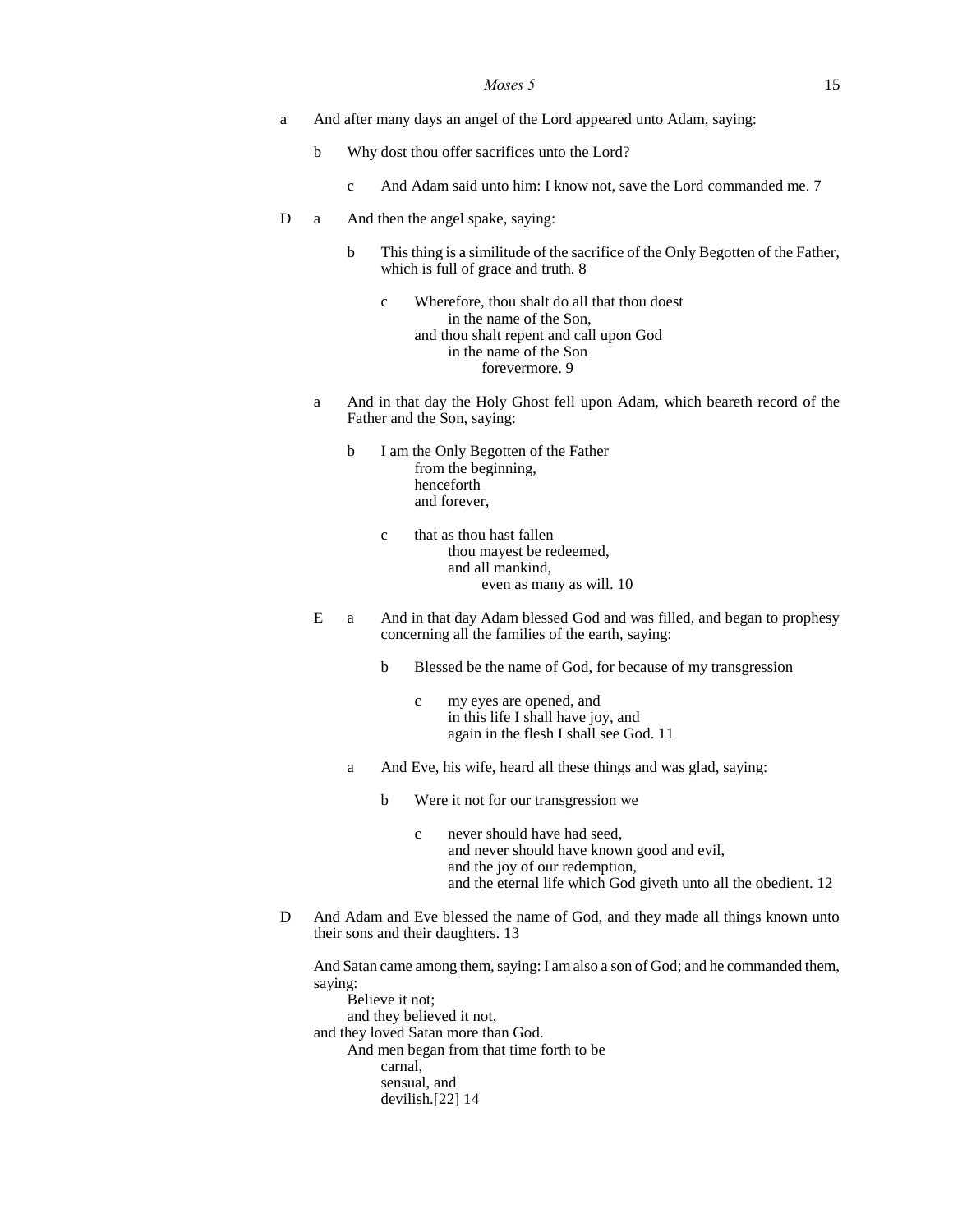- C And the Lord God called upon men by the Holy Ghost everywhere and commanded them that they should repent; 15 And as many as believed in the Son, and repented of their sins, should be saved; and as many as believed not and repented not, should be damned;
- B and the words went forth out of the mouth of God in a firm decree; wherefore they must be fulfilled. 16
- A And Adam and Eve, his wife, ceased not to call upon God.
- A And Adam knew Eve his wife, and she conceived and bare Cain, and said: I have gotten a man from the Lord; wherefore he may not reject his words.
	- B But behold, Cain hearkened not, saying: Who is the Lord that I should know him? 17
		- C And she again conceived and bare his brother Abel. And Abel hearkened unto the voice of the Lord.
			- D And Abel was a keeper of sheep,
				- E but Cain was a tiller of the ground. 18
					- F And Cain loved Satan more than God. And Satan commanded him, saying: Make an offering unto the Lord. 19
				- E And in process of time it came to pass that Cain brought of the fruit of the ground an offering unto the Lord. 20
			- D And Abel he also brought of the firstlings of his flock, and of the fat thereof.
		- C And the Lord had respect unto Abel, and to his offering; 21
	- B But unto Cain, and to his offering, he had not respect.
		- a Now Satan knew this, and it pleased him. And Cain was very wroth, and his countenance fell. 22 And the Lord said unto Cain: Why art thou wroth? Why is thy countenance fallen? 23
			- b If thou doest well, thou shalt be accepted. And if thou doest not well, sin lieth at the door,
				- c and Satan desireth to have thee;
					- d and except thou shalt hearken unto my commandments, I will deliver thee up, and it shall be unto thee according to his desire. And thou shalt rule over him; 24
						- e For from this time forth thou shalt be the father of his lies;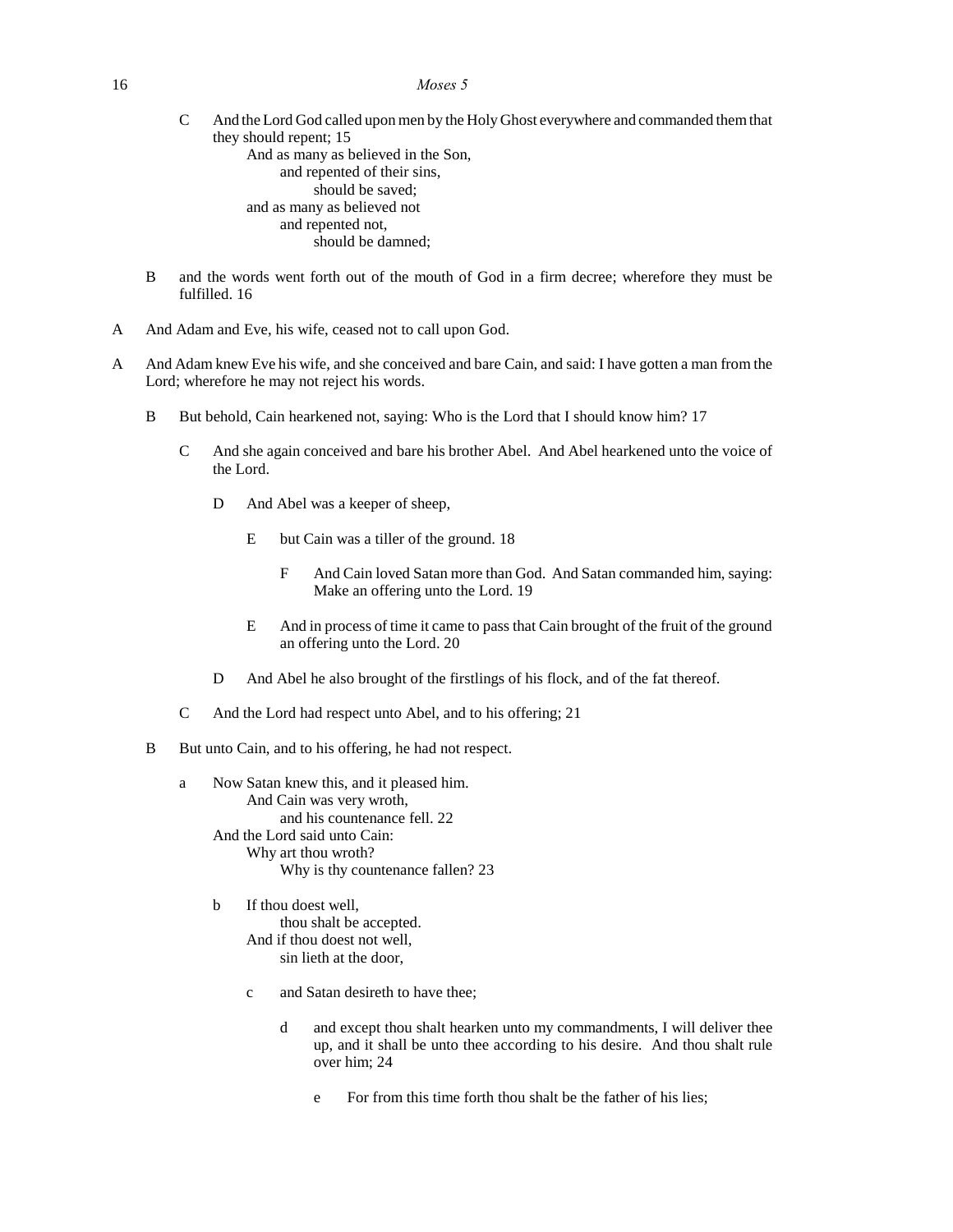- f thou shalt be called Perdition; for thou wast also before the world. 25
- e And it shall be said in time to come--That these abominations were had from Cain;
- d for he rejected the greater counsel which was had from God;
- c and this is a cursing which I will put upon thee,
- b except thou repent. 26
- a And Cain was wroth, and listened not any more to the voice of the Lord, neither to Abel, his brother, who walked in holiness before the Lord.[23] 27
- A And Adam and his wife mourned before the Lord, because of Cain and his brethren. 28

And it came to pass that Cain took one of his brothers' daughters to wife, and they loved Satan more than God. 29

- A And Satan said unto Cain:
	- B Swear unto me by thy throat, and if thou tell it thou shalt die; and swear thy brethren by their heads, and by the living God, that they tell it not; for if they tell it, they shall surely die;
		- C and this that thy father may not know it; and this day I will deliver thy brother Abel into thine hands.[24] 30
- A And Satan
	- B sware unto Cain that he would do according to his commands.
		- C And all these things were done in secret. 31
- A And Cain said:

Truly I am Mahan, the master of this great secret, that I may murder and get gain. Wherefore Cain was called Master Mahan,

- B and he gloried in his wickedness. 32
	- C And Cain went into the field, and Cain talked with Abel, his brother. And it came to pass that while they were in the field, Cain rose up against Abel, his brother, and slew him. 33
- B And Cain gloried in that which he had done, saying:
- A I am free; surely the flocks of my brother falleth into my hands. 34

And the Lord said unto Cain: Where is Abel, thy brother?

And he said: I know not. Am I my brother's keeper?[25] 35

And the Lord said: What hast thou done? The voice of thy brother's blood cries unto me from the ground. 36

A And now thou shalt be cursed from the earth which hath opened her mouth to receive thy brother's blood from thy hand. 37 When thou tillest the ground it shall not henceforth yield unto thee her strength. A fugitive and a vagabond shalt thou be in the earth. 38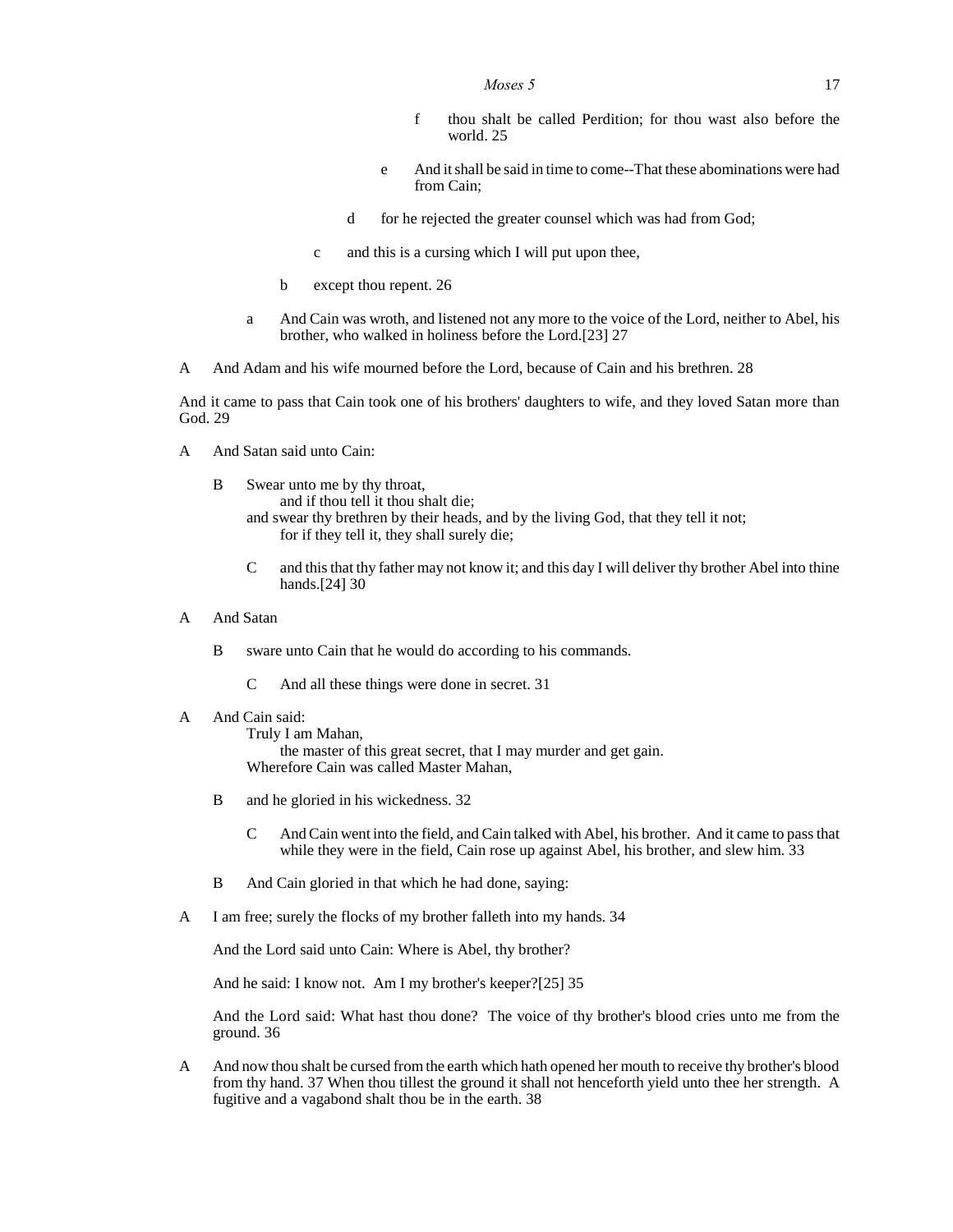#### 18 *Moses 5*

- B And Cain said unto the Lord: Satan tempted me because of my brother's flocks. And I was wroth also; for his offering thou didst accept and not mine;
- A my punishment is greater than I can bear. 39

Behold thou hast driven me out this day

from the face of the Lord, and from thy

face shall I be hid;

and I shall be a fugitive and a vagabond in the earth;

- B and it shall come to pass, that he that findeth me will slay me, because of mine iniquities, for these things are not hid from the Lord. 40
	- C And I the Lord said unto him: Whosoever slayeth thee, vengeance shall be taken on him sevenfold.
- B And I the Lord set a mark upon Cain, lest any finding him should kill him. 41
- A And Cain was shut out from the presence of the Lord, and with his wife and many of his brethren dwelt in the land of Nod, on the east of Eden. 42

And Cain knew his wife, and she conceived and bare Enoch, and he also begat many sons and daughters. And he builded a city, and he called the name of the city after the name of his son, Enoch. 43

And unto Enoch was born Irad, and other sons and daughters.

And Irad begat Mahujael, and other sons and daughters.

And Mahujael begat Methusael, and other sons and daughters.

And Methusael begat Lamech. 44

And Lamech took unto himself two wives; the name of one being Adah, and the name of the other, Zillah. 45 And Adah bare Jabal; he was the father of such as dwell in tents, and they were keepers of cattle; and his brother's name was Jubal, who was the father of all such as handle the harp and organ. 46 And Zillah, she also bare Tubal Cain, an instructor of every artificer in brass and iron. And the sister of Tubal Cain was called Naamah. 47

- A<sup>1</sup> And Lamech said unto his wives, Adah and Zillah: Hear my voice, ye wives of Lamech, hearken unto my speech; for I have slain a man to my wounding, and a young man to my hurt. 48
	- $A_2$  If Cain shall be avenged sevenfold, truly Lamech shall be seventy and seven fold; 49
	- B For Lamech having entered into a covenant with Satan,
		- C after the manner of Cain, wherein he became Master Mahan, master of that great secret which was administered unto Cain by Satan;
			- D and Irad, the son of Enoch, having known their secret, began to reveal it unto the sons of Adam; 50
				- E Wherefore Lamech, being angry, slew him,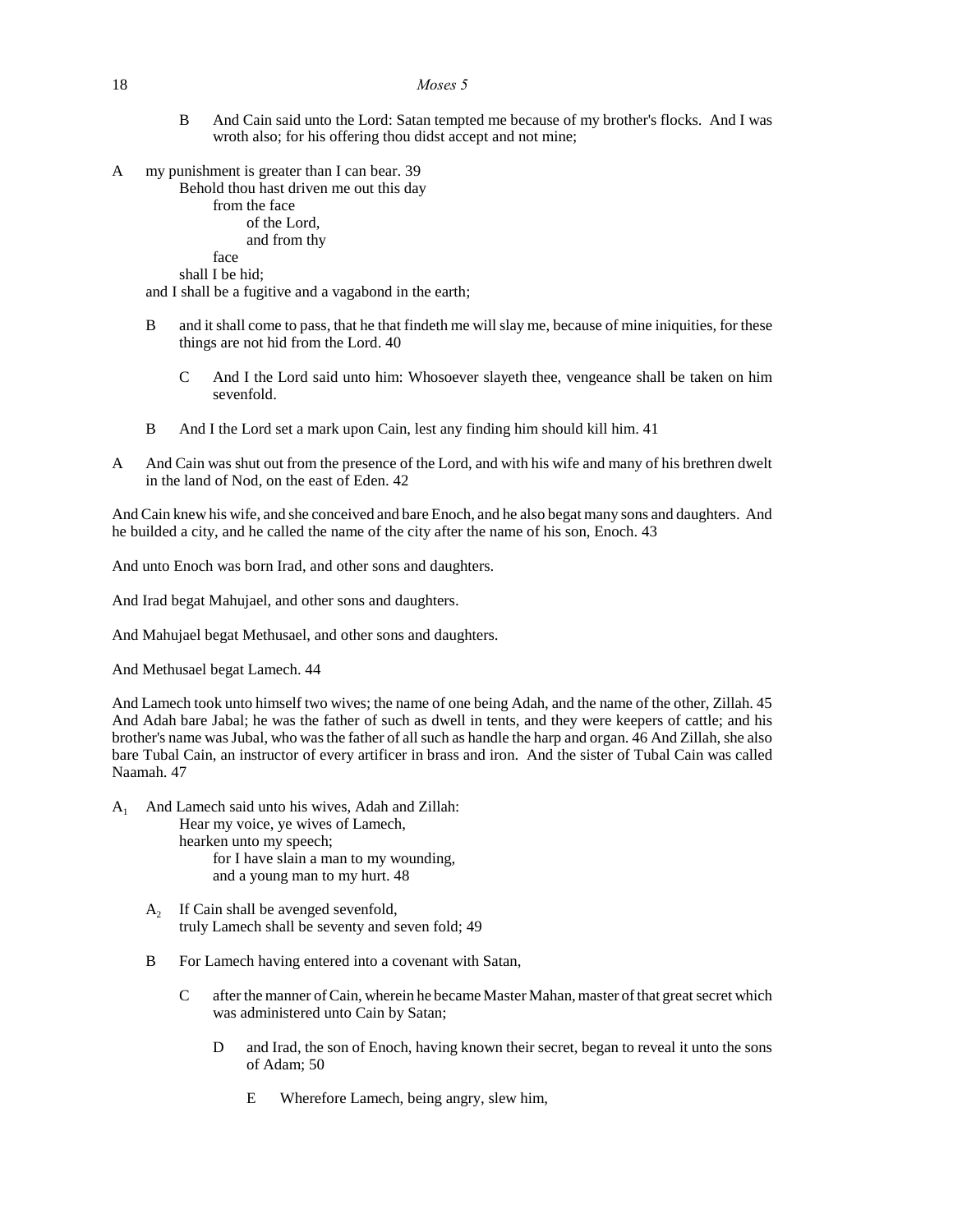#### *Moses* 5 19

- F not like unto Cain, his brother Abel, for the sake of getting gain,
- E but he slew him
- D for the oath's sake. 51
- C For, from the days of Cain, there was a secret combination, and their works were in the dark, and they knew every man his brother. 52 Wherefore the Lord cursed Lamech, and his house,
- B and all them that had covenanted with Satan; for they kept not the commandments of God, and it displeased God, and he ministered not unto them, and their works were abominations, and began to spread among all the sons of men. And it was among the sons of men. 53
- A<sup>1</sup> And among the daughters of men these things were not spoken, because that Lamech had spoken the secret unto his wives, and they rebelled against him, and declared these things abroad, and had not compassion; 54
	- A<sub>2</sub> Wherefore Lamech was despised, and cast out, and came not among the sons of men, lest he should die. 55
- And thus the works of darkness began to prevail among all the sons of men. 56
	- And God cursed the earth with a sore curse, and was angry with the wicked, with all the sons of men whom he had made; 57
		- For they would not hearken unto his voice, nor believe on his Only Begotten Son, even him whom he declared should come in the meridian of time, who was prepared from before the foundation of the world. 58
- A And thus the Gospel began to be preached, from the beginning, being declared by holy angels sent forth from the presence of God, and by his own voice, and
	- B by the gift of the Holy Ghost. 59
		- C And thus all things were confirmed unto Adam,
	- B by an holy ordinance,
- A and the Gospel preached,

and a decree sent forth, that it should be in the world, until the end thereof; and thus it was. Amen. 6:1

And Adam hearkened unto the voice of God, and called upon his sons to repent. 2 And Adam knew his wife again, and she bare a son, and he called his name Seth. And Adam glorified the name of God; for he said: God hath appointed me another seed, instead of Abel, whom Cain slew. 3 And God revealed himself unto Seth, and he rebelled not, but offered an acceptable sacrifice, like unto his brother Abel. And to him also was born a son, and he called his name Enos. 4

- A And then began these men to call upon the name of the Lord, and the Lord blessed them; 5
	- B And a book of remembrance was kept,
		- $C_1$  in the which was recorded,
			- $C_2$  a (in the language of Adam,[26]
				- b for it was given unto as many as called upon God to write
					- c by the spirit of inspiration; 6
				- b And by them their children were taught to read and write,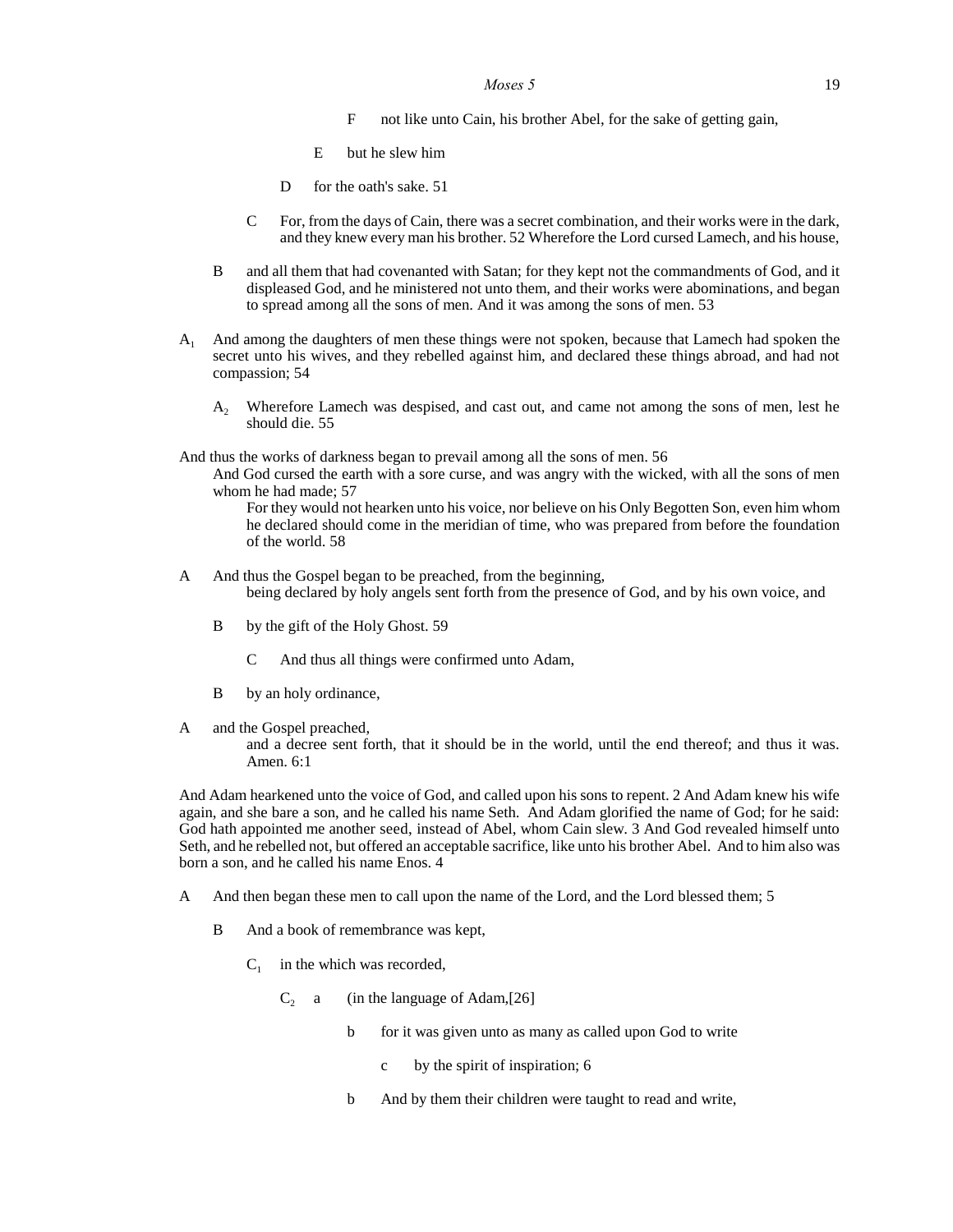#### 20 *Moses 6*

- a having a language which was pure and undefiled.) 7
- $C_1$  Now this same Priesthood, which was in the beginning, shall be in the end of the world also. 8
	- $C_2$  (Now this prophecy Adam spake, as he was moved upon by the Holy Ghost,)
- B and a genealogy was kept
- A of the children of God.
- A And this was the book of the generations of Adam, saying:
	- B In the day that God created man,
		- C in the likeness of God made he him; 9 In the image of his own body, male and female, created he them, and blessed them,
- A and called their name Adam,
	- B in the day when they were created
		- C and became living souls in the land upon the footstool of God. 10
- AA And Adam lived one hundred and thirty years, [27]
	- BB and begat a son in his own likeness, after his own image, and called his name Seth. 11
		- CC And the days of Adam, after he had begotten Seth, were eight hundred years, and he begat many sons and daughters; 12
			- DD And all the days that Adam lived were nine hundred and thirty years, and he died. 13
- AA Seth lived one hundred and five years,
	- BB and begat Enos, and prophesied in all his days, and taught his son Enos in the ways of God; wherefore Enos prophesied also. 14
		- CC And Seth lived, after he begat Enos, eight hundred and seven years, and begat many sons and daughters. 15

And the children of men were numerous upon all the face of the land. And in those days Satan had great dominion among men, and raged in their hearts; and from thenceforth came wars and bloodshed; and a man's hand was against his own brother, in administering death, because of secret works, seeking for power. 16

DD All the days of Seth were nine hundred and twelve years, and he died. 17

AA And Enos lived ninety years,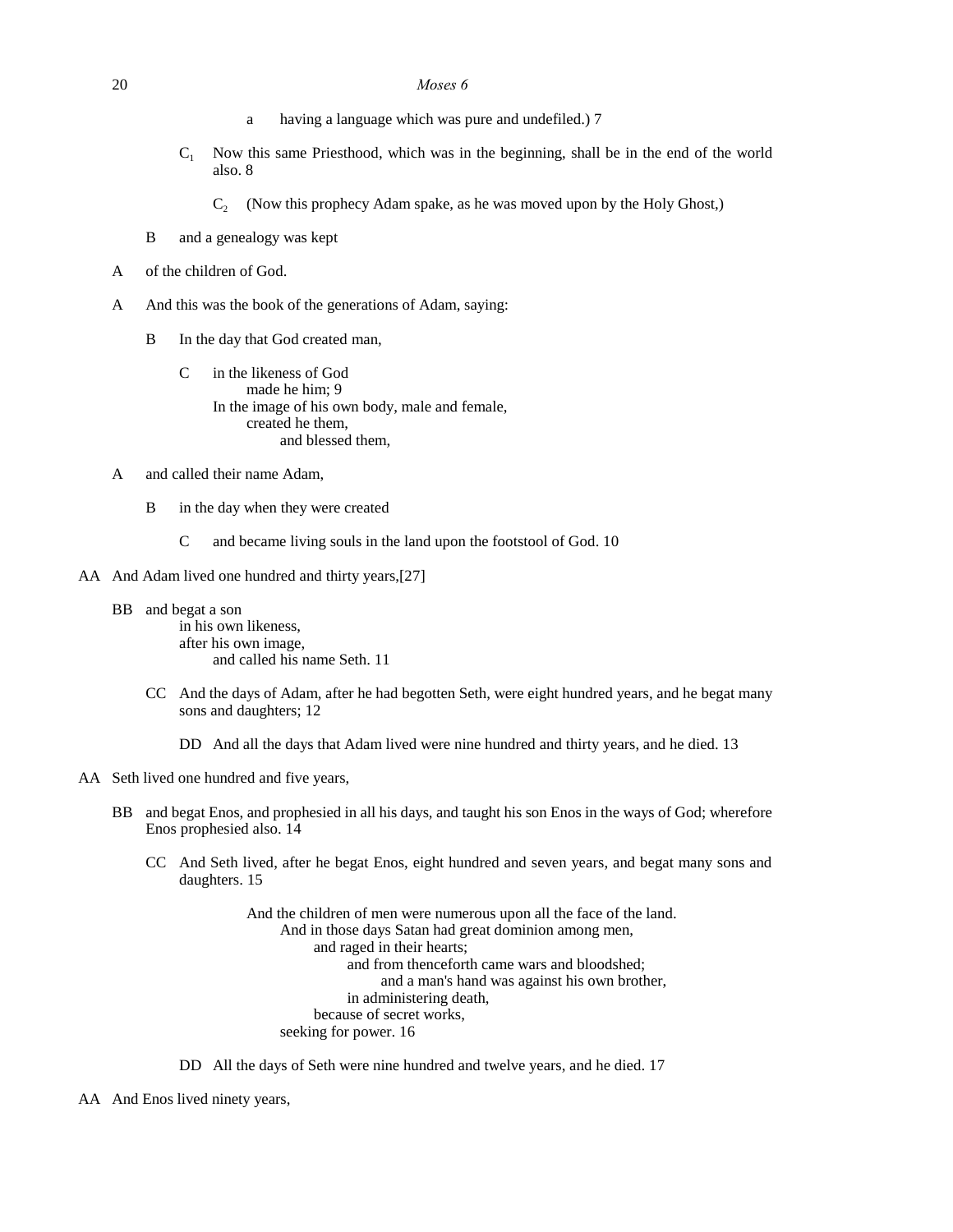BB and begat Cainan.

And Enos and the residue of the people of God came out from the land, which was called Shulon, and dwelt in a land of promise, which he called after his own son, whom he had named Cainan. 18

CC And Enos lived, after he begat Cainan, eight hundred and fifteen years, and begat many sons and daughters.

DD And all the days of Enos were nine hundred and five years, and he died. 19

- AA And Cainan lived seventy years,
	- BB and begat Mahalaleel;
		- CC and Cainan lived after he begat Mahalaleel eight hundred and forty years, and begat sons and daughters.
			- DD And all the days of Cainan were nine hundred and ten years, and he died. 20
- AA And Mahalaleel lived sixty-five years,
	- BB and begat Jared;
		- CC and Mahalaleel lived, after he begat Jared, eight hundred and thirty years, and begat sons and daughters.
			- DD And all the days of Mahalaleel were eight hundred and ninety-five years, and he died. 21
- AA And Jared lived one hundred and sixty-two years,
	- BB and begat Enoch;
		- CC and Jared lived, after he begat Enoch, eight hundred years, and begat sons and daughters. And Jared taught Enoch in all the ways of God. 22

And this is the genealogy of the sons of Adam, who was the son of God, with whom God, himself, conversed. 23

- And they were preachers of righteousness,
	- and spake
	- and prophesied,
	- and called upon all men, everywhere, to repent;
		- and faith was taught unto the children of men. 24
- DD And it came to pass that all the days of Jared were nine hundred and sixty-two years, and he died. 25
- AA And Enoch lived sixty-five years,
	- BB and begat Methuselah. 26
	- A<sup>1</sup> And it came to pass that Enoch journeyed in the land, among the people; and as he journeyed,
		- $A_2$ the Spirit of God descended out of heaven, and abode upon him. 27 And he heard a voice from heaven, saying:
			- $A_3$  Enoch, my son, prophesy unto this people, and say unto them--Repent, for thus saith the Lord:

I am angry with this people,

and my fierce anger is kindled against them;

for their hearts have waxed hard, and their ears are dull of hearing,

and their eyes cannot see afar off; 28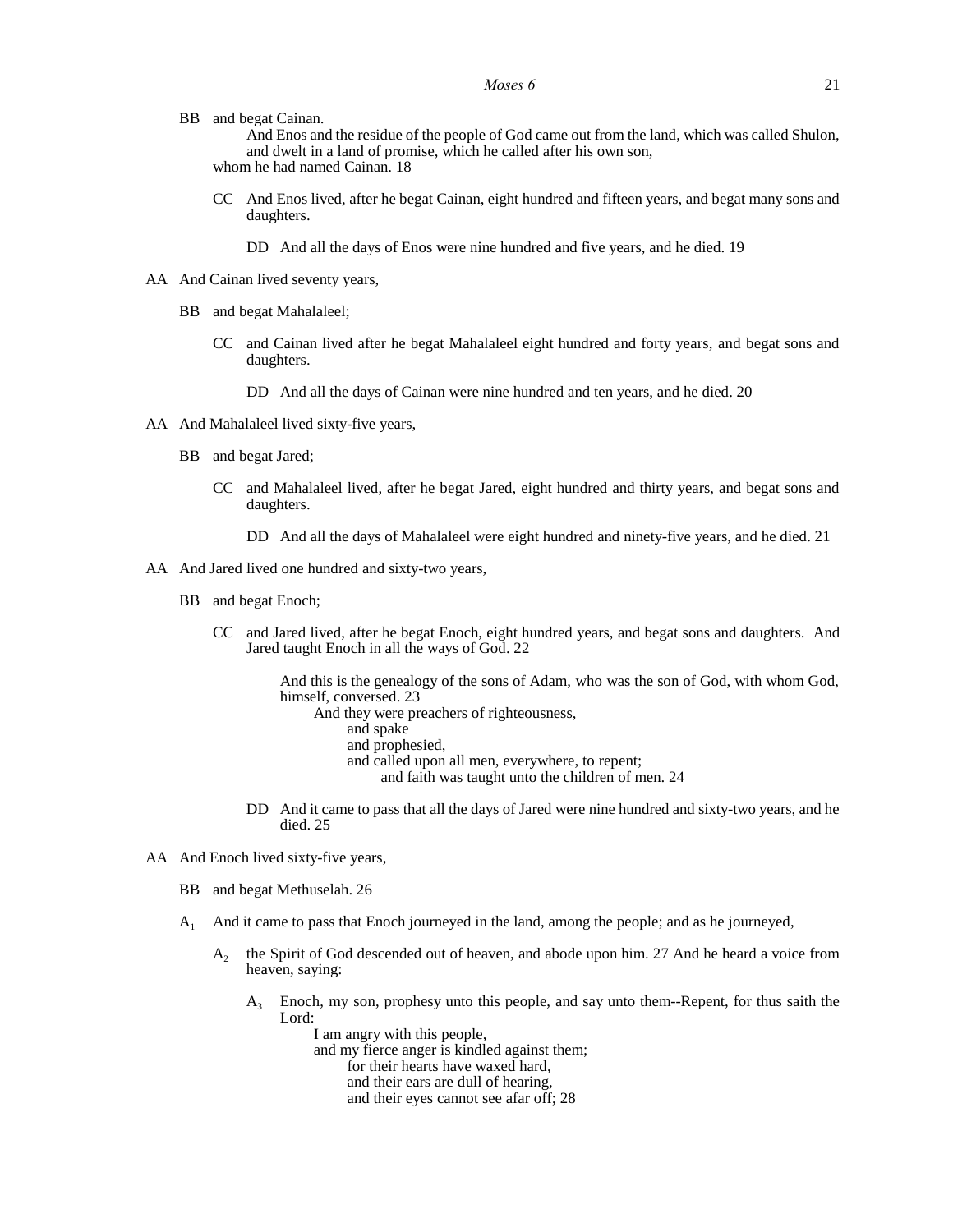- a And for these many generations,
	- b ever since the day that I created them,
		- c have they gone astray, and have denied me,
			- d and have sought their own counsels in the dark; and in their own abominations have they devised murder, and have not kept the commandments, which I gave unto their father, Adam. 29 Wherefore, they have foresworn themselves, and, by their oaths, they have brought upon themselves death; and a hell I have prepared for them, if they repent not; 30

e And this is a decree, which I have sent forth in the beginning of the world, from my own mouth, from the foundation thereof, and by the mouths of my servants, thy fathers, have I decreed it, even as it shall be sent forth in the world, unto the ends thereof.[28] 31

- $A<sub>4</sub>$  And when Enoch had heard these words, he bowed himself to the earth, before the Lord, and spake before the Lord, saying: Why is it that I have found favor in thy sight, and am but a lad, and all the people hate me; for I am slow of speech; wherefore am I thy servant? 32
- B<sup>1</sup> And the Lord said unto Enoch: Go forth and do as I have commanded thee, and no man shall pierce thee. Open thy mouth, and it shall be filled, and I will give thee utterance, for all flesh is in my hands, and I will do as seemeth me good. 33 Say unto this people: Choose ye this day, to serve the Lord God who made you. 34 Behold my Spirit is upon you, wherefore all thy words will I justify; and the mountains shall flee before you, and the rivers shall turn from their course; and thou shalt abide in me, and I in you;
	- $B<sub>2</sub>$ therefore walk with me. 35
	- C And the Lord spake unto Enoch, and said unto him: Anoint thine eyes with clay, and wash them, and thou shalt see. And he did so. 36 And he beheld the spirits that God had created; and he beheld also things which were not visible to the natural eye; and from thenceforth came the saying abroad in the land: A seer hath the Lord raised up unto his people. 37
		- D And it came to pass that Enoch went forth in the land, among the people, standing upon the hills and the high places,
			- E and cried with a loud voice, testifying against their works; and all men were offended because of him. 38
		- D And they came forth to hear him, upon the high places,
	- C saying unto the tent-keepers: Tarry ye here and keep the tents, while we go yonder to behold the seer, for he prophesieth, and there is a strange thing in the land; a wild man hath come among us. 39
- B<sup>1</sup> And it came to pass when they heard him, no man laid hands on him; for fear came on all them that heard him;
	- $B_2$  for he walked with God. 40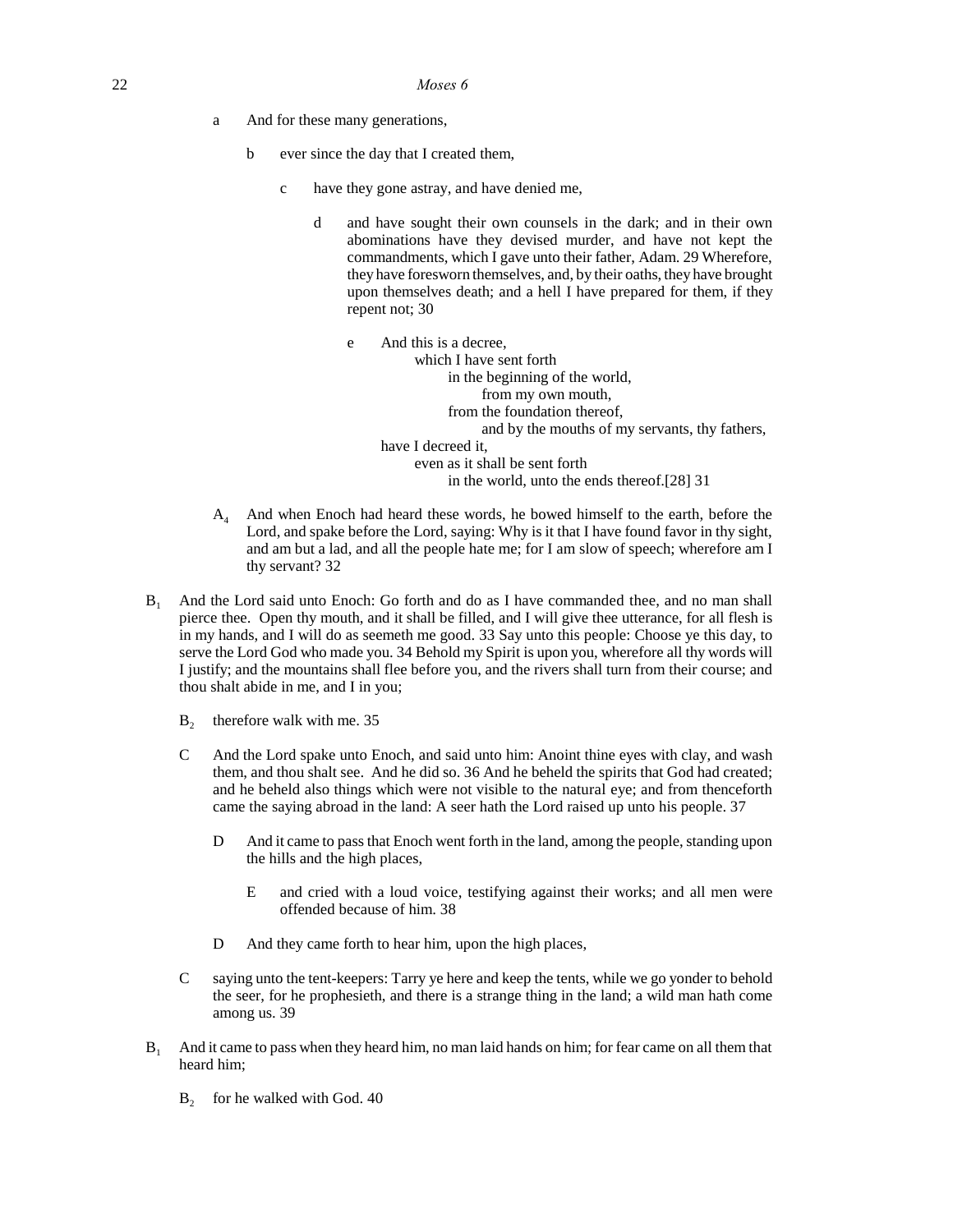- A<sup>1</sup> And there came a man unto him, whose name was Mahijah, and said unto him: Tell us plainly who thou art, and from whence thou comest? 41 And he said unto them: I came out from the land of Cainan, the land of my fathers, a land of righteousness unto this day. And my father taught me in all the ways of God. 42 And it came to pass, as I journeyed from the land of Cainan, by the sea east,
	- $A_2$  I beheld a vision; and lo, the heavens I saw,
		- $A<sub>3</sub>$  and the Lord spake with me, and gave me commandment; wherefore, for this cause, to keep the commandment, I speak forth these words. 43
			- e And Enoch continued his speech, saying: The Lord which spake with me, the same is the God of heaven, and he is my God, and your God, and ye are my brethren,
			- d and why counsel ye yourselves,
			- c and deny the God of heaven? 44
			- b The heavens he made; the earth is his footstool; and the foundation thereof is his. Behold, he laid it, an host of men hath he brought in upon the face thereof. 45
			- a And death hath come upon our fathers; nevertheless we know them, and cannot deny, and even the first of all we know, even Adam. 46 For a book of remembrance we have written among us, according to the pattern given by the finger of God; and it is given in our own language. 47
			- $A_4$  And as Enoch spake forth the words of God, the people trembled, and could not stand in his presence.[29] 48 And he said unto them:
- A Because that Adam fell, we are; and by his fall came death; and we are made partakers of misery and woe. 49
	- B<sub>1</sub> Behold Satan hath come among the children of men, and tempteth them to worship him; and men have become
		- carnal, sensual, and devilish, and are shut out from the presence of God. 50
		- B<sub>2</sub> But God hath made known unto our fathers that all men must repent. 51 And he called upon our father Adam by his own voice, saying:

I am God; I made the world, and men before they were in the flesh. 52

- And he also said unto him:
	- If thou wilt turn unto me, and hearken unto my voice, and believe, and
		- repent of all thy transgressions, and
		- be baptized, even in water,[30]
- $B_3$ in the name of mine Only Begotten Son, who is full of grace and truth, which is Jesus Christ, the only name which shall be given under heaven, whereby salvation shall come unto the children of men,
	- ye shall receive the gift of the Holy Ghost, asking all things in his name, and whatsoever ye shall ask, it shall be given you. 53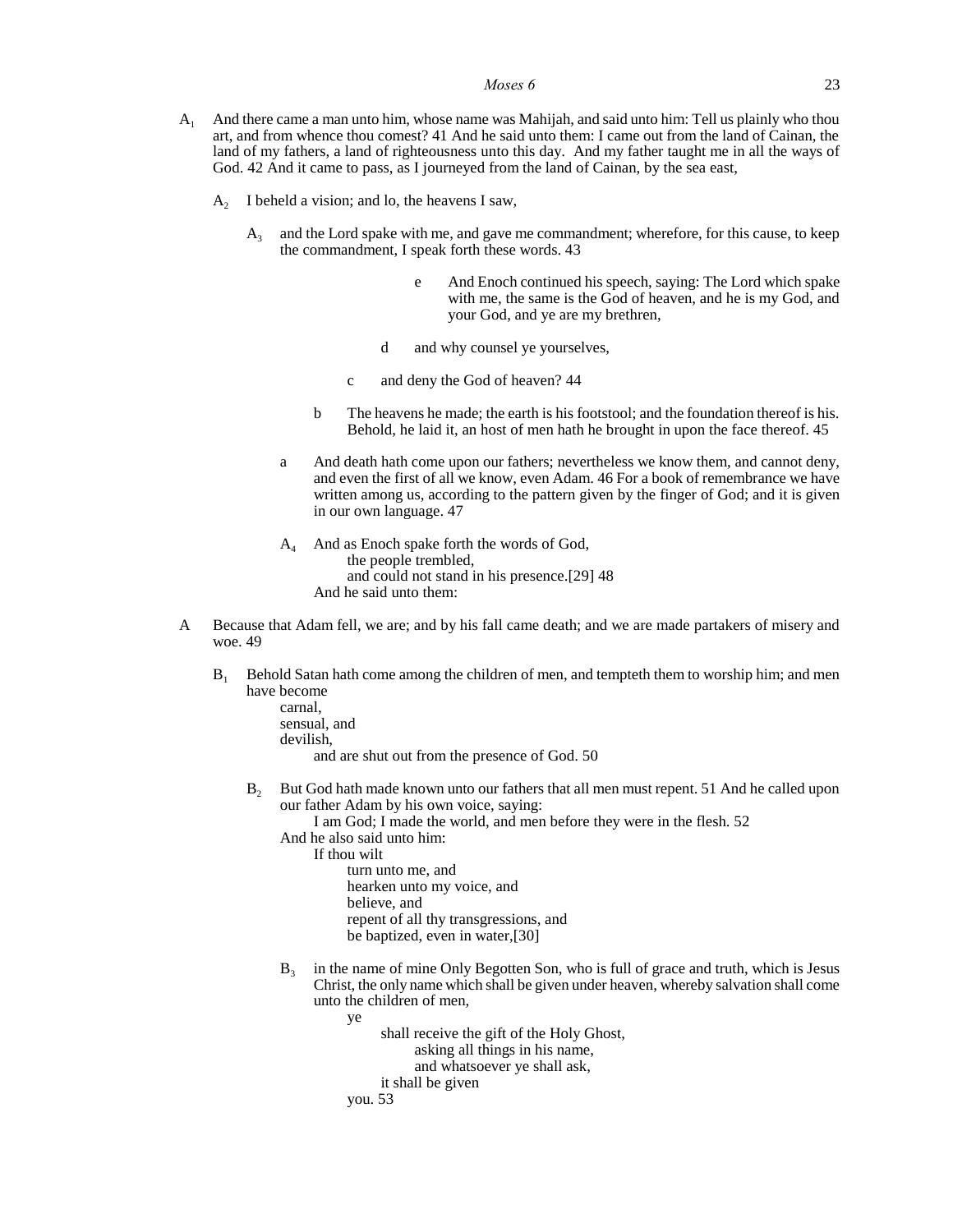24 *Moses 6*

- C And our father Adam spake unto the Lord, and said:
	- Why is it that men must repent and be baptized in water?
	- And the Lord said unto Adam:
		- Behold I have forgiven thee thy transgression in the Garden of Eden. 54 Hence came the saying abroad among the people, that the Son of God hath atoned for original guilt, wherein the sins of the parents cannot be answered upon the heads of the children, for they are whole from the foundation of the world. 55
- $B_1$  And the Lord spake unto Adam, saying: Inasmuch as

```
thy children are 
     conceived 
           in sin, 
                 even so when they begin to grow up, 
           sin 
     conceiveth in 
their hearts, 
     and they taste the bitter, 
           that they may know to prize the good. 56
           And it is given unto them to know good 
     from evil; 
wherefore they are agents unto themselves,
```
#### B<sub>2</sub> a and I have given unto you another law and commandment. 57

- b Wherefore teach it unto your children,
	- c that all men, everywhere, must repent, or they can in nowise inherit the kingdom of God, for no unclean thing can dwell there, or dwell in his presence;
- $B_3$  d for, in the language of Adam, Man of Holiness is his name, and the name of his Only Begotten is the Son of Man, even Jesus Christ, a righteous Judge, who shall come in the meridian of time. 58
- a Therefore I give unto you a commandment,
	- b to teach these things freely unto your children, saying: 59
- A c That by reason of transgression cometh the fall, which fall bringeth death,
- A and inasmuch as ye were born into the world
	- B by water,
		- D and blood,
		- C and the spirit, which I have made,[31]
			- E and so became of dust a living soul,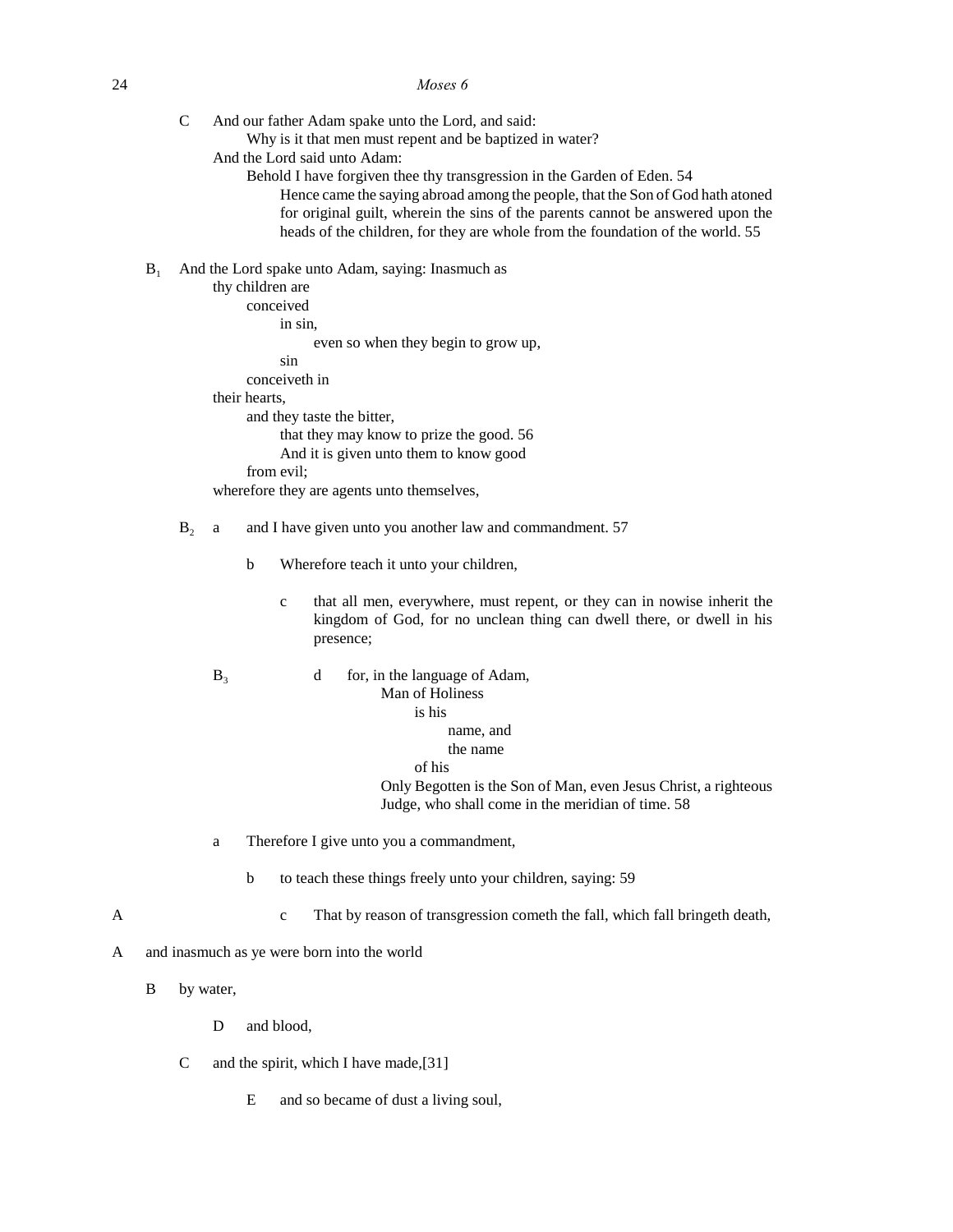- A even so ye must be born again into the kingdom of heaven,
	- B of water,
		- C and of the Spirit,
			- D and be cleansed by blood, even the blood of mine Only Begotten; that ye might be sanctified from all sin,
				- E and enjoy the words of eternal life in this world, and eternal life in the world to come, even immortal glory; 60
	- B For by the water ye keep the commandment;
		- C by the Spirit ye are justified,
			- D and by the blood ye are sanctified; 61
				- E Therefore it is given to abide in you; the record of heaven; the Comforter; the peaceable things of immortal glory; the truth of all things; that which quickeneth all things, which maketh alive all things; that which knoweth all things, and hath all power according to wisdom, mercy, truth, justice, and judgment. 62
					- F And now, behold, I say unto you: This is the plan of salvation unto all men, through the blood of mine Only Begotten, who shall come in the meridian of time. 63
						- a And behold, all things have their likeness, and all things are created and made to bear record of me, both
							- b things which are temporal, and
								- c things which are spiritual;
								- c things which are in the heavens above, and
							- b things which are on the earth, and things which are in the earth, and things which are under the earth, both above and beneath:
						- a all things bear record of me. 64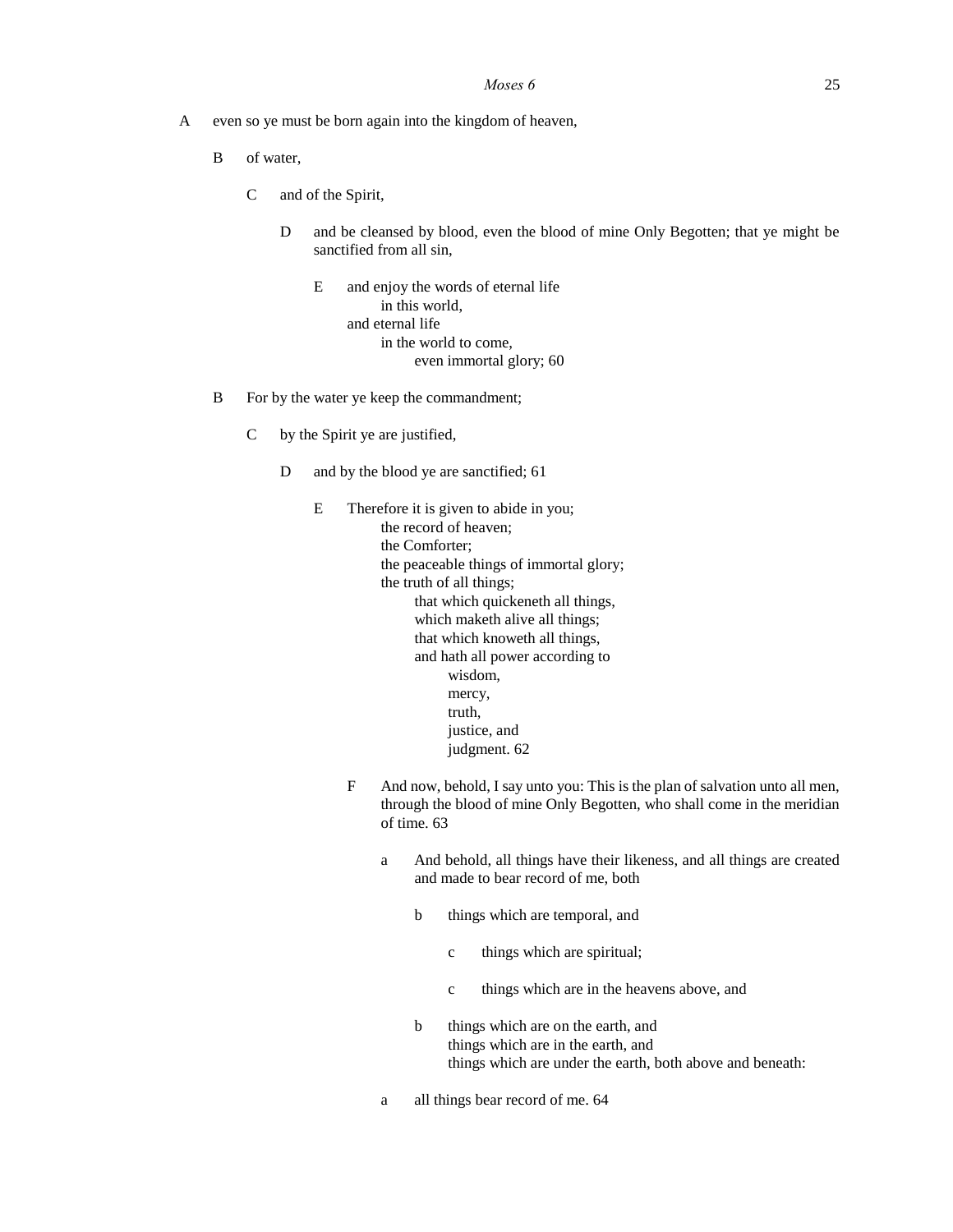B And it came to pass, when the Lord had spoken with Adam, our father, that Adam cried unto the Lord, and he was caught away by the Spirit of the Lord, and was carried down into the water, and was laid under the water, and was brought forth out of the water. 65 And thus he was baptized, C and the Spirit of God descended upon him, and thus he was born of the Spirit, D and became quickened in the inner man. 66 E And he heard a voice out of heaven, saying: Thou art baptized with fire, and with the Holy Ghost. This is the record of the Father, and the Son, from henceforth and forever; 67 And thou art after the order of him who was without beginning of days or end of years, from all eternity to all eternity. 68 Behold, thou art one in me, a son of God; and thus may all become my sons. Amen.[32] 7:1

#### A And it came to pass that Enoch continued his speech, saying:

B Behold, our father Adam taught these things, and many have believed and become the sons of God, and many have believed not, and have perished in their sins, and are looking forth with fear, in torment, for the fiery indignation of the wrath of God to be poured out upon them. 2

- C And from that time forth Enoch began to prophesy, saying unto the people, that:
	- D a As I was journeying, and stood upon the place Mahujah,
		- b and cried unto
			- c the Lord,
				- d there came a voice out of heaven, saying-
					- e Turn ye, and get ye upon the mount Simeon. 3
					- e And it came to pass that I turned and went up on the mount; and as I stood upon the mount,
				- d I beheld the heavens open, and I was clothed upon with glory; 4
			- c And I saw the Lord; and he stood before my face, and he
		- b talked with
		- a me, even as a man talketh one with another, face to face;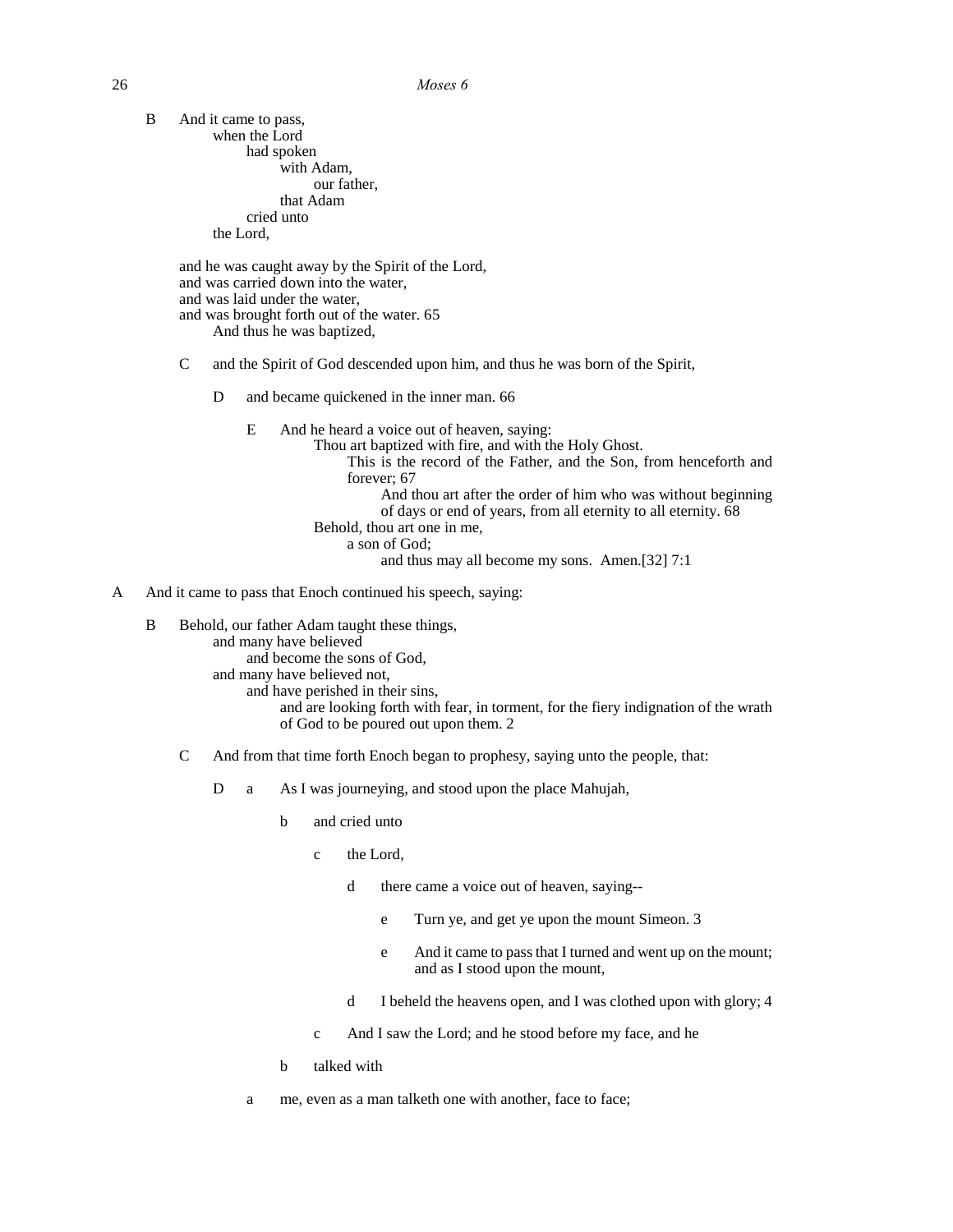- C a and he said unto me: Look, and I will show unto thee the world for the space of many generations. 5
	- b And it came to pass that I beheld in the valley of Shum, and lo, a great people which dwelt in tents, which were the people of Shum. 6
	- a And again the Lord said unto me: Look; and I looked towards the north,
		- b and I beheld the people of Canaan, which dwelt in tents. 7
			- c And the Lord said unto me: Prophesy; and I prophesied, saying: Behold the people of Canaan, which are numerous, shall go forth in battle array against the people of Shum, and shall slay them that they shall utterly be destroyed; and the people of Canaan shall divide themselves in the land, and the land shall be barren and unfruitful, and none other people shall dwell there but the people of Canaan; 8 For behold, the Lord shall curse the land with much heat, and the barrenness thereof shall go forth forever; and there was a blackness came upon all the children of Canaan, that they were despised among all people. 9
	- a And it came to pass that the Lord said unto me: Look; and I looked,
		- b and I beheld the land of Sharon, and the land of Enoch, and the land of Omner, and the land of Heni, and the land of Shem, and the land of Haner, and the land of Hanannihah, and all the inhabitants thereof; 10
			- c And the Lord said unto me: Go to this people, and say unto them--Repent, lest I come out and smite them with a curse, and they die. 11
- B And he gave unto me a commandment that I should baptize in the name of the Father, and of the Son, which is full of grace and truth, and of the Holy Ghost, which beareth record of the Father and the Son. 12
- A And it came to pass that Enoch continued to call upon all the people, save it were the people of Canaan, to repent; 13

And so great was the faith of Enoch, that he led the people of God, and their enemies came to battle against them;

and he spake the word of the Lord,

- and the earth trembled,
- and the mountains fled, even according to his command;
- and the rivers of water were turned out of their course;
- and the roar of the lions was heard out of the wilderness;
- and all nations feared greatly,
- so powerful was the word of Enoch,

and so great was the power of the language which God had given him. 14

There also came up a land out of the depth of the sea,

- and so great was the fear of the enemies of the people of God,
	- that they fled and stood afar off

and went upon the land which came up out of the depth of the sea. 15

- And the giants of the land, also, stood afar off;
	- and there went forth a curse upon all people that fought against God; 16 And from that time forth there were wars and bloodshed among them;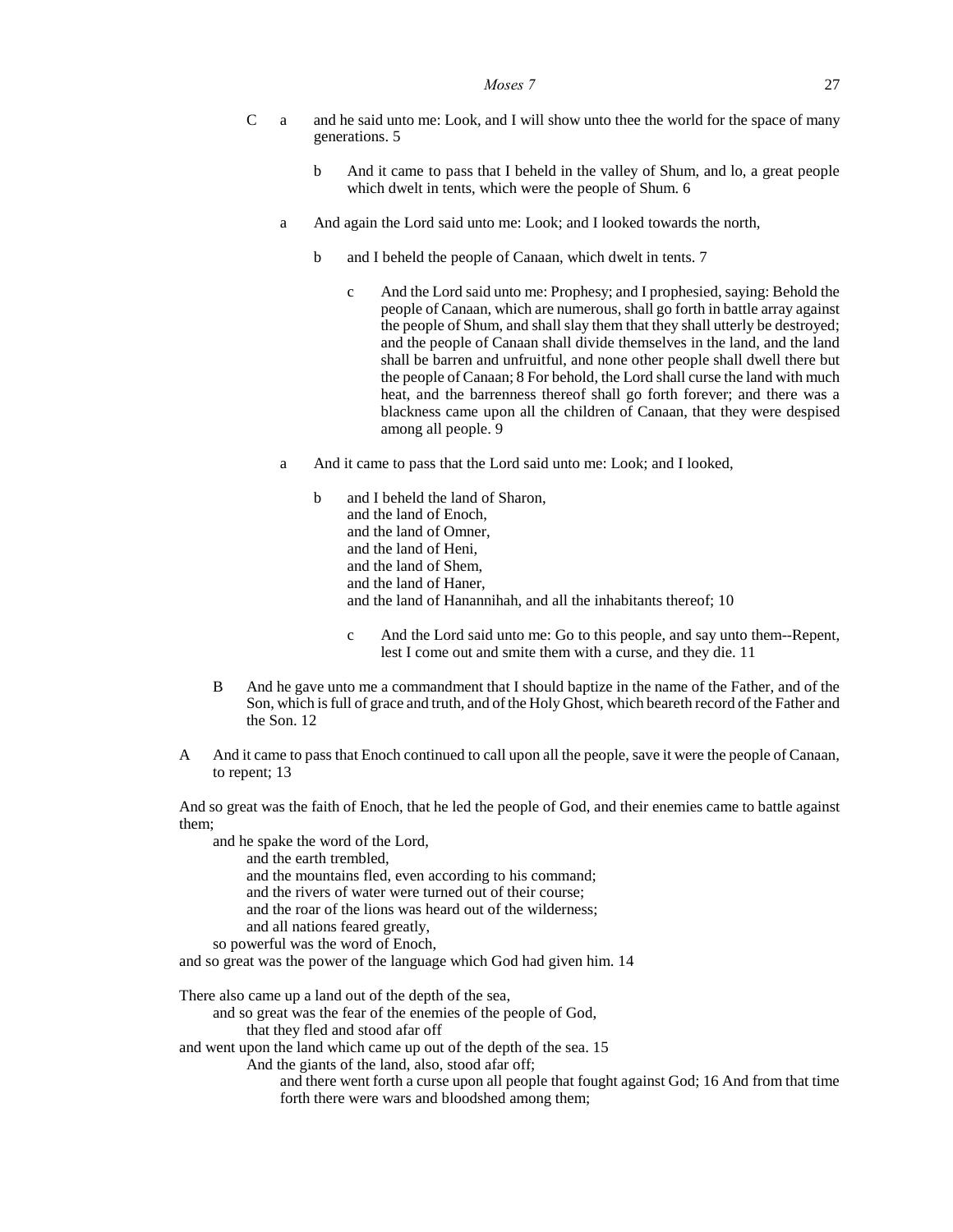#### 28 *Moses 7*

but the Lord came and dwelt with his people, and they dwelt in righteousness. 17

The fear of the Lord was upon all nations,

so great was the glory of the Lord, which was upon his people.

And the Lord blessed the land, and they were blessed upon the mountains, and upon the high places, and did flourish. 18 And the Lord called his people ZION, because they were of one heart and one mind, and dwelt in righteousness; and there was no poor among them. 19

And Enoch continued his preaching in righteousness unto the people of God. And it came to pass in his days, that he built a city that was called the City of Holiness, even ZION. 20

And it came to pass that Enoch talked with the Lord;

- a and he said unto the Lord: Surely Zion shall dwell in safety forever.
	- b But the Lord said unto Enoch: Zion have I blessed, but the residue of the people have I cursed. 21
		- c And it came to pass that the Lord showed unto Enoch all the inhabitants of the earth;
	- b and he beheld, and lo, Zion, in process of time, was taken up into heaven.
- a And the Lord said unto Enoch: Behold mine abode forever. 22

And Enoch also beheld the residue of the people which were the sons of Adam; and they were a mixture of all the seed of Adam save it was the seed of Cain, for the seed of Cain were black, and had not place among them. 23

And after that Zion was taken up into heaven,

A Enoch beheld, and lo,

all the nations of the earth were before him; 24 And there came generation upon generation; and Enoch was high and lifted up,

- B even in the bosom of the Father, and of the Son of Man;
	- $C_1$  and behold, the power of Satan was upon all the face of the earth. 25
		- $C_2$  And he saw angels descending out of heaven;
		- D and he heard a loud voice saying: Wo, wo be unto the inhabitants of the earth. 26
	- $C_1$  And he beheld Satan; and he had a great chain in his hand, and it veiled the whole face of the earth with darkness; and he looked up and laughed, and his angels rejoiced. 27
		- C<sub>2</sub> And Enoch beheld angels descending out of heaven, bearing testimony of the Father and Son; and the Holy Ghost fell on many, and they were caught up by the powers of heaven into Zion. 28
- B And it came to pass that the God of heaven
- A looked upon the residue of the people, and he wept; and Enoch bore record of it, saying:
- A How is it that the heavens weep, and shed forth their tears as the rain upon the mountains? 29 And Enoch said unto the Lord: How is it that thou canst weep,
	- B seeing thou art holy,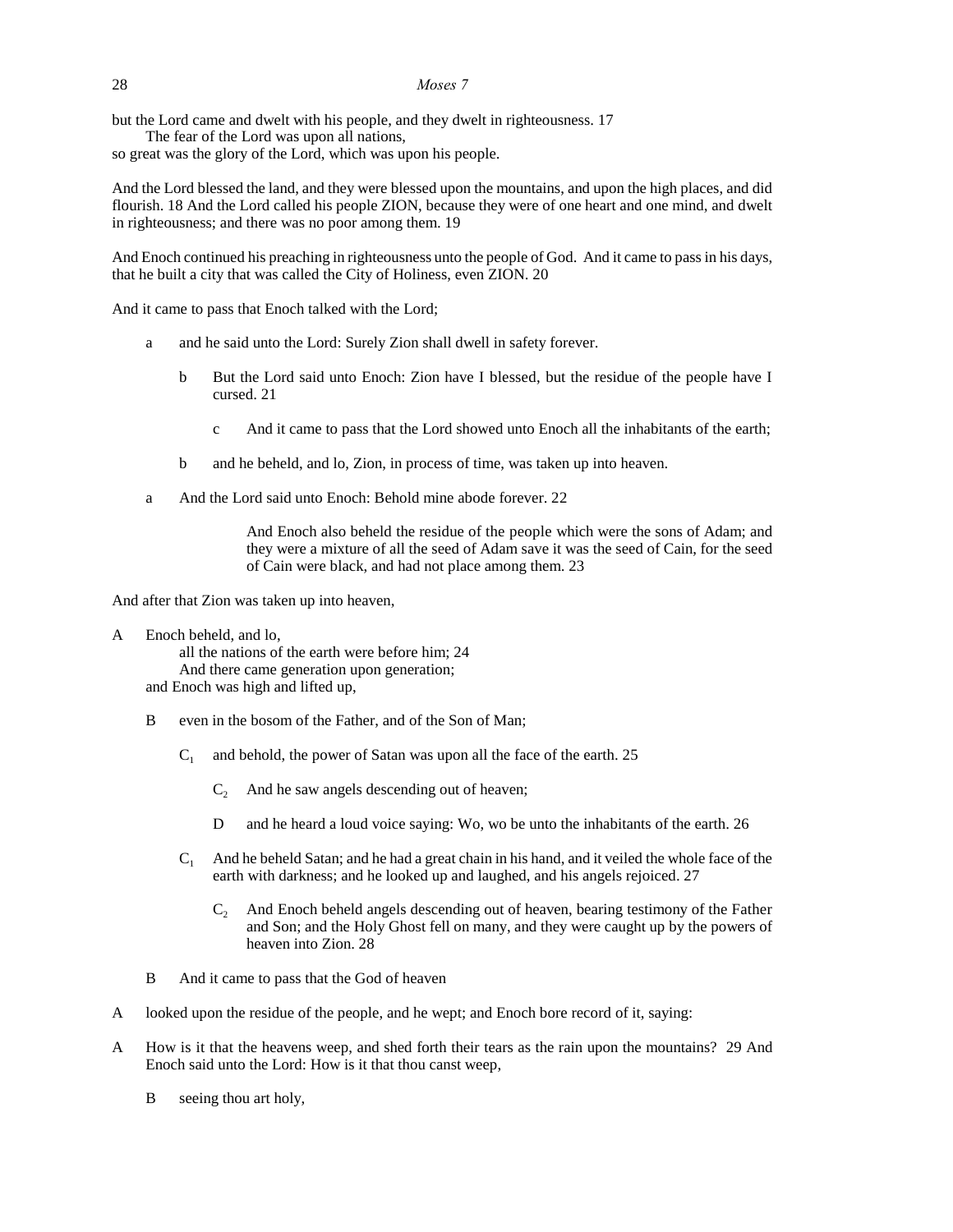- C and from all eternity to all eternity? 30
	- D And were it possible that man could number the particles of the earth, yea, millions of earths like this, it would not be a beginning to the number of thy creations;
		- E and thy curtains are stretched out still;
			- F and yet thou art there,
			- F and thy bosom is there;
		- E and also thou art just; thou art merciful and kind forever; 31
	- D And thou hast taken Zion to thine own bosom, from all thy creations,
- C from all eternity to all eternity;

```
B and naught but
```

```
peace, 
justice, and 
truth 
      is the habitation of thy throne; and 
mercy 
      shall go before thy face and have no end;[33]
```
- A how is it thou canst weep? 32
	- B The Lord said unto Enoch: Behold these thy brethren; they are the workmanship of mine own hands,
		- C and I gave unto them their knowledge, in the day I created them; and in the Garden of Eden, gave I unto man his agency; 33
			- D And unto thy brethren have I said, and also given commandment,
				- a that they should love one another, and
					- b that they should choose me, their Father; but behold,
				- a they are without affection, and
					- b they hate their own blood; 34
						- c And the fire of mine indignation is kindled against them; and in my hot displeasure will I send in the floods upon them, for my fierce anger is kindled against them. 35
				- E Behold, I am God; Man of Holiness is my name; Man of Counsel is my name; and Endless and Eternal is my name, also. 36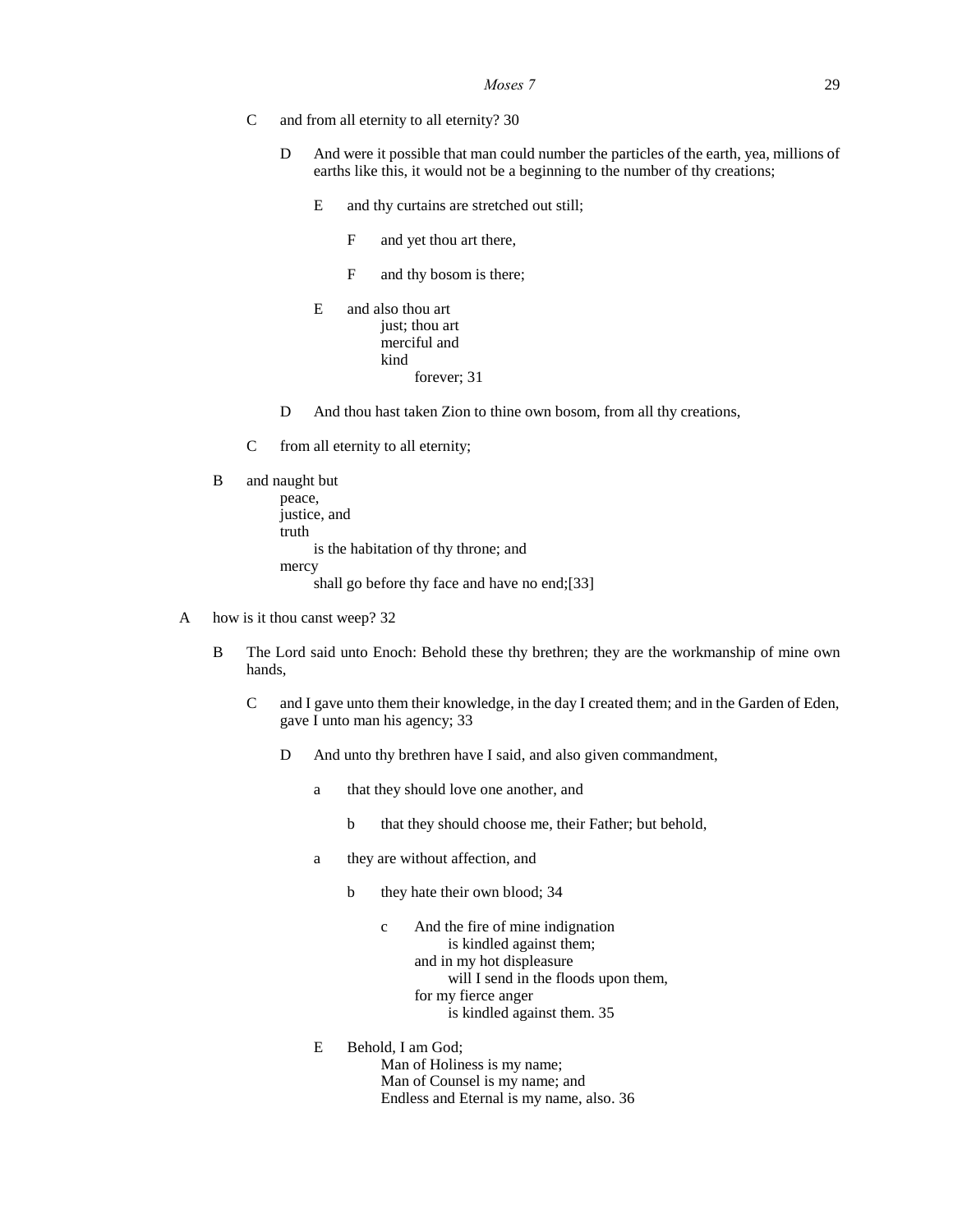### 30 *Moses 7*

- D Wherefore, I can stretch forth mine hands and hold all the creations which I have made; and mine eye can pierce them also, and among all the workmanship of mine hands there has not been so great wickedness as among thy brethren. 37
- C But behold, their sins shall be upon the heads of their fathers; Satan shall be their father, and misery shall be their doom; and the whole heavens shall weep over them,[34]
- B even all the workmanship of mine hands;
- A wherefore should not the heavens weep, seeing these shall suffer? 38
	- B But behold, these which thine eyes are upon shall perish in the floods; and behold, I will shut them up; a prison have I prepared for them. 39
		- C And That which I have chosen hath pled before my face.
			- D Wherefore, he suffereth for their sins; inasmuch as they will repent
		- C in the day that my Chosen shall return unto me,
	- B and until that day they shall be in torment; 40
- A Wherefore, for this shall the heavens weep, yea, and all the workmanship of mine hands. 41
- A And it came to pass that the Lord spake unto Enoch,
	- B and told Enoch all the doings of the children of men; wherefore Enoch knew, and looked upon their wickedness, and their misery,
		- C and wept
			- D and stretched forth his arms, and his heart swelled wide as eternity; and his bowels yearned; and all eternity shook. 42
				- E And Enoch also saw
					- F Noah, and his family; that the posterity of all the sons of Noah should be saved with a temporal salvation; 43
						- G Wherefore Enoch saw that Noah built an ark; and that the Lord smiled upon it, and held it in his own hand;
					- F but upon the residue of the wicked the floods came and swallowed them up. 44
				- E And as Enoch saw this,
			- D he had bitterness of soul,
		- C and wept
	- B over his brethren, and said unto the heavens: I will refuse to be comforted;
- A but the Lord said unto Enoch: Lift up your heart, and be glad; and look. 45
- A And it came to pass that Enoch looked; and from Noah, he beheld all the families of the earth; and he cried unto the Lord, saying: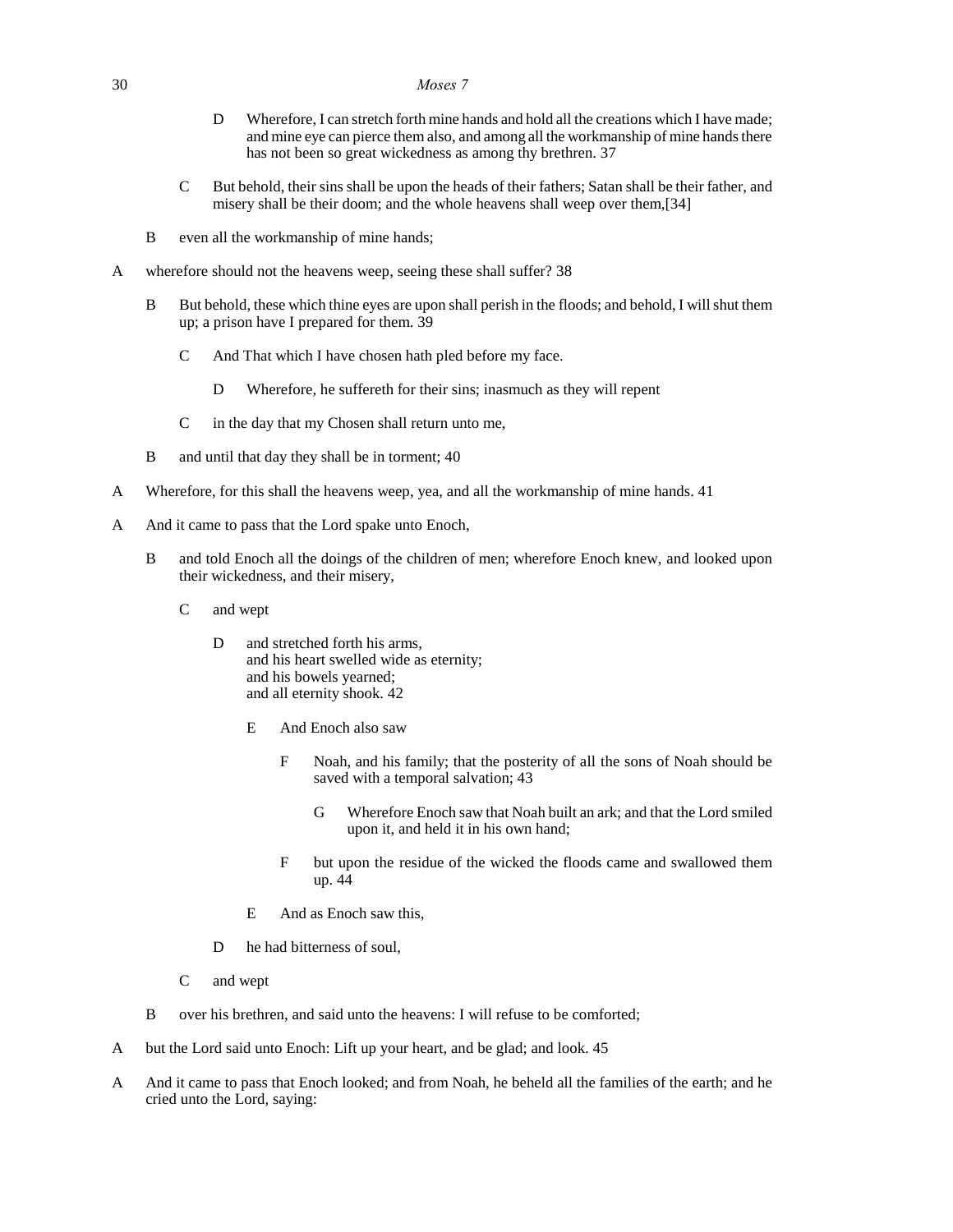- B When shall the day of the Lord come?
	- C When shall the blood of the Righteous be shed,
		- D that all they that mourn may be sanctified and have eternal life? 46
- A And the Lord said:
	- B It shall be in the meridian of time, in the days of wickedness and vengeance. 47 And behold, Enoch saw the day of the coming of the Son of Man, even in the flesh; and his soul rejoiced, saying:
		- C The Righteous is lifted up, and the Lamb is slain from the foundation of the world;
			- D and through faith I am in the bosom of the Father, and behold, Zion is with me. 48
- A And it came to pass that Enoch looked upon the earth;
	- B and he heard a voice from the bowels thereof, saying: Wo, wo is me, the mother of men; I am pained, I am weary, because of the wickedness of my children.

When shall I rest,

- and be cleansed from the filthiness which is gone forth out of me?
- When will my Creator sanctify me,
- that I may rest,
- and righteousness for a season abide upon my face? 49

And when Enoch heard the earth mourn,

C he wept, and cried unto the Lord, saying: O Lord, wilt thou not have compassion upon the earth? Wilt thou not bless the children of Noah? 50

D And it came to pass that Enoch continued his cry unto the Lord, saying: I ask thee, O Lord, in the name of thine Only Begotten, even Jesus Christ, that thou wilt have mercy upon Noah and his seed, that the earth might never more be covered by the floods. 51 And the Lord could not withhold; and he covenanted with Enoch, and sware unto him with an oath, that he would stay the floods; that he would call upon the children of Noah; 52 And he sent forth an unalterable decree, that a remnant of his seed should always be found among all nations, while the earth should stand; 53

And the Lord said: Blessed is he through whose seed Messiah shall come; for he saith--

I am

| Messiah, the                                                      |
|-------------------------------------------------------------------|
| King of Zion, the                                                 |
| Rock of Heaven,                                                   |
| which is broad as eternity;                                       |
| whoso cometh in at the gate and climbeth up by me shall never     |
| fall; $[35]$                                                      |
| wherefore, blessed are they of whom I have spoken, for they shall |
| come forth with songs of everlasting joy.[36] 54                  |
|                                                                   |

A And it came to pass that Enoch cried unto the Lord, saying: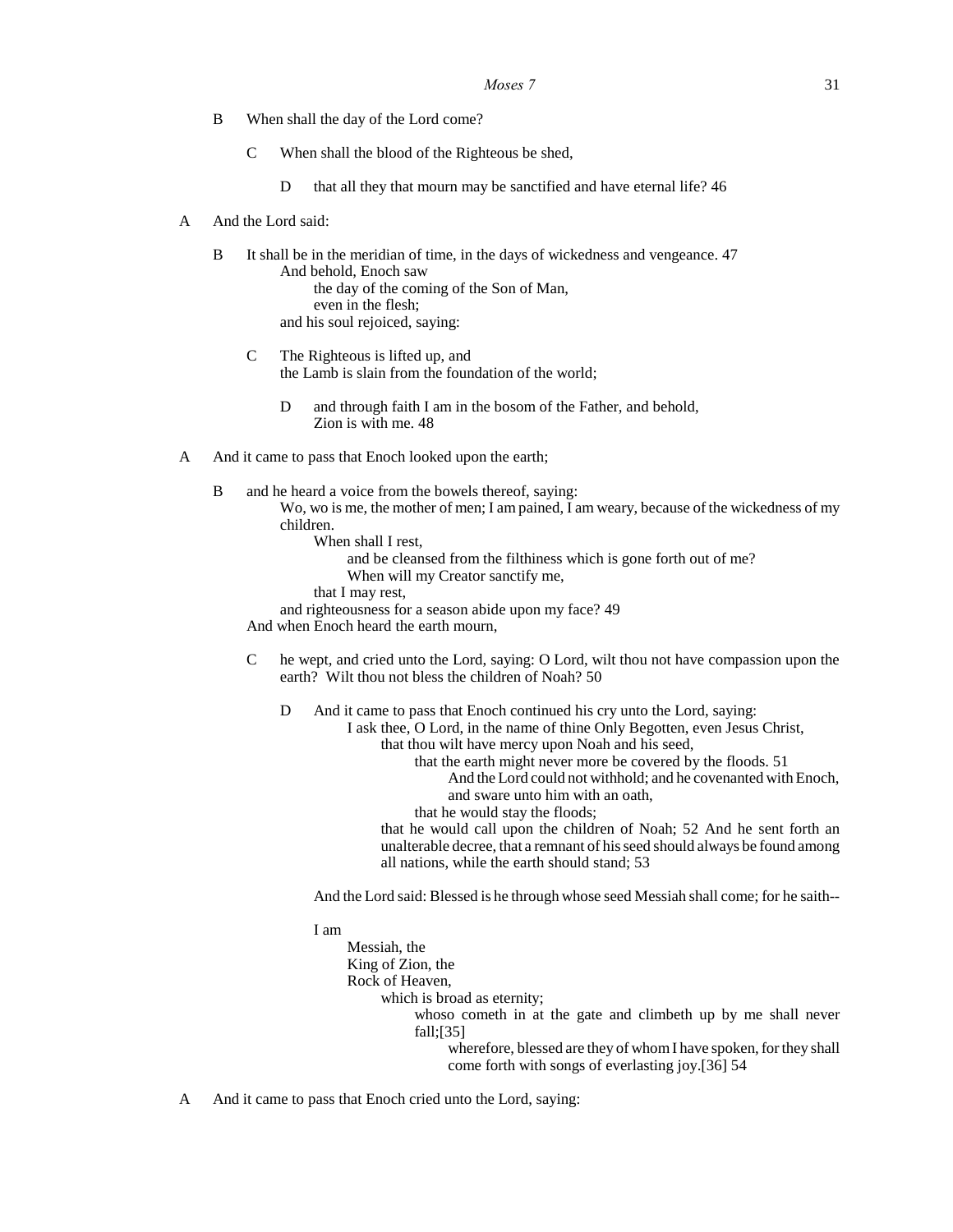- 32 *Moses 7*
	- B When the Son of Man cometh in the flesh, shall the earth rest?
		- C I pray thee, show me these things. 55
	- B And the Lord said unto Enoch: Look, and he looked and beheld the Son of Man lifted up on the cross, after the manner of men; 56

And he heard a loud voice; and the heavens were veiled; and all the creations of God mourned; and the earth groaned; and the rocks were rent; and the saints arose, and were crowned at the right hand of the Son of Man, with crowns of glory; 57 And as many of the spirits as were in prison came forth, and stood on the right hand of God; and the remainder were reserved in chains of darkness until the judgment of the great day. 58

- A And again Enoch wept and cried unto the Lord, saying:
	- B When shall the earth rest? 59
		- C And Enoch beheld the Son of Man ascend up unto the Father; and he called unto the Lord, saying:
			- a Wilt thou not come again upon the earth?
				- b Forasmuch as thou art God,
					- c and I know thee,
						- d and thou hast sworn unto me,
							- e and commanded me that I should ask in the name of thine Only Begotten;
						- d thou hast made me, and given unto me a right to thy throne,
					- c and not of myself,
				- b but through thine own grace;
			- a wherefore, I ask thee if thou wilt not come again on the earth. 60
- A And the Lord said unto Enoch:

As I live, even so will I come in the last days, in the days of wickedness and vengeance, to fulfil the oath which I have made unto you concerning the children of Noah; 61

B And the day shall come that the earth shall rest, but before that day

the heavens shall be darkened, and a veil of darkness shall cover the earth; and the heavens shall shake, and also the earth; and great tribulations shall be among the children of men, but my people will I preserve; 62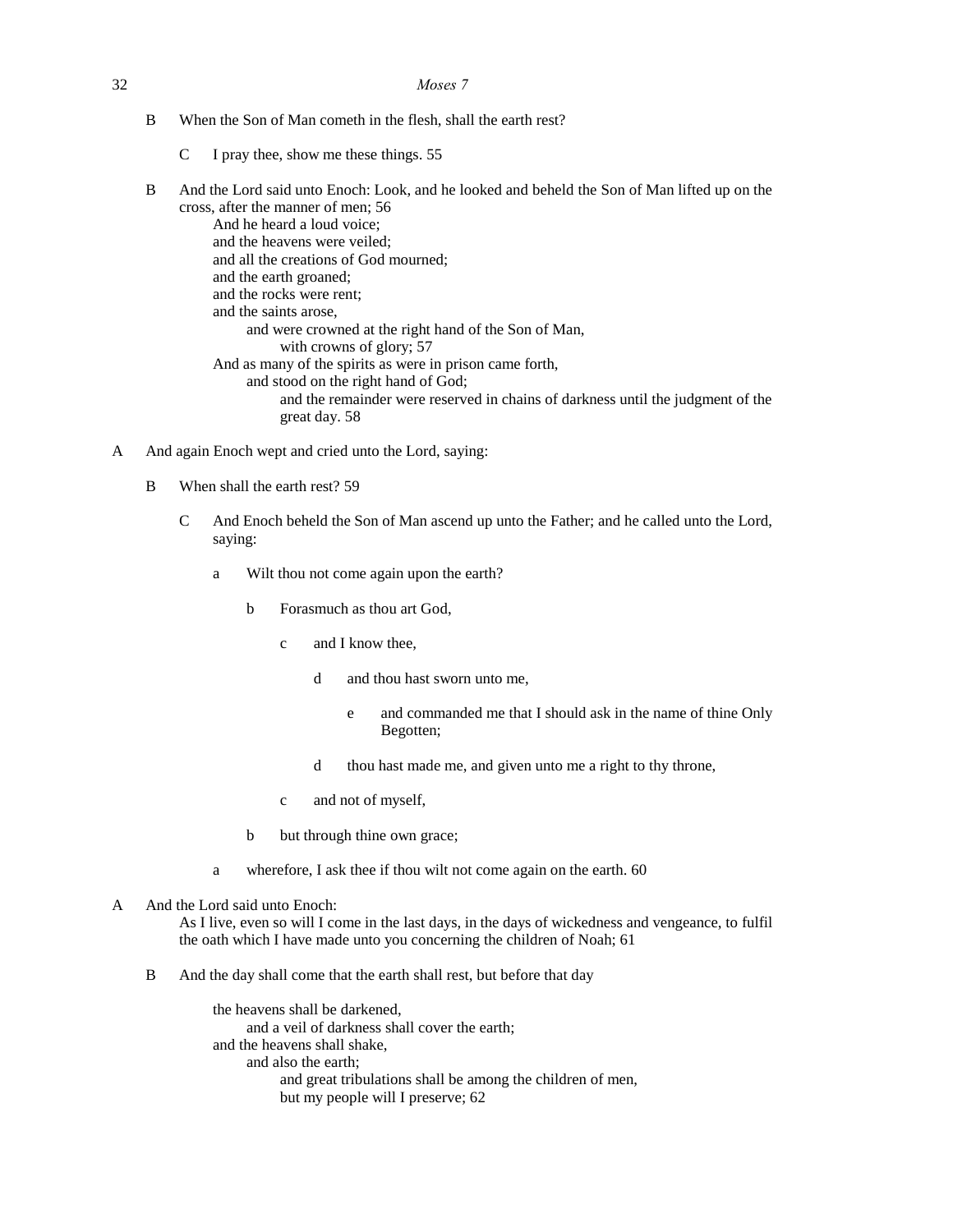### *Moses* 7 33

And righteousness will I send down out of heaven; and truth will I send forth out of the earth, to bear testimony of mine Only Begotten; his resurrection from the dead; yea, and also the resurrection of all men; and righteousness and truth will I cause to sweep the earth as with a flood,

- a to gather out mine elect from the four quarters of the earth, unto a place which I shall prepare, an Holy City,
	- b that my people may gird up their loins, and be looking forth for the time of my coming;
		- c for there shall be my tabernacle,
			- d and it shall be called Zion, a New Jerusalem. 63

And the Lord said unto Enoch:

- a Then shalt thou and all thy city meet them there,
	- b and we will receive them into our bosom, and they shall see us; and we will fall upon their necks, and they shall fall upon our necks, and we will kiss each other; 64
		- c And there shall be mine abode,
			- d and it shall be Zion, which shall come forth out of all the creations which I have made;

and for the space of a thousand years the earth shall rest. 65

C And it came to pass that Enoch saw the day of the coming of the Son of Man, in the last days, to dwell on the earth in righteousness for the space of a thousand years; 66 But before that day he saw great tribulations among the wicked; and he also saw the sea, that it was troubled, and men's hearts failing them, looking forth with fear for the judgments of the Almighty God, which should come upon the wicked. 67 And the Lord showed Enoch all things, even unto the end of the world; and he saw the day of the righteous, the hour of their redemption; and received a fulness of joy; 68 CC And all the days of Zion, in the days of Enoch, were three hundred and sixty-five years. 69 And Enoch and all his people walked with God, and he dwelt in the midst of Zion; and it came to pass that Zion was not, for God received it up into his own bosom; and from thence went forth the saying, ZION IS FLED. 8:1

DD And all the days of Enoch were four hundred and thirty years. 2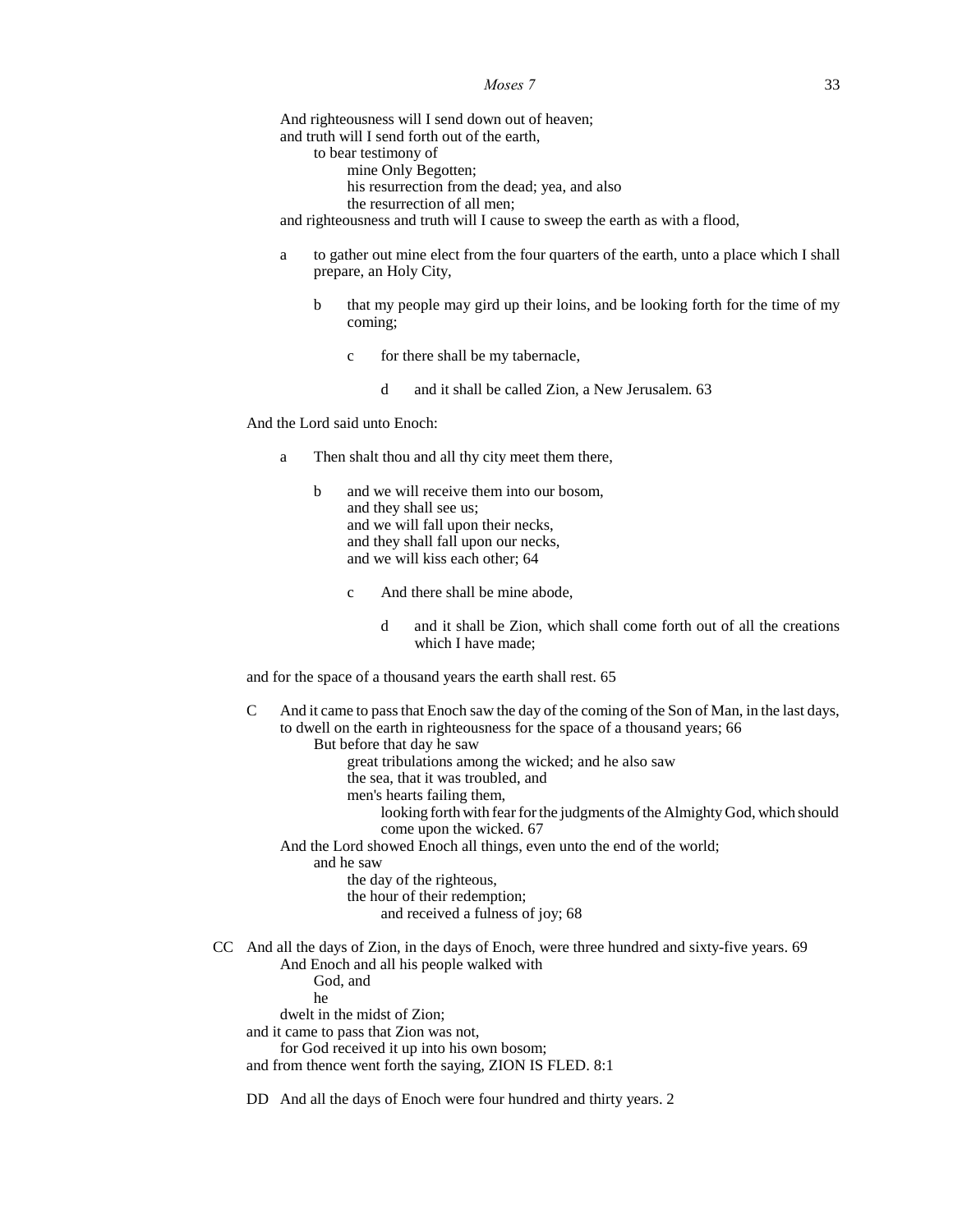### 34 *Moses 8*

And it came to pass that Methuselah, the son of Enoch, was not taken, that the covenants of the Lord might be fulfilled, which he made to Enoch; for he truly covenanted with Enoch that Noah should be of the fruit of his loins. 3 And it came to pass that Methuselah prophesied that from his loins should spring all the kingdoms of the earth (through Noah), and he took glory unto himself. 4

And there came forth a great famine into the land, and the Lord cursed the earth with a sore curse, and many of the inhabitants thereof died. 5

- AA And it came to pass that Methuselah lived one hundred and eighty-seven years,
	- BB and begat Lamech; 6
		- CC And Methuselah lived, after he begat Lamech, seven hundred and eighty-two years, and begat sons and daughters; 7
			- DD And all the days of Methuselah were nine hundred and sixty-nine years, and he died. 8
- AA And Lamech lived one hundred and eighty-two years,
	- BB and begat a son, 9 And he called his name Noah, saying: This son shall comfort us concerning our work and toil of our hands, because of the ground which the Lord hath cursed. 10
		- CC And Lamech lived, after he begat Noah, five hundred and ninety-five years, and begat sons and daughters; 11
			- DD And all the days of Lamech were seven hundred and seventy-seven years, and he died. 12
- AA And Noah was four hundred and fifty years old,
	- BB and begat Japheth; and forty-two years afterward he begat Shem of her who was the mother of Japheth, and when he was five hundred years old he begat Ham. 13
	- A And Noah and his sons hearkened unto the Lord, and gave heed, and they were called the sons of God. 14
		- $B<sub>1</sub>$  And when these men began to multiply on the face of the earth, and daughters were born unto them,
			- $B<sub>2</sub>$ the sons of men saw that those daughters were fair,
				- $B_3$  and they took them wives, even as they chose. 15
		- $B<sub>1</sub>$  And the Lord said unto Noah: The daughters of thy sons have sold themselves;
			- $B_2$  for behold mine anger is kindled against the sons of men,
				- $B_3$  for they will not hearken to my voice. 16
	- A And it came to pass that Noah prophesied, and taught the things of God, even as it was in the beginning. 17
	- A<sup>1</sup> And the Lord said unto Noah: My Spirit shall not always strive with man, for he shall know that all flesh shall die; yet his days shall be an hundred and twenty years;
		- A<sup>2</sup> and if men do not repent, I will send in the floods upon them. 18 And in those days there were giants on the earth, and they sought Noah to take away his life; but the Lord was with Noah, and the power of the Lord was upon him. 19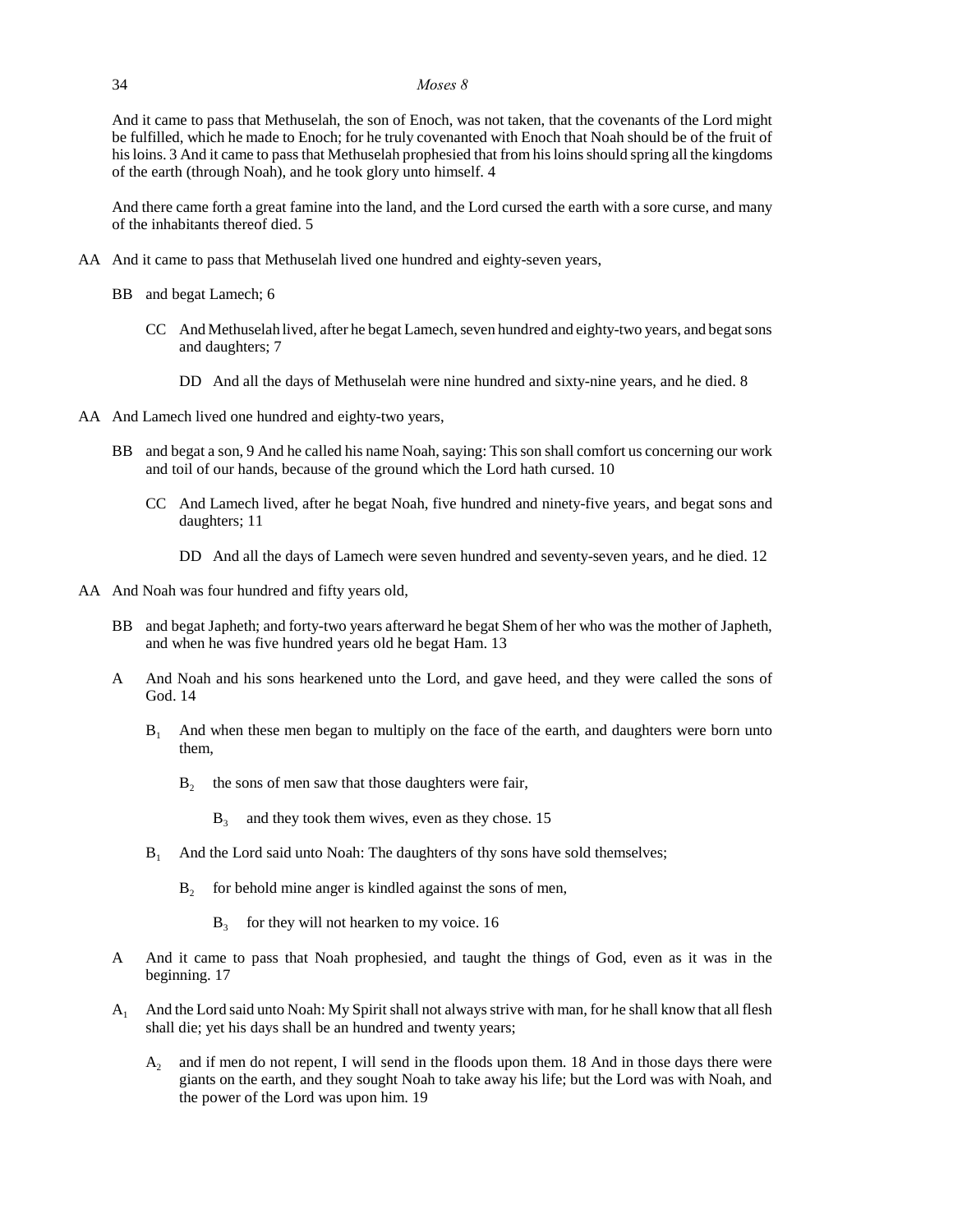- $B<sub>1</sub>$  And the Lord ordained Noah after his own order, and commanded him that he should go forth and declare his Gospel unto the children of men, even as it was given unto Enoch. 20
	- B<sup>2</sup> And it came to pass that Noah called upon the children of men that they should repent;
	- C but they hearkened not unto his words; 21
		- D And also, after that they had heard him, they came up before him, saying: Behold, we are the sons of God; have we not taken unto ourselves the daughters of men? And are we not eating and drinking, and marrying and giving in marriage? And our wives bear unto us children, and the same are mighty men, which are like unto men of old, men of great renown.
	- C And they hearkened not unto the words of Noah. 22 And God saw that the wickedness of men had become great in the earth; and every man was lifted up in the imagination of the thoughts of his heart, being only evil continually. 23
- $B<sub>1</sub>$  And it came to pass that Noah continued his preaching unto the people, saying: Hearken, and give heed unto my words; 24
	- B<sub>2</sub> Believe and repent of your sins and be baptized in the name of Jesus Christ, the Son of God, even as our fathers,
- $A_1$  and ye shall receive the Holy Ghost, that ye may have all things made manifest;
	- A<sub>2</sub> and if ye do not this, the floods will come in upon you; nevertheless they hearkened not. 25

And it repented Noah, and his heart was pained that the Lord had made man on the earth, and it grieved him at the heart. 26

- A And the Lord said: I will destroy man whom I have created, from the face of the earth, both man and beast, and the creeping things, and the fowls of the air;
	- B for it repenteth Noah that I have created them, and that I have made them; and he hath called upon me; for they have sought his life. 27
		- C And thus Noah found grace in the eyes of the Lord; for Noah was a just man, and perfect in his generation; and he walked with God, as did also his three sons, Shem, Ham, and Japheth. 28
	- B The earth was corrupt before God, and it was filled with violence. 29 And God looked upon the earth, and, behold, it was corrupt, for all flesh had corrupted its way upon the earth. 30
- A And God said unto Noah: The end of all flesh is come before me.
	- B for the earth is filled with violence,
- A and behold I will destroy all flesh from off the earth.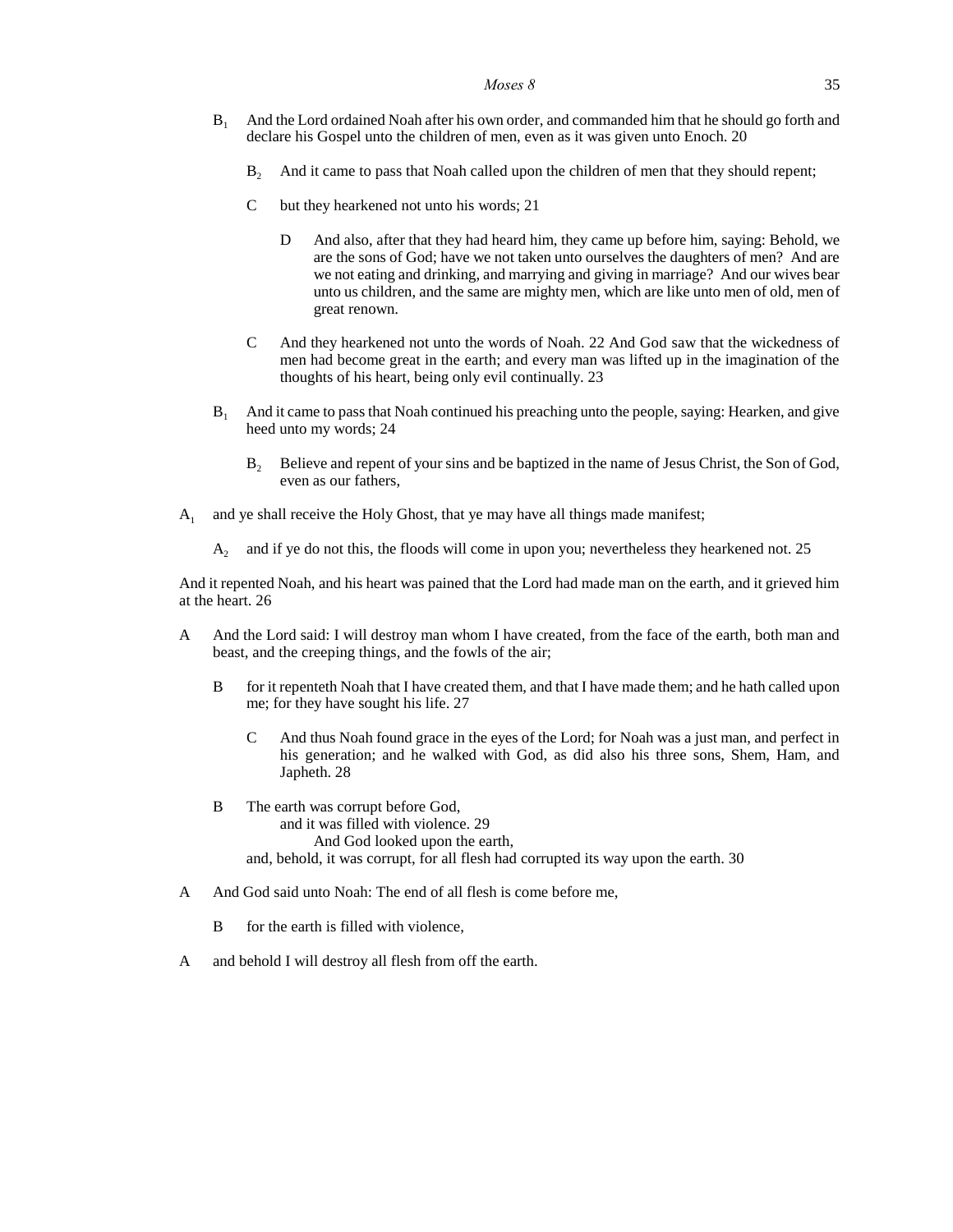### **Notes**

- 1. This is an intimate encounter.
- 2. The B's tell us that being caught up involves being glorified.
- 3. I use a single echelon to show a progression in thought.
- 4. God, being Endless, knows all things, and all things are present with him  $(A_2's)$ .
- 5. In the first B Moses marveled about the works of God. In the second he marvels about the nothingness of man.
- 6. A slightly irregular chevron.
- 7. Satan tries to downgrade Moses by calling him a son of man, but Moses counters that he is a son of God.
- 8. Our first example of a double echelon with a point of emphasis (E). Look for others.
- 9. Moses asks two questions, Why? By what? The Lord God defers the answer to the first until verse 39, and answers the second in verse 32.
- 10. Moses 1:39. Format by Everett L. Butler, 1994. The Father's work is immortality, his glory is eternal life, of his children.
- 11. The following table gives the themes of the overall chevron which ends here.

|            | First                                                                                     | Second                                         |
|------------|-------------------------------------------------------------------------------------------|------------------------------------------------|
| AA         | The words of God, which he spake unto                                                     | And now, Moses, my son, I will speak unto      |
| $1-3a$     | Mosesand he saw God face to face, and                                                     | thee concerning this earthand thou shalt       |
| 2:1a       | he talked with him.                                                                       | write the things which I shall speak.          |
| <b>BB</b>  | I am the Lord God Almighty, and Endless                                                   | And the Lord God said unto Moses: For mine     |
| $3b-6$     | is my namethou art my son; wherefore                                                      | own purpose have I made these things And       |
| 31b-39     | look, and I will show thee the                                                            | worlds without number have I created This      |
|            | workmanship of mine hands; but not all,                                                   | is my work and my glory--to bring to pass the  |
|            | for my works are without end                                                              | immortality and the eternal life of man.       |
| CC         | Moses looked, and beheld the world upon                                                   | Moses cast his eyes and beheld the earth, yea, |
| $7 - 8$    | which he was created; and Moses beheld                                                    | even all of it                                 |
| $27 - 31a$ | the world and the ends thereof,                                                           |                                                |
| DD         | The presence of God withdrew from                                                         | He beheld his glory again, for it was upon     |
| $9 - 11$   | Moses, that his glory was not upon                                                        | him, and he heard a voice, saying: Blessed art |
| 24b-26     | Moseshe fell to the earthit was many                                                      | thou, Moses, for Ihave chosen thee, and thou   |
|            | hours before Moses did again receive his                                                  | shalt be stronger than many waters; for they   |
|            | natural strengthNowI know that man is                                                     | shall obey thy command as if thou wert God.    |
|            | nothing.                                                                                  |                                                |
| EE         | Satan came tempting him, saying: Moses,                                                   | Calling upon God, he received strength, and    |
| $12-19$    | son of man, worship me.  Moses looked                                                     | he commanded, saying: Depart from me,          |
| 20b-24a    | upon Satan and said: Who art thou? and                                                    | Satan, for this one God only will I worship,   |
|            | where is thy glory? I will not cease to                                                   | which is the God of glory.                     |
|            | call upon God.                                                                            |                                                |
| FF         | And it came to pass that Moses began to fear exceedingly; and as he began to fear, he saw |                                                |
| 20a        | the bitterness of hell.                                                                   |                                                |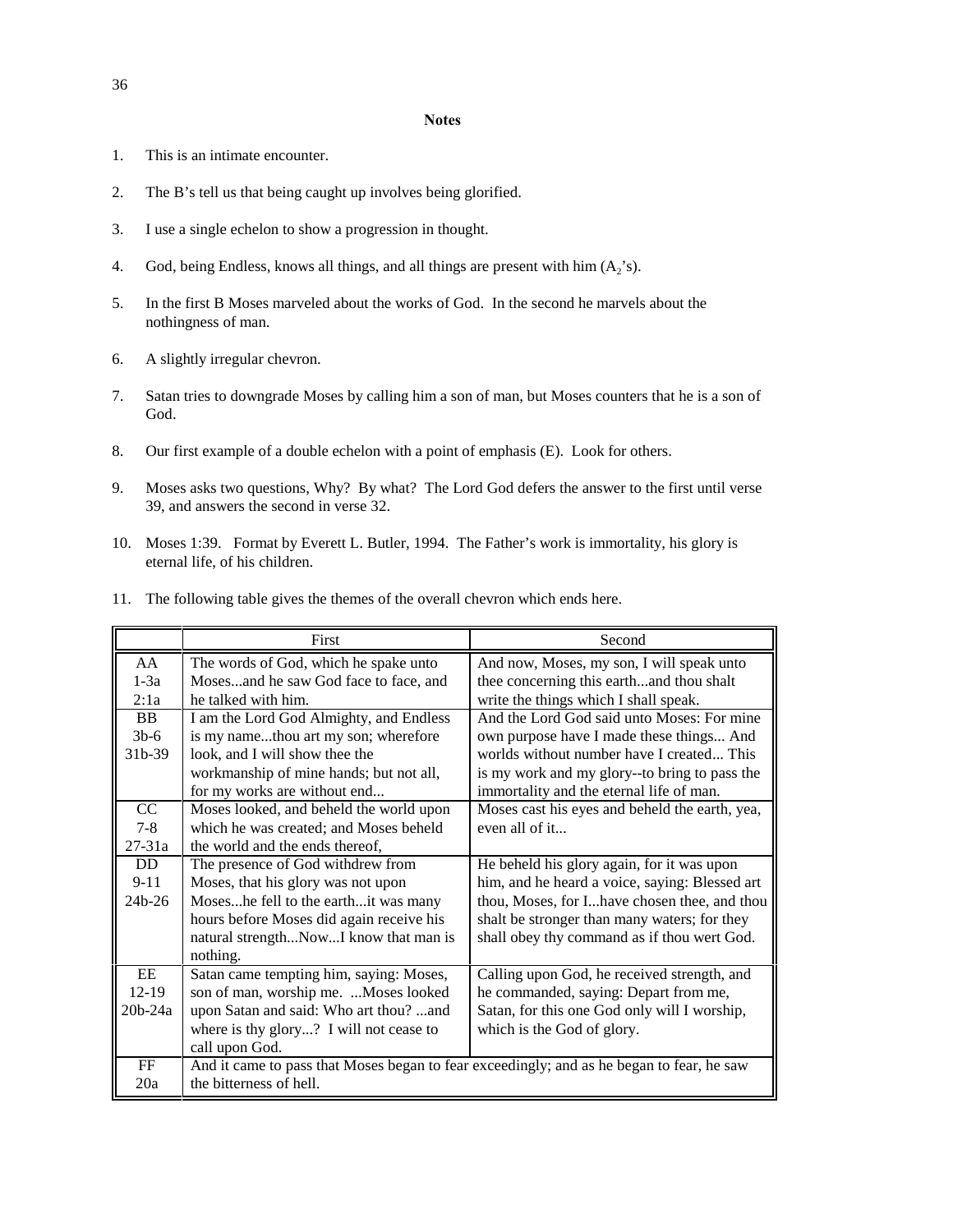12. This chevron can be read as an ascending spiral word for word, as follows (see Preface).

(A) I am the Beginning and the End, the Almighty God; by mine Only Begotten I created these things; // by the word of my power, and it was done as I spake;

(B) yea, in the beginning I created the heaven, and the earth upon which thou standest. And the earth was without form, and void; // and this I did

(C) and I caused darkness to come up upon the face of the deep; // and the darkness, I called Night;

(D) and my Spirit moved upon the face of the water; // And I, God, said: Let there be light; and there was light. And I, God, saw the light; and that light was good. And I, God, divided the light from the darkness. And I, God, called the light Day;

(E) for I am God.

The D elements are related since the Spirit and light are related. The E is a clear point of emphasis. It doesn't show up as the point of emphasis in the standard linear format. In fact, it seems almost superfluous in that format.

This chevron doesn't appear in the Bible.

- 13. The elements identified by capital letters show a nice parallel in the B elements, the seventh day, a day of rest after the work of the creation.
- 14. The D elements in this triple echelon (verses 5a-14) all pertain to water. (I didn't give the last D its full indentation to conserve space.)
- 15. We find this random parallel structure identified by lower case letters embedded in the larger structure. Every element appears twice except for the g, the warning about the tree of knowledge. Both e's pertain to trees. The first f is a bit of a puzzle since there is not an obvious precedent for "it." Perhaps it refers to tree fruit.
- 16. The second A is the solution to the problem stated in the first.
- 17. Other translations say "crafty" or "shrewd."
- 18. Several years ago I was teaching an Institute class and asked the students what the significance was of the two trees. One said that partaking of the fruit of each made a person more God-like. Another said one tree opens, and the other seals. I like both answers. Satan told the truth when he said that if Eve ate of the fruit of the tree of knowledge she would be like the gods. Partaking of the tree of life after the fall can take place only as one is exalted to become as God is. The tree of knowledge opens one to choice, and right choices take one to the temple where sealing takes place. The ultimate sealing is when husband and wife partake of the tree of life together.
- 19. The Hebrew word is *nasha'*. It appears 13 times in the Old Testament and is translated as "deceived" 12 times.
- 20. The first A elements do not appear in the Bible.
- 21. This little chevron is the point of emphasis of the double echelon.
- 22. The second D includes Satan's teachings, in contrast to the angel's of the first.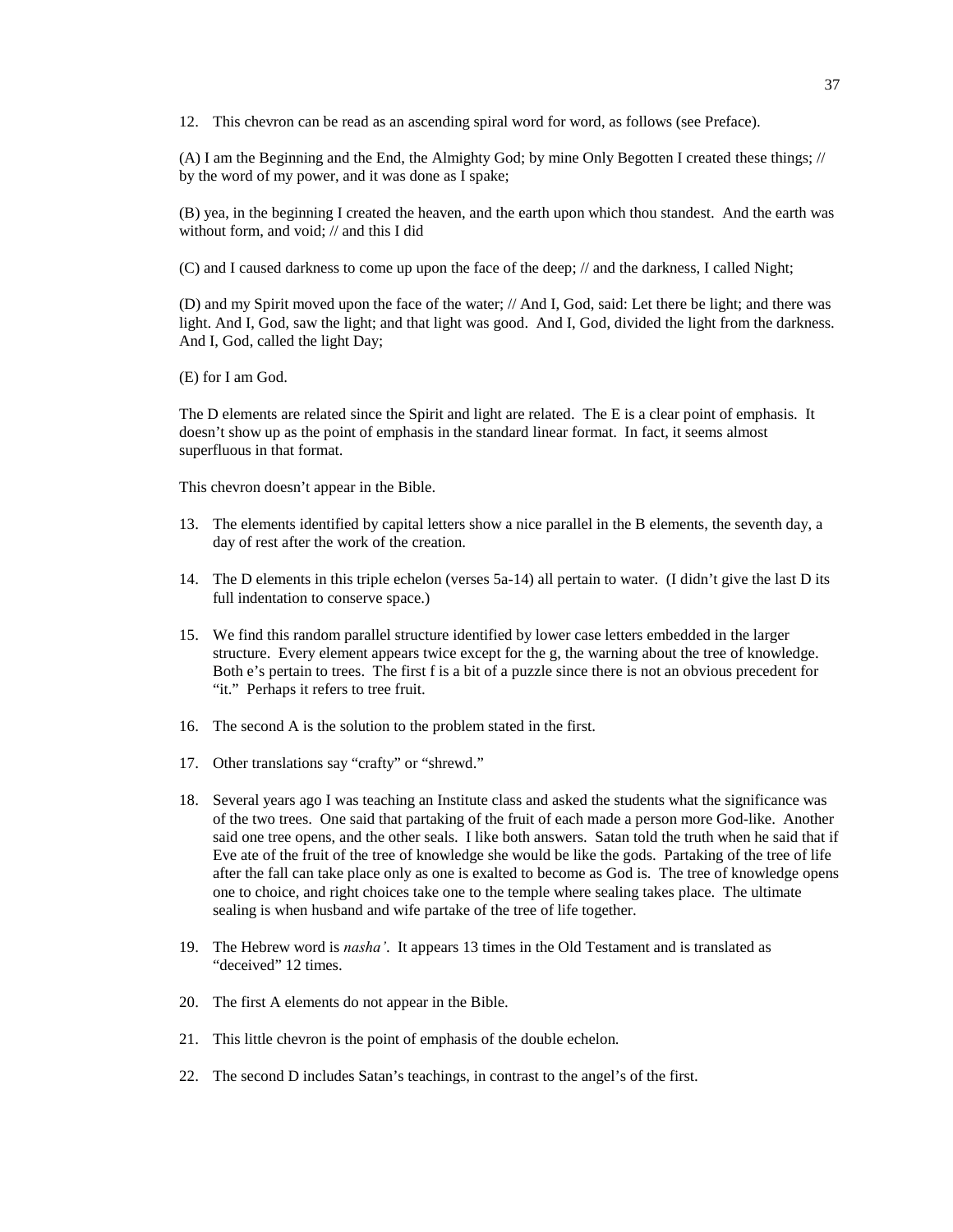- 38
- 23. The second B expands upon Cain's rebellion stated in the first.
- 24. The C is the point of emphasis of the double echelon in the B.
- 25. Abel was a keeper (Hebrew *ra'ah*, shepard) of sheep. Cain asks if he is his brother's keeper (Hebrew *shamar*, guardian, protector).
- 26. I have placed the  $C_2$ 's in parentheses because I believe they are parenthetical statements. Notice how this chevron reads if you leave out the  $C_2$ 's.
- 27. We now begin a multiple (10) echelon, labeled in double capital letters. Enoch's has a huge interpolation between BB and CC, and Noah's has neither CC nor DD in Moses, but they appear in the Bible.
- 28. The a through e in this first  $A_3$  are the first branch of a chevron, the second branch of which is in the second  $A_3$ . What kind of literary skill does this take? More than Joseph Smith had.
- 29. Enoch's initial fear (first  $A_4$ ) was overcome, with the result that the people feared him (second  $A_4$ ).
- 30.  $5 =$  mercy, grace.
- 31. I identify the C and D by virtue of their subsequent recurrence. They are thus out of order here.
- 32. This slightly irregular quadruple echelon (59b-68) has a point of emphasis, F (62-63), and is loaded with doctrine. Ponder the parallelisms in the elements.
- 33. The holiness stated in the first B is elaborated upon in the second.
- 34. The C's are forced into position by the strong parallels in the B's and D's. Gross sins in the presence of knowledge and agency result in misery. And it sounds like Satan's misery will be exacerbated by the misery of his victims, just as God's glory is enhanced by the glorification of his children.
- 35. Rock climbing!
- 36. A single echelon, so represented to show intensification and a point of emphasis.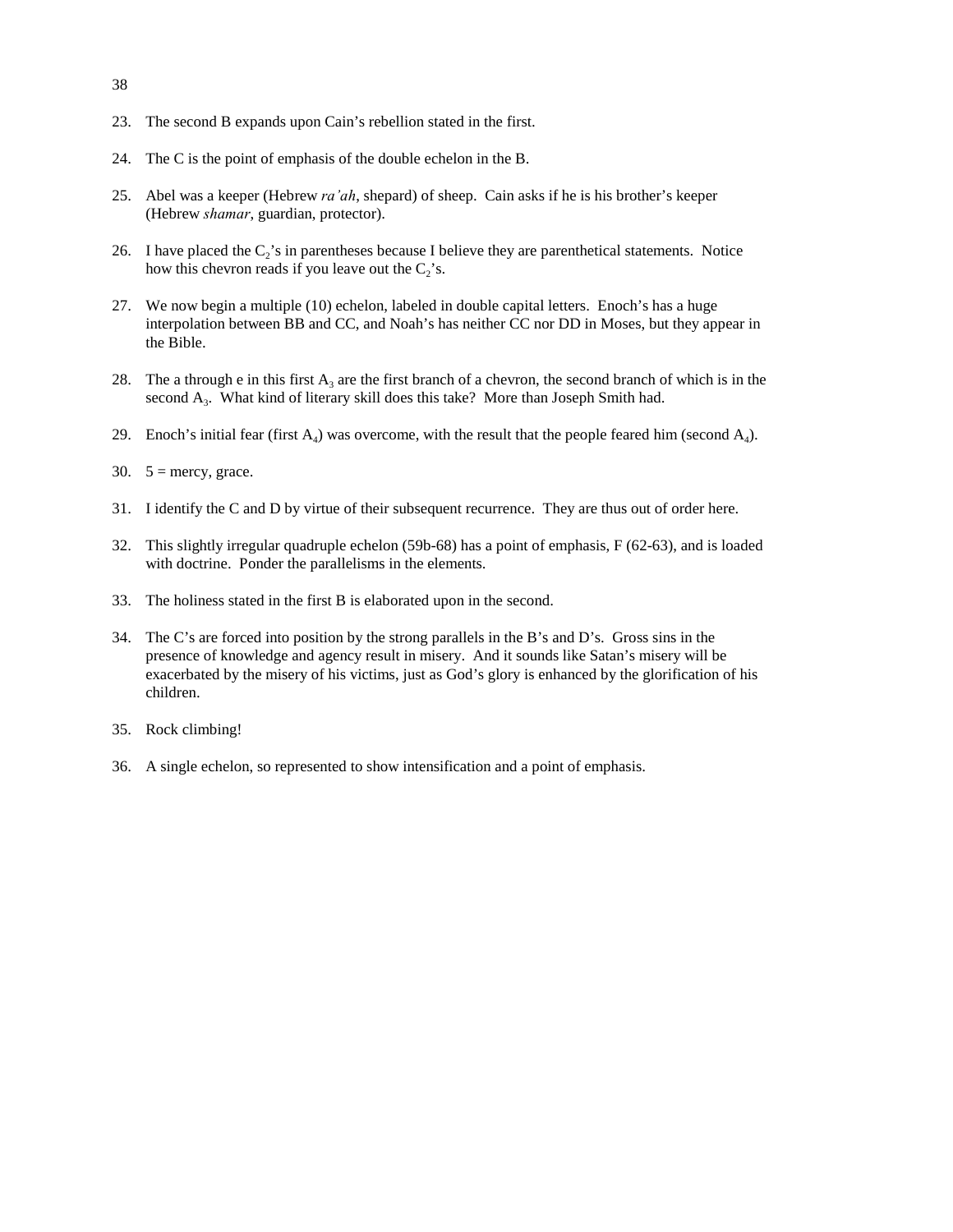# **THE BOOK OF ABRAHAM**

- A In the land of the Chaldeans, at the residence of my fathers, I, Abraham, saw that it was needful for me to obtain another place of residence; 2
	- B And, finding there was greater happiness and peace and rest for me, I sought for the blessings of the fathers,
		- C and the right whereunto I should be ordained to administer the same;
			- D having been myself a follower of righteousness, desiring also to be one who possessed great knowledge, and to be a greater follower of righteousness, and to possess a greater knowledge, and to be a father of many nations, a prince of peace, and desiring to receive instructions, and to keep the commandments of God,
		- C I became a rightful heir, a High Priest, holding the right belonging to the fathers. 3
			- a It was conferred upon me
				- b from the fathers;
					- c it came down from the fathers,

d from the beginning of time, yea, even from the beginning, or before the foundation of the earth, down to the present time, even the right of the firstborn,

- c or the first man, who is Adam, or first father,
- b through the fathers
- a unto me.  $[1]$  4
- B I sought for mine appointment unto the Priesthood according to the appointment of God unto the fathers concerning the seed. 5
- A a My fathers having turned from their righteousness, and from the holy commandments which the Lord their God had given unto them,
	- b unto the worshiping of the gods of the heathen,
		- c utterly refused to hearken to my voice; 6
			- d For their hearts were set to do evil, and were wholly turned to the god of Elkenah, and the god of Libnah, and the god of Mahmackrah, and the god of Korash, and the god of Pharaoh, king of Egypt; 7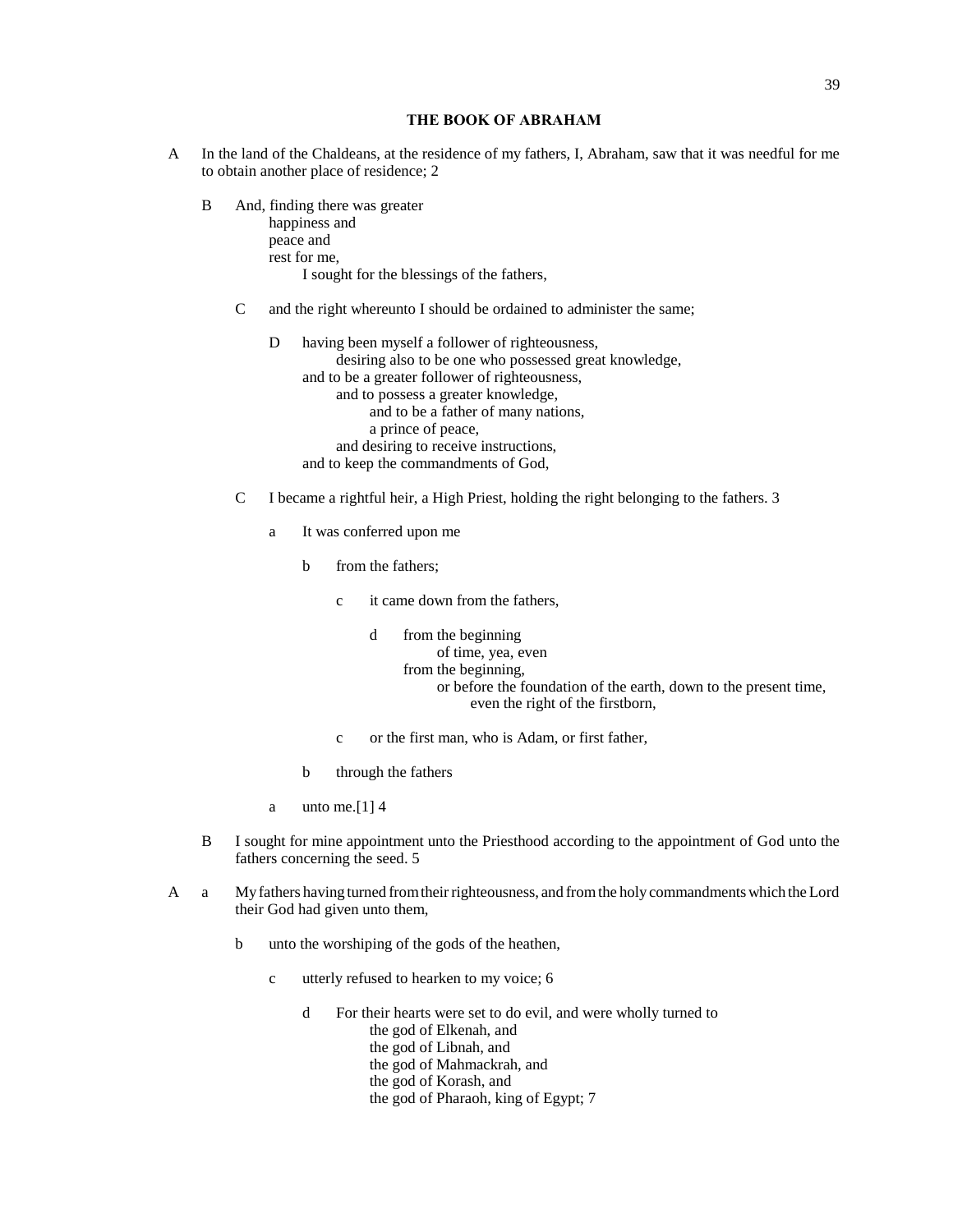- a Therefore they turned their hearts
	- b to the sacrifice of the heathen in offering up their children unto these dumb idols,
		- c and hearkened not unto my voice,
			- d but endeavored to take away my life by the hand of the priest of Elkenah. The priest of Elkenah was also the priest of Pharaoh. 8
				- e Now, at this time it was the custom of the priest of Pharaoh, the king of Egypt, to offer up upon the altar which was built in the land of Chaldea, for the offering unto these strange gods, men, women, and children. 9
- B And it came to pass that the priest made an offering unto the god of Pharaoh, and also unto the god of Shagreel, even after the manner of the Egyptians.
	- C Now the god of Shagreel was the sun. 10
		- D Even the thank-offering of a child
			- E did the priest of Pharaoh offer upon the altar which stood by the hill called Potiphar's Hill, at the head of the plain of Olishem. 11
			- E Now, this priest had offered upon this altar
		- D three virgins at one time, who were the daughters of Onitah, one of the royal descent directly from the loins of Ham.
	- C These virgins were offered up because of their virtue; they would not bow down to worship gods of wood or of stone,
- B therefore they were killed upon this altar, and it was done after the manner of the Egyptians. 12
- A And it came to pass that the priests laid violence upon me, that they might slay me also, as they did those virgins upon this altar;

and that you may have a knowledge of this altar, I will refer you to the representation at the commencement of this record. 13 It was made after the form of a bedstead, such as was had among the Chaldeans, and it stood before

the gods of Elkenah, Libnah, Mahmackrah, Korash, and also a god like unto that of Pharaoh, king of Egypt. 14

That you may have an understanding of these gods, I have given you the fashion of them in the figures at the beginning, which manner of figures is called by the Chaldeans Rahleenos, which signifies hieroglyphics. 15

And as they lifted up their hands upon me, that they might offer me up and take away my life, behold,

I lifted up my voice unto the Lord my God, and the Lord hearkened and heard, and he filled me with the vision of the Almighty, and the angel of his presence stood by me, and immediately unloosed my bands; 16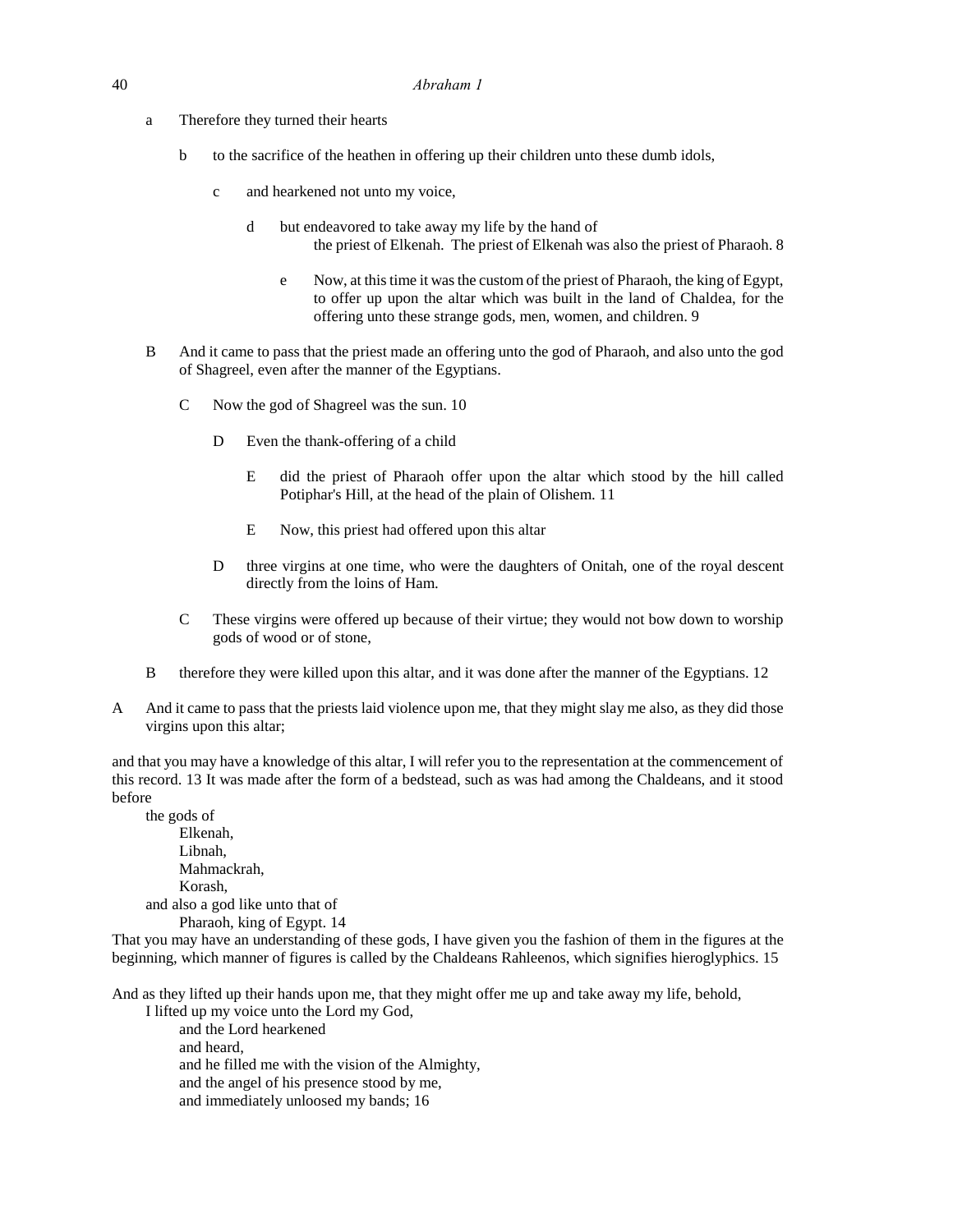And his voice was unto me:

- A Abraham, Abraham, behold, my name is Jehovah, and I have heard thee,
	- B and have come down to deliver thee,
		- C and to take thee away from thy father's house, and from all thy kins-folk, into a strange land which thou knowest not of; 17
			- D And this because they have turned their hearts away from me, to worship
				- E the god of Elkenah, and the god of Libnah, and the god of Mahmackrah, and the god of Korash, and the god of Pharaoh, king of Egypt;

# A therefore I

- B have come down to visit them, and to destroy him who hath lifted up his hand against thee, Abraham, my son, to take away thy life. 18
	- C Behold, I will lead thee by my hand, and I will take thee, to put upon thee my name, even the Priesthood of thy father, and my power shall be over thee. 19 As it was with Noah so shall it be with thee;[2]
		- D but through thy ministry my name shall be known in the earth forever,
			- E for I am thy God.[3] 20

Behold, Potiphar's Hill was in the land of Ur, of Chaldea. And the Lord

broke down the altar of Elkenah, and of the gods of the land, and utterly destroyed them, and smote the priest that he died;

and there was great mourning in Chaldea, and also in the court of Pharaoh; which Pharaoh signifies king by royal blood. 21

- A Now this king of Egypt was a descendant from the loins of Ham,
	- B and was a partaker of the blood of the Canaanites by birth. 22 From this descent sprang all the Egyptians, and thus the blood of the Canaanites was preserved in the land. 23
		- C The land of Egypt
			- D being first discovered
				- E by a woman,
					- F who was the daughter of Ham, and the daughter of Egyptus,
					- F which in the Chaldean signifies Egypt, which signifies that which is forbidden. 24
				- E When this woman
			- D discovered
		- C the land it was under water,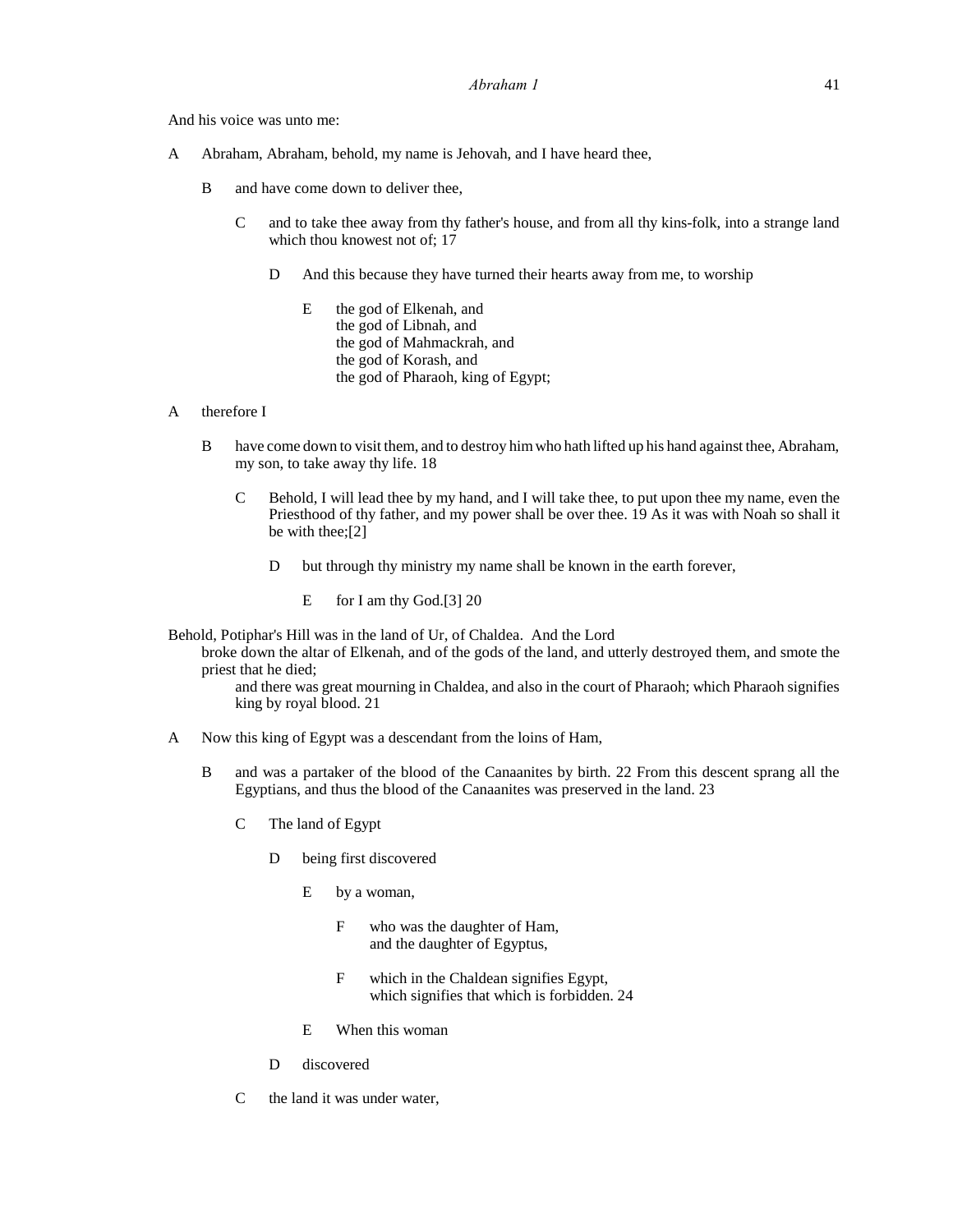### 42 *Abraham 1*

- B who afterward settled her sons in it; and thus, from Ham, sprang that race which preserved the curse in the land. 25
- A a Now the first government of Egypt was established by Pharaoh, the eldest son of Egyptus, the daughter of Ham,
	- b and it was after the manner of the government of Ham,
		- c which was patriarchal. 26
	- a Pharaoh, being a righteous man,
		- b established his kingdom and judged his people wisely and justly all his days,
			- c i seeking earnestly to imitate that order established by the fathers in the first generations, in the days of the first patriarchal reign, even in the reign of Adam, and also of Noah, his father,
				- ii who blessed him with the blessings of the earth, and with the blessings of wisdom,
				- ii but cursed him as pertaining to the Priesthood. 27
				- i Now, Pharaoh being of that lineage by which he could not have the right of Priesthood, notwithstanding the Pharaohs would fain claim it from Noah, through Ham, therefore my father was led away by their idolatry; 28
- A But I shall endeavor, hereafter, to delineate the chronology running back from myself
	- B to the beginning of the creation,
		- C for the records have come into my hands, which I hold unto this present time. 29
			- D Now, after the priest of Elkenah was smitten that he died,
				- E there came a fulfilment of those things which were said unto me concerning the land of Chaldea, that there should be a famine in the land. 30
				- E Accordingly a famine prevailed throughout all the land of Chaldea, and my father was sorely tormented because of the famine,
			- D and he repented of the evil which he had determined against me, to take away my life. 31
		- C But the records of the fathers, even the patriarchs, concerning the right of Priesthood, the Lord my God preserved in mine own hands;
	- B therefore a knowledge of the beginning of the creation, and also of the planets, and of the stars, as they were made known unto the fathers, have I kept even unto this day,
- A and I shall endeavor to write some of these things upon this record, for the benefit of my posterity that shall come after me. 2:1
- A Now the Lord God caused the famine to wax sore in the land of Ur, insomuch that Haran, my brother, died; but Terah, my father, yet lived in the land of Ur, of the Chaldees. 2
	- B And it came to pass that I, Abraham, took Sarai to wife, and Nehor, my brother, took Milcah to wife, who was the daughter of Haran. 3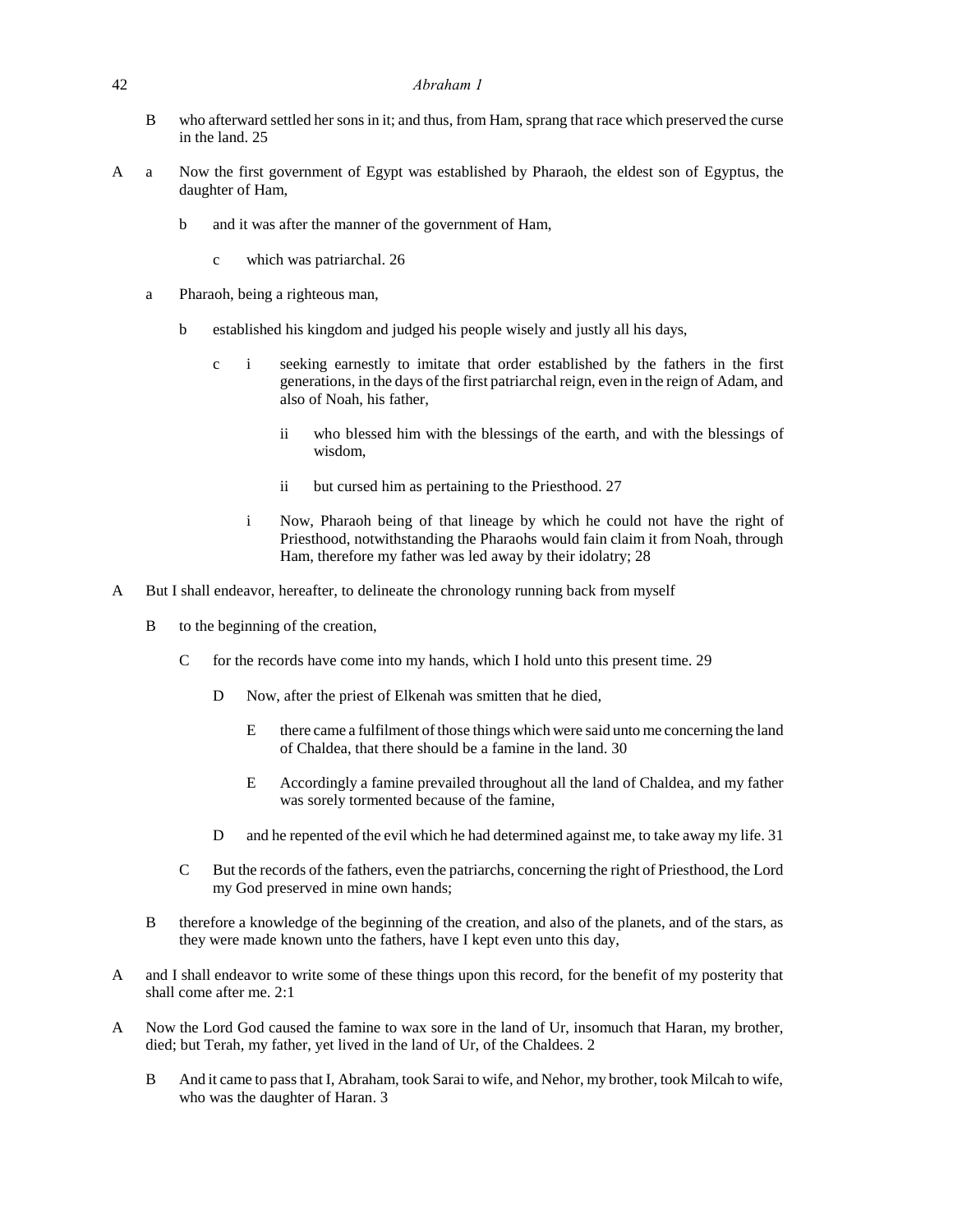Now the Lord had said unto me: Abraham, get thee out of thy country, and from thy kindred, and from thy father's house, unto a land that I will show thee. 4

- C Therefore I left the land of Ur, of the Chaldees, to go into the land of Canaan; and I took Lot, my brother's son, and his wife, and Sarai my wife; and also my father followed after me, unto the land which we denominated Haran. 5 And the famine abated; and my father tarried in Haran and dwelt there, as there were many flocks in Haran; and my father turned again unto his idolatry, therefore he continued in Haran. 6
	- D But I, Abraham, and Lot, my brother's son, prayed unto the Lord, and the Lord appeared unto me, and said unto me:

Arise, and take Lot with thee; for I have purposed to take thee away out of Haran, and to make of thee a minister to bear my name in a strange land which I will give unto thy seed after thee for an everlasting possession, when they hearken to my voice. 7

For I am the Lord thy God; I dwell in heaven; the earth is my footstool; I stretch my hand over the sea, and it obeys my voice; I cause the wind and the fire to be my chariot; I say to the mountains--Depart hence--and behold, they are taken away by a whirlwind, in an instant, suddenly. 8

My name is Jehovah, and I know the end from the beginning; therefore my hand shall be over thee. 9

- E And I will make of thee a great nation, and I will bless thee above measure, and make thy name great among all nations,
	- F and thou shalt be a blessing unto thy seed after thee,
		- G that in their hands they shall bear this ministry and Priesthood unto all nations; 10
			- H And I will bless them through thy name;
				- I for as many as receive this Gospel shall be called after thy name, and shall be accounted thy seed, and shall rise up and bless thee, as their father; 11
			- H And I will bless them that bless thee, and curse them that curse thee;
		- G and in thee (that is, in thy Priesthood)
	- F and in thy seed (that is, thy Priesthood), for I give unto thee a promise that this right shall continue in thee, and in thy seed after thee (that is to say, the literal seed, or the seed of the body)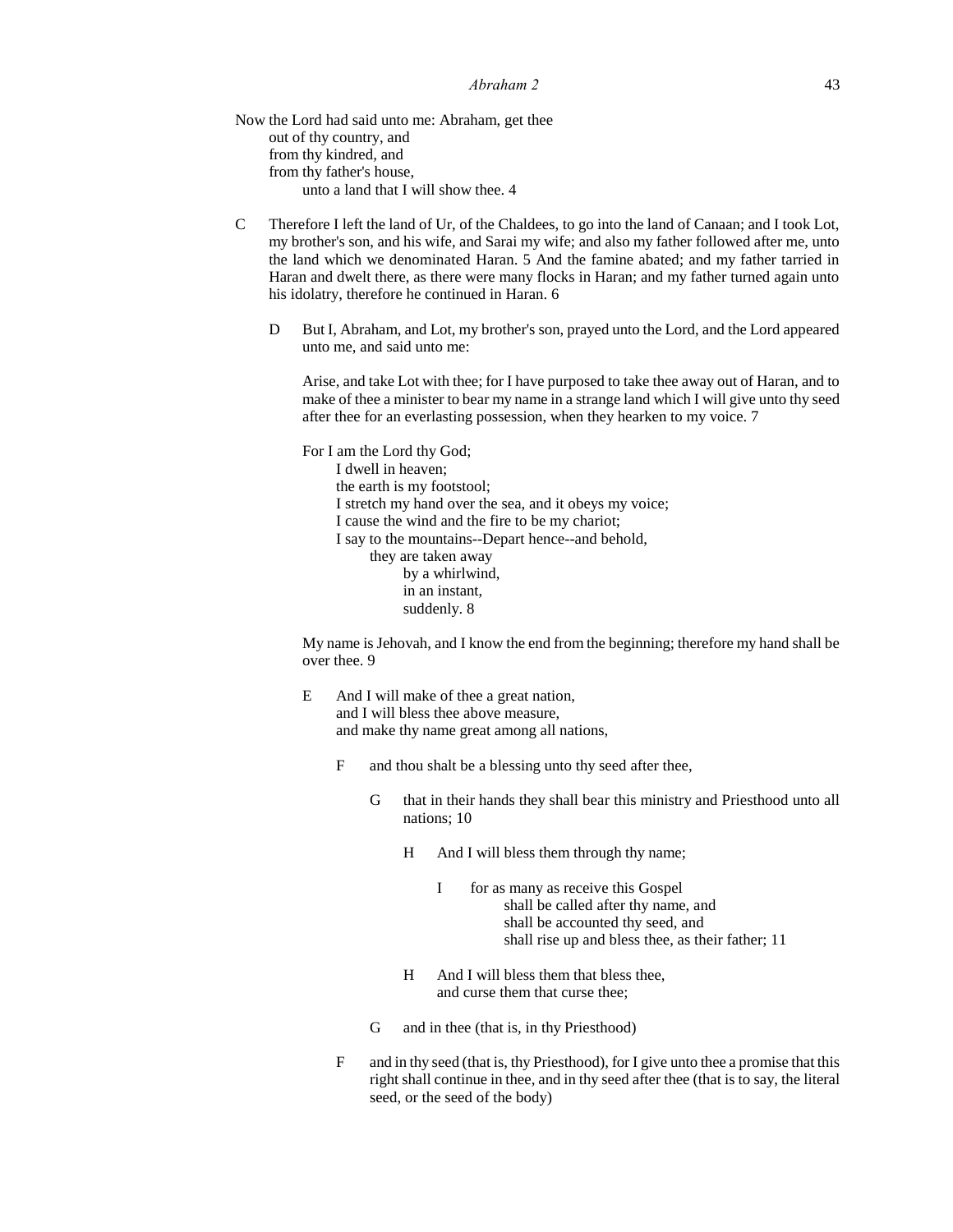| 44 | Abraham 2 |
|----|-----------|
|    |           |

- E shall all the families of the earth be blessed, even with the blessings of the Gospel, which are the blessings of salvation, even of life eternal.<sup>[4]</sup> 12
- D Now, after the Lord had withdrawn from speaking to me, and withdrawn his face from me, I said in my heart:

Thy servant has sought thee earnestly; now I have found thee; 13 Thou didst send thine angel to deliver me from the gods of Elkenah, and I will do well to hearken unto thy voice, therefore let thy servant rise up and depart in peace. 14

C So I, Abraham, departed as the Lord had said unto me, and Lot with me; and I, Abraham, was sixty and two years old when I departed out of Haran. 15

# B And I took

Sarai, whom I took to wife when I was in Ur, in Chaldea, and Lot, my brother's son, and all our substance that we had gathered, and the souls that we had won in Haran, and came forth in the way to the land of Canaan, and dwelt in tents as we came on our way; 16 Therefore, eternity was our covering and our rock and our salvation, as we journeyed from Haran by the way of Jershon, to come to the land of Canaan. 17

A Now I, Abraham, built an altar in the land of Jershon, and made an offering unto the Lord, and prayed that the famine might be turned away from my father's house, that they might not perish.[5][6] 18

And then we passed from Jershon through the land unto the place of Sechem; it was situated in the plains of Moreh,

and we had already come into the borders of the land of the Canaanites,

and I offered sacrifice there in the plains of Moreh, and called on the Lord devoutly,

because we had already come into the land of this idolatrous nation. 19

And the Lord appeared unto me in answer to my prayers, and said unto me: Unto thy seed will I give this land. 20

And I, Abraham, arose from the place of the altar which I had built unto the Lord, and removed from thence unto a mountain on the east of Bethel, and pitched my tent there, Bethel on the west, and Hai on the east; and there I built another altar unto the Lord, and called again upon the name of the Lord. 21

And I, Abraham, journeyed, going on still towards the south; and there was a continuation of a famine in the land; and I, Abraham, concluded to go down into Egypt, to sojourn there, for the famine became very grievous. 22 And it came to pass when I was come near to enter into Egypt, the Lord said unto me:

Behold, Sarai, thy wife, is a very fair woman to look upon; 23 Therefore it shall come to pass, when the Egyptians shall see her, they will say--She is his wife; and they will kill you, but they will save her alive; therefore see that ye do on this wise: 24 Let her say unto the Egyptians, she is thy sister, and thy soul shall live. 25 And it came to pass that I, Abraham, told Sarai, my wife, all that the Lord had said unto me--Therefore say unto them, I pray thee, thou art my sister, that it may be well with me for thy sake, and my soul shall live because of thee. 3:1

And I, Abraham, had the Urim and Thummim, which the Lord my God had given unto me, in Ur of the Chaldees; 2

- AA A a And I saw the stars, that they were very great, and that one of them was nearest unto the throne of God;
- BB b and there were many great ones which were near unto it; 3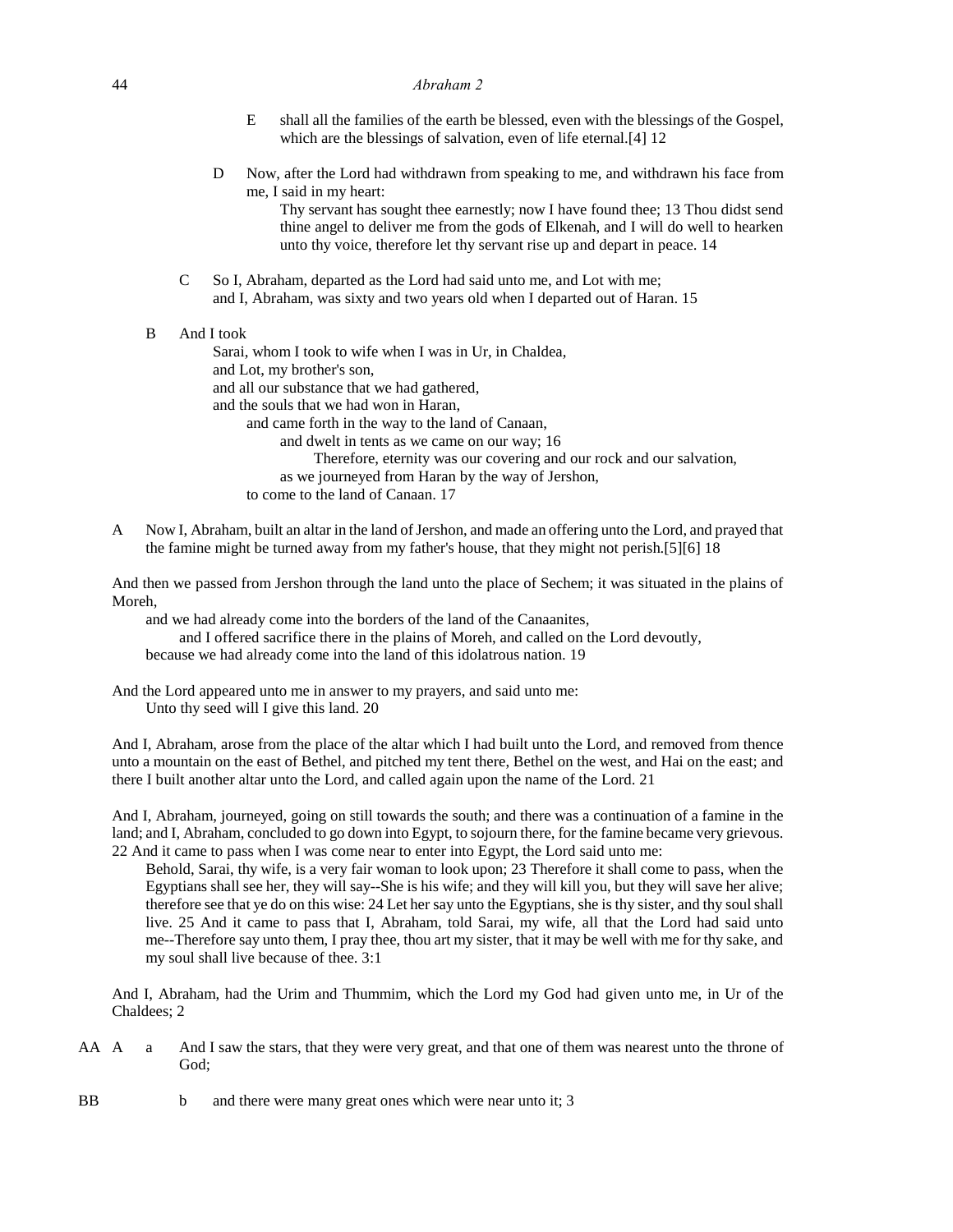- b And the Lord said unto me: These are the governing ones;
- 

CC a and the name of the great one is Kolob, because it is near unto me,

for I am the Lord thy God:

I have set this one to govern all those which belong to the same order as that upon which thou standest. 4

B And the Lord said unto me, by the Urim and Thummim,

that Kolob was after the manner of the Lord,

according to its times and seasons in the revolutions thereof; that one revolution was a day

unto the Lord,

after his manner of reckoning,

it being one thousand years according to the time appointed unto that whereon thou standest.

This is the reckoning

of the Lord's

time,

according to the reckoning of Kolob. 5

C And the Lord said unto me:

The planet which is the lesser light, lesser than that which is to rule the day, even the night,

is above or greater than that upon which thou standest in point of reckoning, for it moveth in order more slow;

- this is in order because it standeth above the earth upon which thou standest, therefore the reckoning of its time is not so many as to its number of days, and of months, and of years. 6
- D And the Lord said unto me: Now, Abraham, these two facts exist, behold thine eyes see it; it is given unto thee to know
	- the times of reckoning, and

the set time, yea,

the set time of the earth upon which thou standest, and

the set time of the greater light which is set to rule the day, and

the set time of the lesser light which is set to rule the night. 7

- C Now the set time of the lesser light is a longer time as to its reckoning than the reckoning of the time of the earth upon which thou standest. 8
- B And where these two facts exist, there shall be another fact above them, that is, there shall be another planet whose reckoning of time shall be longer still; 9

And thus there shall be the reckoning of the time of one planet above another, until thou come nigh unto Kolob, which Kolob is after the reckoning of the Lord's time;

- A a which Kolob is set nigh unto the throne of God,
	- b to govern all those planets which belong to the same order as that upon which thou standest. 10
		- c And it is given unto thee to know
	- b the set time of all the stars that are set to give light,
	- a until thou come near unto the throne of God. 11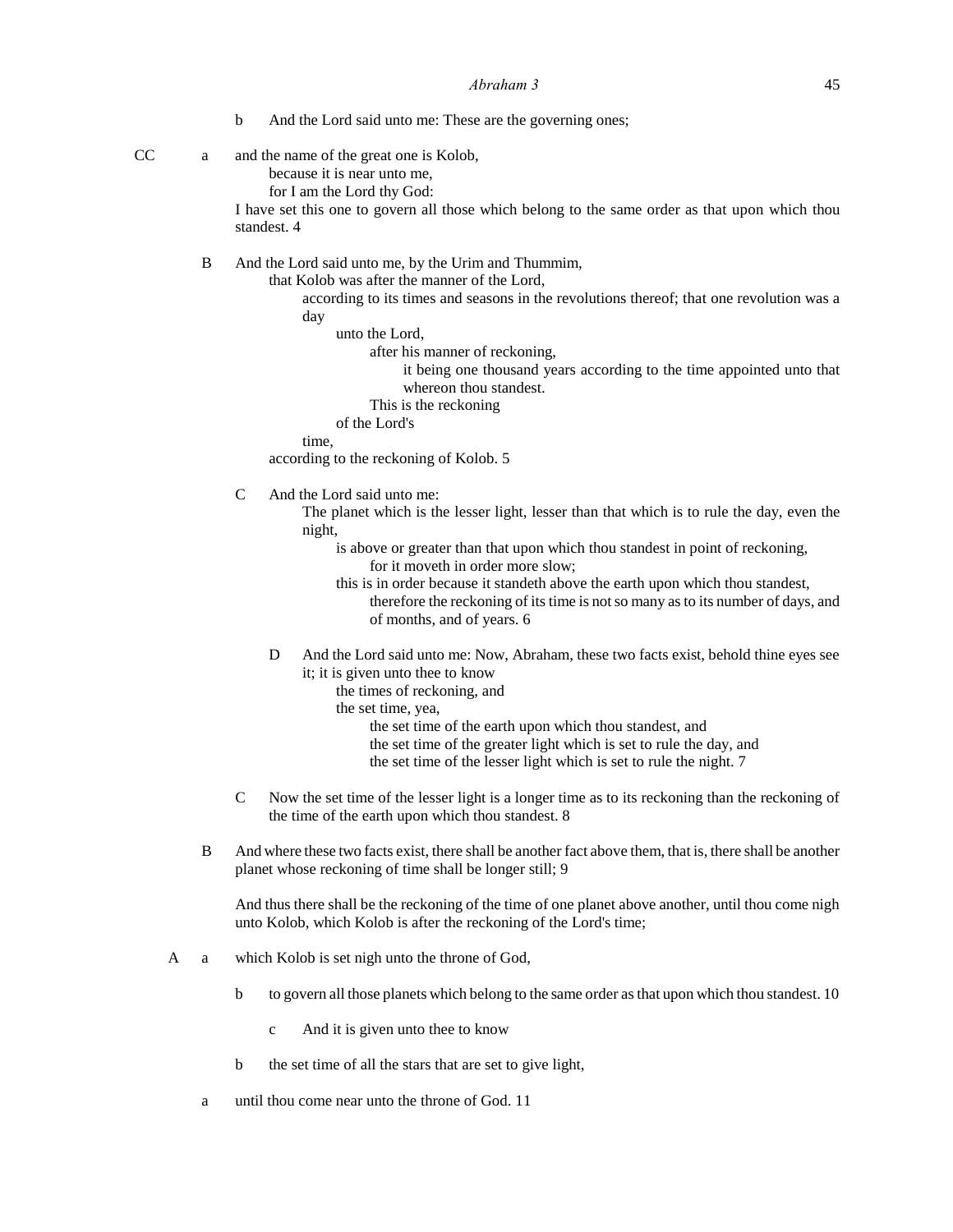46 *Abraham 3*

- B of the works which his hands had made; 12
	- C And he said unto me: My son, my son (and his hand was stretched out), behold I will show you all these.
- B And he put his hand upon mine eyes, and I saw those things which his hands had made, which were many; and they multiplied before mine eyes, and I could not see the end thereof. 13
- A And he said unto me: This is Shinehah, which is the sun. And he said unto me: Kokob, which is star. And he said unto me: Olea, which is the moon. And he said unto me: Kokaubeam which signifies stars, or all the great lights, which were in the firmament of heaven. 14
- EE And it was in the night time when the Lord spake these words unto me: I will multiply thee, and thy seed after thee, like unto these; and if thou canst count the number of sands, so shall be the number of thy seeds.[7] 15
- DD And the Lord said unto me: Abraham, I show these things unto thee before ye go into Egypt, that ye may declare all these words. 16
- CC A If two things exist,
	- B and there be one above the other,
		- C there shall be greater things above them;
			- D therefore Kolob is the greatest of all the Kokaubeam that thou hast seen, because it is nearest unto me. 17
	- A Now, if there be two things,
		- B one above the other, and the moon be above the earth,
			- C then it may be that a planet or a star may exist above it;
				- D and there is nothing that the Lord thy God shall take in his heart to do but what he will do it. 18 Howbeit that he made the greater star; as, also,
	- A if there be two spirits,

and one shall be more intelligent than the other, yet these two spirits, notwithstanding one is more intelligent than the other, have no beginning; they existed before, they shall have no end, they shall exist after, for they are gnolaum, or eternal. 19

B And the Lord said unto me: These two facts do exist, that there are two spirits, one being more intelligent than the other; there shall be another more intelligent than they;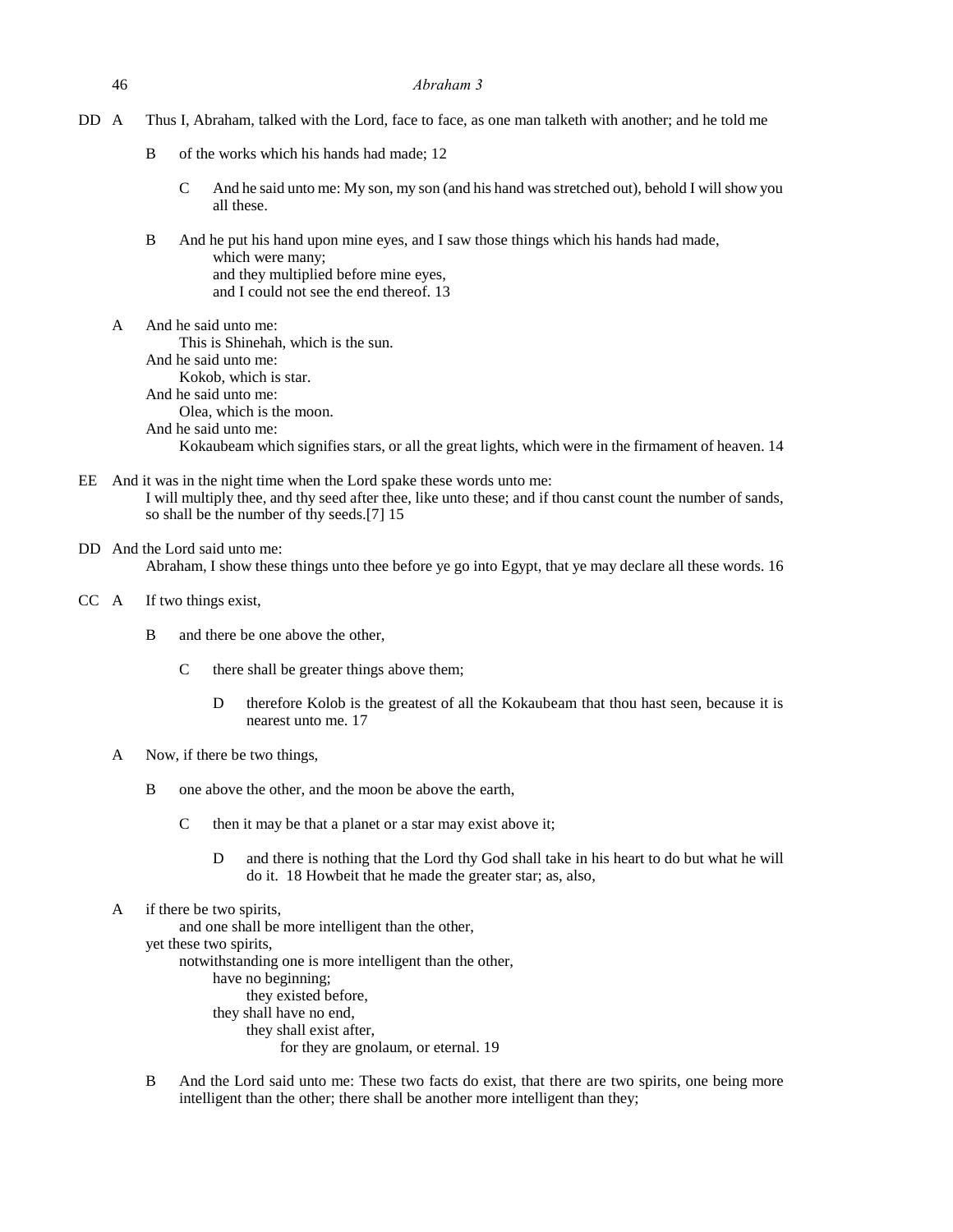- C I am the Lord thy God, I am more intelligent than they all. 20
	- D The Lord thy God sent his angel to deliver thee from the hands of the priest of Elkenah.[8] 21
		- E I dwell in the midst of them all;
	- D I now, therefore, have come down unto thee to deliver[9] unto thee the works which my hands have made,
- C wherein my wisdom excelleth them all, for I rule in the heavens above, and in the earth beneath, in all wisdom and prudence,
- B over all the intelligences thine eyes have seen from the beginning; I came down in the beginning in the midst of all the intelligences thou hast seen.[10] 22
- BB A a Now the Lord had shown unto me, Abraham, the intelligences that were organized before the world was;
	- b and among all these there were many of the noble and great ones; 23
		- c And God saw these souls that they were good,
			- d and he stood in the midst of them,
				- e and he said: These I will make my rulers;[11]
			- d for he stood among those that were spirits,
		- c and he saw that they were good;
	- b and he said unto me: Abraham, thou art one of them;
	- a thou wast chosen before thou wast born.[12][13] 24
- AA And there stood one among them that was like unto God, and he said unto those who were with him: We will go down, for there is space there, and we will take of these materials, and we will make an earth whereon these may dwell; 25
	- And we will prove them herewith, to see if they will do all things whatsoever the Lord their God shall command them; 26
		- And they who keep their first estate
			- shall be added upon;
			- and they who keep not their first estate
			- shall not have glory in the same kingdom with those who keep their first estate;
			- and they who keep their second estate
				- shall have glory added upon their heads for ever and ever. 27

# And the Lord said:

Whom shall I send?

And one answered like unto the Son of Man: Here am I, send me.

And another answered and said: Here am I, send me.

And the Lord said: I will send the first. 28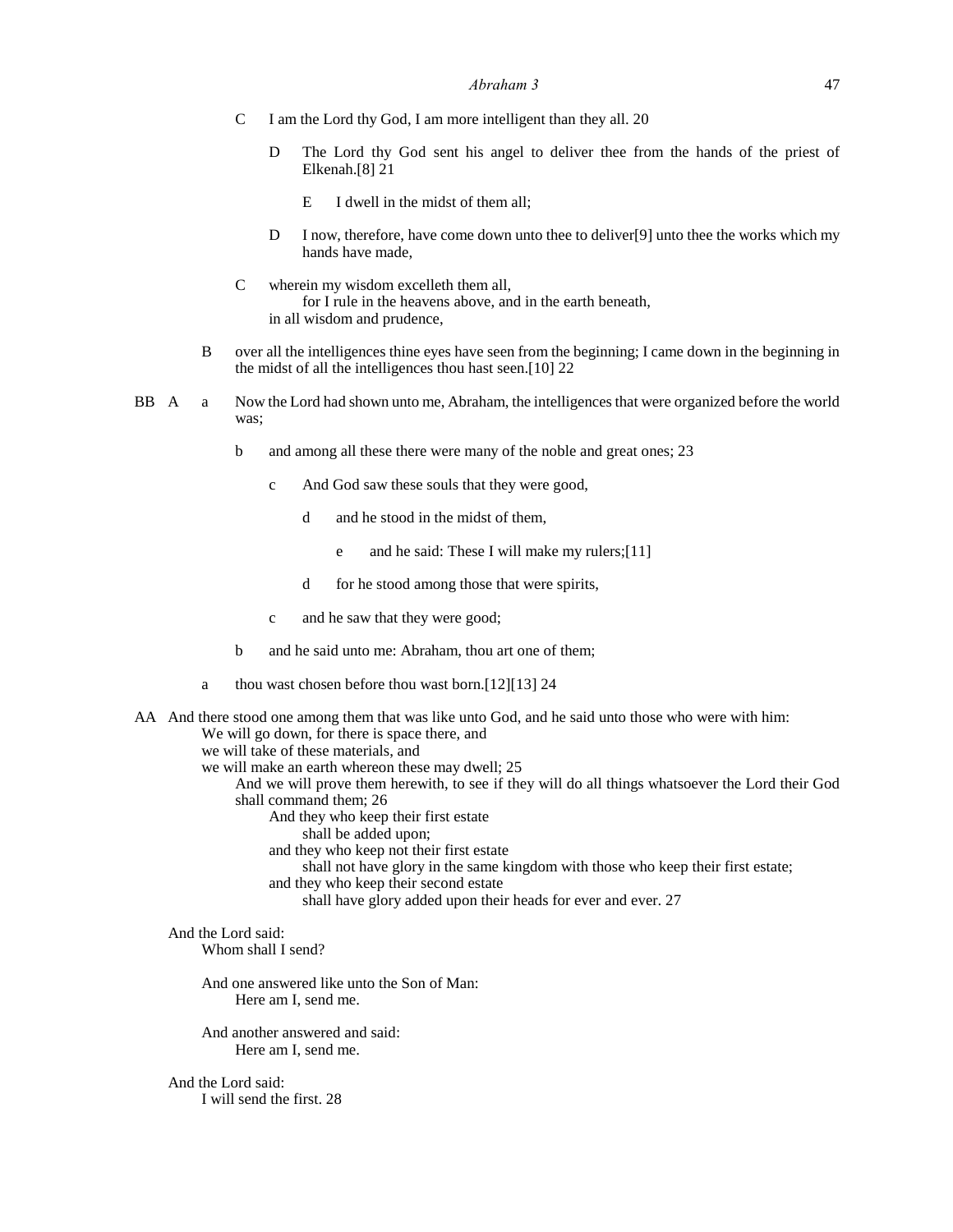And the second was angry, and kept not his first estate; and, at that day, many followed after him.[14] 4:1

- AA And then the Lord said: Let us go down.[15]
	- A And they went down at the beginning, and they, that is the Gods, organized and formed the heavens and the earth. 2
		- B And the earth, after it was formed, was empty and desolate,
			- C because they had not formed anything but the earth;
		- B and darkness reigned upon the face of the deep,
	- A and the Spirit of the Gods was brooding upon the face of the waters.[16] 3

### BB A And they (the Gods) said:

Let there be light; and there was light. 4

And they (the Gods) comprehended the light, for it was bright;

and they divided the light, or caused it to be divided, from the darkness. 5

- B And the Gods called the light Day, and the darkness they called Night.
	- C And it came to pass that from the evening until morning they called night; and from the morning until the evening they called day; and this was the first, or the beginning, of that which they called day and night. 6
- A And the Gods also said: Let there be an expanse in the midst of the waters, and it shall divide the waters from the waters. 7
	- And the Gods ordered the expanse,

so that it divided the waters which were under the expanse from the waters which were above the expanse;

and it was so, even as they ordered. 8

- B And the Gods called the expanse, Heaven.
	- C And it came to pass that it was from evening until morning that they called night; and it came to pass that it was from morning until evening that they called day; and this was the second time that they called night and day. 9
- A And the Gods ordered, saying: Let the waters under the heaven be gathered together unto one place, and let the earth come up dry;

and it was so as they ordered; 10

B And the Gods pronounced the dry land, Earth; and the gathering together of the waters, pronounced they, Great Waters; and the Gods saw that they were obeyed. 11

And the Gods said: Let us prepare the earth to bring forth[17] grass; the herb yielding seed; the fruit tree yielding fruit, after his kind, whose seed in itself yieldeth its own likeness upon the earth; and it was so, even as they ordered. 12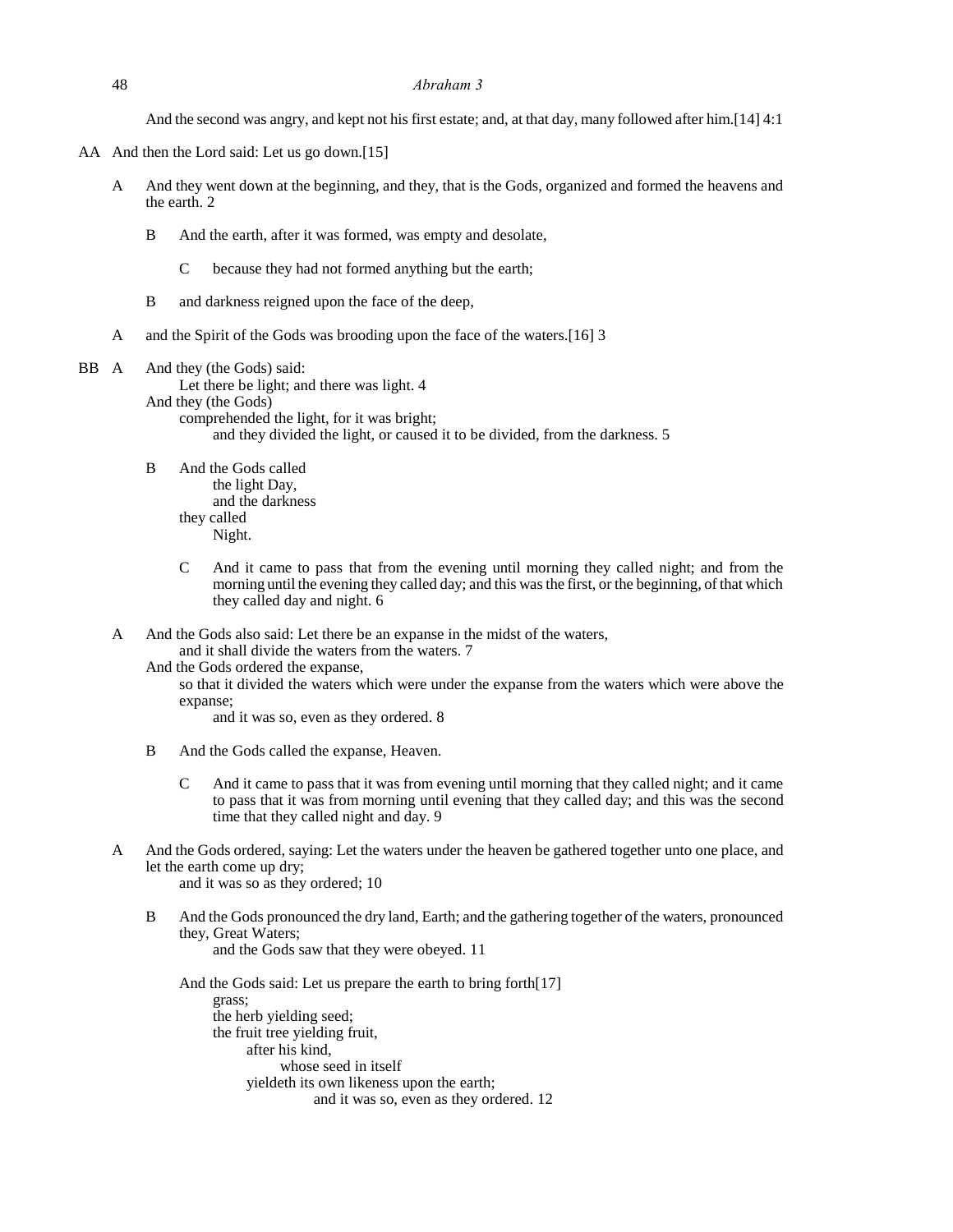And the Gods organized the earth to bring forth grass from its own seed, and the herb to bring forth herb from its own seed, yielding seed after his kind; and the earth to bring forth the tree from its own seed, yielding fruit, whose seed could only bring forth the same in itself, after his kind; and the Gods saw that they were obeyed. 13

- C And it came to pass that they numbered the days; from the evening until the morning they called night; and it came to pass, from the morning until the evening they called day; and it was the third time. 14
- A a And the Gods organized the lights in the expanse of the heaven,
	- b and caused them to divide the day from the night; and organized them to be for signs and for seasons, and for days and for years; 15
	- a And organized them to be for lights in the expanse of the heaven to give light upon the earth; and it was so. 16
		- b And the Gods organized the two great lights, the greater light to rule the day, and the lesser light to rule the night; with the lesser light they set the stars also; 17
	- a And the Gods set them in the expanse of the heavens, to give light upon the earth,
		- b and to rule over the day and over the night, and to cause to divide the light from the darkness. 18
	- B And the Gods watched those things which they had ordered until they obeyed. 19
		- C And it came to pass that it was from evening until morning that it was night; and it came to pass that it was from morning until evening that it was day; and it was the fourth time. 20

## A And the Gods said: Let us prepare the waters

to bring forth abundantly the moving creatures that have life; and the fowl, that they may fly above the earth in the open expanse of heaven. 21

# And the Gods prepared the waters

that they might bring forth great whales, and every living creature that moveth, which the waters were to bring forth abundantly after their kind; and every winged fowl after their kind.

- B And the Gods saw that they would be obeyed, and that their plan was good. 22 And the Gods said: We will bless them, and cause them to be fruitful and multiply, and fill the waters in the seas or great waters; and cause the fowl to multiply in the earth. 23
	- C And it came to pass that it was from evening until morning that they called night; and it came to pass that it was from morning until evening that they called day; and it was the fifth time. 24
- A And the Gods prepared the earth
	- to bring forth the living creature after his kind, cattle and creeping things, and beasts of the earth after their kind;

and it was so, as they had said. 25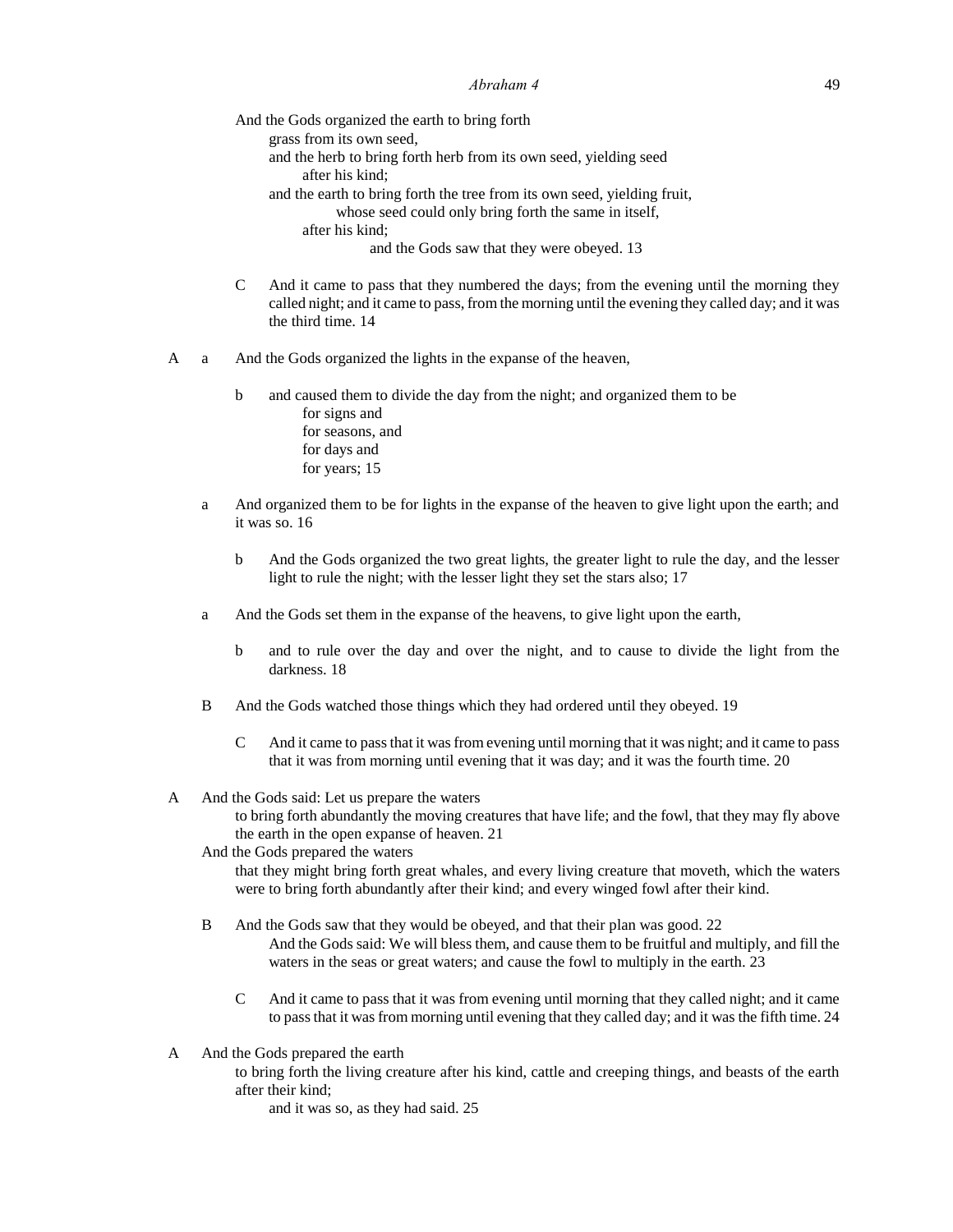And the Gods organized the earth to bring forth the beasts after their kind, and cattle after their kind, and every thing that creepeth upon the earth after its kind; and the Gods saw they would obey. 26 And the Gods took counsel among themselves and said: Let us go down and form man in our image, after our likeness; and we will give them dominion over the fish of the sea, and over the fowl of the air, and over the cattle, and over all the earth, and over every creeping thing that creepeth upon the earth. 27 So the Gods went down to organize man in their own image, in the image of the Gods to form they him, male and female to form they them. 28 And the Gods said: We will bless them. And the Gods said: We will cause them to be fruitful and multiply, and replenish the earth, and subdue it, and to have dominion over the fish of the sea, and over the fowl of the air, and over every living thing that moveth upon the earth. 29 And the Gods said: Behold, we will give them every herb bearing seed that shall come upon the face of all the earth, and every tree which shall have fruit upon it; yea, the fruit of the tree yielding seed to them we will give it; it shall be for their meat. 30 And to every beast of the earth, and to every fowl of the air, and to every thing that creepeth upon the earth, behold, we will give them life, and also we will give to them every green herb for meat, and all these things shall be thus organized. 31

### And the Gods said:

We will do everything that we have said, and organize them;

- B and behold, they shall be very obedient.
	- C And it came to pass that it was from evening until morning they called night; and it came to pass that it was from morning until evening that they called day; and they numbered the sixth time.  $5:1$
- CC A And thus we will finish the heavens and the earth, and all the hosts of them. 2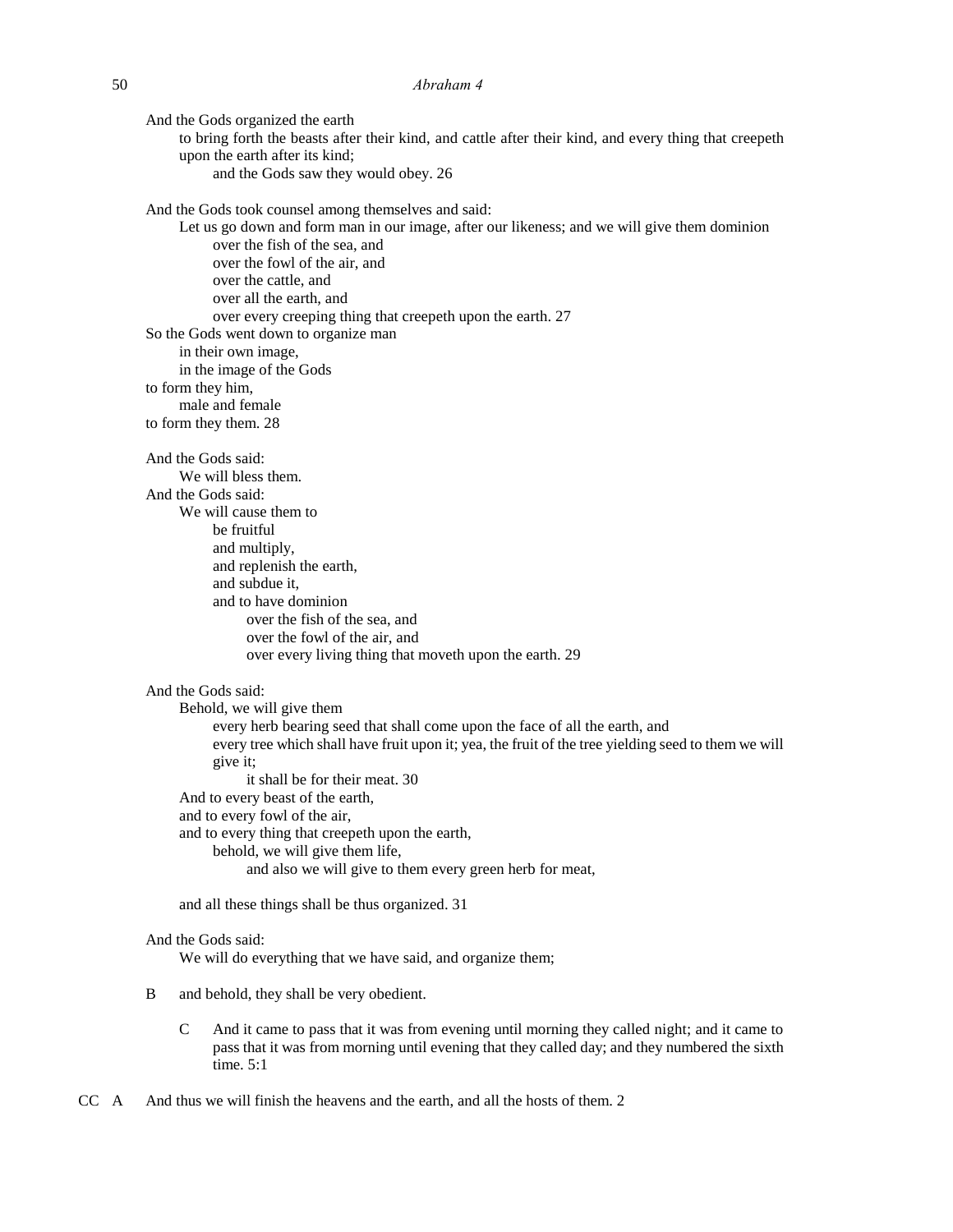- $B<sub>1</sub>$  And the Gods said among themselves: On the seventh time we will end our work, which we have counseled;
	- B<sub>2</sub> and we will rest on the seventh time from all our work which we have counseled. 3
- $B_1$  And the Gods concluded upon the seventh time,
	- $B<sub>2</sub>$  because that on the seventh time they would rest from all their works which they (the Gods) counseled among themselves to form; and sanctified it.
- A And thus were their decisions at the time that they counseled among themselves to form the heavens and the earth. 4
- AA And the Gods came down and formed these the generations of the heavens and of the earth, when they were formed in the day that the Gods formed the earth and the heavens, 5
- BB A According to all that which they had said concerning every plant of the field before it was in the earth, and every herb of the field before it grew;
	- $B<sub>1</sub>$ for the Gods had not caused it to rain upon the earth when they counseled to do them,
		- B<sub>2</sub> and had not formed a man to till the ground. 6
	- B<sub>1</sub> But there went up a mist from the earth, and watered the whole face of the ground. 7
		- B<sub>2</sub> And the Gods formed man from the dust of the ground, and took his spirit (that is, the man's spirit), and put it into him; and breathed into his nostrils the breath of life, and man became a living soul. 8
	- A And the Gods planted a garden, eastward in Eden,
		- B and there they put the man, whose spirit they had put into the body which they had formed. 9
			- C And out of the ground made the Gods to grow every tree that is pleasant to the sight and good for food;
				- D the tree of life, also,
					- E in the midst of the garden,
				- D and the tree of knowledge of good and evil. 10
			- C There was a river running out of Eden, to water the garden, and from thence it was parted and became into four heads. 11
		- B And the Gods took the man and put him in
	- A the Garden of Eden, to dress it and to keep it. 12

And the Gods commanded the man, saying:

Of every tree of the garden thou mayest freely eat, 13

But of the tree of knowledge of good and evil,

thou shalt not eat of it;

for in the time that thou eatest thereof, thou shalt surely die.

Now I, Abraham, saw that it was after the Lord's time, which was after the time of Kolob; for as yet the Gods had not appointed unto Adam his reckoning. 14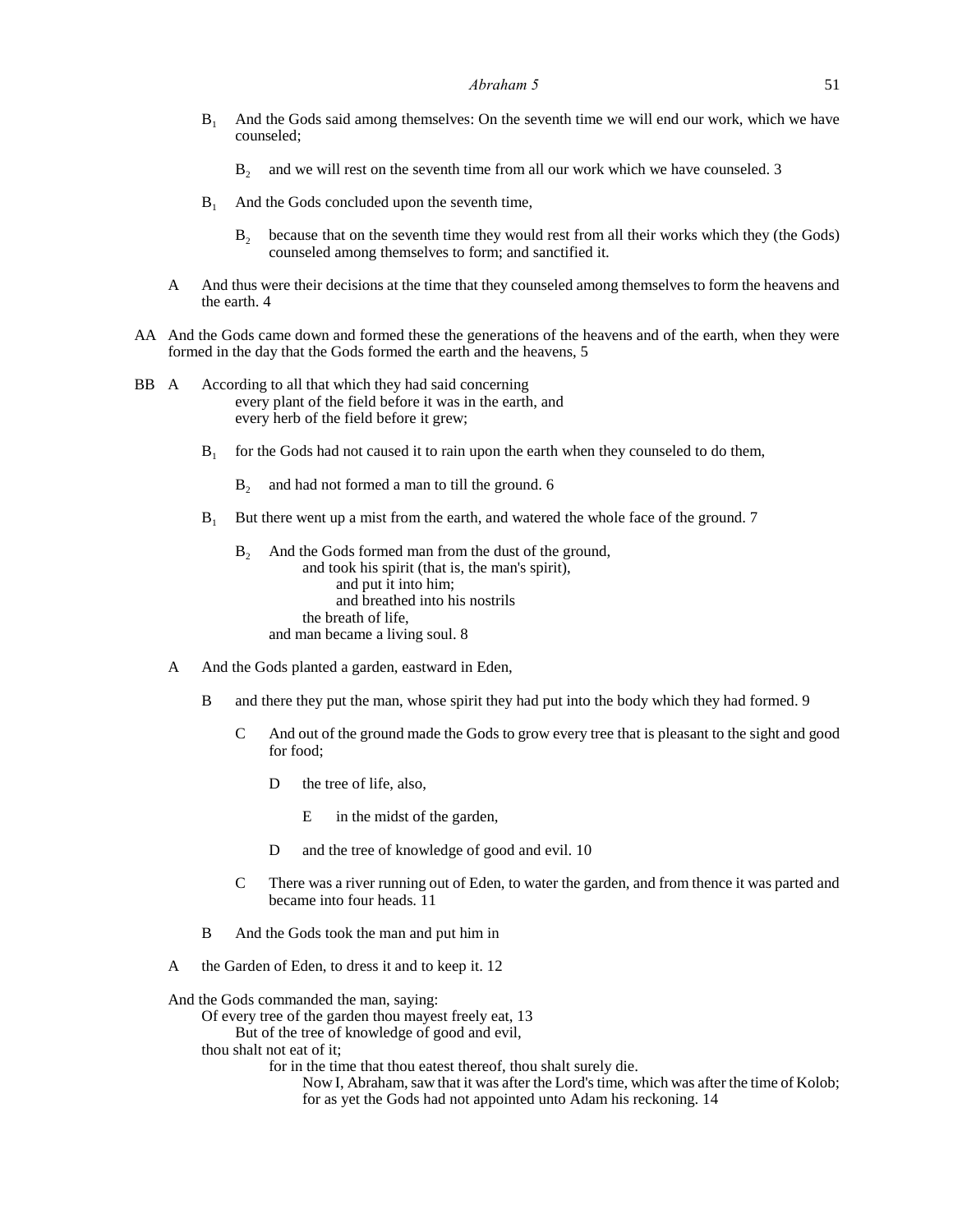A And the Gods said: Let us make an help meet for the man, for it is not good that the man should be alone,

therefore we will form an help meet for him. 15

B And the Gods caused a deep sleep to fall upon Adam; and he slept,

and they took one of his ribs, and closed up the flesh in the stead thereof; 16 And of the rib which the Gods had taken from man, formed they a woman, and brought her unto the man. 17 And Adam said: This was bone of my bones, and flesh of my flesh; now she shall be called Woman, because she was taken out of man; 18

- C Therefore shall a man leave his father and his mother, and shall cleave unto his wife, and they shall be one flesh. 19 And they were both naked, the man and his wife, and were not ashamed. 20
- B And out of the ground the Gods formed every beast of the field,
	- and every fowl of the air,
		- and brought them unto Adam to see what he would call them;
			- and whatsoever Adam called every living creature, that should be the name thereof. 21
		- And Adam gave names to all cattle,
	- to the fowl of the air,
	- to every beast of the field;
- A and for Adam, there was found an help meet for him.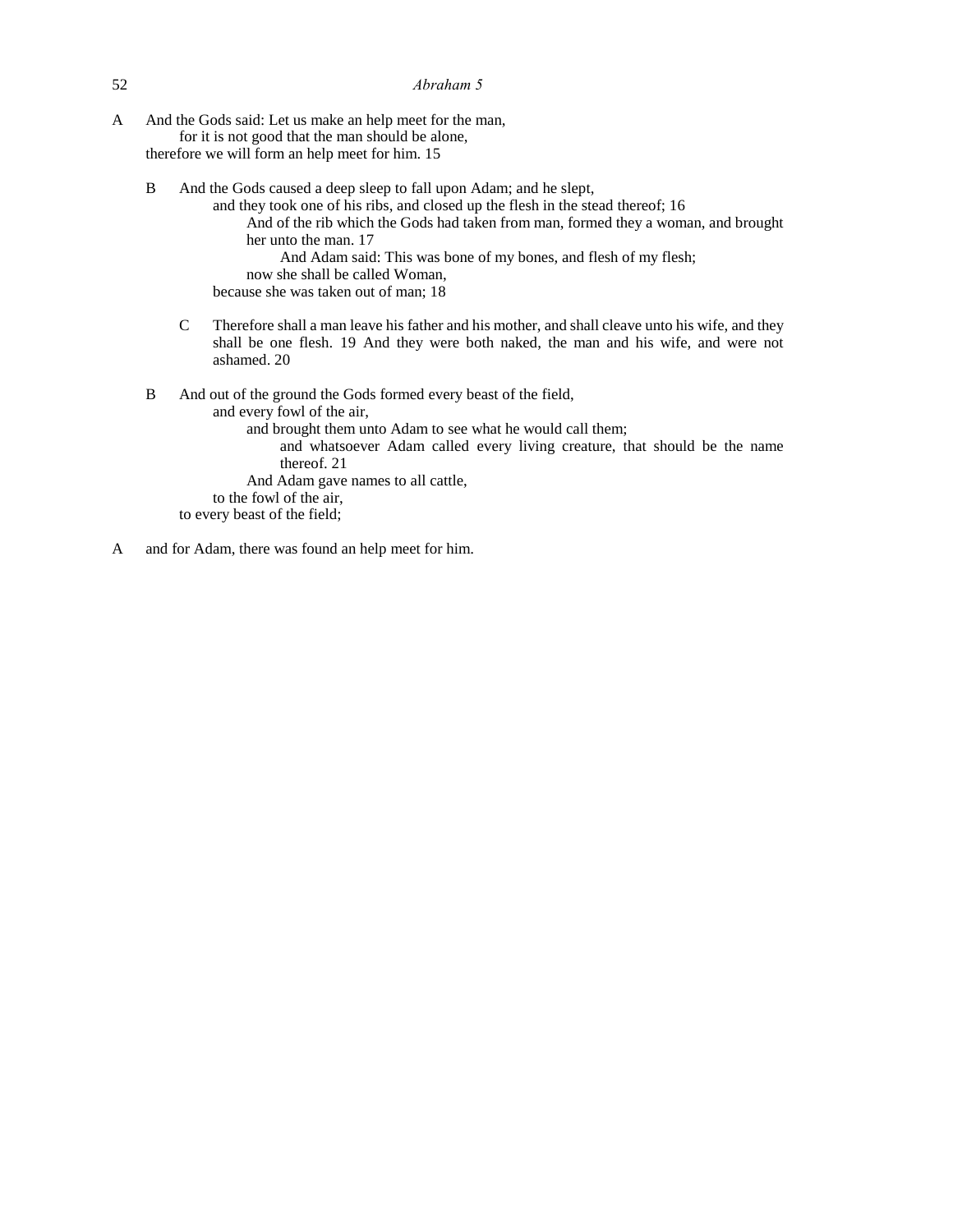### **Notes**

- 1. The second C elaborates upon the first.
- 2. Abraham to be taken to a new land and given the priesthood (C's).
- 3. False and true worship (D's) and gods (E's).
- 4. The E's and H include more than Abraham's literal seed.
- 5. Both A's refer to the famine and his father.
- 6. 2:1-17 can be read word-for-word as a spiral (AABBCC...I) and make perfect sense.
- 7. The central point of the chevron marked by double capital letters is a central point of the blessings of Abraham (and Isaac and Jacob).
- 8. Verse 20 has no apparent connection with the surrounding text. However, it makes the chevron work, since it includes the word *deliver*.
- 9. *Deliver* was changed to *declare* in the 1981 edition, which wipes out the D parallelism.
- 10. The first CC refers to stars and the moon, while the second includes spirits (18-21). A hierarchy is stated in both.
- 11. Rulers = kings and queens.
- 12. a-b split by Julie M. Smith, Interpreter, a (2014), 187-190. See her discussion at http://www.mormoninterpreter.com/a-note-on-chiasmus-in-abraham-322-23/
- 13. The first BB refers to the great governing stars, the second to rulers.
- 14. The first AA tells of a star that is nearest the throne of God, while the second (24-28), deals with the Son. Thus the AA's, BB's, and CC's follow a similar pattern, stars in the first and spirits in the second.
- 15. The themes of the emphasized double echelon marked by double capital letters (AA BB CC AA BB) are given in the following table:

|                                    | First                                                                                                                 | Second                                                                                                                                                                             |
|------------------------------------|-----------------------------------------------------------------------------------------------------------------------|------------------------------------------------------------------------------------------------------------------------------------------------------------------------------------|
| AA<br>$4:1-2,$<br>5:4              | And they went down at the beginning, and<br>they, that is the Gods, organized and formed<br>the heavens and the earth | And the Gods came down and formed these<br>the generations of the heavens and of the<br>earth, when they were formed in the day that<br>the Gods formed the earth and the heavens, |
| <b>BB</b><br>$4:3-31,$<br>$5:5-21$ | (Dry land appears. Plans and preparation of<br>earth and waters for plants, animals, and<br>mankind.)                 | (Physical creation of plants, animals, Adam,<br>and Eve.)                                                                                                                          |
| CC<br>$5:1-3$                      | (Conclusion of the planning phase; plans for rest on the seventh time.)                                               |                                                                                                                                                                                    |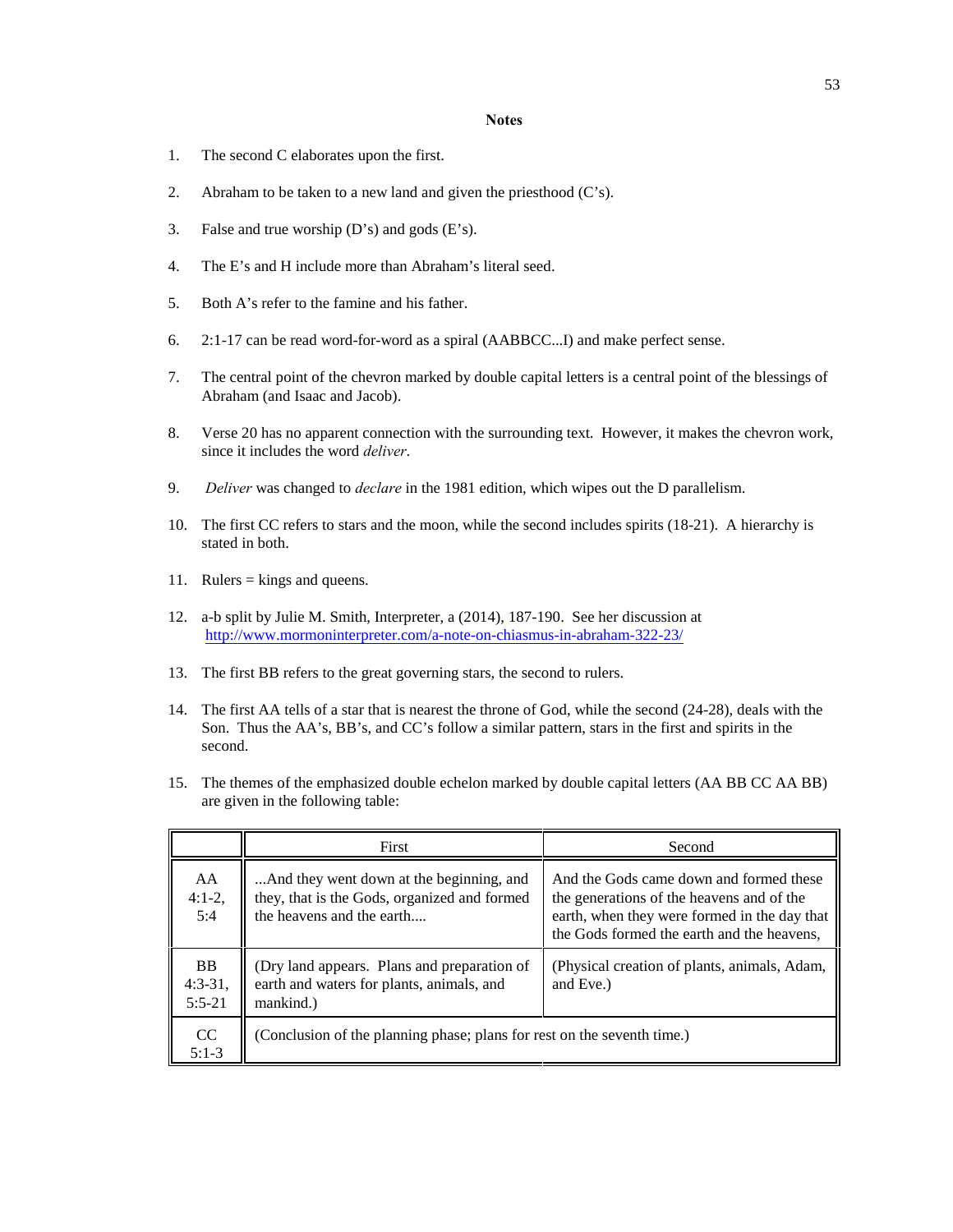16. This can be read as a spiral, with an interesting twist in meaning. Darkness reigned "because they had not formed anything but the earth."

(A) And they went down at the beginning, and they, that is the Gods, organized and formed the heavens and the earth. // and the Spirit of the Gods was brooding upon the face of the waters.

(B) And the earth, after it was formed, was empty and desolate, // and darkness reigned upon the face of the deep,

- (C) because they had not formed anything but the earth;
- 17. Here we find the major difference between Abraham's account and that of Moses. Here we have plans and preparation, while Moses seems to describe actual creation. We can rationalize the difference by saying that the Moses account is the spiritual creation, which is justified by Moses 3:5-20, which clearly describes the physical creation.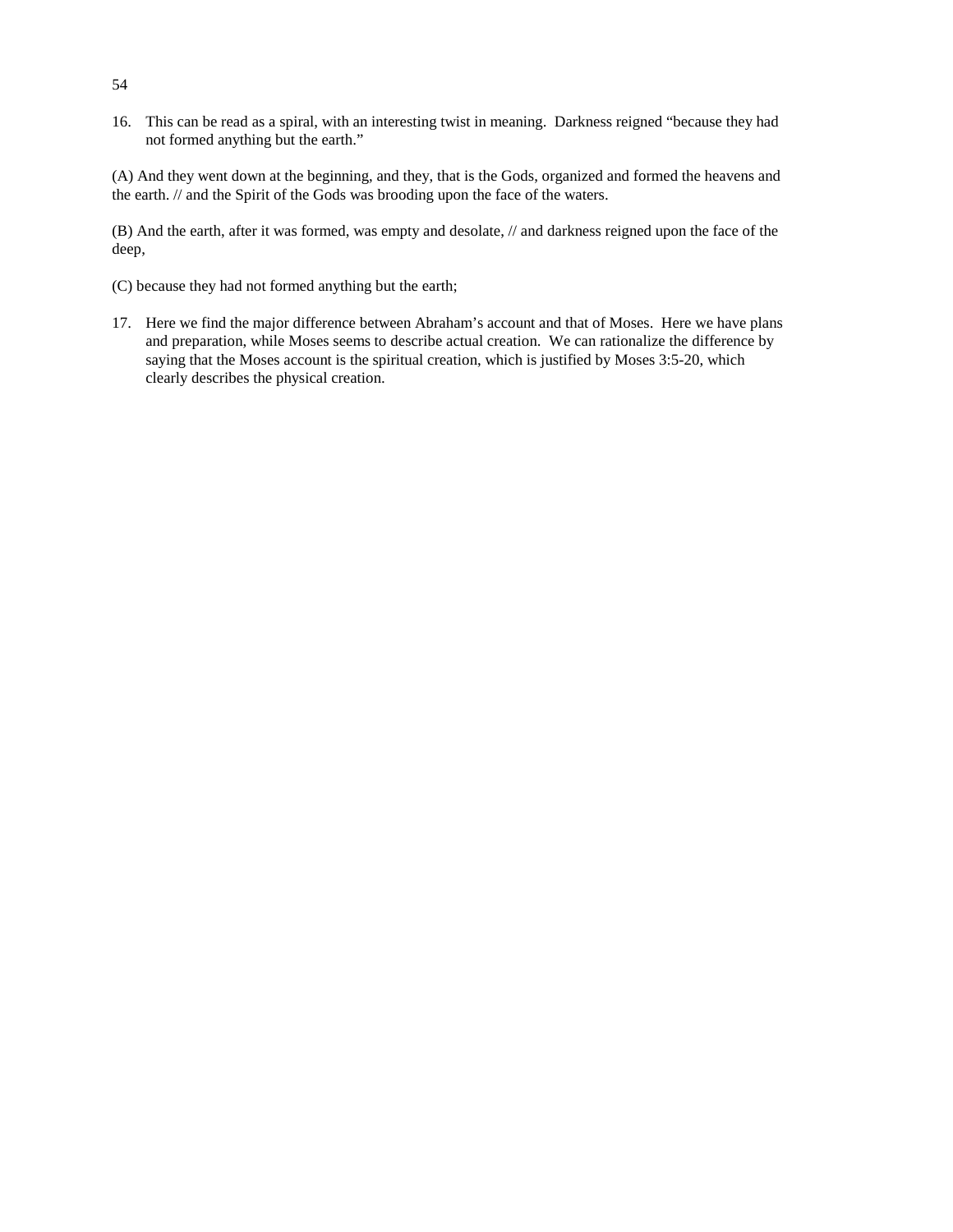# **JOSEPH SMITH--MATTHEW**[1]

- A For I say unto you, that ye shall not see me henceforth and know that I am he of whom it is written by the prophets, until ye shall say: Blessed is he who cometh in the name of the Lord, in the clouds of heaven, and all the holy angels with him. Then understood his disciples that he should come again on the earth, after that he was glorified and crowned on the right hand of God. 2
	- $B_1$  And Jesus went out, and departed from the temple;
		- $B<sub>2</sub>$  and his disciples came to him, for to hear him, saying:
			- $B<sub>3</sub>$  Master, show us concerning the buildings of the temple, as thou hast said--
		- C They shall be thrown down,
			- D and left unto you desolate. 3
				- E And Jesus said unto them: See ye not all these things, and do ye not understand them?
			- D Verily I say unto you, there shall not be left here, upon this temple, one stone upon another
		- C that shall not be thrown down. 4
	- B<sub>1</sub> And Jesus left them, and went upon the Mount of Olives. And as he sat upon the Mount of Olives,
		- $B_2$  the disciples came unto him privately, saying:
			- $B<sub>3</sub>$  Tell us when shall these things be which thou hast said concerning the destruction of the temple, and the Jews;
- A and what is the sign of thy coming,

and of the end of the world, or the destruction of the wicked, which is the end of the world? 5

And Jesus answered, and said unto them: Take heed that no man deceive you; 6

- A For many shall come in my name, saying--I am Christ--
	- B and shall deceive many; 7
		- C Then shall they deliver you up to be afflicted, and shall kill you, and ye shall be hated of all nations, for my name's sake; 8
			- D And then shall many be offended, and shall betray one another, and shall hate one another; 9
- A And many false prophets shall arise,
	- B and shall deceive many; 10
		- C And because iniquity shall abound, the love of many shall wax cold; 11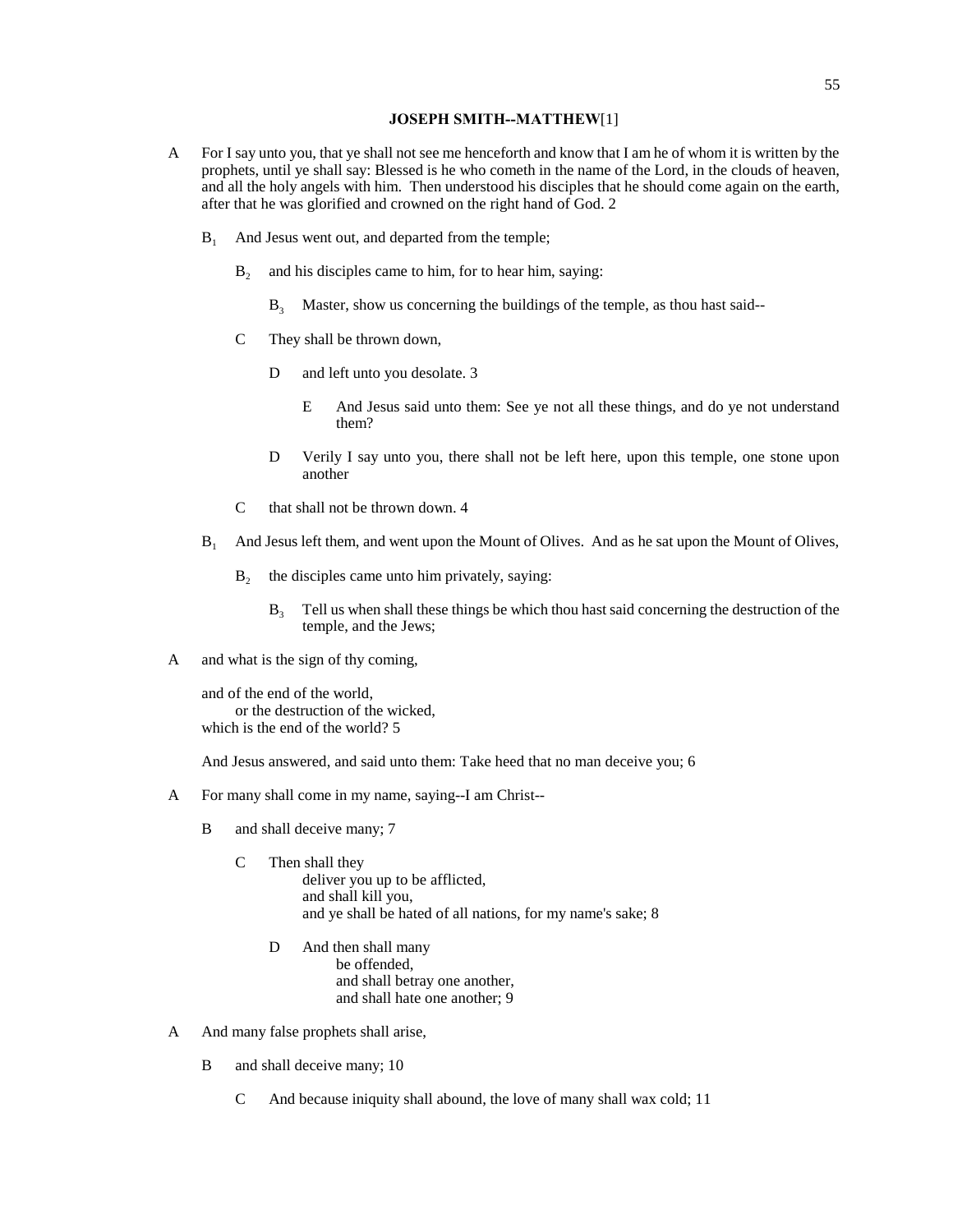# 56 *JS-Matthew*

D But he that remaineth steadfast and is not overcome, the same shall be saved. 12

When you, therefore, shall see the abomination of desolation, spoken of by Daniel the prophet, concerning the destruction of Jerusalem, then you shall stand in the holy place; whoso readeth let him understand.[2] 13

Then let them who are in Judea flee into the mountains; 14 Let him who is on the housetop flee, and not return to take anything out of his house; 15 Neither let him who is in the field return back to take his clothes; 16

And wo unto them that are with child, and unto them that give suck in those days; 17 Therefore, pray ye the Lord that your flight be not in the winter, neither on the Sabbath day; 18

# A For then, in those days,

- B shall be great tribulation
	- C on the Jews, and upon the inhabitants of Jerusalem,
		- D such as was not before sent upon Israel, of God, since the beginning of their kingdom until this time; no, nor ever shall be sent again upon Israel. 19
			- E All things which have befallen them are only the beginning of the sorrows which shall come upon them. 20
		- D And except those days should be shortened, there should none of their flesh be saved; but for the elect's sake, according to the covenant, those days shall be shortened. 21
	- C Behold, these things I have spoken unto you concerning the Jews;
- B and again, after the tribulation
- A of those days which shall come upon Jerusalem,
- A if any man shall say unto you,
	- B Lo, here is Christ, or there, believe him not; 22
		- C For in those days there shall also arise false Christs, and false prophets, and shall show great signs and wonders,
			- D insomuch, that, if possible, they shall deceive the very elect, who are the elect according to the covenant. 23 Behold, I speak these things unto you for the elect's sake;
				- E and you also shall hear of wars, and rumors of wars; see that ye be not troubled, for all I have told you must come to pass; but the end is not yet. 24 Behold, I have told you before; 25
- A Wherefore, if they shall say unto you:
	- B Behold, he is in the desert: go not forth: Behold, he is in the secret chambers; believe it not; 26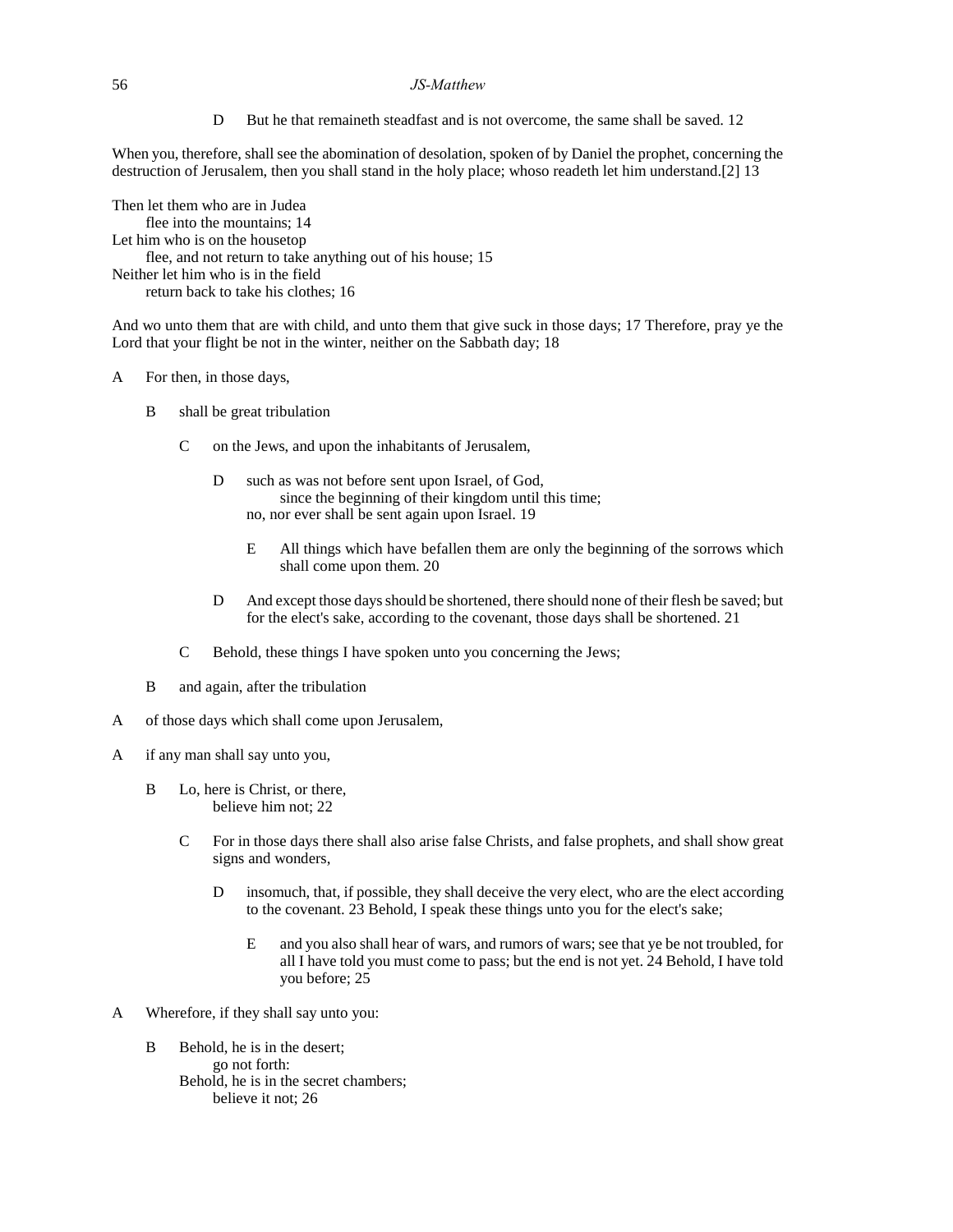- C For as the light of the morning cometh out of the east, and shineth even unto the west, and covereth the whole earth, so shall also the coming of the Son of Man be. 27
	- D And now I show unto you a parable. Behold, wheresoever the carcass is, there will the eagles be gathered together; so likewise shall mine elect be gathered from the four quarters of the earth. 28
		- E And they shall hear of wars, and rumors of wars. 29 Behold I speak for mine elect's sake; for

nation shall rise against nation, and kingdom against kingdom; there shall be famines, and pestilences, and earthquakes, in divers places. 30

F And again,

because iniquity shall abound, the love of men shall wax cold; but he that shall not be overcome, the same shall be saved. 31

And again,

this Gospel of the Kingdom shall be preached in all the world, for a witness unto all nations, and then shall the end come, or the destruction of the wicked; 32

And again

shall the abomination of desolation, spoken of by Daniel the prophet, be fulfilled.[3] 33

- A And immediately after the tribulation of those days,
	- B the sun shall be darkened, and the moon shall not give her light, and the stars shall fall from heaven, and the powers of heaven shall be shaken. 34
		- C Verily, I say unto you, this generation, in which these things shall be shown forth, shall not pass away
			- D until all I have told you shall be fulfilled. 35
- A Although, the days will come,
	- B that heaven and earth shall pass away;
		- C yet my words shall not pass away,
			- D but all shall be fulfilled. 36

And, as I said before, after the tribulation of those days,

- A and the powers of the heavens shall be shaken, then shall appear the sign of the Son of Man in heaven,
	- B and then shall all the tribes of the earth mourn;
		- C and they shall see the Son of Man coming in the clouds of heaven, with power and great glory; 37
			- D And whoso treasureth up my word, shall not be deceived,
		- C for the Son of Man shall come, and he shall send his angels before him with the great sound of a trumpet,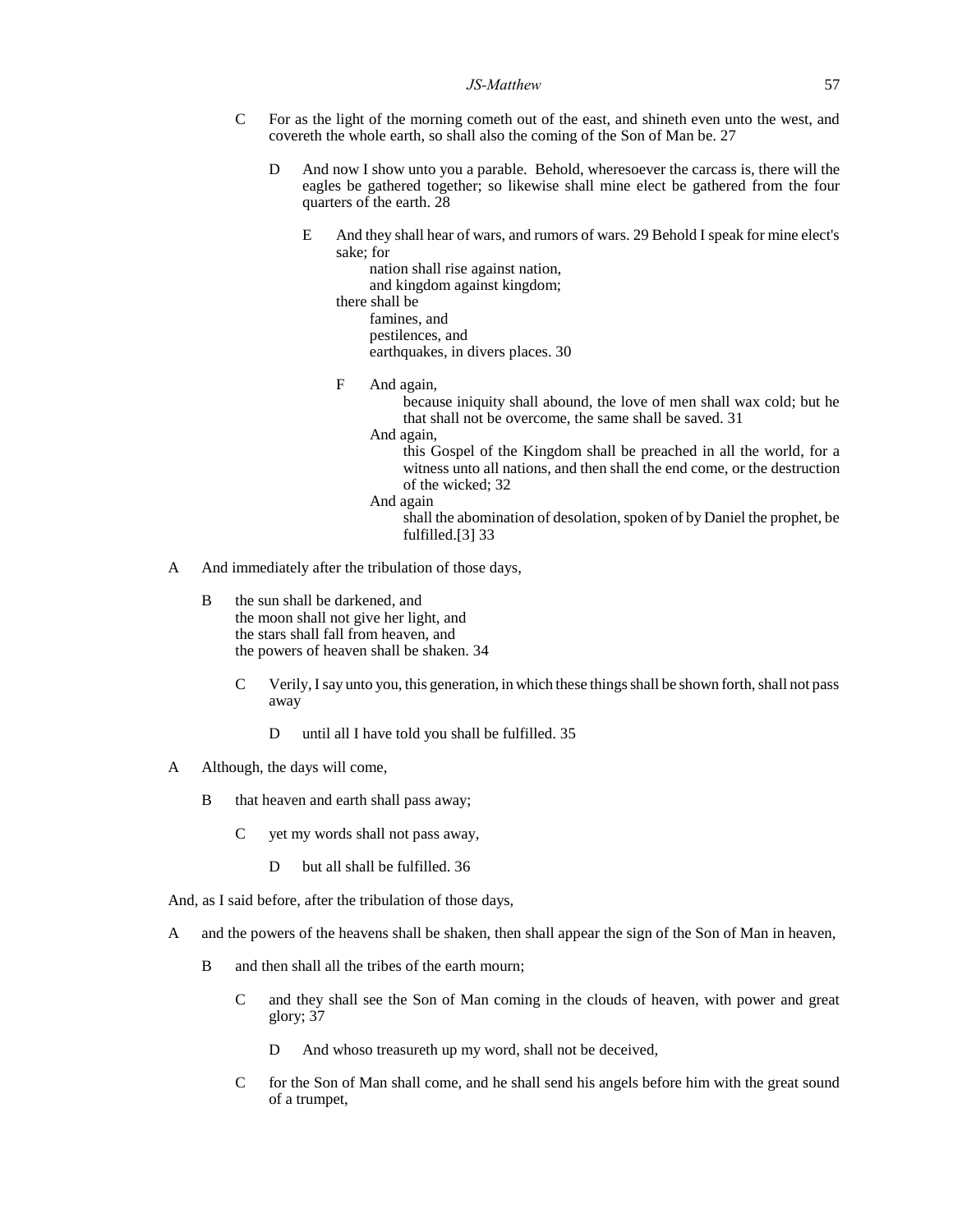- B and they shall gather together the remainder of his elect from the four winds,[4]
- A from one end of heaven to the other. 38
- A Now learn a parable of the fig-tree--When its branches are yet tender, and it begins to put forth leaves, you know that summer is nigh at hand; 39
	- B So likewise, mine elect, when they shall see all these things, they shall know that he is near, even at the doors; 40
		- C But of that day, and hour, no one knoweth; no, not the angels of God in heaven, but my Father only. 41
			- D a But as it was in the days of Noah,
				- b so it shall be also at the coming of the Son of Man; 42
				- a For it shall be with them, as it was in the days which were before the flood; for until the day that Noah entered into the ark they were eating and drinking, marrying and giving in marriage; 43 And knew not until the flood came, and took them all away;
					- b so shall also the coming of the Son of Man be. 44

E Then shall be fulfilled that which is written, that in the last days, two shall be in the field, the one shall be taken, and the other left; 45 Two shall be grinding at the mill, the one shall be taken, and the other left; 46

- D And what I say unto one, I say unto all men; watch, therefore,
- C for you know not at what hour your Lord doth come. 47
- B But know this, if the good man of the house had known in what watch the thief would come, he would have watched,

and would not have suffered his house to have been broken up, but would have been ready. 48

- A Therefore be ye also ready, for in such an hour as ye think not, the Son of Man cometh. 49
- A Who, then, is a faithful and wise servant,
	- B whom his lord hath made ruler over his household, to give them meat in due season? 50
- A Blessed is that servant whom his lord, when he cometh, shall find so doing;
	- B and verily I say unto you, he shall make him ruler over all his goods. 51
- A But if that evil servant shall say in his heart: My lord delayeth his coming, 52 And shall begin to smite his fellow-servants, and to eat and drink with the drunken, 53 The lord of that servant shall come in a day when he looketh not for him, and in an hour that he is not aware of, 54
	- B And shall cut him asunder, and shall appoint him his portion with the hypocrites; there shall be weeping and gnashing of teeth. 55
		- C And thus cometh the end of the wicked, according to the prophecy of Moses, saying: They shall be cut off from among the people; but the end of the earth is not yet, but by and by.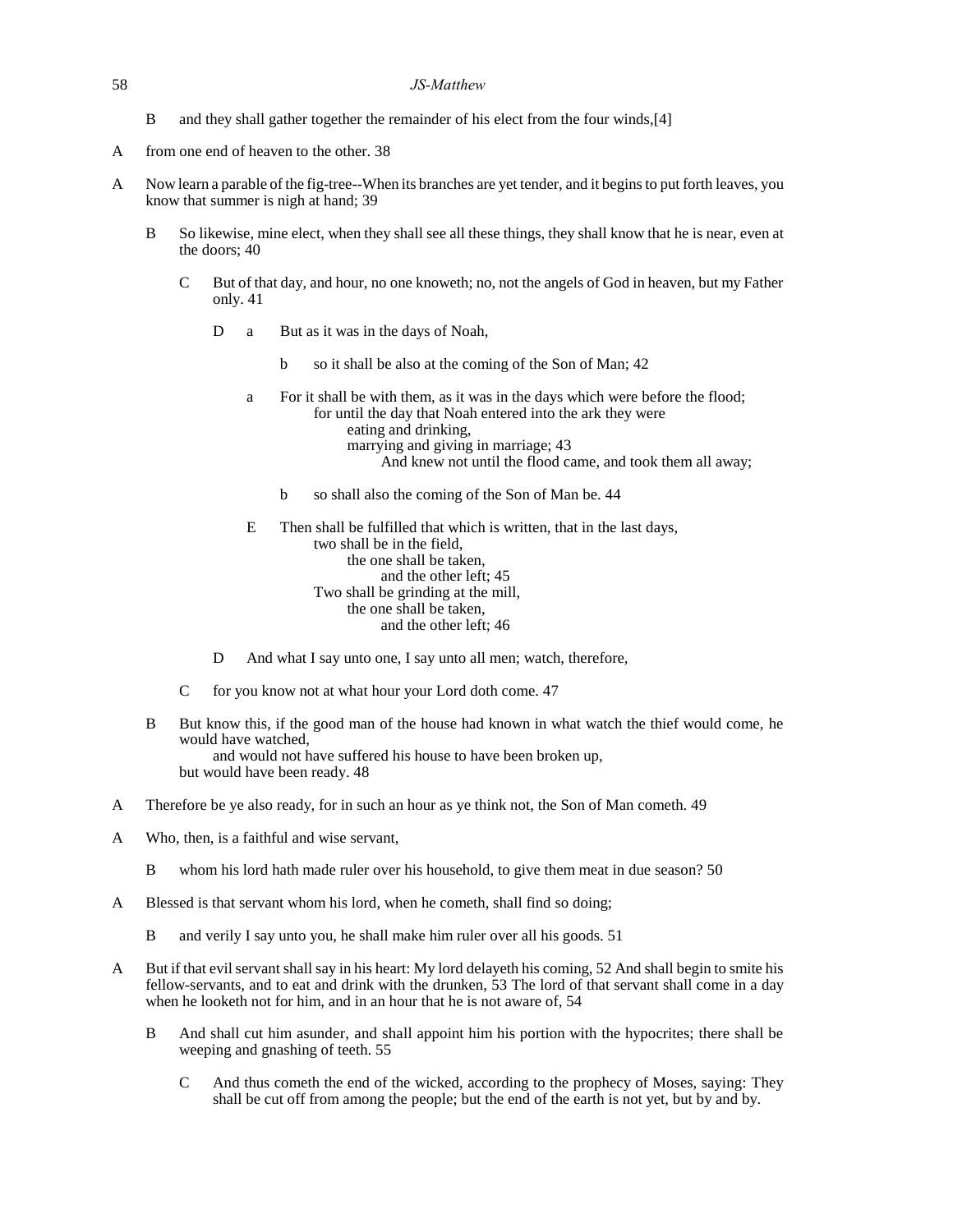### **Notes**

- 1. This version makes it much easier to relate the information to history and the future. I will not attempt to correlate this with the KJB version, although I will have a couple of comments to make.
- 2. Verse 12 has a very different meaning from verse 15 in the Bible. The NIV says, "So when you see standing in the holy place 'the abomination that causes desolation,' spoken of through the prophet Daniel--let the reader understand–" Daniel 11:31predicts the placement of "the abomination that maketh desolate" in the temple. Abomination in the Old Testament usually refers to idols. When the Romans placed their idols in the temple in Jerusalem it was a sign to the faithful to flee to the mountains.
- 3. Verses 30-32 (F) are the point of emphasis of the extended double echelon in 21-29.
- 4. Note the contrast in the B's. The tribes of the earth shall mourn, but the elect will be gathered.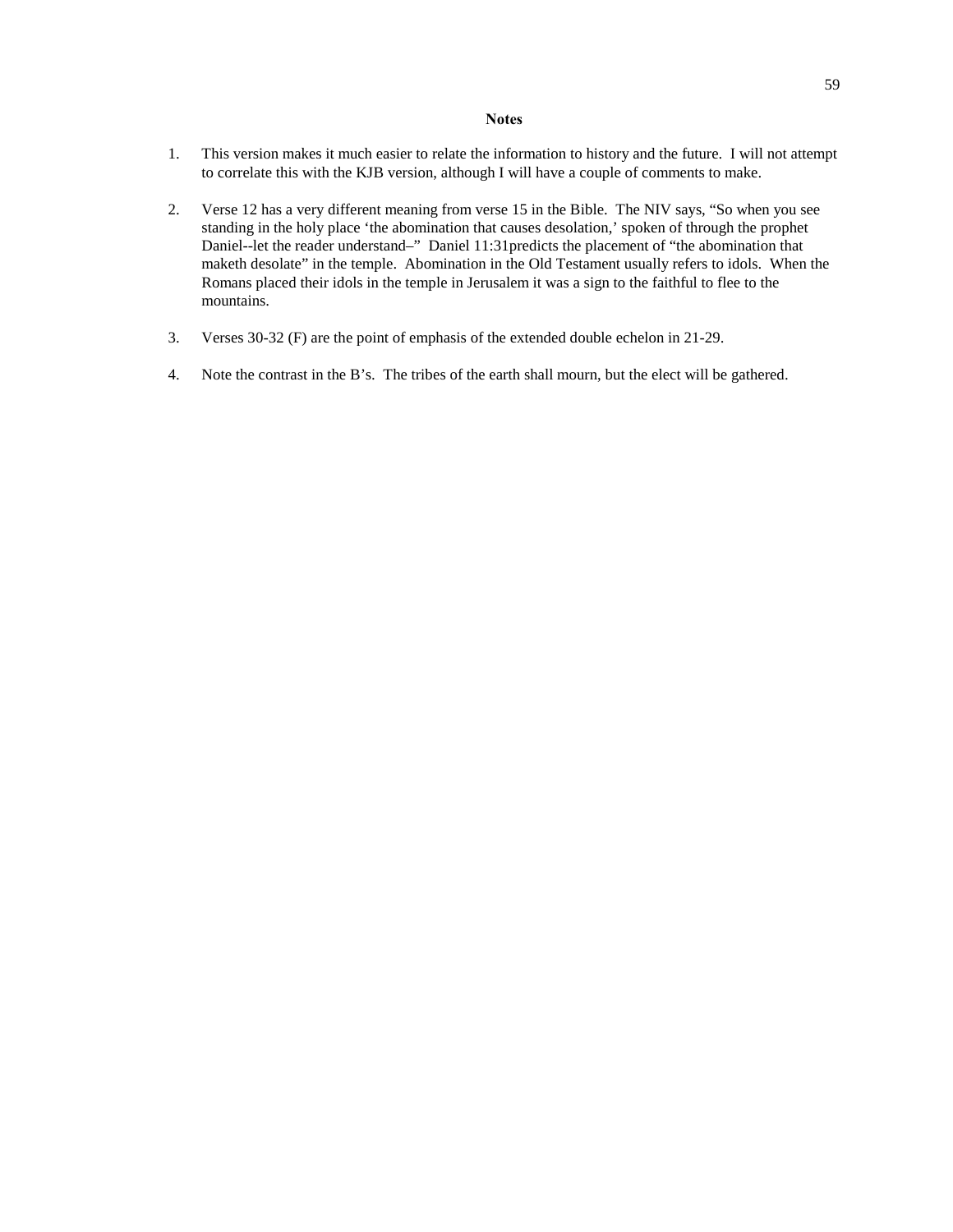# **EXTRACTS FROM THE HISTORY OF JOSEPH SMITH, THE PROPHET**

Owing to the many reports which have been put in circulation by evil-disposed and designing persons, in relation to the rise and progress of the Church of Jesus Christ of Latter-day Saints, all of which have been designed by the authors thereof to militate against its character as a Church and its progress in the world--I have been induced to write this history, to disabuse the public mind, and put all inquirers after truth in possession of the facts, as they have transpired, in relation both to myself and the Church, so far as I have such facts in my possession. 2 In this history I shall present the various events in relation to this Church, in truth and righteousness, as they have transpired, or as they at present exist, being now the eighth year since the organization of the said Church. 3

I was born in the year of our Lord one thousand eight hundred and five, on the twenty-third day of December, in the town of Sharon, Windsor county, State of Vermont...My father, Joseph Smith, Sen., left the State of Vermont, and moved to Palmyra, Ontario (now Wayne) county, in the State of New York, when I was in my tenth year, or thereabouts. In about four years after my father's arrival in Palmyra, he moved with his family into Manchester in the same county of Ontario-- 4 His family consisting of eleven souls, namely, my father, Joseph Smith; my mother, Lucy Smith (whose name, previous to her marriage, was Mack, daughter of Solomon Mack); my brothers, Alvin (who died November 19th, 1823, in the 26th year of his age), Hyrum, myself, Samuel Harrison, William, Don Carlos; and my sisters, Sophronia, Catherine, and Lucy. 5

- A Some time in the second year after our removal to Manchester, there was in the place where we lived an unusual excitement on the subject of religion. It commenced with the Methodists, but soon became general among all the sects in that region of country. Indeed, the whole district of country seemed affected by it, and great multitudes united themselves to the different religious parties, which created no small stir and division amongst the people, some crying, "Lo, here!" and others, "Lo, there!" Some were contending for the Methodist faith, some for the Presbyterian, and some for the Baptist. 6
	- B For, notwithstanding the great love which the converts to these different faiths expressed at the time of their conversion, and the great zeal manifested by the respective clergy, who were active in getting up and promoting this extraordinary scene of religious feeling, in order to have everybody converted, as they were pleased to call it, let them join what sect they pleased; yet when the converts began to file off, some to one party and some to another, it was seen that the seemingly good feelings of both the priests and the converts were more pretended than real; for a scene of great confusion and bad feeling ensued--priest contending against priest, and convert against convert; so that all their good feelings one for another, if they ever had any, were entirely lost in a strife of words and a contest about opinions. 7
		- $C_1$ I was at this time in my fifteenth year. My father's family was proselyted to the Presbyterian faith, and four of them joined that church, namely, my mother, Lucy; my brothers Hyrum and Samuel Harrison; and my sister Sophronia. 8
			- C<sub>2</sub> During this time of great excitement my mind was called up to serious reflection and great uneasiness; but though my feelings were deep and often poignant, still I kept myself aloof from all these parties, though I attended their several meetings as often as occasion would permit.
		- $C_1$ In process of time my mind became somewhat partial to the Methodist sect, and I felt some desire to be united with them;
			- $C<sub>2</sub>$  but so great were the confusion and strife among the different denominations, that it was impossible for a person young as I was, and so unacquainted with men and things, to come to any certain conclusion who was right and who was wrong. 9
	- B My mind at times was greatly excited, the cry and tumult were so great and incessant.
- A The Presbyterians were most decided against the Baptists and Methodists, and used all the powers of both reason and sophistry to prove their errors, or, at least, to make the people think they were in error. On the other hand, the Baptists and Methodists in their turn were equally zealous in endeavoring to establish their own tenets and disprove all others. 10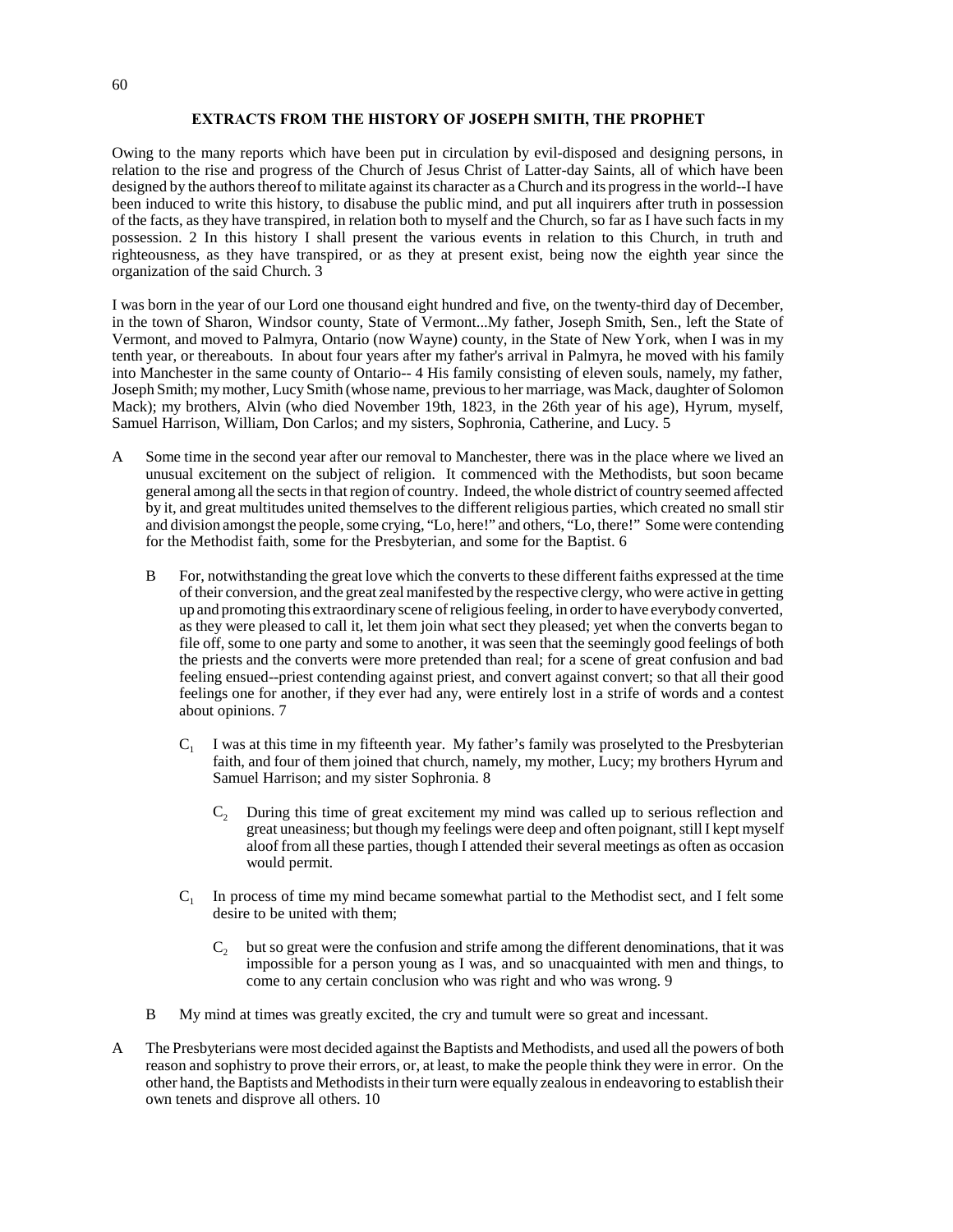### *Joseph Smith History* 61

In the midst of this war of words and tumult of opinions, I often said to myself: What is to be done? Who of all these parties are right; or, are they all wrong together? If any one of them be right, which is it, and how shall I know it? 11 While I was laboring under the extreme difficulties caused by the contests of these parties of religionists, I was one day reading the Epistle of James, first chapter and fifth verse, which reads: If any of you lack wisdom, let him ask of God, that giveth to all men liberally, and upbraideth not; and it shall be given him. 12

- A Never did any passage of scripture come with more power to the heart of man than this did at this time to mine. It seemed to enter with great force into every feeling of my heart. I reflected on it again and again, knowing that if any person needed wisdom from God, I did;
	- B for how to act I did not know, and unless I could get more wisdom than I then had, I would never know;
		- C for the teachers of religion of the different sects understood the same passages of scripture so differently as to destroy all confidence in settling the question by an appeal to the Bible. 13
	- B At length I came to the conclusion that I must either remain in darkness and confusion, or else I must do as James directs, that is, ask of God.
- A I at length came to the determination to "ask of God," concluding that if he gave wisdom to them that lacked wisdom, and would give liberally, and not upbraid, I might venture. 14

So, in accordance with this, my determination to ask of God, I retired to the woods to make the attempt. It was on the morning of a beautiful, clear day, early in the spring of eighteen hundred and twenty. It was the first time in my life that I had made such an attempt, for amidst all my anxieties I had never as yet made the attempt to pray vocally. 15

After I had retired to the place where I had previously designed to go, having looked around me, and finding myself alone, I kneeled down and began to offer up the desires of my heart to God. I had scarcely done so, when immediately I was seized upon by some power which entirely overcame me, and had such an astonishing influence over me as to bind my tongue so that I could not speak. Thick darkness gathered around me, and it seemed to me for a time as if I were doomed to sudden destruction. 16 But, exerting all my powers to call upon God to deliver me out of the power of this enemy which had seized upon me, and at the very moment when I was ready to sink into despair and abandon myself to destruction--not to an imaginary ruin, but to the power of some actual being from the unseen world, who had such marvelous power as I had never before felt in any being--just at this moment of great alarm, I saw a pillar of light exactly over my head, above the brightness of the sun, which descended gradually until it fell upon me. 17

It no sooner appeared than I found myself delivered from the enemy which held me bound. When the light rested upon me I saw two Personages, whose brightness and glory defy all description, standing above me in the air. One of them spake unto me, calling me by name and said, pointing to the other--This is My Beloved Son. Hear Him! 18

My object in going to inquire of the Lord was to know which of all the sects was right, that I might know which to join. No sooner, therefore, did I get possession of myself, so as to be able to speak, than I asked the Personages who stood above me in the light, which of all the sects was right (for at this time it had never entered into my heart that all were wrong)--and which I should join. 19 I was answered that I must join none of them, for they were all wrong; and the Personage who addressed me said that all their creeds were an abomination in his sight; that those professors were all corrupt; that: "They draw near to me with their lips, but their hearts are far from me, they teach for doctrines the commandments of men, having a form of godliness, but they deny the power thereof." 20 He again forbade me to join with any of them; and many other things did he say unto me, which I cannot write at this time.

When I came to myself again, I found myself lying on my back, looking up into heaven. When the light had departed, I had no strength; but soon recovering in some degree, I went home. And as I leaned up to the fireplace, mother inquired what the matter was. I replied, "Never mind, all is well--I am well enough off." I then said to my mother, "I have learned for myself that Presbyterianism is not true."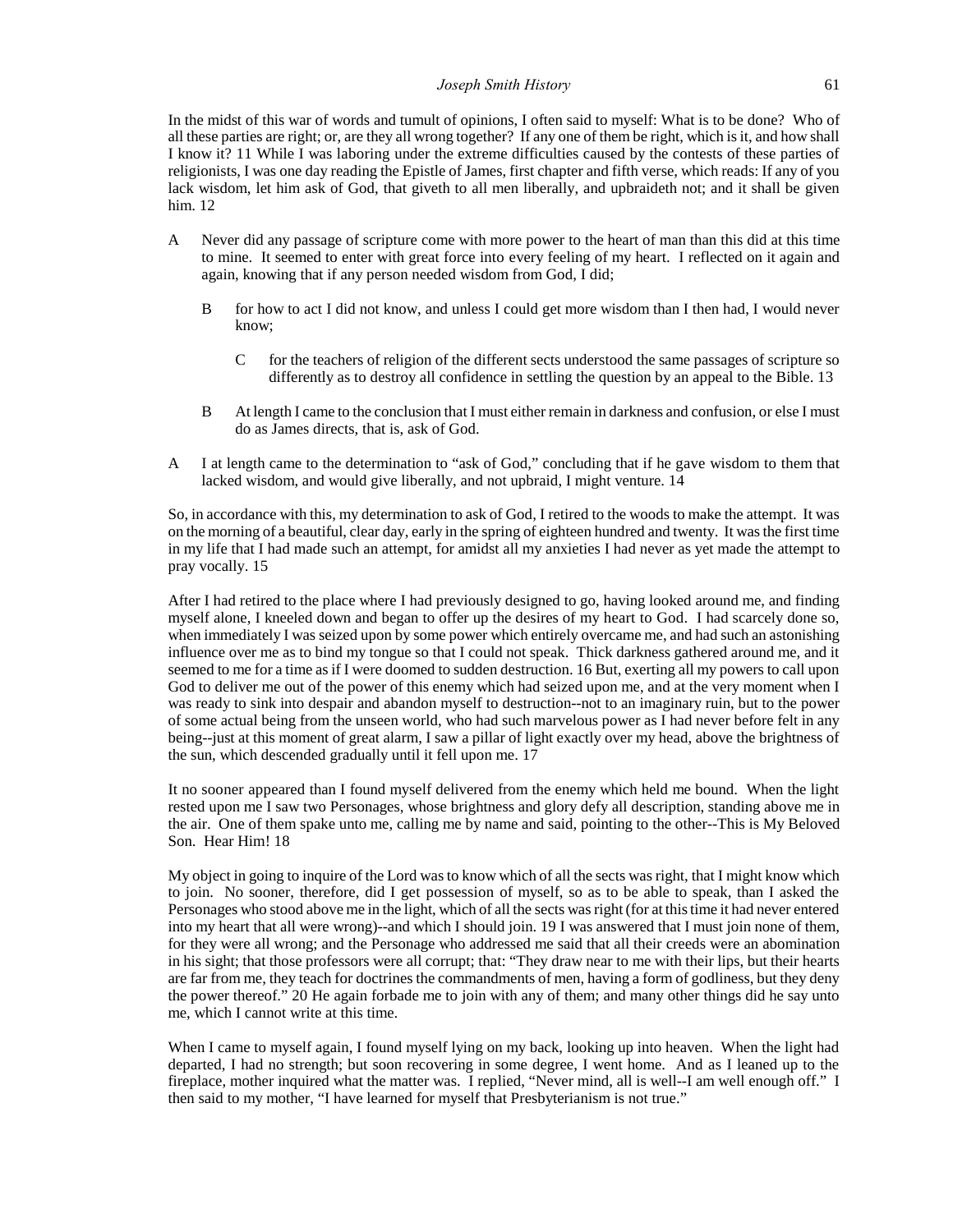# 62 *Joseph Smith History*

It seems as though the adversary was aware, at a very early period of my life, that I was destined to prove a disturber and an annoyer of his kingdom; else why should the powers of darkness combine against me? Why the opposition and persecution that arose against me, almost in my infancy? 21 Some few days after I had this vision, I happened to be in company with one of the Methodist preachers, who was very active in the before mentioned religious excitement; and, conversing with him on the subject of religion, I took occasion to give him an account of the vision which I had had. I was greatly surprised at his behavior; he treated my communication not only lightly, but with great contempt, saying it was all of the devil, that there were no such things as visions or revelations in these days; that all such things had ceased with the apostles, and that there would never be any more of them. 22

- A I soon found, however, that my telling the story had excited a great deal of prejudice against me among professors of religion, and was the cause of great persecution, which continued to increase;
	- B and though I was an obscure boy,
		- C only between fourteen and fifteen years of age,
			- D and my circumstances in life such as to make a boy of no consequence in the world,
				- E yet men of high standing would take notice sufficient to excite the public mind against me,
					- F and create a bitter persecution; and this was common among all the sects--all united to persecute me. 23
- A It caused me serious reflection then, and often has since,
	- B how very strange it was that an obscure boy,
		- C of a little over fourteen years of age,
			- D and one, too, who was doomed to the necessity of obtaining a scanty maintenance by his daily labor,
				- E should be thought a character of sufficient importance to attract the attention of the great ones of the most popular sects of the day,
					- F and in a manner to create in them a spirit of the most bitter persecution and reviling.
						- G But strange or not, so it was, and it was often the cause of great sorrow to myself. 24
- A However, it was nevertheless a fact that I had beheld a vision.
	- B I have thought since, that I felt much like Paul,
		- $C_1$  when he made his defense before King Agrippa, and related the account of the vision he had when he
			- $C_2$  saw a light, and heard a voice;
				- $C_3$  but still there were but few who believed him;
			- D some said he was dishonest, others said he was mad; and he was ridiculed and reviled.
				- E But all this did not destroy the reality
					- F of his vision.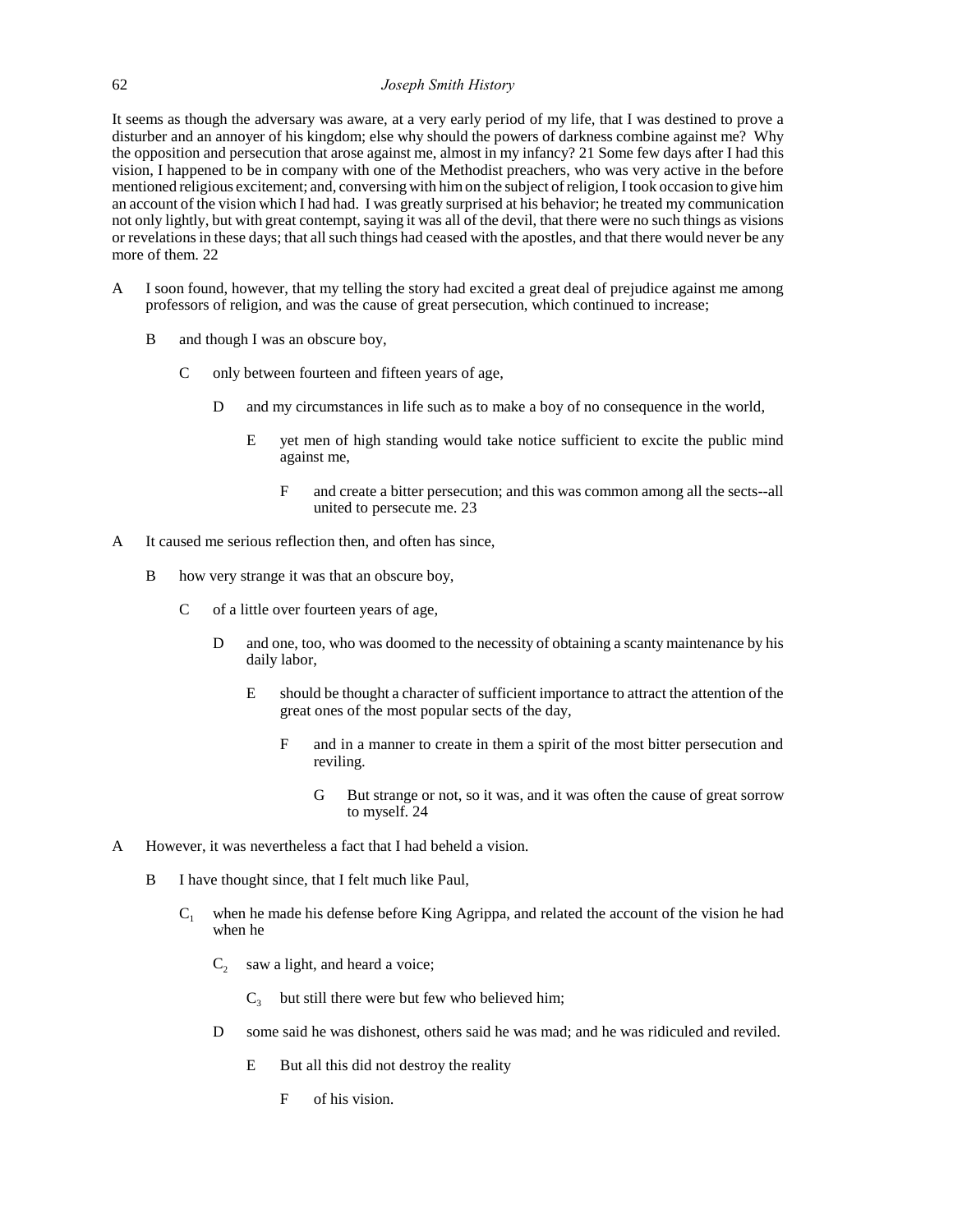- F He had seen a vision,
- E he knew he had,
- D and all the persecution under heaven could not make it otherwise; and though they should persecute him unto death,
- $C_1$  yet he knew, and would know to his latest breath, that he had both
	- $C_2$  seen a light and heard a voice speaking unto him,
		- $C_3$  and all the world could not make him think or believe otherwise. 25
- B So it was with me.
- A I had actually seen a light,
	- B and in the midst of that light I saw two Personages, and they did in reality speak to me;
- A and though I was hated and persecuted for saying that I had seen a vision,
	- B yet it was true;
		- C and while they were persecuting me, reviling me, and speaking all manner of evil against me falsely for so saying, I was led to say in my heart:
	- B Why persecute me for telling the truth?
- A I have actually seen a vision;
	- B and who am I that I can withstand God,
	- B or why does the world think to make me deny what I have actually seen?
- A for I had seen a vision;

I knew it, and I knew that God knew it, and I could not deny it, neither dared I do it; at least I knew that by so doing I would offend God, and come under condemnation. 26

I had now got my mind satisfied so far as the sectarian world was concerned--that it was not my duty to join with any of them, but to continue as I was until further directed. I had found the testimony of James to be true--that a man who lacked wisdom might ask of God, and obtain, and not be upbraided. 27

I continued to pursue my common vocations in life until the twenty-first of September, one thousand eight hundred and twenty-three, all the time suffering severe persecution at the hands of all classes of men, both religious and irreligious, because I continued to affirm that I had seen a vision. 28 During the space of time which intervened between the time I had the vision and the year eighteen hundred and twenty-three--having been forbidden to join any of the religious sects of the day, and being of very tender years, and persecuted by those who ought to have been my friends and to have treated me kindly, and if they supposed me to be deluded to have endeavored in a proper and affectionate manner to have reclaimed me--I was left to all kinds of temptations; and, mingling with all kinds of society, I frequently fell into many foolish errors, and displayed the weakness of youth, and the foibles of human nature; which, I am sorry to say, led me into divers temptations, offensive in the sight of God. In making this confession, no one need suppose me guilty of any great or malignant sins. A disposition to commit such was never in my nature. But I was guilty of levity, and sometimes associated with jovial company, etc., not consistent with that character which ought to be maintained by one who was called of God as I had been. But this will not seem very strange to any one who recollects my youth, and is acquainted with my native cheery temperament. 29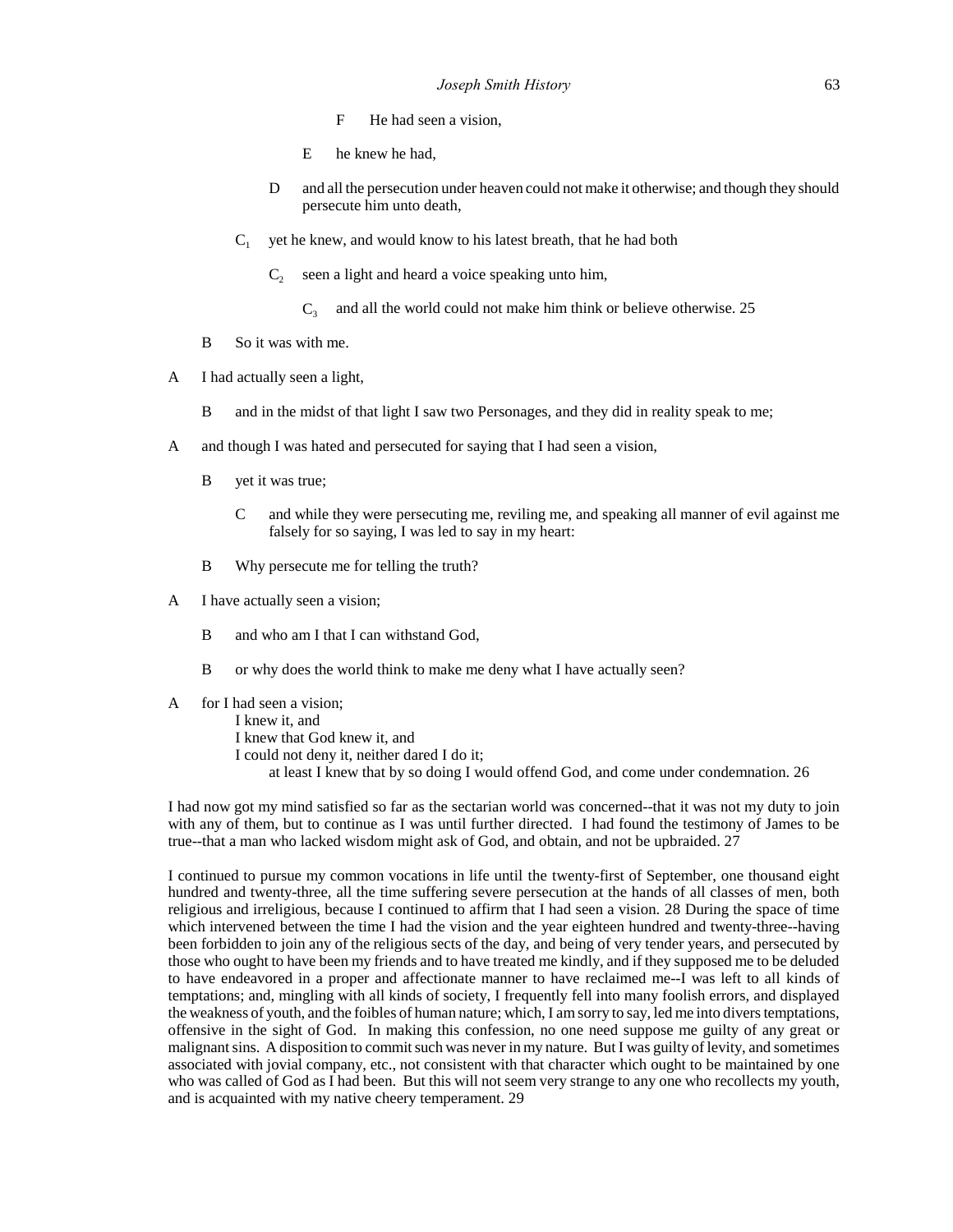In consequence of these things, I often felt condemned for my weakness and imperfections; when, on the evening of the above-mentioned twenty-first of September, after I had retired to my bed for the night, I betook myself to prayer and supplication to Almighty God for forgiveness of all my sins and follies, and also for a manifestation to me, that I might know of my state and standing before him; for I had full confidence in obtaining a divine manifestation, as I previously had one. 30

While I was thus in the act of calling upon God, I discovered a light appearing in my room, which continued to increase until the room was lighter than at noonday, when immediately a personage appeared at my bedside, standing in the air, for his feet did not touch the floor. 31 He had on a loose robe of most exquisite whiteness. It was a whiteness beyond anything earthly I had ever seen; nor do I believe that any earthly thing could be made to appear so exceedingly white and brilliant. His hands were naked, and his arms also, a little above the wrist; so, also, were his feet naked, as were his legs, a little above the ankles. His head and neck were also bare. I could discover that he had no other clothing on but this robe, as it was open, so that I could see into his bosom. 32 Not only was his robe exceedingly white, but his whole person was glorious beyond description, and his countenance truly like lightning. The room was exceedingly light, but not so very bright as immediately around his person. When I first looked upon him, I was afraid; but the fear soon left me. 33

He called me by name, and said unto me that he was a messenger sent from the presence of God to me, and that his name was Moroni; that God had a work for me to do; and that my name should be had for good and evil among all nations, kindreds, and tongues, or that it should be both good and evil spoken of among all people. 34

He said there was a book deposited, written upon gold plates, giving an account of the former inhabitants of this continent, and the source from whence they sprang. He also said that the fulness of the everlasting Gospel was contained in it, as delivered by the Savior to the ancient inhabitants; 35 Also, that there were two stones in silver bows--and these stones, fastened to a breastplate, constituted what is called the Urim and Thummim--deposited with the plates, and the possession and use of these stones were what constituted "seers" in ancient or former times; and that God had prepared them for the purpose of translating the book. 36

After telling me these things, he commenced quoting the prophecies of the Old Testament. He first quoted part of the third chapter of Malachi; and he quoted also the fourth or last chapter of the same prophecy, though with a little variation from the way it reads in our Bibles. Instead of quoting the first verse as it reads in our books, he quoted it thus: 37

For behold, the day cometh that shall burn as an oven, and all the proud, yea, and all that do wickedly shall burn as stubble; for they that come shall burn them, saith the Lord of Hosts, that it shall leave them neither root nor branch. 38

And again, he quoted the fifth verse thus:

Behold, I will reveal unto you the Priesthood, by the hand of Elijah the prophet, before the coming of the great and dreadful day of the Lord. 39

He also quoted the next verse differently:

And he shall plant in the hearts of the children the promises made to the fathers, and the hearts of the children shall turn to their fathers. If it were not so, the whole earth would be utterly wasted at his coming. 40

In addition to these, he quoted the eleventh chapter of Isaiah, saying that it was about to be fulfilled. He quoted also the third chapter of Acts, twenty-second and twenty-third verses, precisely as they stand in our New Testament. He said that that prophet was Christ; but the day had not yet come when "they who would not hear his voice should be cut off from among the people," but soon would come. 41 He also quoted the second chapter of Joel, from the twenty-eighth verse to the last. He also said that this was not yet fulfilled, but was soon to be. And he further stated that the fulness of the Gentiles was soon to come in. He quoted many other passages of scripture, and offered many explanations which cannot be mentioned here. 42

Again, he told me, that when I got those plates of which he had spoken--for the time that they should be obtained was not yet fulfilled--I should not show them to any person; neither the breastplate with the Urim and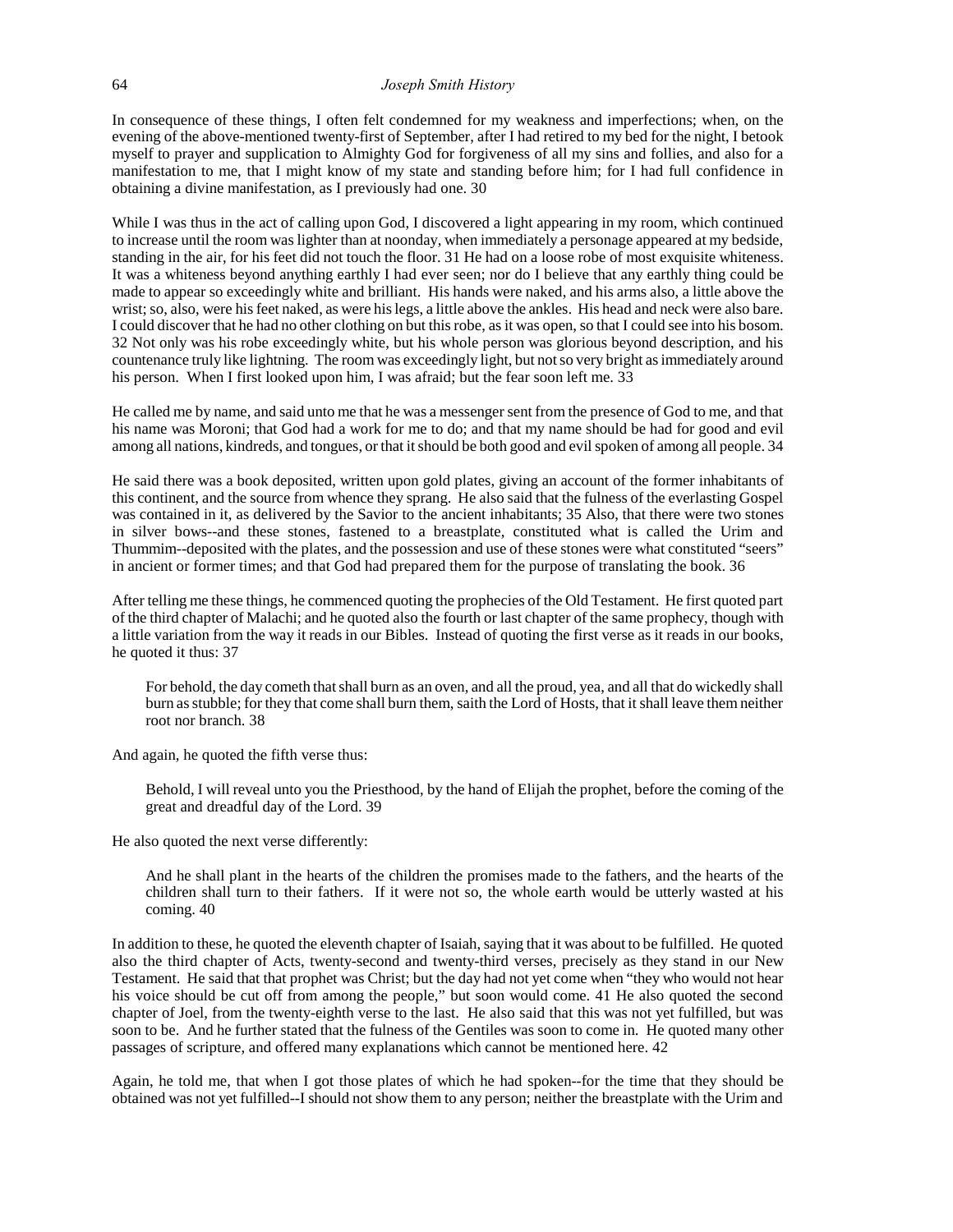Thummim; only to those to whom I should be commanded to show them; if I did I should be destroyed. While he was conversing with me about the plates, the vision was opened to my mind that I could see the place where the plates were deposited, and that so clearly and distinctly that I knew the place again when I visited it. 43

After this communication, I saw the light in the room begin to gather immediately around the person of him who had been speaking to me, and it continued to do so until the room was again left dark, except just around him; when, instantly I saw, as it were, a conduit open right up into heaven, and he ascended till he entirely disappeared, and the room was left as it had been before this heavenly light had made its appearance. 44

I lay musing on the singularity of the scene, and marveling greatly at what had been told to me by this extraordinary messenger; when, in the midst of my meditation, I suddenly discovered that my room was again beginning to get lighted, and in an instant, as it were, the same heavenly messenger was again by my bedside. 45 He commenced, and again related the very same things which he had done at his first visit, without the least variation; which having done, he informed me of great judgments which were coming upon the earth, with great desolations by famine, sword, and pestilence; and that these grievous judgments would come on the earth in this generation. Having related these things, he again ascended as he had done before. 46

By this time, so deep were the impressions made on my mind, that sleep had fled from my eyes, and I lay overwhelmed in astonishment at what I had both seen and heard. But what was my surprise when again I beheld the same messenger at my bedside, and heard him rehearse or repeat over again to me the same things as before; and added a caution to me, telling me that Satan would try to tempt me (in consequence of the indigent circumstances of my father's family), to get the plates for the purpose of getting rich. This he forbade me, saying that I must have no other object in view in getting the plates but to glorify God, and must not be influenced by any other motive than that of building his kingdom; otherwise I could not get them. 47

After this third visit, he again ascended into heaven as before, and I was again left to ponder on the strangeness of what I had just experienced; when almost immediately after the heavenly messenger had ascended from me for the third time, the cock crowed, and I found that day was approaching, so that our interviews must have occupied the whole of that night. 48

I shortly after arose from my bed, and, as usual, went to the necessary labors of the day; but, in attempting to work as at other times, I found my strength so exhausted as to render me entirely unable. My father, who was laboring along with me, discovered something to be wrong with me, and told me to go home. I started with the intention of going to the house; but, in attempting to cross the fence out of the field where we were, my strength entirely failed me, and I fell helpless on the ground, and for a time was quite unconscious of anything. 49

The first thing that I can recollect was a voice speaking unto me, calling me by name. I looked up, and beheld the same messenger standing over my head, surrounded by light as before. He then again related unto me all that he had related to me the previous night, and commanded me to go to my father and tell him of the vision and commandments which I had received. 50

I obeyed; I returned to my father in the field, and rehearsed the whole matter to him. He replied to me that it was of God, and told me to go and do as commanded by the messenger. I left the field, and went to the place where the messenger had told me the plates were deposited; and owing to the distinctness of the vision which I had had concerning it, I knew the place the instant that I arrived there. 51

Convenient to the village of Manchester, Ontario county, New York, stands a hill of considerable size, and the most elevated of any in the neighborhood. On the west side of this hill, not far from the top, under a stone of considerable size, lay the plates, deposited in a stone box. This stone was thick and rounding in the middle on the upper side, and thinner towards the edges, so that the middle part of it was visible above the ground, but the edge all around was covered with earth. 52

Having removed the earth, I obtained a lever, which I got fixed under the edge of the stone, and with a little exertion raised it up. I looked in, and there indeed did I behold the plates, the Urim and Thummim, and the breastplate, as stated by the messenger. The box in which they lay was formed by laying stones together in some kind of cement. In the bottom of the box were laid two stones crossways of the box, and on these stones lay the plates and the other things with them. 53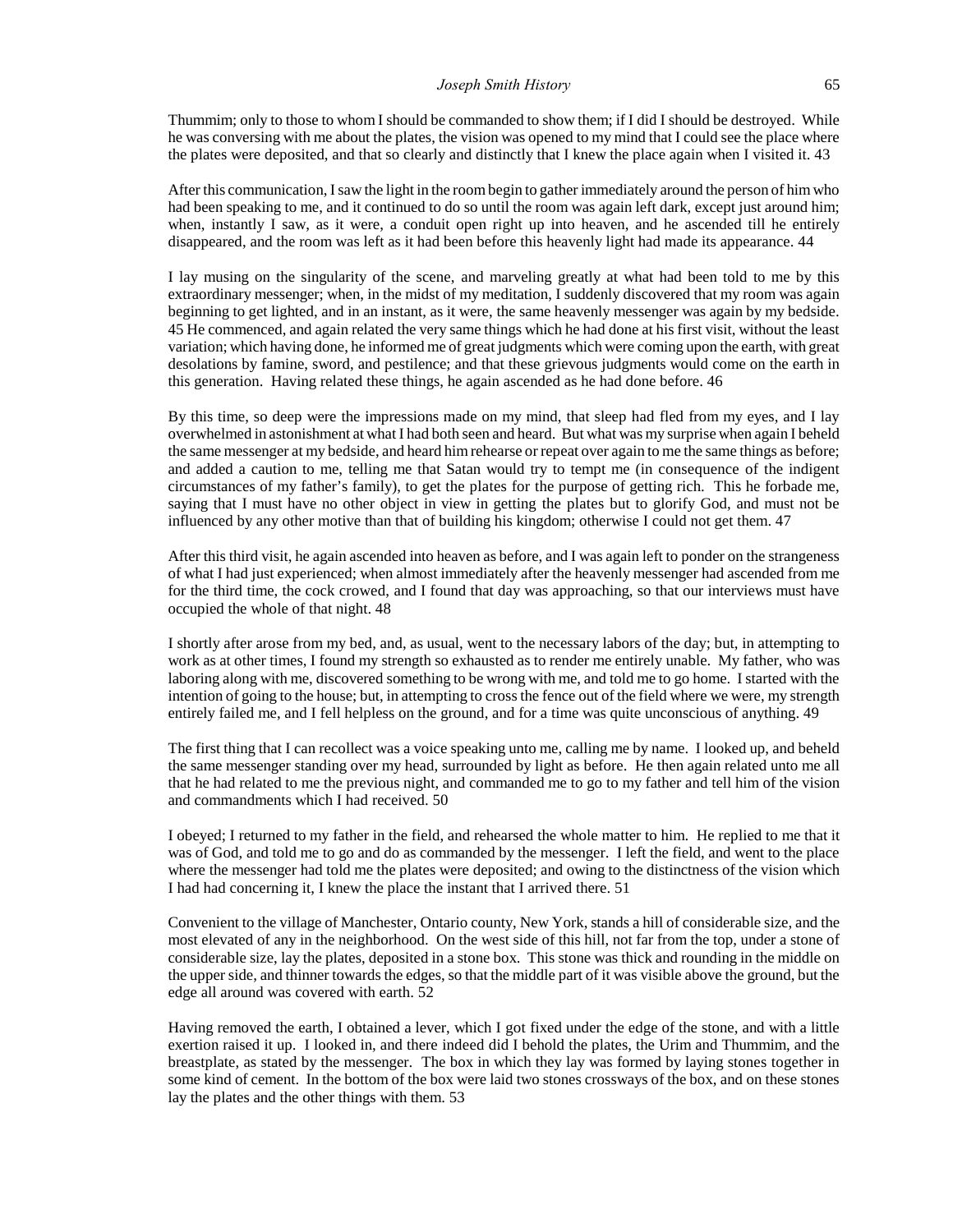## 66 *Joseph Smith History*

I made an attempt to take them out, but was forbidden by the messenger, and was again informed that the time for bringing them forth had not yet arrived, neither would it, until four years from that time; but he told me that I should come to that place precisely in one year from that time, and that he would there meet with me, and that I should continue to do so until the time should come for obtaining the plates. 54 Accordingly, as I had been commanded, I went at the end of each year, and at each time I found the same messenger there, and received instruction and intelligence from him at each of our interviews, respecting what the Lord was going to do, and how and in what manner his kingdom was to be conducted in the last days. 55

As my father's worldly circumstances were very limited, we were under the necessity of laboring with our hands, hiring out by day's work and otherwise, as we could get opportunity. Sometimes we were at home, and sometimes abroad, and by continuous labor were enabled to get a comfortable maintenance. 56

In the year 1823 my father's family met with a great affliction by the death of my eldest brother, Alvin. In the month of October, 1825, I hired with an old gentleman by the name of Josiah Stoal, who lived in Chenango county, State of New York. He had heard something of a silver mine having been opened by the Spaniards in Harmony, Susquehanna county, State of Pennsylvania; and had, previous to my hiring to him, been digging, in order, if possible, to discover the mine. After I went to live with him, he took me, with the rest of his hands, to dig for the silver mine, at which I continued to work for nearly a month, without success in our undertaking, and finally I prevailed with the old gentleman to cease digging after it. Hence arose the very prevalent story of my having been a money-digger. 57

During the time that I was thus employed, I was put to board with a Mr. Isaac Hale, of that place; it was there I first saw my wife (his daughter), Emma Hale. On the 18th of January, 1827, we were married, while I was yet employed in the service of Mr. Stoal. 58

Owing to my continuing to assert that I had seen a vision, persecution still followed me, and my wife's father's family were very much opposed to our being married. I was, therefore, under the necessity of taking her elsewhere; so we went and were married at the house of Squire Tarbill, in South Bainbridge, Chenango county, New York. Immediately after my marriage, I left Mr. Stoal's, and went to my father's, and farmed with him that season. 59

At length the time arrived for obtaining the plates, the Urim and Thummim, and the breastplate. On the twenty-second day of September, one thousand eight hundred and twenty-seven, having gone as usual at the end of another year to the place where they were deposited, the same heavenly messenger delivered them up to me with this charge: that I should be responsible for them; that if I should let them go carelessly, or through any neglect of mine, I should be cut off; but that if I would use all my endeavors to preserve them, until he, the messenger, should call for them, they should be protected. 60

I soon found out the reason why I had received such strict charges to keep them safe, and why it was that the messenger had said that when I had done what was required at my hand, he would call for them. For no sooner was it known that I had them, than the most strenuous exertions were used to get them from me. Every stratagem that could be invented was resorted to for that purpose. The persecution became more bitter and severe than before, and multitudes were on the alert continually to get them from me if possible. But by the wisdom of God, they remained safe in my hands, until I had accomplished by them what was required at my hand. When, according to arrangements, the messenger called for them, I delivered them up to him; and he has them in his charge until this day, being the second day of May, one thousand eight hundred and thirty-eight. 61

The excitement, however, still continued, and rumor with her thousand tongues was all the time employed in circulating falsehoods about my father's family, and about myself. If I were to relate a thousandth part of them, it would fill up volumes. The persecution, however, became so intolerable that I was under the necessity of leaving Manchester, and going with my wife to Susquehanna county, in the State of Pennsylvania. While preparing to start--being very poor, and the persecution so heavy upon us that there was no probability that we would ever be otherwise--in the midst of our afflictions we found a friend in a gentleman by the name of Martin Harris, who came to us and gave me fifty dollars to assist us on our journey. Mr. Harris was a resident of Palmyra township, Wayne county, in the State of New York, and a farmer of respectability. 62

By this timely aid was I enabled to reach the place of my destination in Pennsylvania; and immediately after my arrival there I commenced copying the characters off the plates. I copied a considerable number of them,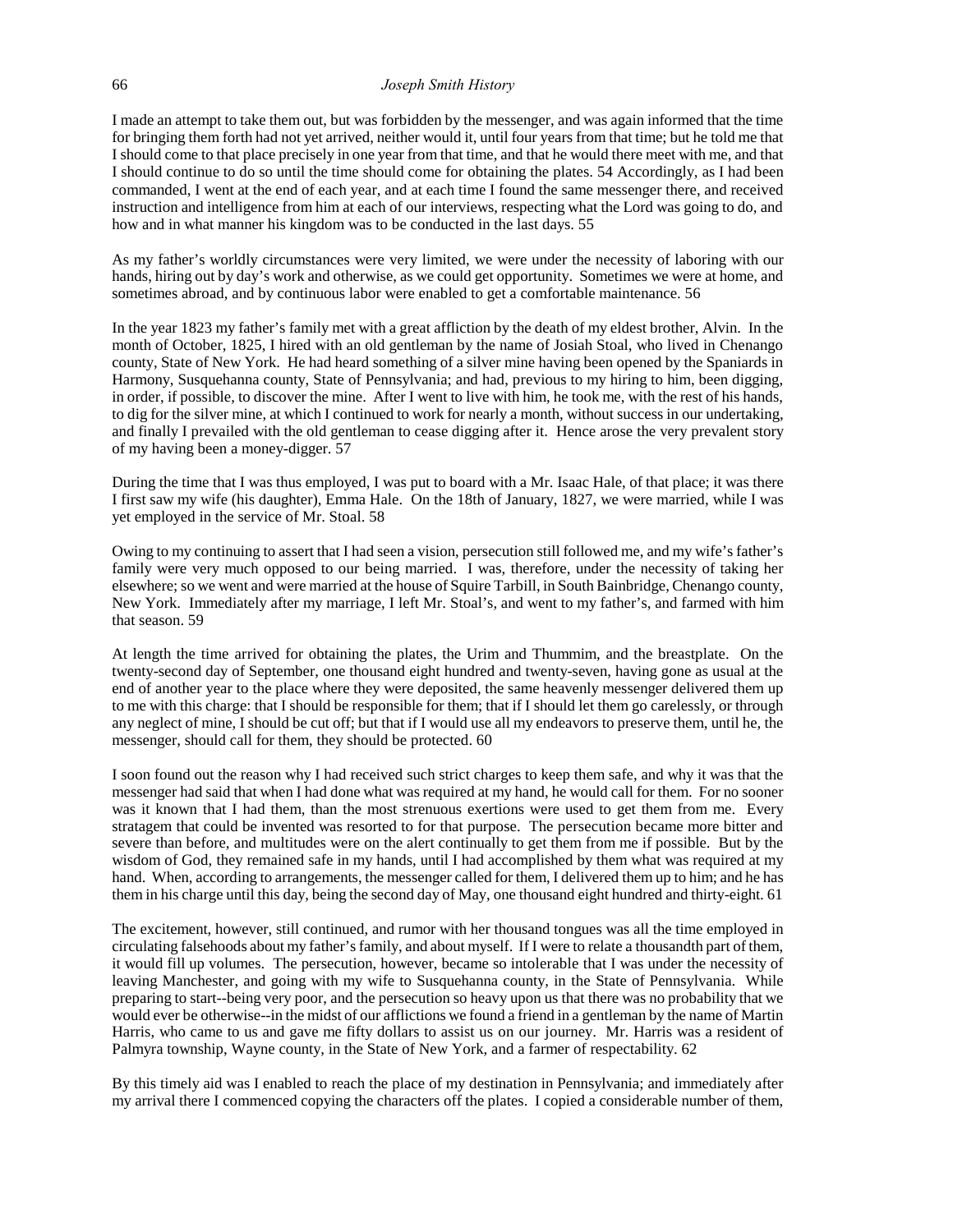and by means of the Urim and Thummim I translated some of them, which I did between the time I arrived at the house of my wife's father, in the month of December, and the February following. 63

Sometime in this month of February, the aforementioned Mr. Martin Harris came to our place, got the characters which I had drawn off the plates, and started with them to the city of New York. For what took place relative to him and the characters, I refer to his own account of the circumstances, as he related them to me after his return, which was as follows 64

"I went to the city of New York, and presented the characters which had been translated, with the translation thereof, to Professor Charles Anthon, a gentleman celebrated for his literary attainments. Professor Anthon stated that the translation was correct, more so than any he had before seen translated from the Egyptian. I then showed him those which were not yet translated, and he said that they were Egyptian, Chaldaic, Assyriac, and Arabic; and he said they were true characters. He gave me a certificate, certifying to the people of Palmyra that they were true characters, and that the translation of such of them as had been translated was also correct. I took the certificate and put it into my pocket, and was just leaving the house, when Mr. Anthon called me back, and asked me how the young man found out that there were gold plates in the place where he found them. I answered that an angel of God had revealed it unto him. 65

"He then said to me, 'Let me see that certificate.' I accordingly took it out of my pocket and gave it to him, when he took it and tore it to pieces, saying that there was no such thing now as ministering of angels, and that if I would bring the plates to him he would translate them. I informed him that part of the plates were sealed, and that I was forbidden to bring them. He replied, 'I cannot read a sealed book.' I left him and went to Dr. Mitchell, who sanctioned what Professor Anthon had said respecting both the characters and the translation." 66

On the 5th day of April, 1829, Oliver Cowdery came to my house, until which time I had never seen him. He stated to me that having been teaching school in the neighborhood where my father resided, and my father being one of those who sent to the school, he went to board for a season at his house, and while there the family related to him the circumstances of my having received the plates, and accordingly he had come to make inquiries of me. 67 Two days after the arrival of Mr. Cowdery (being the 7th of April) I commenced to translate the Book of Mormon, and he began to write for me. 68

We still continued the work of translation, when, in the ensuing month (May, 1829), we on a certain day went into the woods to pray and inquire of the Lord respecting baptism for the remission of sins, that we found mentioned in the translation of the plates. While we were thus employed, praying and calling upon the Lord, a messenger from heaven descended in a cloud of light, and having laid his hands upon us, he ordained us, saying: 69

Upon you my fellow servants, in the name of Messiah, I confer the Priesthood of Aaron, which holds the keys

of the ministering of angels, and

- of the gospel of repentance, and
- of baptism by immersion for the remission of sins;
	- and this shall never be taken again from the earth until the sons of Levi do offer again an offering unto the Lord in righteousness. 70

He said this Aaronic Priesthood had not the power of laying on hands for the gift of the Holy Ghost, but that this should be conferred on us hereafter; and he commanded us to go and be baptized, and gave us directions that I should baptize Oliver Cowdery, and that afterwards he should baptize me. 71

Accordingly we went and were baptized. I baptized him first, and afterwards he baptized me--after which I laid my hands upon his head and ordained him to the Aaronic Priesthood, and afterwards he laid his hands on me and ordained me to the same Priesthood--for so we were commanded.\* 72

The messenger who visited us on this occasion and conferred this Priesthood upon us, said that his name was John, the same that is called John the Baptist in the New Testament, and that he acted under the direction of Peter, James and John, who held the keys of the Priesthood of Melchizedek, which Priesthood, he said, would in due time be conferred on us, and that I should be called the first Elder of the Church, and he (Oliver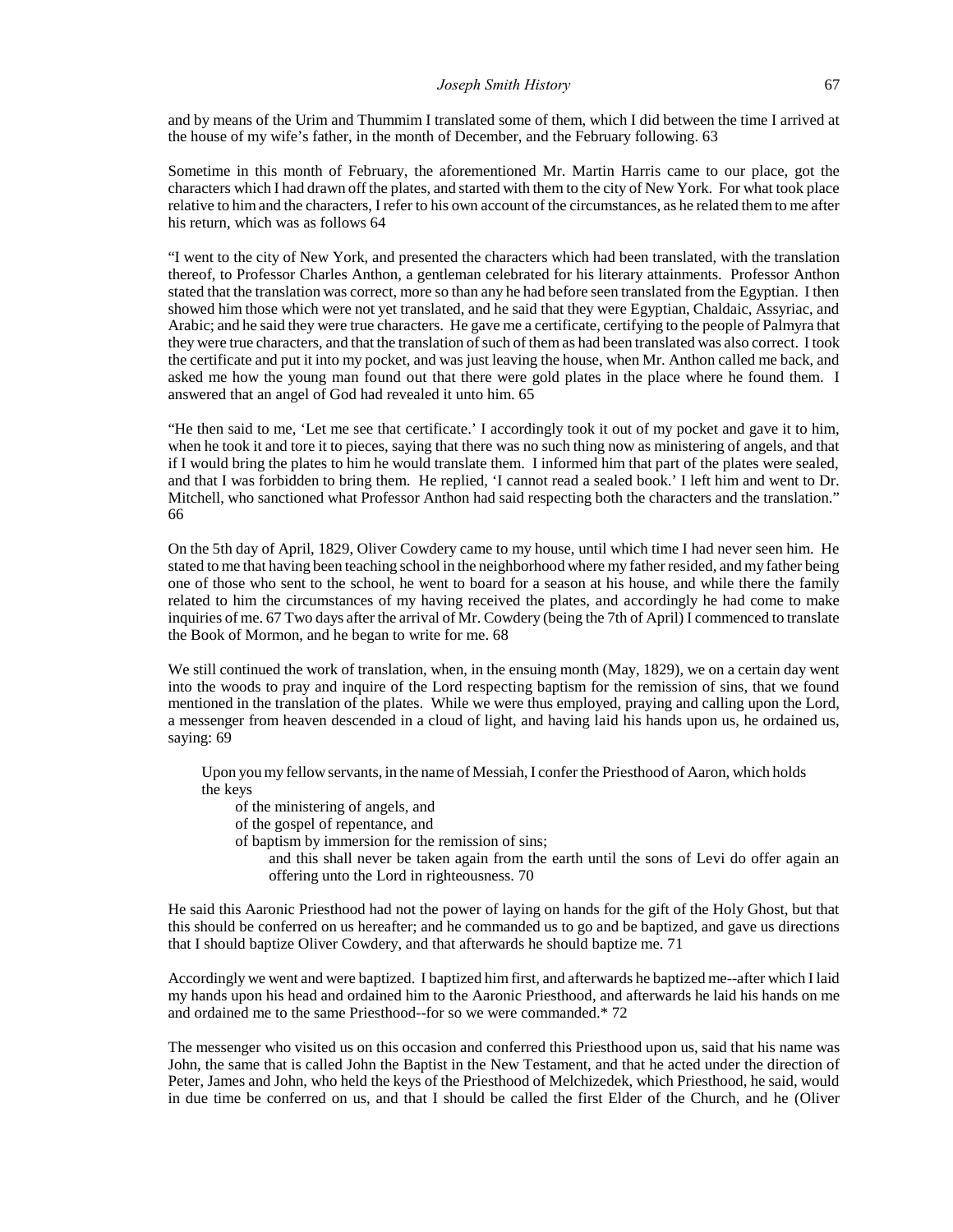Cowdery) the second. It was on the fifteenth day of May, 1829, that we were ordained under the hand of this messenger, and baptized. 73

Immediately on our coming up out of the water after we had been baptized, we experienced great and glorious blessings from our Heavenly Father. No sooner had I baptized Oliver Cowdery, than the Holy Ghost fell upon him, and he stood up and prophesied many things which should shortly come to pass. And again, so soon as I had been baptized by him, I also had the spirit of prophecy, when, standing up, I prophesied concerning the rise of this church, and many other things connected with the Church, and this generation of the children of men. We were filled with the Holy Ghost, and rejoiced in the God of our salvation. 74

Our minds being now enlightened, we began to have the scriptures laid open to our understandings, and the true meaning and intention of their more mysterious passages revealed unto us in a manner which we never could attain to previously, nor ever before had thought of. In the meantime we were forced to keep secret the circumstances of having received the Priesthood and our having been baptized, owing to a spirit of persecution which had already manifested itself in the neighborhood. 75 We had been threatened with being mobbed, from time to time, and this, too, by professors of religion. And their intentions of mobbing us were only counteracted by the influence of my wife's father's family (under Divine providence), who had become very friendly to me, and who were opposed to mobs, and were willing that I should be allowed to continue the work of translation without interruption; and therefore offered and promised us protection from all unlawful proceedings, as far as in them lay.

## FootNote

Oliver Cowdery describes these events thus: "These were days never to be forgotten--to sit under the sound of a voice dictated by the inspiration of heaven, awakened the utmost gratitude of this bosom! Day after day I continued, uninterrupted to write from his mouth, as he translated with the Urim and Thummim, or, as the Nephites would have said, 'Interpreters,' the history or record called 'The Book of Mormon.' 2

"To notice, in even few words, the interesting account given by Mormon and his faithful son, Moroni, of a people once beloved and favored of heaven, would supersede my present design; I shall therefore defer this to a future period, and, as I said in the introduction, pass more directly to some few incidents immediately connected with the rise of this Church, which may be entertaining to some thousands who have stepped forward amid the frowns of bigots and the calumny of hypocrites, and embraced the Gospel of Christ. 3

"No men, in their sober senses, could translate and write the directions given to the Nephites from the mouth of the Savior, of the precise manner in which men should build up His Church, and especially when corruption had spread an uncertainty over all forms and systems practiced among men, without desiring a privilege of showing the willingness of the heart by being buried in the liquid grave, to answer a 'good conscience by the resurrection of Jesus Christ.' 4

"After writing the account given of the Savior's ministry to the remnant of the seed of Jacob, upon this continent, it was easy to be seen, as the prophet said would be, that darkness covered the earth and gross darkness the minds of the people. On reflecting further it was easy to be seen that amid the great strife and noise concerning religion, none had authority from God to administer the ordinances of the Gospel. For the question might be asked, have men authority to administer in the name of Christ, who deny revelations, when His testimony is no less than the spirit of prophecy, and His religion based, built, and sustained by immediate revelations, in all ages of the world when He has had a people on earth? If these facts were buried, and carefully concealed by men whose craft would have been in danger if once permitted to shine in the faces of men, they were no longer to us; and we only waited for the commandment to be given 'Arise and be baptized.' 5

"This was not long desired before it was realized. The Lord, who is rich in mercy, and ever willing to answer the consistent prayer of the humble, after we had called Him in a fervent manner, aside from the abodes of men, condescended to manifest to us His will. On a sudden, as from the midst of eternity, the voice of the Redeemer spake peace to us. While the veil was parted and the angel of God came down clothed with glory, and delivered the anxiously looked for message, and the keys of the Gospel of repentance. What joy! what wonder! what amazement! While the world was racked and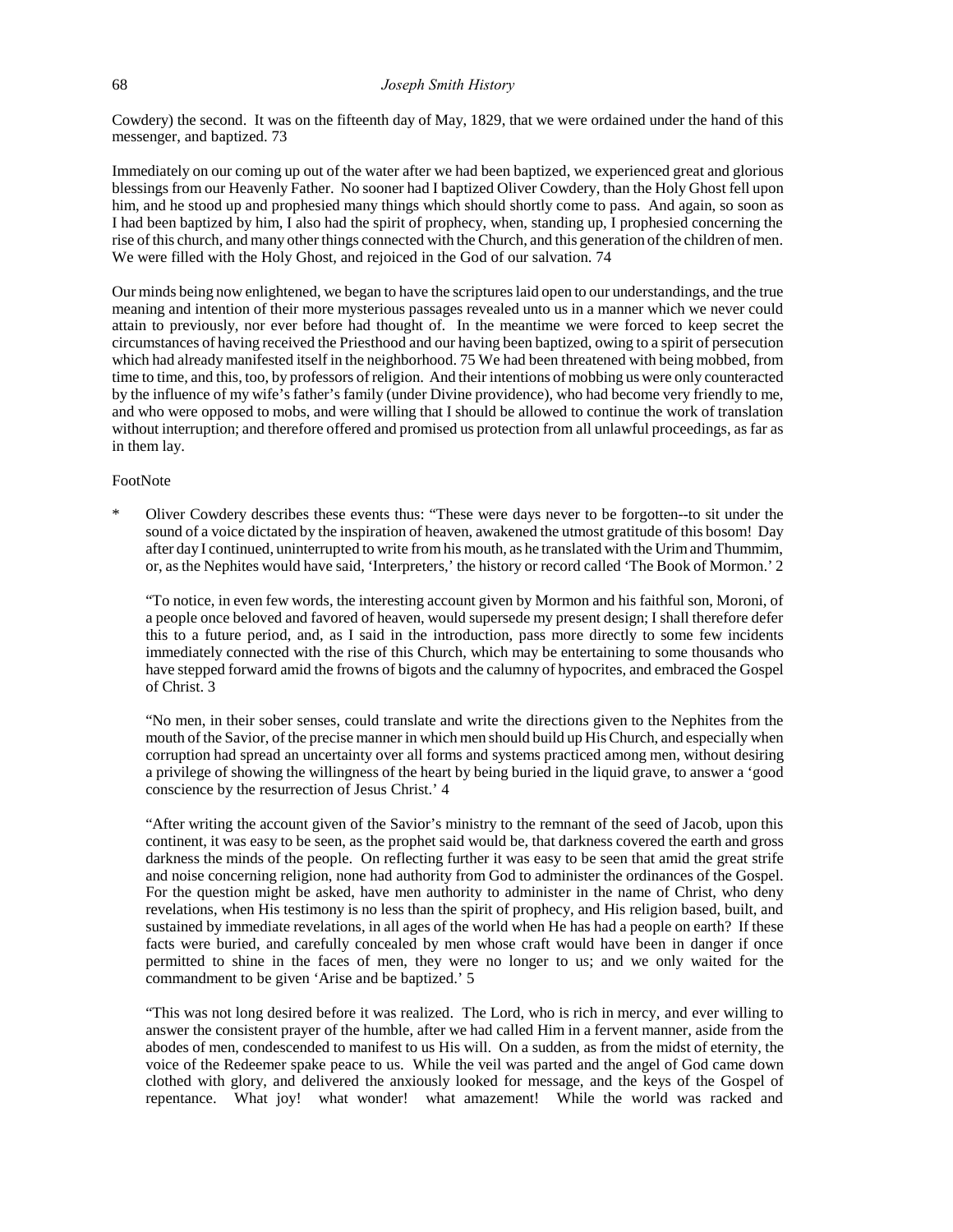distracted--while millions were groping as the blind for the wall, and while all men were resting upon uncertainty, as a general mass, our eyes beheld, our ears heard, as in the 'blaze of day'; yes, more--above the glitter of the May sunbeam, which then shed its brilliancy over the face of nature! Then his voice, though mild, pierced to the center, and his words, 'I am thy fellow-servant,' dispelled every fear. We listened, we gazed, we admired! 'Twas the voice of an angel, from glory, 'twas a message from the Most High! And as we heard we rejoiced, while His love enkindled upon our souls, and we were wrapped in the vision of the Almighty! Where was room for doubt? Nowhere; uncertainty had fled, doubt had sunk no more to rise, while fiction and deception had fled forever! 6

"But, dear brother, think, further think for a moment, what joy filled our hearts, and with what surprise we must have bowed, (for who would not have bowed the knee for such a blessing?) when we received under his hand the Holy Priesthood as he said, 'Upon you my fellow-servants, in the name of Messiah, I confer this Priesthood and this authority, which shall remain upon earth, that the Sons of Levi may yet offer an offering unto the Lord in righteousness!' 7

"I shall not attempt to paint to you the feelings of this heart, nor the majestic beauty and glory which surrounded us on this occasion; but you will believe me when I say, that earth, nor men, with the eloquence of time, cannot begin to clothe language in as interesting and sublime a manner as this holy personage. No; nor has this earth power to give the joy, to bestow the peace, or comprehend the wisdom which was contained in each sentence as they were delivered by the power of the Holy Spirit! Man may deceive his fellow-men, deception may follow deception, and the children of the wicked one may have power to seduce the foolish and untaught, till naught but fiction feeds the many, and the fruit of falsehood carries in its current the giddy to the grave; but one touch with the finger of his love, yes, one ray of glory from the upper world, or one word from the mouth of the Savior, from the bosom of eternity, strikes it all into insignificance, and blots it forever from the mind. The assurance that we were in the presence of an angel, the certainty that we heard the voice of Jesus, and the truth unsullied as it flowed from a pure personage, dictated by the will of God, is to me past description, and I shall ever look upon this expression of the Savior's goodness with wonder and thanksgiving while I am permitted to tarry; and in those mansions where perfection dwells and sin never comes, I hope to adore in that day which shall never cease."--Messenger and Advocate, vol. 1 (October 1834), pp. 14-16.